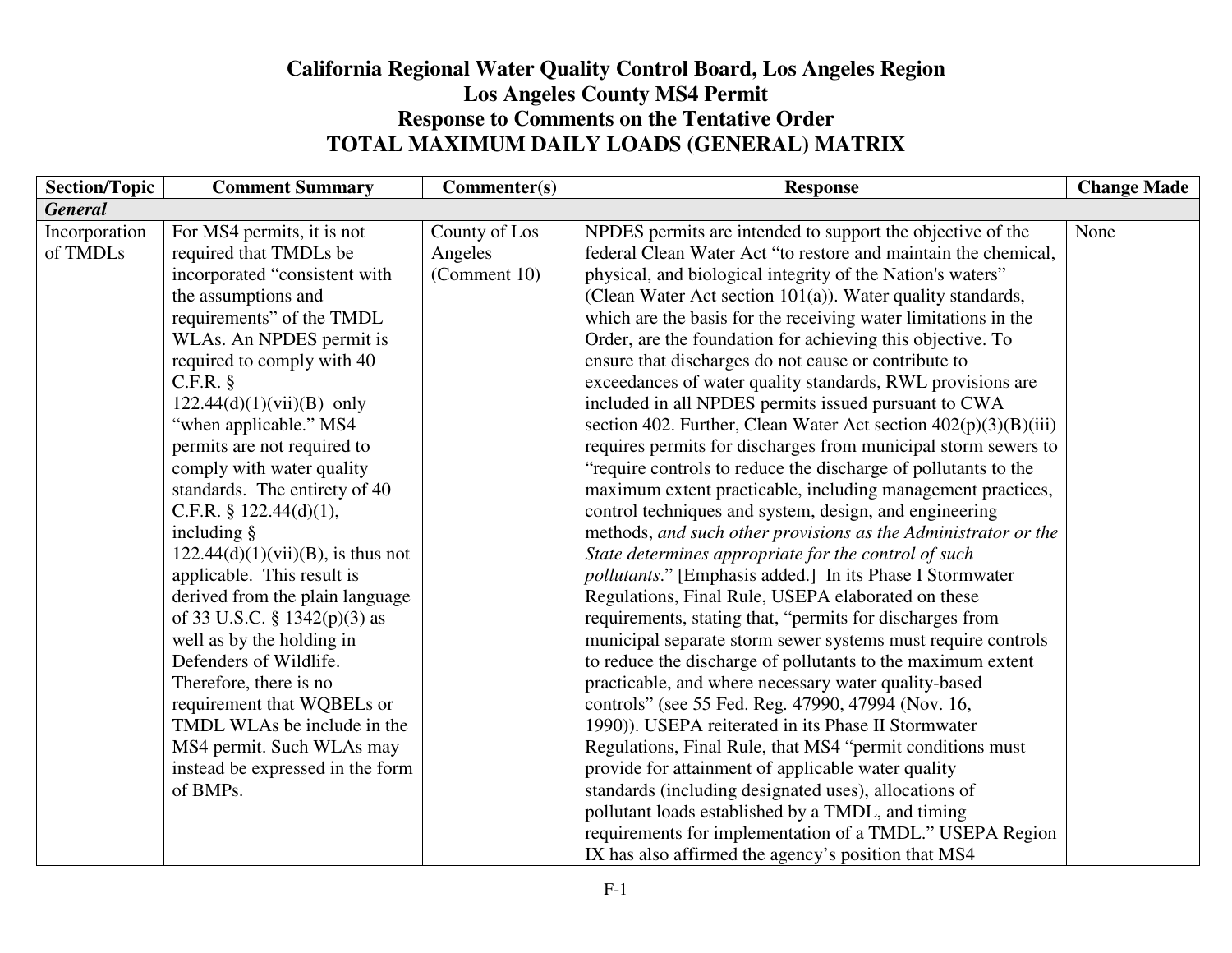|  | discharges must meet water quality standards in a series of<br>comment letters on MS4 permits issued by various California<br>regional water boards. (Phase II Stormwater Regulations, Final<br>Rule, 64 Fed. Reg. 68722, 68737 (addressing small<br>MS4s). USEPA has also set forth in guidance regarding MS4<br>permits, that such permits must require compliance with<br>applicable TMDLs to meet water quality standards. (See<br>"Revisions to the November 22, 2002 Memorandum<br>'Establishing Total Maximum Daily Load (TMDL) Wasteload<br>Allocations (WLAs) for Storm Water Sources and NPDES<br>Requirements Based on Those WLAs.'" USEPA Office of<br>Water, Nov. 10, 2010.)                                                                                                                                                                                                                                             |  |
|--|---------------------------------------------------------------------------------------------------------------------------------------------------------------------------------------------------------------------------------------------------------------------------------------------------------------------------------------------------------------------------------------------------------------------------------------------------------------------------------------------------------------------------------------------------------------------------------------------------------------------------------------------------------------------------------------------------------------------------------------------------------------------------------------------------------------------------------------------------------------------------------------------------------------------------------------|--|
|  | The Clean Water Act thus provides the Regional Board, to the<br>same extent as the Administrator of USEPA, the discretion to<br>determine what controls are appropriate to protect water<br>quality and achieve the objective of the Act. (See Defenders of<br>Wildlife v. Browner (1999) 191 F.3d 1159, 1166.) Both the<br>State Board and Regional Board have previously concluded<br>that discharges from the MS4 contain pollutants that have the<br>reasonable potential to cause or contribute to excursion above<br>water quality standards. As such, RWLs are included in the<br>permit to ensure that individual and collective discharges from<br>the MS4 do not cause or contribute to exceedances of water<br>quality standards necessary to protect the beneficial uses of the<br>receiving waters. Compliance with the WLAs established in<br>TMDLs is necessary to achieve compliance with water quality<br>standards. |  |
|  | In recognition of the purpose of the NPDES program in<br>achieving the objective of the Clean Water Act and utilizing<br>the authority provided by CWA section $402(p)(3)(B)(iii)$ , and<br>based on USEPA statements and guidance, the State Board has<br>determined that MS4 permits must include compliance with<br>water quality standards. (See State Water Board Order Nos.<br>WQ 91-03, WQ 98-01, WQ 99-05, and WQ 2001-15.)<br>Accordingly, the provisions contained in 40 CFR section<br>122.44, subdivision (d), are applicable to MS4 permits.                                                                                                                                                                                                                                                                                                                                                                             |  |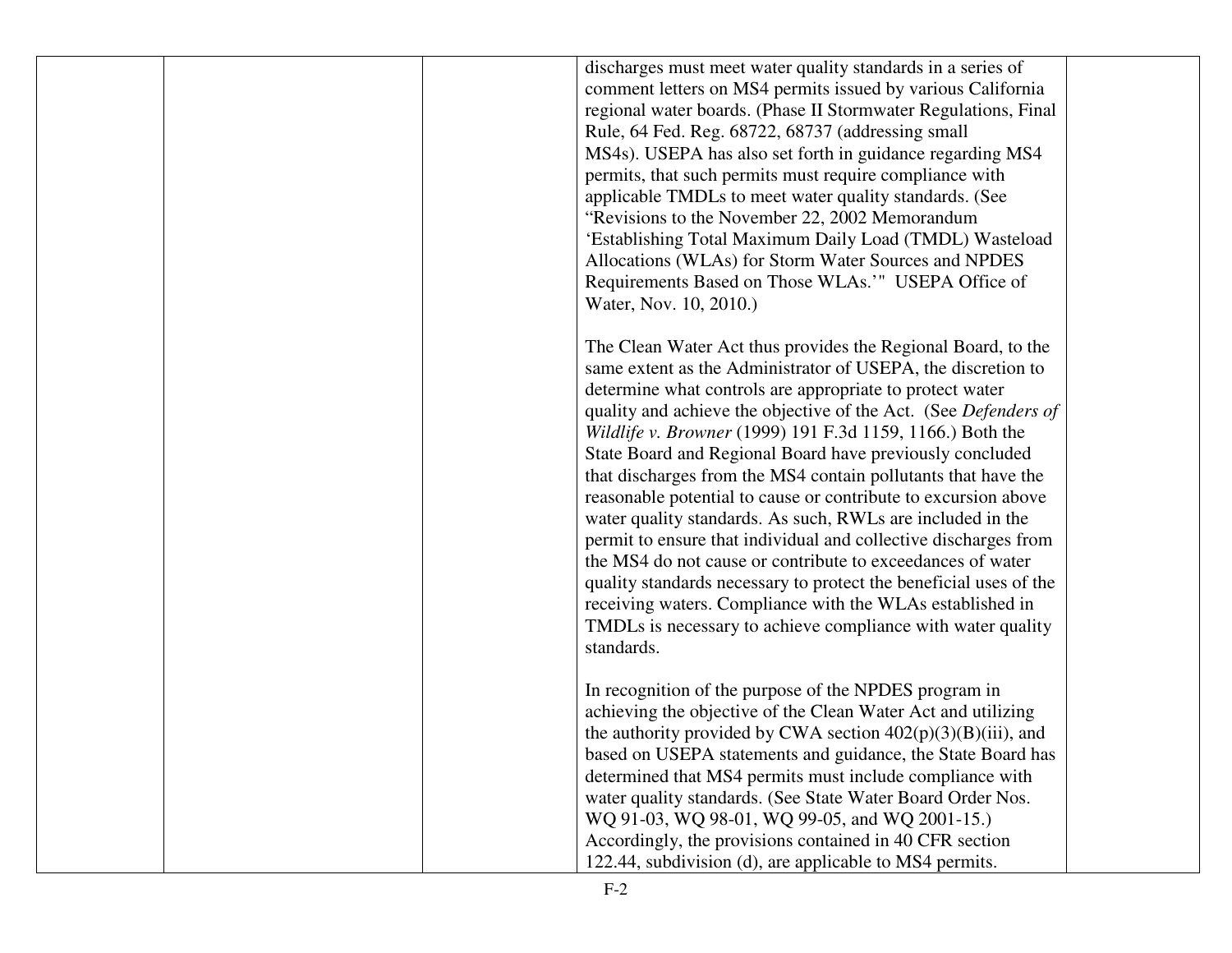| Application of<br><b>TMDLs</b> to<br>receiving<br>waters as<br>opposed to the<br>MS4. | The Permit and its attachments<br>are ambiguous, with respect to<br>the application of TMDLs to<br>receiving waters as opposed to<br>the MS4.<br>Recommendation<br>Add as a final sentence to Part<br>VI.E.1.a. the following: "The<br>TMDLs apply to the receiving<br>waters identified in<br>Attachments L-R." | County of Los<br>Angeles<br>(Comment 116)                   | There is no ambiguity. The TMDLs apply to the water bodies<br>that are the subject of the TMDLs. The WLAs apply to MS4<br>discharges to the water bodies that are the subject of the<br>TMDLs.                                                                                                                                                                                                                                                                                                                                                                                                                                                                                                                                                                                                                                                                                                                                                                                                                                                                                                                                                                                                                                                                                                                                                                                                                                                                                                                                                                                                                                                                                                                                                                 | None                                  |
|---------------------------------------------------------------------------------------|------------------------------------------------------------------------------------------------------------------------------------------------------------------------------------------------------------------------------------------------------------------------------------------------------------------|-------------------------------------------------------------|----------------------------------------------------------------------------------------------------------------------------------------------------------------------------------------------------------------------------------------------------------------------------------------------------------------------------------------------------------------------------------------------------------------------------------------------------------------------------------------------------------------------------------------------------------------------------------------------------------------------------------------------------------------------------------------------------------------------------------------------------------------------------------------------------------------------------------------------------------------------------------------------------------------------------------------------------------------------------------------------------------------------------------------------------------------------------------------------------------------------------------------------------------------------------------------------------------------------------------------------------------------------------------------------------------------------------------------------------------------------------------------------------------------------------------------------------------------------------------------------------------------------------------------------------------------------------------------------------------------------------------------------------------------------------------------------------------------------------------------------------------------|---------------------------------------|
| General                                                                               | WLAs should be incorporated<br>using a BMP-based approach<br>that includes an iterative<br>approach to attain the WLAs<br>and provides flexibility to the<br>Permittees to address the<br>complexities of addressing<br>multiple TMDLs within a<br>watershed.                                                    | LA Permit Group,<br>Cities of<br>Inglewood and<br>Claremont | The tentative order provides the opportunity for Permittees to<br>demonstrate compliance with interim effluent limitations<br>through a BMP based approach (i.e., development and<br>implementation of a WMP), where Permittees have provided a<br>reasonable assurance through quantitative analysis that the<br>control measures/BMPs to be implemented will achieve the<br>interim effluent limitations in accordance with the schedule<br>provided in the tentative order. The previously adopted TMDL<br>implementation schedules, including the deadlines to achieve<br>interim milestones, support an iterative approach to attaining<br>the final TMDL requirements and allow Permittees the<br>flexibility to address multiple TMDLs within the watershed.<br>These implementation schedules typically range from 18 to 25<br>years for storm water related requirements. It is premature to<br>consider application of this BMP based compliance<br>demonstration option to the final effluent limitations and final<br>receiving water limitations – most of which have deadlines<br>outside the term of the tentative order. More data is needed to<br>validate assumptions and model results regarding the linkage<br>among BMP implementation, the quality of MS4 discharges,<br>and receiving water quality to have the necessary assurance<br>that these BMPs will ultimately achieve the final effluent<br>limitations. The Regional Board will evaluate the effectiveness<br>of this BMP-based compliance determination approach in<br>ensuring that interim effluent limitations for storm water are<br>achieved during this permit term. If this approach is effective,<br>the tentative order has been revised to include a new cause for | New provision<br>in Part<br>VI.A.7.a. |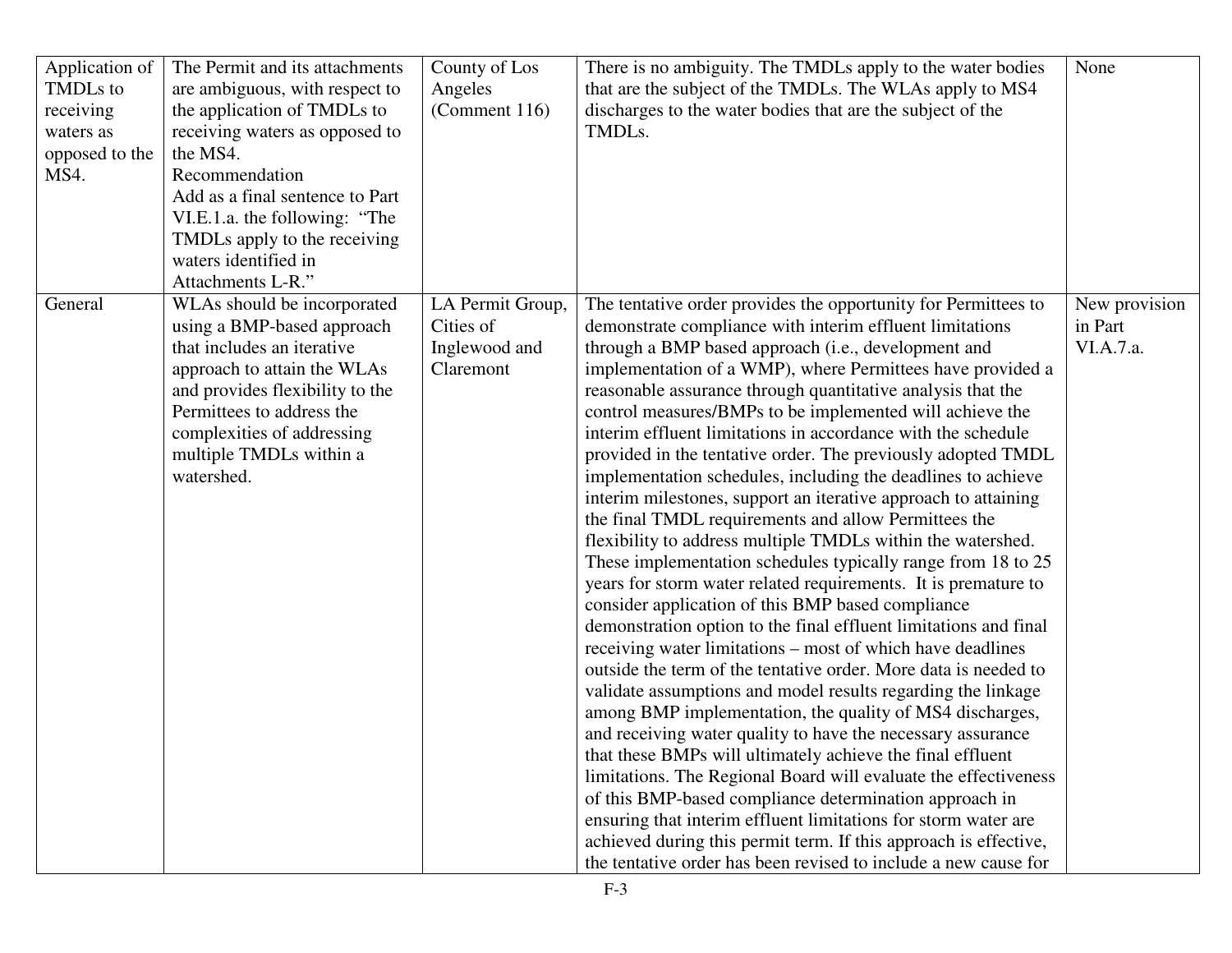|               |                                   |                 | modification in Part VI.A.7.a. to consider whether it would be              |      |
|---------------|-----------------------------------|-----------------|-----------------------------------------------------------------------------|------|
|               |                                   |                 | appropriate to allow a similar approach for demonstrating                   |      |
|               |                                   |                 | compliance with final effluent limitations applicable to storm              |      |
|               |                                   |                 | water. During the term of the tentative order, there are very               |      |
|               |                                   |                 | few final compliance deadlines for effluent limitations                     |      |
|               |                                   |                 | applicable to storm water, or receiving water limitations                   |      |
|               |                                   |                 | applicable during wet weather conditions. Most deadlines                    |      |
|               |                                   |                 | during the term of the tentative order are for <i>interim</i> effluent      |      |
|               |                                   |                 | limitations <i>applicable to storm water</i> , or for <i>final</i> effluent |      |
|               |                                   |                 | limitations applicable to non-storm water discharges and final              |      |
|               |                                   |                 | dry weather receiving water limitations. For effluent                       |      |
|               |                                   |                 | limitations applicable to non-storm water discharges, a BMP-                |      |
|               |                                   |                 | based approach to compliance demonstration is provided in the               |      |
|               |                                   |                 | sense that a Permittee may demonstrate that it has no non-                  |      |
|               |                                   |                 | storm water discharge to the receiving water. This may be                   |      |
|               |                                   |                 | demonstrated, for example, by providing documentation of the                |      |
|               |                                   |                 | operation and maintenance of a low-flow diversion. This is                  |      |
|               |                                   |                 | consistent with the federal Clean Water Act requirement that                |      |
|               |                                   |                 | non-storm water MS4 discharges must be effectively                          |      |
|               |                                   |                 | prohibited.                                                                 |      |
| Incorporation | The proposed method of            | LA Permit Group | The proposed method of incorporating TMDL WLAs is                           | None |
| of TMDLs      | incorporating TMDL waste load     |                 | consistent with the previously adopted TMDL                                 |      |
|               | allocations (WLAs) as outlined    |                 | implementations schedules, which explicitly allow for phased                |      |
|               | in the Draft Order does not       |                 | implementation over extended periods in recognition of the                  |      |
|               | effectively allow for addressing  |                 | time, effort and complexities involved in addressing MS4                    |      |
|               | this phased method of             |                 | discharges.                                                                 |      |
|               | implementing TMDLs; nor does      |                 |                                                                             |      |
|               | it recognize the time, effort and |                 |                                                                             |      |
|               | complexities involved in          |                 |                                                                             |      |
|               | addressing MS4 discharges; and    |                 |                                                                             |      |
|               | places municipalities into non-   |                 |                                                                             |      |
|               | compliance risk.                  |                 |                                                                             |      |
| Incorporation | The Permit should recognize       | LA Permit Group | The tentative order provides flexibility through the TMDL                   | None |
| of TMDLs      | the articulated goal of many of   |                 | compliance schedules and the WMPs to select approaches to                   |      |
|               | the TMDLs to be adaptive          |                 | address the TMDLs using an adaptive management approach.                    |      |
|               | management documents, using       |                 |                                                                             |      |
|               | the iterative approach to         |                 |                                                                             |      |
|               | achieve the goals, and consider   |                 |                                                                             |      |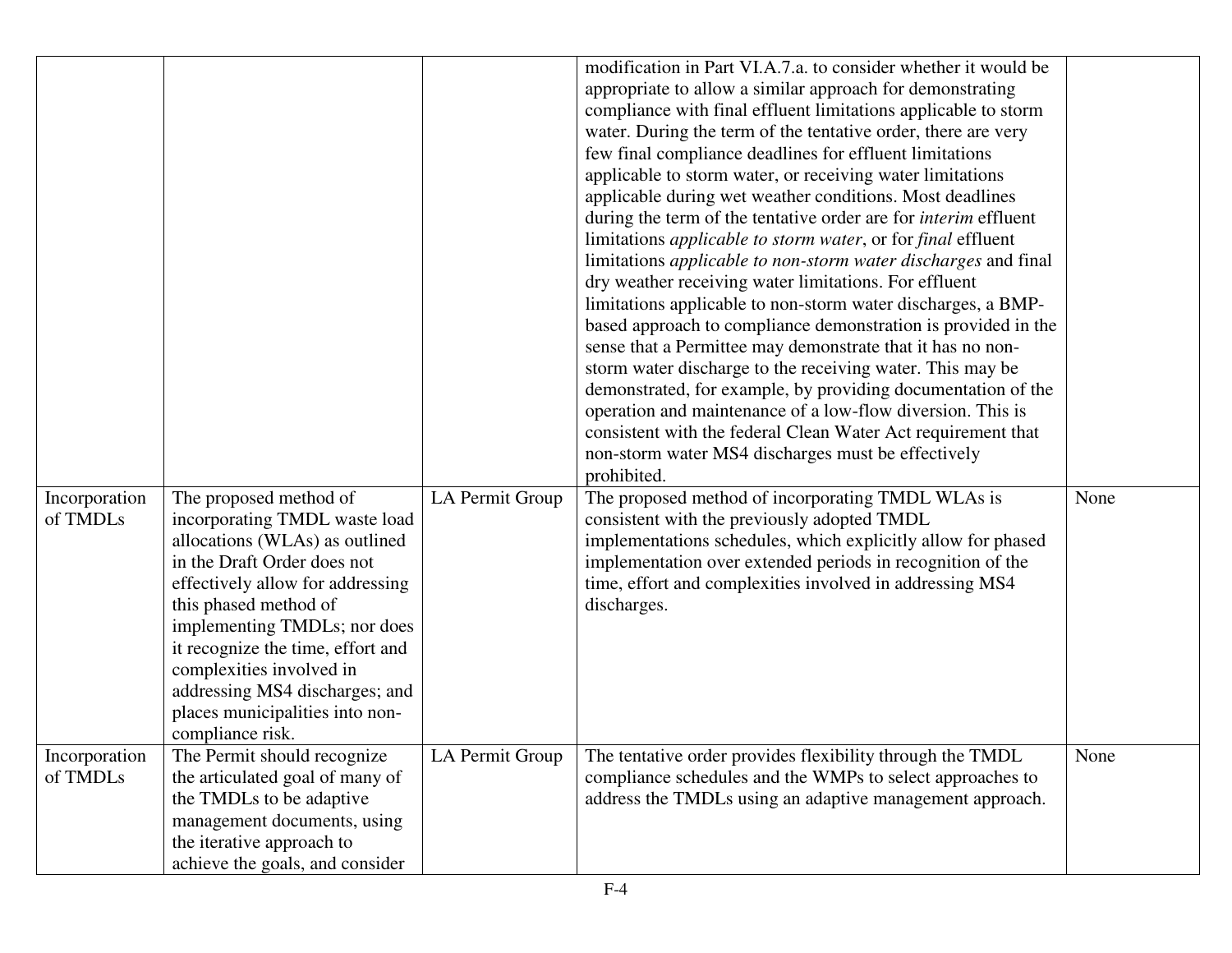|               | the challenges of trying to       |                 |                                                                |      |
|---------------|-----------------------------------|-----------------|----------------------------------------------------------------|------|
|               | address the non-point nature of   |                 |                                                                |      |
|               | stormwater. As such, it is        |                 |                                                                |      |
|               | imperative to have flexibility in |                 |                                                                |      |
|               | selecting an approach to address  |                 |                                                                |      |
|               | the TMDLs and the time frame      |                 |                                                                |      |
|               | by which to implement the         |                 |                                                                |      |
|               | approach.                         |                 |                                                                |      |
| Incorporation | We would like to thank Board      | LA Permit Group | The process to develop a program of implementation for         | None |
| of TMDLs      | staff for providing the           |                 | WLAs contained in USEPA established TMDLs, as provided         |      |
|               | opportunity to submit an          |                 | for in this permit, mimics that followed by the Regional Board |      |
|               | implementation schedule and       |                 | when adopting TMDLs and programs for their implementation      |      |
|               | BMPs in context of a              |                 | through the basin plan amendment process by providing the      |      |
|               | Watershed Management Plan to      |                 | opportunity for Permittees to evaluate implementation          |      |
|               | attain EPA TMDL WLAs. The         |                 | strategies and the time required to carry out these            |      |
|               | same flexibility is also          |                 | implementation measures and use this as the basis for          |      |
|               | necessary to address Regional     |                 | compliance schedules to achieve the WLAs in the USEPA          |      |
|               | Board adopted TMDLs.              |                 |                                                                |      |
|               |                                   |                 | established TMDLs in the permit.                               |      |
|               |                                   |                 | The Regional Board's decision as to how to express permit      |      |
|               |                                   |                 | conditions for USEPA established TMDLs is based on an          |      |
|               |                                   |                 | analysis of several specific facts and circumstances           |      |
|               |                                   |                 | surrounding these TMDLs and their incorporation into the       |      |
|               |                                   |                 | tentative order. First, unlike Regional Board adopted TMDLs,   |      |
|               |                                   |                 | these TMDLs do not include a program of implementation.        |      |
|               |                                   |                 | Second,                                                        |      |
|               |                                   |                 | since these TMDLs do not include implementation programs,      |      |
|               |                                   |                 | none have undergone a comprehensive evaluation by the          |      |
|               |                                   |                 | Regional Board of implementation strategies or an evaluation   |      |
|               |                                   |                 | of the time required to fully implement control measures to    |      |
|               |                                   |                 | achieve the final WLAs. Third, the majority of these TMDLs     |      |
|               |                                   |                 | were established by the USEPA recently – from 2010 to          |      |
|               |                                   |                 | present – and permittees have had limited time to plan for and |      |
|               |                                   |                 | implement control measures to be able to achieve immediate     |      |
|               |                                   |                 | compliance with the WLAs. For these reasons, the Regional      |      |
|               |                                   |                 | Board has determined that numeric effluent limitations for     |      |
|               |                                   |                 | these USEPA established TMDLs are infeasible at the present    |      |
|               |                                   |                 | time. The Regional Board may revisit this decision within the  |      |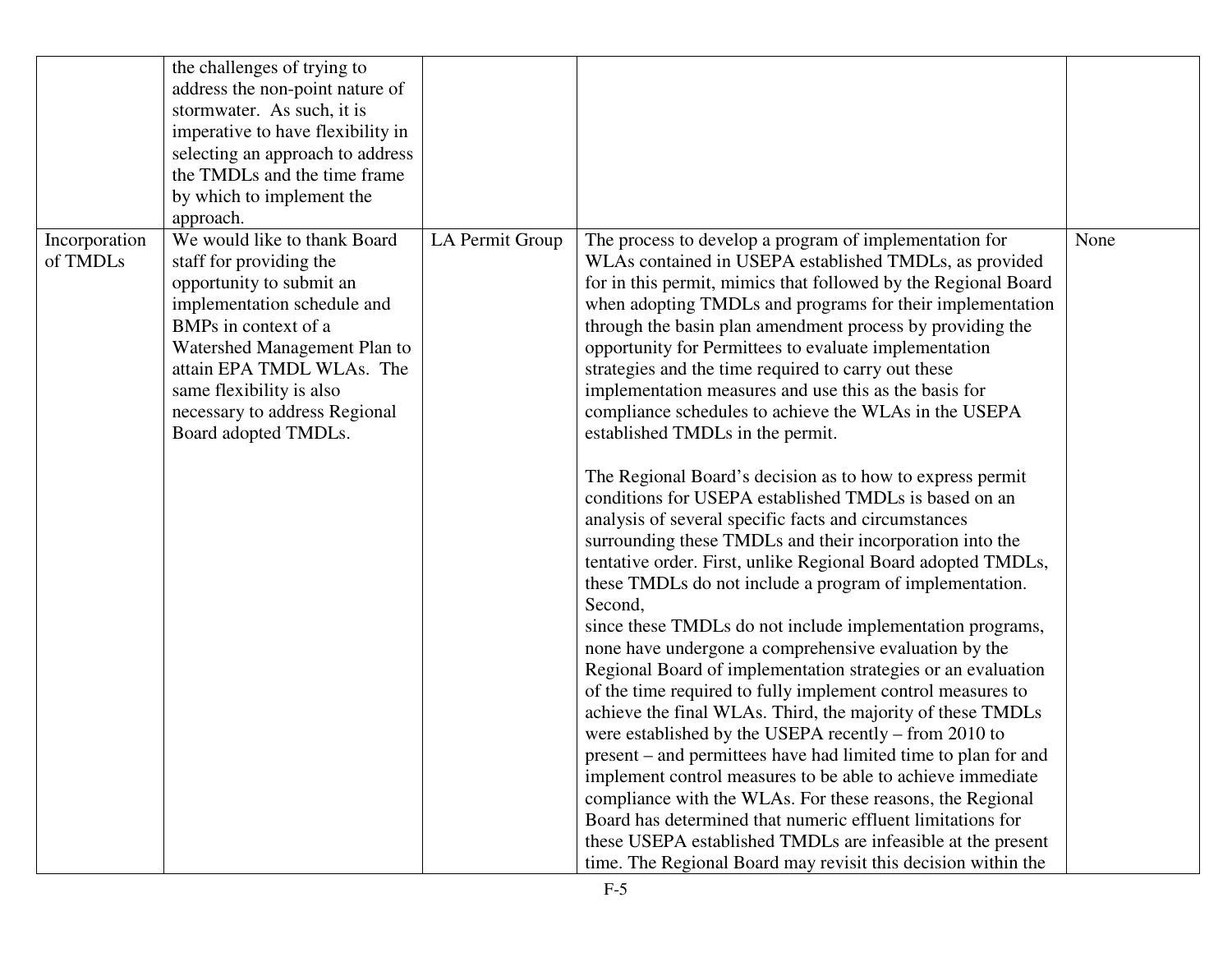|               |                                   |                 | term of the tentative order or in a future permit, as more       |      |
|---------------|-----------------------------------|-----------------|------------------------------------------------------------------|------|
|               |                                   |                 | information is developed to support the inclusion of numeric     |      |
|               |                                   |                 | effluent limitations. However, in the meantime, Permittees are   |      |
|               |                                   |                 | required to implement BMPs that will be effective in             |      |
|               |                                   |                 | ultimately achieving the numeric WLAs.                           |      |
|               |                                   |                 |                                                                  |      |
|               |                                   |                 | These facts and circumstances surrounding USEPA established      |      |
|               |                                   |                 | TMDLs do not apply to Regional Board adopted TMDLs. This         |      |
|               |                                   |                 | notwithstanding, as previously described, the tentative order    |      |
|               |                                   |                 | allows Permittees to demonstrate compliance with interim         |      |
|               |                                   |                 | effluent limitations derived from Regional Board adopted         |      |
|               |                                   |                 | TMDLs using a BMP-based approach through development             |      |
|               |                                   |                 | and implementation of a WMP.                                     |      |
| Incorporation | The LA Permit Group would         | LA Permit Group | The Regional Board recognizes that implementation measures       | None |
| of TMDLs      | submit that the Regional Board    |                 | to achieve TMDL requirements come at a cost to permittees.       |      |
|               | staff is making two policy        |                 | These costs of compliance have been considered by the            |      |
|               | decisions that have massive       |                 | Regional Board during the adoption of the TMDLs. In              |      |
|               | financial impacts to the region   |                 | recognition of these implementation costs, the Regional Board    |      |
|               | (studies show in the range of     |                 | has provided implementation schedules to achieve storm water     |      |
|               | billions of dollars) with regards |                 | requirements generally ranging from 18 to 25 years. Pursuant     |      |
|               | to incorporating TMDLs into a     |                 | to 40 CFR section $122.44(d)(1)(vii)(B)$ , NPDES permits must    |      |
|               | stormwater NPDES Permit:          |                 | include requirements consistent with the assumptions and         |      |
|               |                                   |                 | requirements of any available waste load allocations             |      |
|               | The inclusion of                  |                 | established in TMDLs. However, the manner in which the           |      |
|               | numeric effluent limitations for  |                 | effluent limitations for final TMDL WLAs are expressed in the    |      |
|               | final TMDL WLAs.                  |                 | tentative order, in and of itself, does not create the financial |      |
|               | The use of time                   |                 | impact.                                                          |      |
|               | schedule orders to address        |                 |                                                                  |      |
|               | Regional Board adopted            |                 | The provision in the tentative order that allows permittees to   |      |
|               | TMDLs for which the               |                 | request time schedule orders to come into compliance with        |      |
|               | compliance points have passed.    |                 | final effluent limitations for which final compliance deadlines  |      |
|               |                                   |                 | have passed also does not in and of itself create a financial    |      |
|               |                                   |                 | impact. Instead, where a Permittee provides justification for    |      |
|               |                                   |                 | additional time, a time schedule order will ameliorate the       |      |
|               |                                   |                 | impact by providing additional time to implement the control     |      |
|               |                                   |                 | measures necessary to achieve compliance, which will             |      |
|               |                                   |                 | decrease the financial impact by allowing Permittees to spread   |      |
|               |                                   |                 | out the cost of implementation.                                  |      |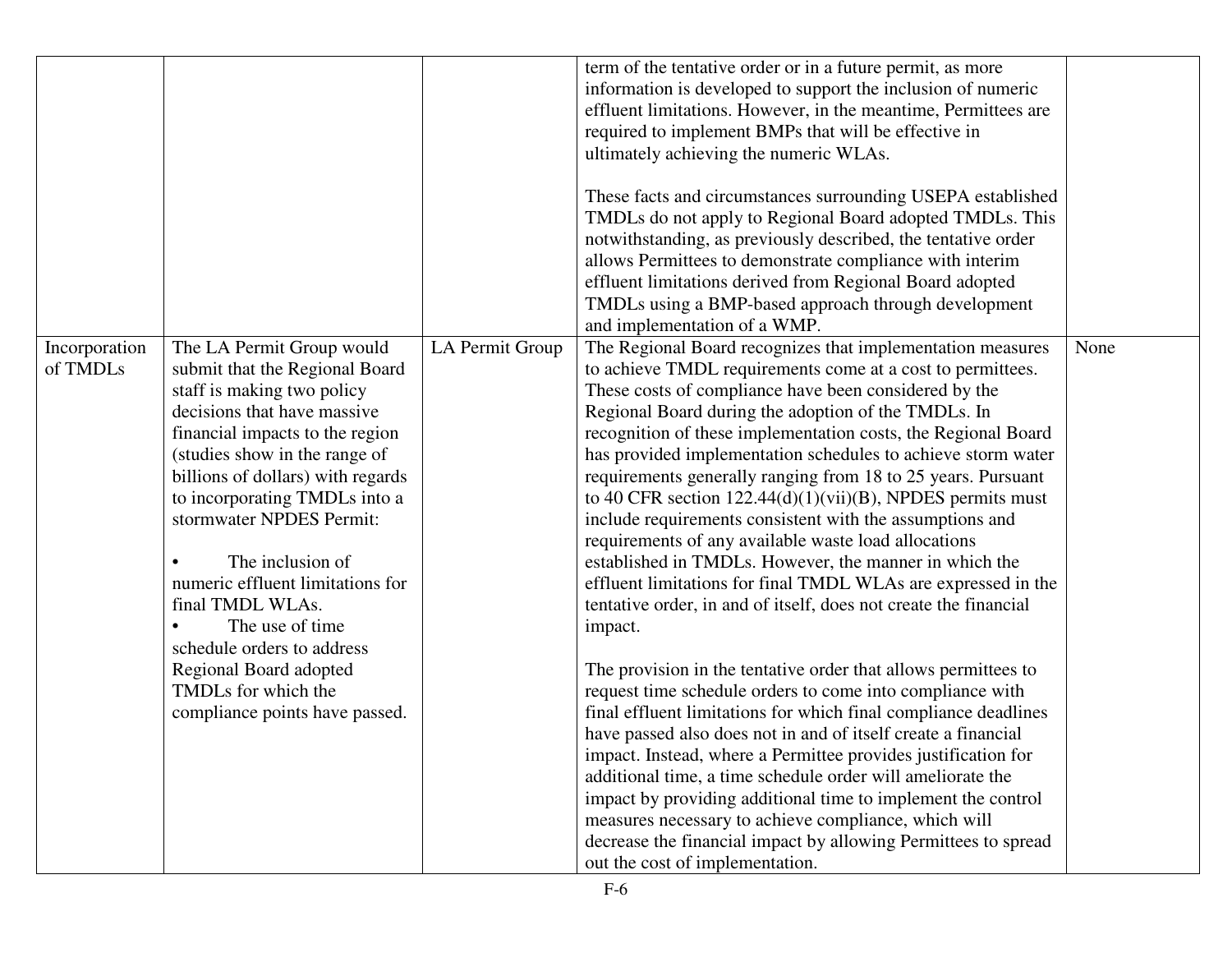| Numeric | The inclusion of numeric limits  |                 |                                                                  | None |
|---------|----------------------------------|-----------------|------------------------------------------------------------------|------|
|         |                                  | LA Permit Group | Water quality based effluent limitations are required for point  |      |
| limits  | is not required and results in   |                 | source discharges that have the reasonable potential to cause or |      |
|         | contradictions and compliance    |                 | contribute to an excursion of water quality standards and        |      |
|         | inconsistencies with the rest of |                 | technology based effluent limitations or standards are not       |      |
|         | the Permit requirements.         |                 | sufficient to achieve water quality standards. Where a WLA       |      |
|         |                                  |                 | has been assigned to a discharge in a TMDL, it is concluded      |      |
|         |                                  |                 | that there is reasonable potential for the discharge to cause or |      |
|         |                                  |                 | contribute to an excursion of water quality standards.           |      |
|         |                                  |                 | Additionally, the Regional Board finds that for waters           |      |
|         |                                  |                 | identified as impaired and for which WLAs have been              |      |
|         |                                  |                 | assigned to MS4 discharges, that technology based effluent       |      |
|         |                                  |                 | limitations or standards, in the form of storm water             |      |
|         |                                  |                 | management programs (SWMPs) required pursuant to 40 CFR          |      |
|         |                                  |                 | section $122.26(d)(2)(iv)$ have not been sufficient to achieve   |      |
|         |                                  |                 | water quality standards.                                         |      |
|         |                                  |                 |                                                                  |      |
|         |                                  |                 | Further, the inclusion of numeric effluent limitations is        |      |
|         |                                  |                 | authorized by Clean Water Act section $402(p)(3)(B)(iii)$ . This |      |
|         |                                  |                 | requirement gives USEPA or the State permitting authority        |      |
|         |                                  |                 | discretion to determine what permit conditions are necessary to  |      |
|         |                                  |                 | control pollutants. (See Defenders of Wildlife v. Browner        |      |
|         |                                  |                 | (1999) 191 F.3d 1159, 1166). In its Phase I Stormwater           |      |
|         |                                  |                 | Regulations, Final Rule, USEPA elaborated on these               |      |
|         |                                  |                 | requirements, stating that, "permits for discharges from         |      |
|         |                                  |                 | municipal separate storm sewer systems must require controls     |      |
|         |                                  |                 | to reduce the discharge of pollutants to the maximum extent      |      |
|         |                                  |                 | practicable, and where necessary water quality-based controls"   |      |
|         |                                  |                 | (see 55 Fed. Reg. 47990, 47994 (Nov. 16, 1990)). Water           |      |
|         |                                  |                 | quality based effluent limitations must be consistent with the   |      |
|         |                                  |                 | assumptions and requirements of available WLAs. WQBELs           |      |
|         |                                  |                 | may be expressed narratively or numerically. USEPA               |      |
|         |                                  |                 | recommends the use of numeric effluent limitations where         |      |
|         |                                  |                 | feasible in MS4 permits in order to clarify permit requirements  |      |
|         |                                  |                 | and improve accountability during the permit term. While         |      |
|         |                                  |                 | BMPs are central to MS4 permits, permit requirements may         |      |
|         |                                  |                 | only rely upon BMP based limitations in lieu of numeric water    |      |
|         |                                  |                 | quality based effluent limitations if: (1) the BMPs are adequate |      |
|         |                                  |                 | to achieve water quality standards, and (2) numeric effluent     |      |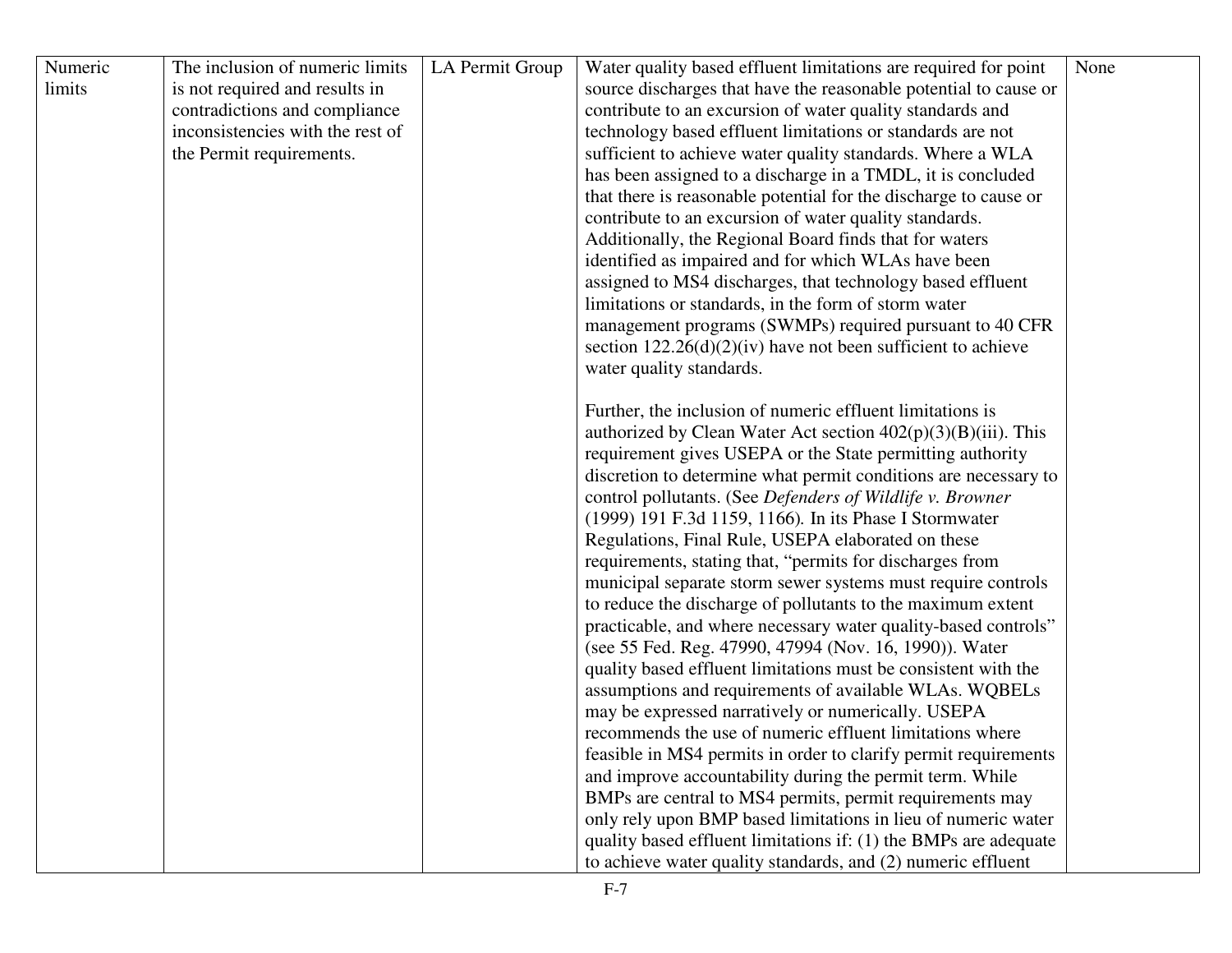|             |                                                                                                                                                                                                                                                                                                                                                                                                                                                                                                                                                                                                                                                                                                                                                                                                      |                                                                                                                                                                                           | limitations are infeasible. There is insufficient data and<br>information available at this time on the prospective<br>implementation of BMPs throughout the watersheds in Los<br>Angeles County to provide the Regional Board reasonable<br>assurance that the BMPs would be sufficient to achieve the<br>numeric WQBELs and/or water quality standards. Regarding<br>the feasibility of numeric effluent limitations, the Regional<br>Board concludes that numeric WQBELs are feasible. (See<br>response, below, for more explanation regarding the Regional<br>Board's finding that numeric effluent limitations are feasible.)<br>It is not clear from the comment how the incorporation of<br>numeric effluent limitations results in contradictions or<br>compliance inconsistencies with other requirements in the<br>tentative order.                                                                                                                                                                                                                                                                                                                                                                                                                                                                                        |      |
|-------------|------------------------------------------------------------------------------------------------------------------------------------------------------------------------------------------------------------------------------------------------------------------------------------------------------------------------------------------------------------------------------------------------------------------------------------------------------------------------------------------------------------------------------------------------------------------------------------------------------------------------------------------------------------------------------------------------------------------------------------------------------------------------------------------------------|-------------------------------------------------------------------------------------------------------------------------------------------------------------------------------------------|--------------------------------------------------------------------------------------------------------------------------------------------------------------------------------------------------------------------------------------------------------------------------------------------------------------------------------------------------------------------------------------------------------------------------------------------------------------------------------------------------------------------------------------------------------------------------------------------------------------------------------------------------------------------------------------------------------------------------------------------------------------------------------------------------------------------------------------------------------------------------------------------------------------------------------------------------------------------------------------------------------------------------------------------------------------------------------------------------------------------------------------------------------------------------------------------------------------------------------------------------------------------------------------------------------------------------------------|------|
| <b>BMPs</b> | Under 40 CFR Section 122.44<br>(k), the Regional Board may<br>impose BMPs for control of<br>storm water discharges in lieu<br>of numeric effluent limitations<br>when numeric limits are<br>infeasible. It states that best<br>management practices may be<br>used to control or abate the<br>discharge of pollutants when<br>numeric effluent limitations are<br>infeasible. In 2006, the State<br>Board convened Blue Ribbon<br>Panel made recommendations<br>to the State Water Resources<br>Control Board concluding that<br>it was not feasible to<br>incorporate numeric limits into<br>Permits to regulate storm water,<br>and at best, there could be some<br>action level to focus on<br>problematic drainage sheds.<br>Very little has changed in the<br>technology and the feasibility of | LA Permit Group;<br>Port of Stockton;<br>Cities of: Baldwin<br>Park, Carson,<br>Covina, Duarte,<br>Glendora,<br>Irwindale,<br>Lawndale, Pico<br>Rivera, San<br>Gabriel and West<br>Covina | 40 CFR section 122.44(k) provides that BMPs may be used as<br>permit requirements in lieu of numeric effluent limitations<br>only when numeric effluent limitations are found to be<br>infeasible. The Regional Board concludes that numeric<br>WQBELs are feasible. While a lack of data may have<br>hampered the development of numeric WQBELs for MS4<br>discharges in earlier permit terms, in the last decade, 33<br>TMDLs have been developed for water bodies in Los Angeles<br>County in which WLAs are assigned to MS4 discharges. In<br>each case, part of the development process entailed analyzing<br>pollutant sources and allocating loads using empirical<br>relationships or quantitative models. As a result, it is possible<br>to use these numeric WLAs to derive numeric WQBELs for<br>MS4 discharges.<br>The State Water Board, in Order WQ 2006-0012 (Boeing), has<br>made clear that "infeasibility" refers to "the ability or propriety<br>of establishing" numeric limits, as opposed to the feasibility of<br>compliance. USEPA also testified before this Board during the<br>hearing on October 4-5, 2012 that the feasibility of numeric<br>effluent limitations refers to the ability to calculate the numeric<br>effluent limitations not to the feasibility of compliance with<br>such limitations. | None |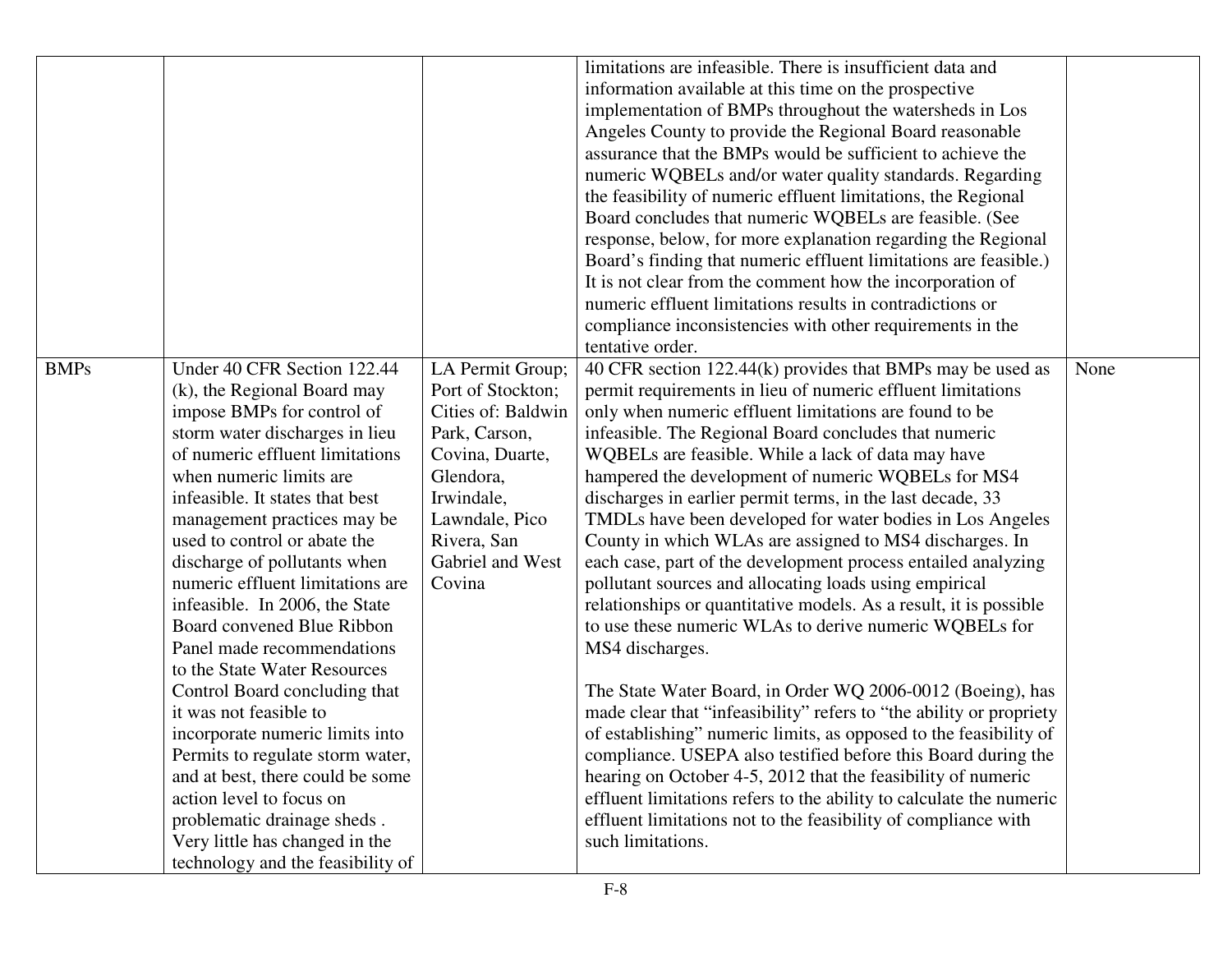|             | controlling storm water           |                 | With regard to the Blue Ribbon Panel Report, the Panel            |                 |
|-------------|-----------------------------------|-----------------|-------------------------------------------------------------------|-----------------|
|             | pollutants since 2006. Regional   |                 | focused on concerns about unpredictability of BMP                 |                 |
|             | Board staff commented during      |                 | performance, which might suggest that calculating technology      |                 |
|             | the workshop that staff have      |                 | based effluent limitations is not feasible but does not impact    |                 |
|             | evaluated data and have           |                 | the Regional Board's ability to calculate water quality based     |                 |
|             | determined numeric effluent       |                 | effluent limitations on the basis of the prevailing water quality |                 |
|             | limitations are now feasible.     |                 | standards and available WLAs.                                     |                 |
|             | However, no information           |                 |                                                                   |                 |
|             | refuting the Blue Ribbon Panel    |                 | The Panel also raised concerns that "effluent limit approaches"   |                 |
|             | report recommendations has        |                 | usually focus only on conventional water quality constituents     |                 |
|             | been provided that demonstrates   |                 | that may not be solely or at all responsible for the receiving    |                 |
|             | how the appropriateness of        |                 | water beneficial use impairments in urban receiving waters."      |                 |
|             | using strict numeric limits was   |                 | However, the numeric effluent limitations proposed in the         |                 |
|             | determined and why these          |                 | tentative order are derived directly from TMDL WLAs that          |                 |
|             | limits are considered feasible    |                 | have been developed to address exceedances of water quality       |                 |
|             | now even though historically      |                 | standards that have a direct link to beneficial use impairments.  |                 |
|             | both EPA and the State have       |                 |                                                                   |                 |
|             | made findings that developing     |                 | The Panel also stated that, "monitoring for enforcement of        |                 |
|             | numeric limits was likely to be   |                 | numeric effluent limits would also be challenging." However,      |                 |
|             | infeasible.                       |                 | the tentative order addresses the challenge of monitoring         |                 |
|             |                                   |                 | through a variety of approaches, including representative         |                 |
|             |                                   |                 | outfall monitoring (based on subwatersheds and land use),         |                 |
|             |                                   |                 | TMDL compliance monitoring per approved compliance                |                 |
|             |                                   |                 | monitoring plans, and BMP-based compliance demonstration          |                 |
|             |                                   |                 | for interim WQBELs. Finally, it is important to note that the     |                 |
|             |                                   |                 | Panel made no conclusions or recommendations with regard to       |                 |
|             |                                   |                 | the feasibility of numeric effluent limitations applicable to     |                 |
|             |                                   |                 | non-storm water discharges from MS4s, which must be               |                 |
|             |                                   |                 | effectively prohibited if they are a source of pollutants.        |                 |
| <b>BMPs</b> | Given the discretion available    | LA Permit Group | The Regional Board only has the discretion to rely upon BMPs      | New provision   |
|             | to Regional Board staff and the   |                 | in lieu of numeric effluent limitations when numeric limits are   | added to        |
|             | variability among the TMDLs       |                 | infeasible and if there is reasonable assurance that the BMPs     | causes for      |
|             | with respect to understanding of  |                 | will achieve the numeric WQBELs and/or water quality              | modification in |
|             | the pollutant sources,            |                 | standards. In the case of the numeric WQBELs proposed in          | Part VI.A.7.a   |
|             | confidence in the technical       |                 | the tentative order, reasonable assurance has not yet been        |                 |
|             | analysis, and availability of     |                 | demonstrated. The tentative order requires that the WMP plans     |                 |
|             | control measures sufficient to    |                 | include an analysis to demonstrate that proposed BMPs will        |                 |
|             | address the pollutant targets, it |                 | achieve final WQBELs, and requires a regular evaluation of        |                 |
|             |                                   |                 |                                                                   |                 |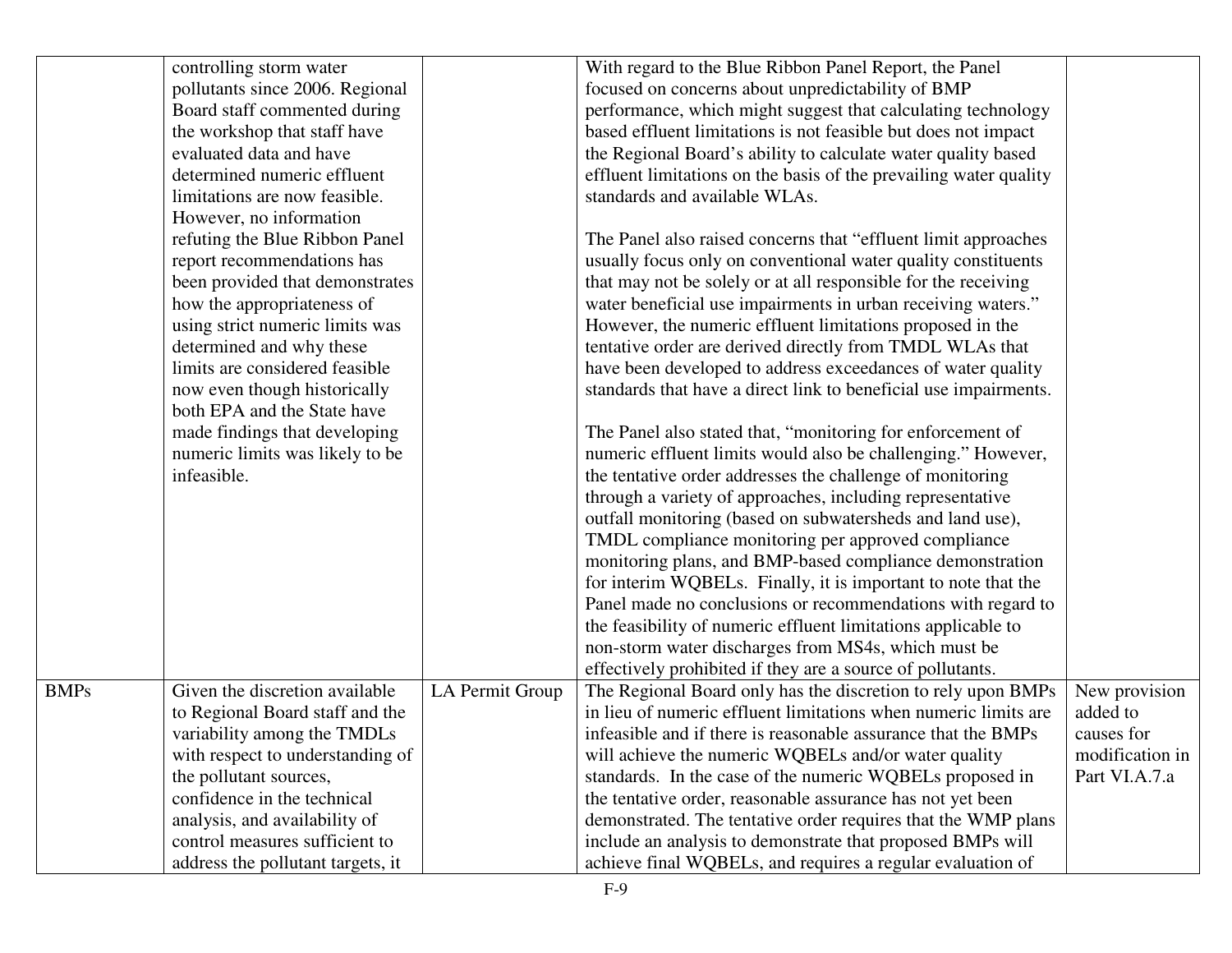|                           | is critical to use non-numeric<br>water quality based effluent<br>limitations for final WLAs in<br>this Permit.                                                                                                                                                                                                                                                                                                                                                                                                                                                                                                                                         |                 | the effectiveness of the BMPs to validate the initial analysis.<br>The Regional Board may consider whether it would be<br>appropriate to allow an action based approach for<br>demonstrating compliance with the final WQBELs applicable<br>to storm water prior to final compliance deadlines if the<br>approach is effective in achieving compliance with interim                                                                                                                                                                                                                                                                                                                                                                                                                                                           |      |
|---------------------------|---------------------------------------------------------------------------------------------------------------------------------------------------------------------------------------------------------------------------------------------------------------------------------------------------------------------------------------------------------------------------------------------------------------------------------------------------------------------------------------------------------------------------------------------------------------------------------------------------------------------------------------------------------|-----------------|-------------------------------------------------------------------------------------------------------------------------------------------------------------------------------------------------------------------------------------------------------------------------------------------------------------------------------------------------------------------------------------------------------------------------------------------------------------------------------------------------------------------------------------------------------------------------------------------------------------------------------------------------------------------------------------------------------------------------------------------------------------------------------------------------------------------------------|------|
|                           |                                                                                                                                                                                                                                                                                                                                                                                                                                                                                                                                                                                                                                                         |                 | WQBELs (see revisions to Part VI.A.7.a.).<br>The implementation timeframes provided to achieve TMDLs<br>were adopted by the Regional Board in consideration of the<br>time necessary to further identify sources and identify and<br>implement the most effective control measures. Additionally,<br>the storm water program has advanced significantly nationally<br>and regionally and, for most if not all pollutants addressed by<br>TMDLs, there are well understood control measures available,<br>including structural BMPs to reduce the amount of storm water<br>runoff and treat pollutants in runoff, operational source<br>control, and pollution prevention (also referred to as true<br>source control).                                                                                                        |      |
| Incorporation<br>of TMDLs | However, unless final WLAs<br>are also expressed in this Permit<br>as action-based water quality<br>based effluent limitations, and if<br>instead strict numeric limits are<br>required for final WLAs, then,<br>at the specified final<br>compliance date, no matter how<br>much the Permittee has done,<br>no matter how much money has<br>been spent, no matter how close<br>to complying with the numeric<br>values, no matter what other<br>sources outside the Permittees'<br>control have been identified and<br>quantified, and no matter what<br>other information has been<br>developed and submitted to the<br>Regional Board, the Permittee | LA Permit Group | The Regional Board considers a number of factors when<br>addressing non-compliance with permit provisions, including<br>efforts of the Permittee to comply, the severity of the non-<br>compliance, and the contribution of other dischargers. The<br>tentative order specifically states that each Permittee is only<br>responsible for discharges from the MS4 for which it is owner<br>and/or operator. A Permittee may demonstrate that its<br>discharge did not cause or contribute to an exceedance of an<br>applicable WQBEL or receiving water limitation in any of<br>several ways. See tentative order, Part VI.E.2.b.v.<br>Additionally, where new information is provided that merits a<br>reconsideration of permit requirements, the permit includes a<br>reopener provision, which may be invoked at any time. | None |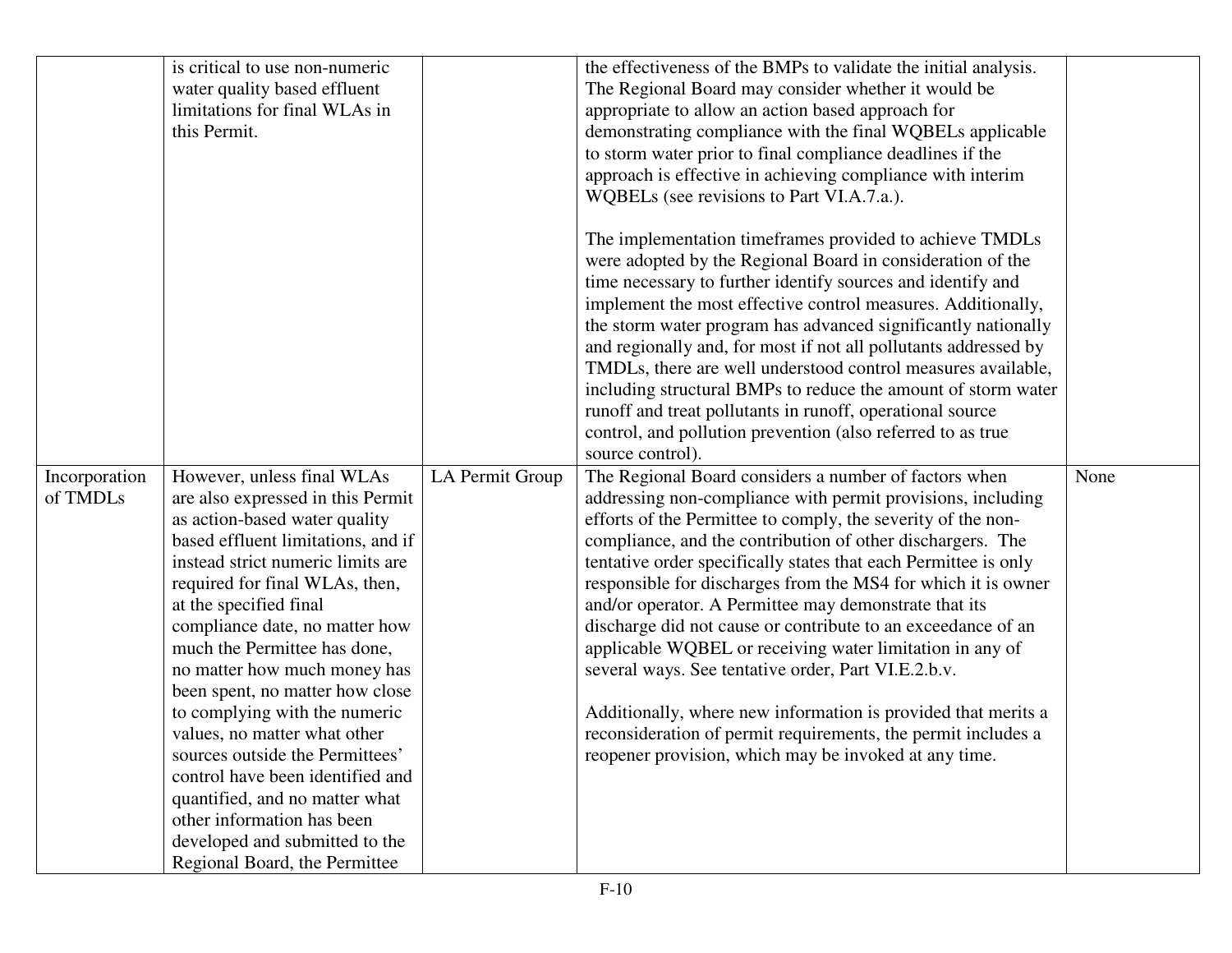|               | will be considered out of          |                 |                                                                        |      |
|---------------|------------------------------------|-----------------|------------------------------------------------------------------------|------|
|               | compliance with the Permit         |                 |                                                                        |      |
|               | requirements. Furthermore,         |                 |                                                                        |      |
|               | because of the structure           |                 |                                                                        |      |
|               | established in this Permit, the    |                 |                                                                        |      |
|               | Regional Board staff will have     |                 |                                                                        |      |
|               | to consider all Permittees in this |                 |                                                                        |      |
|               | situation as being out of          |                 |                                                                        |      |
|               | compliance with the Permit         |                 |                                                                        |      |
|               | provisions if the strict numeric   |                 |                                                                        |      |
|               | limits have not been met,          |                 |                                                                        |      |
|               | regardless of the actions taken    |                 |                                                                        |      |
|               | previously. This approach is       |                 |                                                                        |      |
|               | inconsistent with the goals of     |                 |                                                                        |      |
|               | good public policy, fair           |                 |                                                                        |      |
|               | enforcement, fiscal                |                 |                                                                        |      |
|               | responsibility and holding         |                 |                                                                        |      |
|               | Permittees responsible only for    |                 |                                                                        |      |
|               | discharges over which they         |                 |                                                                        |      |
|               | have individual control.           |                 |                                                                        |      |
| Incorporation | Because the majority of the        | LA Permit Group | There is only a small subset of the 33 TMDLs for which final           | None |
| of TMDLs      | TMDLs have not been                |                 | compliance deadlines have passed, and only three of these are          |      |
|               | incorporated into Permit           |                 | significant in terms of MS4 discharges. In all three cases, the        |      |
|               | requirements until now, MS4        |                 | final deadlines that have passed are related to non-storm water        |      |
|               | Permittees have been put in the    |                 | discharges from the MS4, not storm water discharges. The               |      |
|               | position of trying to comply       |                 | CWA requires that non-storm water discharges through the               |      |
|               | with TMDL requirements             |                 | MS4 be effectively prohibited to the extent that they are a            |      |
|               | without knowing how                |                 | source of pollutants to receiving waters. Furthermore, these           |      |
|               | compliance with those TMDLs        |                 | final deadlines occurred between $3\frac{1}{2}$ to 6 years ago in most |      |
|               | would be determined and            |                 | cases. Additionally, Permittees have been on notice since 2006         |      |
|               | without knowing when or if         |                 | regarding the manner in which these TMDL requirements                  |      |
|               | promised considerations of         |                 | would be incorporated into the permit. The LA County MS4               |      |
|               | modifications to the TMDL          |                 | Permit was reopened in 2006 and again in 2007 to include               |      |
|               | would occur. So Permittees         |                 | these very requirements.                                               |      |
|               | would be expected to be in         |                 |                                                                        |      |
|               | immediate compliance with          |                 | Further, a TSO would provide additional time to comply,                |      |
|               | new Permit provisions              |                 | where justified, rather than requiring immediate compliance            |      |
|               | irrespective of most precedent,    |                 | with the final WQBELs.                                                 |      |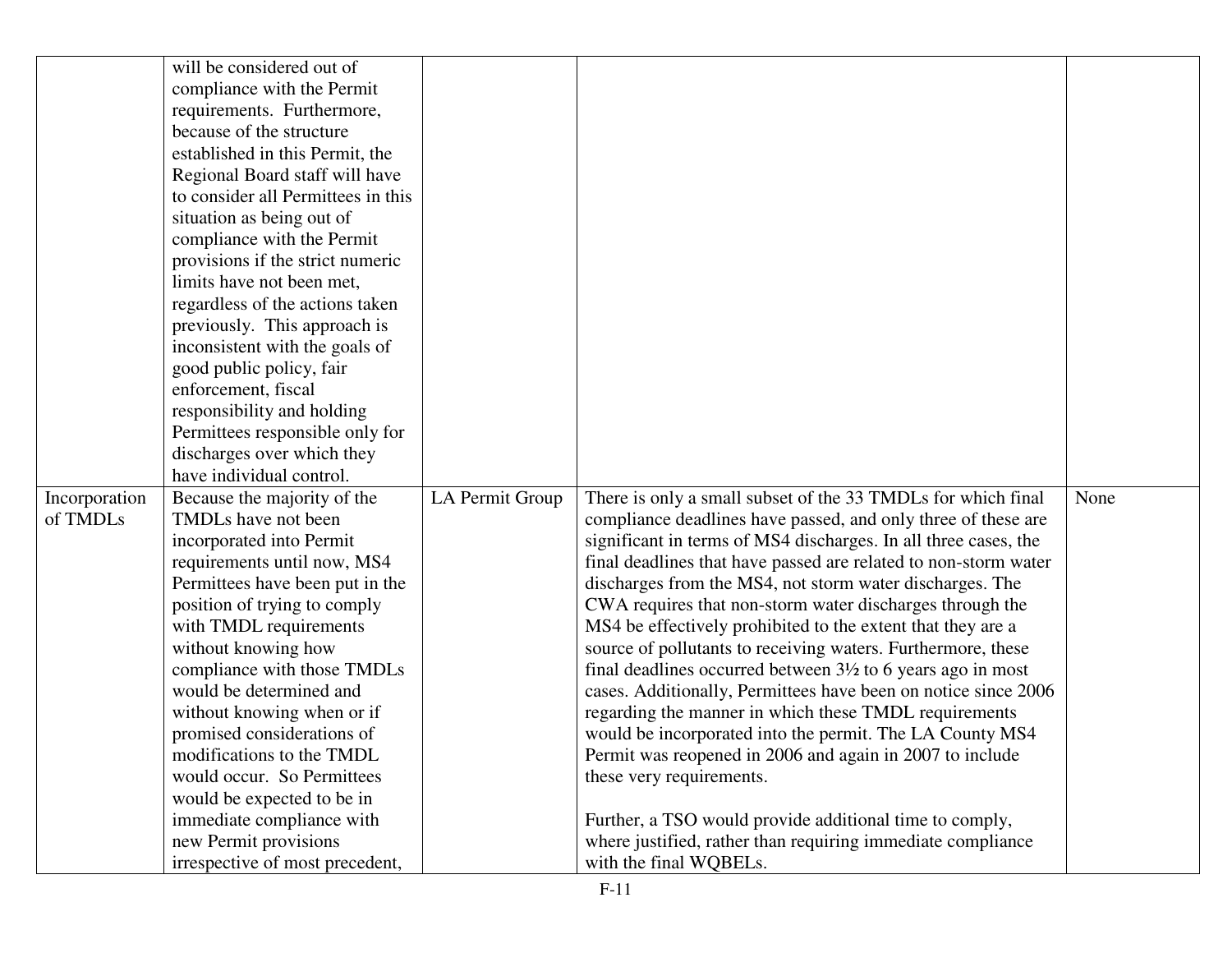|                           | guidance regarding<br>incorporation of TMDLs into<br>MS4 Permits, and irrespective<br>of what actions Permittees have<br>taken to try and meet the<br>TMDL requirements. This is<br>neither fair nor consistent as<br>requesting a TSO would place a<br>Permittee in immediate non-<br>compliance with the Permit and<br>expose the Permittee to risk of<br>third party lawsuits.                                                                                                                                                                                                                                                                                                                                              |                               |                                                                                                                                                                                                                                                                                                                                                                                                                                                                                                                                                                               |                                |
|---------------------------|--------------------------------------------------------------------------------------------------------------------------------------------------------------------------------------------------------------------------------------------------------------------------------------------------------------------------------------------------------------------------------------------------------------------------------------------------------------------------------------------------------------------------------------------------------------------------------------------------------------------------------------------------------------------------------------------------------------------------------|-------------------------------|-------------------------------------------------------------------------------------------------------------------------------------------------------------------------------------------------------------------------------------------------------------------------------------------------------------------------------------------------------------------------------------------------------------------------------------------------------------------------------------------------------------------------------------------------------------------------------|--------------------------------|
| Incorporation<br>of TMDLs | Final compliance with TMDL<br>Permit conditions should not<br>occur prior to these additional<br>TMDL reconsiderations.<br>Additionally, the Permit should<br>reflect any modifications to the<br>TMDL schedules made through<br>the reopener process, either<br>through a delay in the issuance<br>of the Permit until the modified<br>TMDLs become effective, or by<br>using its discretion to establish<br>a specific compliance process<br>for these TMDLs in the Permit.<br>Providing for compliance with<br>these TMDLs through<br>implementation of BMPs<br>defined in the watershed<br>management plans as we have<br>requested for all other TMDLs<br>is a feasible, fair and consistent<br>way to achieve this goal. | LA Permit Group,<br>Inglewood | The Regional Board cannot delay incorporation of provisions<br>in the permit consistent with the assumptions and requirements<br>of the available WLAs from TMDLs that are in effect. Further,<br>compliance schedules must be consistent with those<br>established in the TMDL. However, the permit includes a<br>provision that allows the Board to reopen and modify the<br>permit to incorporate provisions as a result of future<br>amendments to the Basin Plan, such as the reconsideration of a<br>TMDL, including implementation schedules. See Part<br>VI.A.7.a.iv. | Revisions to<br>Part VI.A.7.a. |
| Final WLAs                | Provide a provision<br>which requires that a TMDL be                                                                                                                                                                                                                                                                                                                                                                                                                                                                                                                                                                                                                                                                           | LA Permit Group,<br>La Verne, | The tentative order is not the place to provide a provision<br>requiring that a TMDL is reconsidered in light of new                                                                                                                                                                                                                                                                                                                                                                                                                                                          | Revision to<br>Part VI.A.7.a   |
|                           | reconsidered in light of<br>information that was not                                                                                                                                                                                                                                                                                                                                                                                                                                                                                                                                                                                                                                                                           | Pomona                        | information. In many cases, the Regional Board in the basin<br>plan amendment itself has included one or more opportunities                                                                                                                                                                                                                                                                                                                                                                                                                                                   |                                |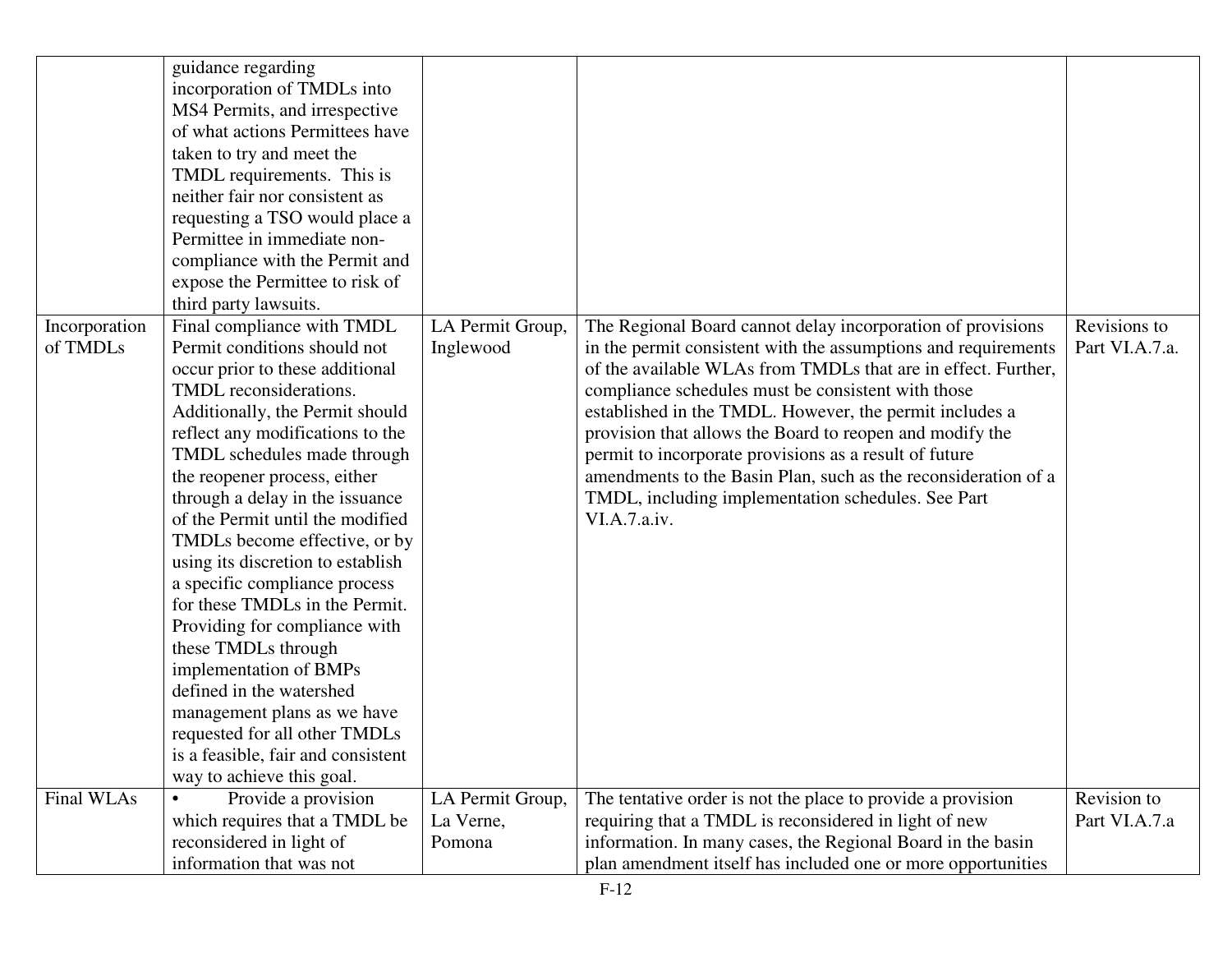|              | available when the TMDL was                           |                   | to reconsider a TMDL based on new information.                   |               |
|--------------|-------------------------------------------------------|-------------------|------------------------------------------------------------------|---------------|
|              | developed before the final                            |                   | Additionally, as TMDLs are a part of the Basin Plan, the         |               |
|              | WLAs become effective.                                |                   | Regional Board may at any time reconsider aspects of it if       |               |
|              | Whenever the reconsideration                          |                   | warranted. The tentative order includes a provision that the     |               |
|              | has been completed, the Permit                        |                   | order may be re-opened for a variety of causes including to      |               |
|              | should be reopened to make                            |                   | incorporate provisions as a result of future amendments to the   |               |
|              | changes to any wasteload                              |                   | Basin Plan, such as reconsideration of a TMDL. See tentative     |               |
|              | allocation, time schedules, and                       |                   | order, Part VI.A.7.a.iv. Further, the permit has been revised to |               |
|              | other pertinent information.                          |                   | include a provision in Part VI.A.7.a under causes for            |               |
|              |                                                       |                   | modification to support a reopener of the permit to include      |               |
|              |                                                       |                   | provisions or modifications to WQBELs in Part VI.E. and          |               |
|              |                                                       |                   | Attachments L-R of the permit prior to the final compliance      |               |
|              |                                                       |                   | deadlines, if practicable, that would allow an action-based,     |               |
|              |                                                       |                   | BMP compliance demonstration approach with regard to final       |               |
|              |                                                       |                   | WQBELs for storm water discharges based on the Regional          |               |
|              |                                                       |                   | Board's review of relevant research on storm water quality and   |               |
|              |                                                       |                   | control technologies and the effectiveness of Watershed          |               |
|              |                                                       |                   | Management Programs in achieving interim WQBELs.                 |               |
| Final WLAs   | The County is concerned that                          | LA Permit Group,  | As previously discussed, the tentative order allows a BMP-       | Revision to   |
| for State-   | final WLAs for State-adopted                          | La Verne,         | based approach to compliance demonstration for interim           | Part VI.A.7.a |
| adopted      | TMDLs have been incorporated                          | Pomona, Santa     | WQBELs. Based on an evaluation of the effectiveness of this      |               |
| <b>TMDLs</b> | as numeric effluent limitations                       | Clarita (Comment  | approach during the coming permit term, the Regional Board       |               |
|              | that apply at the point of                            | 47, 48, 56), City | will consider whether to extend this approach to final           |               |
|              | discharge from the MS4 and,                           | of Los Angeles    | WQBELs.                                                          |               |
|              | where applicable, as receiving                        | (Comment 11)      |                                                                  |               |
|              | water limitations. The more                           |                   |                                                                  |               |
|              | appropriate approach is to                            |                   |                                                                  |               |
|              | incorporate interim and final                         |                   |                                                                  |               |
|              | WLAs as BMP-based effluent                            |                   |                                                                  |               |
|              | limitations defined as TMDL                           |                   |                                                                  |               |
|              | Control Measures required in                          |                   |                                                                  |               |
|              | the Watershed Management                              |                   |                                                                  |               |
|              |                                                       |                   |                                                                  |               |
|              | Program. State that the<br>implementation of the BMPs |                   |                                                                  |               |
|              | using an iterative process will                       |                   |                                                                  |               |
|              | place the Permittee into                              |                   |                                                                  |               |
|              |                                                       |                   |                                                                  |               |
|              | compliance with the MS4                               |                   |                                                                  |               |
|              | Permit.                                               |                   |                                                                  |               |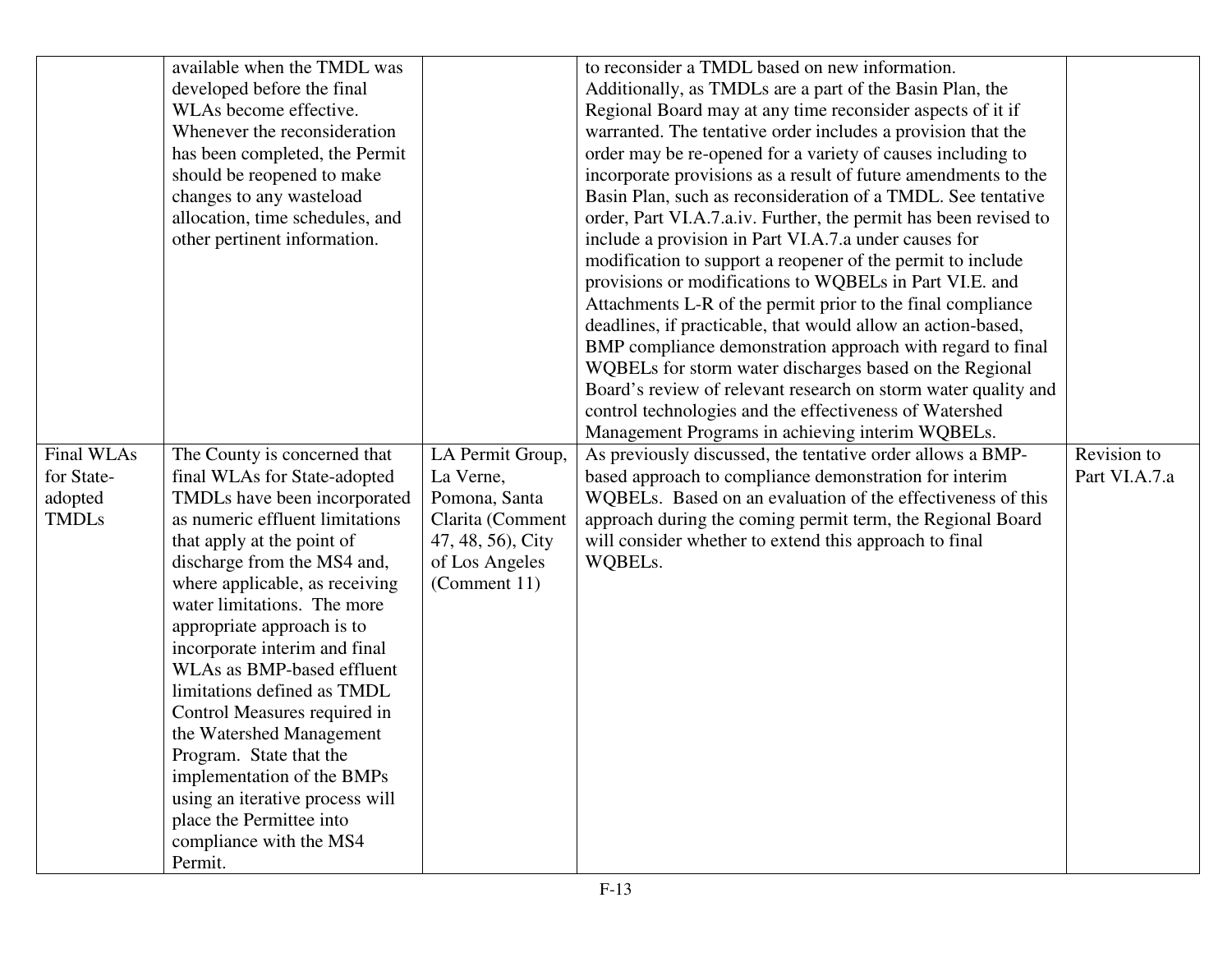| Compliance                         | Provide for four compliance<br>$\bullet$<br>options for both interim and<br>final WLAs:<br>Implement<br>0<br>Actions/BMPs consistent with<br><b>Watershed Management</b><br>Program<br>Compliance at the<br>$\mathbf{O}$<br>outfall (end of pipe)<br>Compliance in the<br>0<br>receiving water (river, creek,<br>ocean)<br>No direct discharges<br>0 | LA Permit Group,<br>La Verne,<br>Pomona,<br>Inglewood,                                                                                           | The tentative order provides the four suggested compliance<br>options for interim WQBELs, and provides three of the four<br>options for final WQBELs.                                                                                                                                                                                                                                                                                                                                                                                                                                                                                                                                                                                                                                                                                                                                                                                                                                                                                                                                                                  | None |
|------------------------------------|------------------------------------------------------------------------------------------------------------------------------------------------------------------------------------------------------------------------------------------------------------------------------------------------------------------------------------------------------|--------------------------------------------------------------------------------------------------------------------------------------------------|------------------------------------------------------------------------------------------------------------------------------------------------------------------------------------------------------------------------------------------------------------------------------------------------------------------------------------------------------------------------------------------------------------------------------------------------------------------------------------------------------------------------------------------------------------------------------------------------------------------------------------------------------------------------------------------------------------------------------------------------------------------------------------------------------------------------------------------------------------------------------------------------------------------------------------------------------------------------------------------------------------------------------------------------------------------------------------------------------------------------|------|
| Adaptive<br>management<br>approach | Allow for the adaptive<br>$\bullet$<br>management approach to be<br>utilized for TMDL compliance,<br>consistent with the timelines<br>identified in the Watershed<br>Management Programs.                                                                                                                                                            | LA Permit Group,<br>Pomona, La<br>Verne                                                                                                          | The adaptive management approach is accommodated in the<br>tentative order, consistent with the timelines previously<br>adopted by the Regional Board as part of each TMDL.                                                                                                                                                                                                                                                                                                                                                                                                                                                                                                                                                                                                                                                                                                                                                                                                                                                                                                                                            | None |
| General                            | No reasonable potential analysis<br>has been performed – even<br>though USEPA guidance<br>requires it as part of<br>documenting the calculation of<br>WQBELs in the NPDES<br>permit's fact sheet                                                                                                                                                     | Cities of: Baldwin<br>Park, Carson,<br>Covina, Duarte,<br>Glendora,<br>Irwindale,<br>Lawndale, Pico<br>Rivera, San<br>Gabriel and West<br>Covina | Through the development of the TMDLs being incorporated in<br>the tentative order, the Regional Board determined that<br>discharges of pollutants from the Los Angeles County MS4<br>cause, have the reasonable potential to cause, or contribute to<br>an excursion above water quality standards. Therefore, WLA<br>were assigned to Los Angeles County MS4 discharges during<br>the adoption of the TMDLs.<br>At the permitting stage, the Regional Board evaluates<br>reasonable potential through a qualitative assessment process<br>consistent with the USEPA NPDES Permit Writers Manual,<br>Chapter 6, section 6.3.3. As part of this process, the Permit<br>Writers Manual reiterates that where there is a pollutant with a<br>WLA from a TMDL, a permit writer must develop WQBELs<br>or other permit requirements consistent with the assumptions<br>and requirements of any WLA that has been assigned to the<br>discharge as part of an approved TMDL per 40 CFR section<br>$122.44(d)(1)(vii)(B)$ . Therefore, WQBELs have been included<br>in the tentative order for those pollutants with TMDL WLAs | None |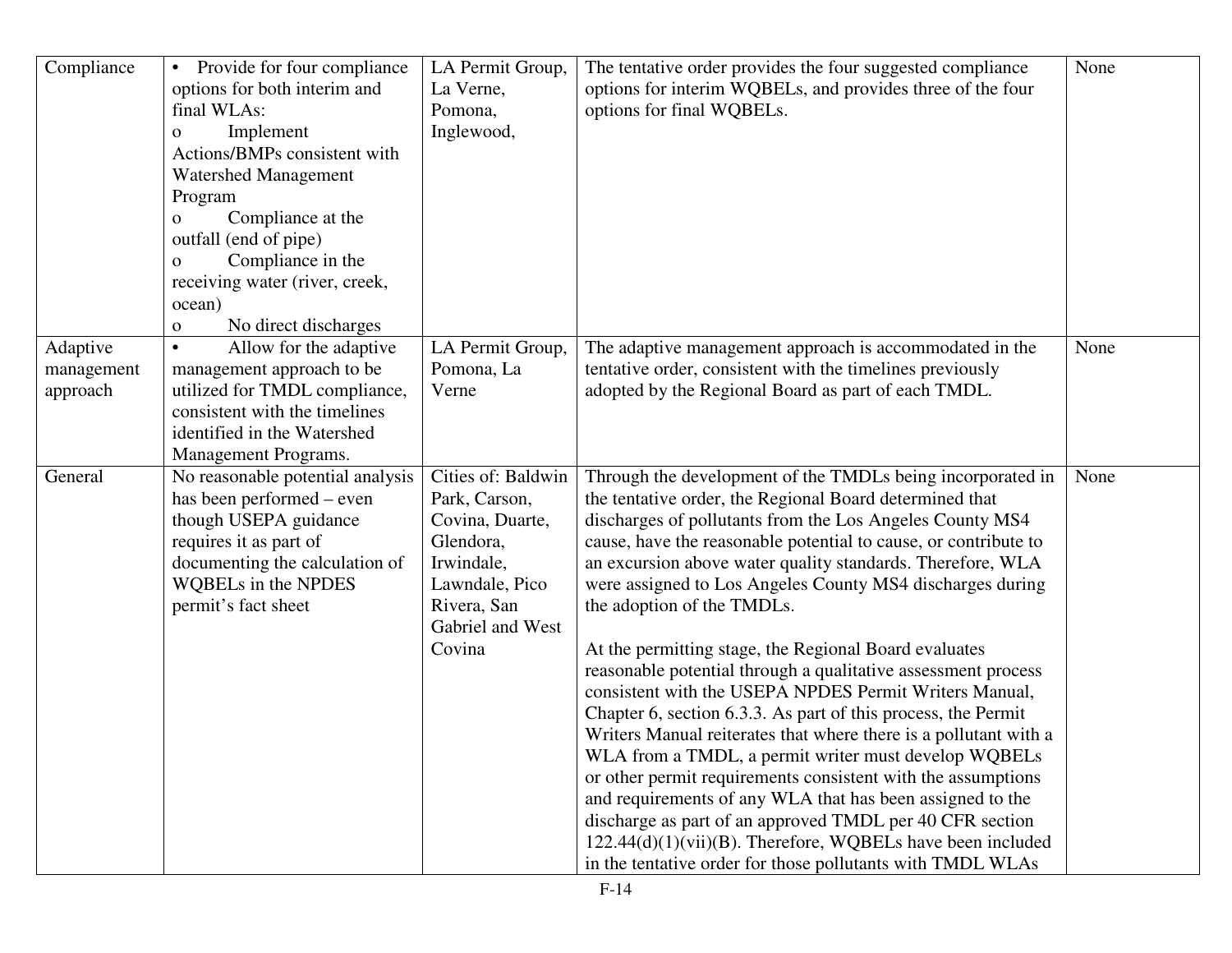| Incorporation<br>of TMDLs | <b>Placing Regional Board/State</b><br>Board TMDLs into the MS4<br>would result in serious<br>consequences for permittees.<br>For one thing, permittees<br>subject to TMDLs that contain<br>an implementation schedule<br>with compliance dates for<br>interim waste load allocations<br>that have not been met, based<br>on Los Angeles County mass<br>emissions station or other data<br>(e.g., from the Coordinated<br>Monitoring Plan for the Los<br>Angeles River Metals TMDL),<br>will be in automatic non-<br>compliance once the MS4 | Cities of: Baldwin<br>Park, Carson,<br>Covina, Duarte,<br>Glendora,<br>Irwindale,<br>Lawndale, Pico<br>Rivera, San<br>Gabriel and West<br>Covina | assigned to the Permittees' MS4 discharges. The analysis<br>contained in the TMDLs and the fact sheet for the tentative<br>order provides the support and rationale for the determination<br>that discharges from the MS4 have the reasonable potential to<br>cause or contribute to excursion above water quality standards<br>in the receiving water.<br>The Permit Writers Manual further specifies that even without<br>a TMDL, a permitting authority could, at its own discretion,<br>determine that WQBELs are needed for any pollutant<br>associated with impairment of a waterbody. A permitting<br>authority might also determine that WQBELs are required for<br>specific pollutants for all facilities that exhibit certain<br>operational or discharge characteristics. (See also CA §<br>402(p)(3)B)(iii); Defenders of Wildlife v. Browner (1999) 191<br>F.3d 1159, 1166; State Water Board Order No. WQ 2001-15.)<br>The permit must require compliance with any applicable<br>TMDLs and associated implementation programs (CWA §§<br>303(d), 402(p)(3)(B)(iii); Cal. Water Code §§ 13263, 13377).<br>See also "Revisions to the November 22, 2002 Memorandum<br>'Establishing Total Maximum Daily Load (TMDL) Wasteload<br>Allocations (WLAs) for Storm Water Sources and NPDES<br>Requirements Based on Those WLAs.'" USEPA Office of<br>Water, Nov. 10, 2010; and Defenders of Wildlife v. Browner<br>(1999) 191 F.3d 1159, 1166 and State Water Board Order Nos.<br>WQ 98-01, 99-05, and 2001-15.<br>Further, the draft tentative order allows permittees to<br>demonstrate compliance with interim WLAs in any one of<br>several ways as identified in Part VI.E.2.a.-d. | None |
|---------------------------|----------------------------------------------------------------------------------------------------------------------------------------------------------------------------------------------------------------------------------------------------------------------------------------------------------------------------------------------------------------------------------------------------------------------------------------------------------------------------------------------------------------------------------------------|--------------------------------------------------------------------------------------------------------------------------------------------------|------------------------------------------------------------------------------------------------------------------------------------------------------------------------------------------------------------------------------------------------------------------------------------------------------------------------------------------------------------------------------------------------------------------------------------------------------------------------------------------------------------------------------------------------------------------------------------------------------------------------------------------------------------------------------------------------------------------------------------------------------------------------------------------------------------------------------------------------------------------------------------------------------------------------------------------------------------------------------------------------------------------------------------------------------------------------------------------------------------------------------------------------------------------------------------------------------------------------------------------------------------------------------------------------------------------------------------------------------------------------------------------------------------------------------------------------------------------------------------------------------------------------------------------------------------------------------------------------------------------------------------------------------------------------------------------------|------|
|                           | permit takes effect.                                                                                                                                                                                                                                                                                                                                                                                                                                                                                                                         |                                                                                                                                                  |                                                                                                                                                                                                                                                                                                                                                                                                                                                                                                                                                                                                                                                                                                                                                                                                                                                                                                                                                                                                                                                                                                                                                                                                                                                                                                                                                                                                                                                                                                                                                                                                                                                                                                |      |
| <b>TSOs</b>               | The tentative order proposes a<br>safeguard in this event:<br>coverage under a time schedule<br>order (TSO). Essentially, a TSO                                                                                                                                                                                                                                                                                                                                                                                                              | Cities of: Baldwin<br>Park, Carson,<br>Covina, Duarte,<br>Glendora,                                                                              | The Regional Board is required to adopt and implement<br>TMDLs through the MS4 permit, where Permittees' MS4<br>discharges are a source of the impairment. Each TMDL sets a<br>compliance deadline as required by federal law. In some                                                                                                                                                                                                                                                                                                                                                                                                                                                                                                                                                                                                                                                                                                                                                                                                                                                                                                                                                                                                                                                                                                                                                                                                                                                                                                                                                                                                                                                         | None |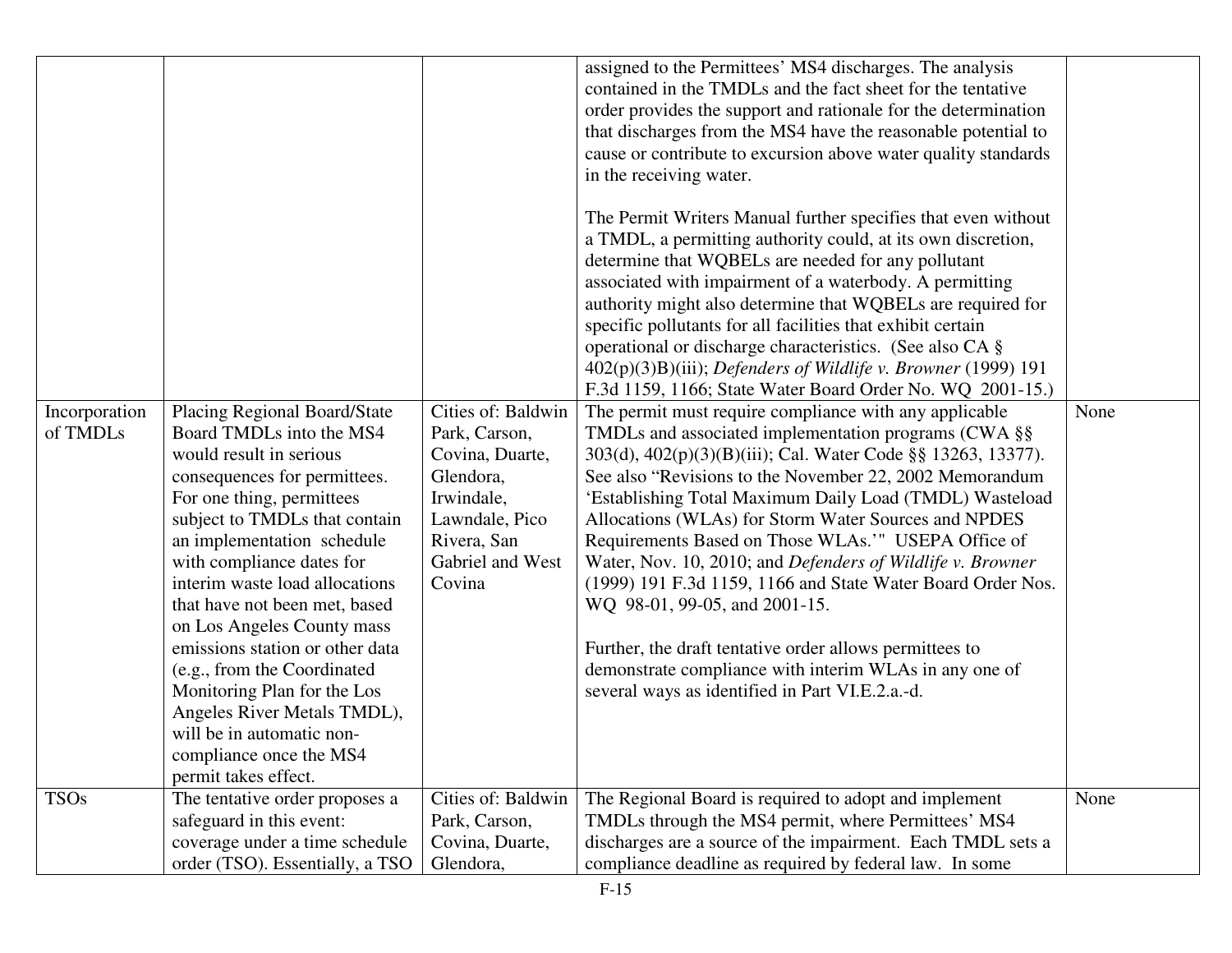|               | is an enforcement action                  | Irwindale,         | cases, the compliance deadline has passed. Unlike state law,        |      |
|---------------|-------------------------------------------|--------------------|---------------------------------------------------------------------|------|
|               | authorized under Porter-                  | Lawndale, Pico     | the federal Clean Water Act allows for citizen suits. The           |      |
|               | Cologne, the State's water code.          | Rivera, San        | Regional Board cannot change federal law to avoid the               |      |
|               | The problem is that the                   | Gabriel and West   | possibility of citizen suits, but can only use the authority it has |      |
|               | Regional Board, at its                    | Covina             | under state law to provide additional time for compliance. The      |      |
|               | discretion, could issue a clean-          |                    | Regional Board cannot avoid its responsibility to protect water     |      |
|               | up and abatement order that               |                    | quality in order to protect dischargers from citizen suits. The     |      |
|               | could link permittees in the              |                    | tentative permit provides various approaches to provide time        |      |
|               | Dominguez Channel, Los                    |                    | for compliance. The Water Code provides for the use of time         |      |
|               | Angeles River, and San Gabriel            |                    | schedule orders where justified to allow additional time to         |      |
|               | River Watersheds to the                   |                    | comply with such deadlines, and would also protect permittees       |      |
|               | remediation of the Los Angeles            |                    | from imposition of mandatory minimum penalties. The                 |      |
|               | and Long Beach Harbors which              |                    | tentative permit sets forth the process the Regional Board will     |      |
|               | are currently CERCLA sites                |                    | use in considering the issuance of time schedule orders.            |      |
|               | (caused by DDT, pesticides,               |                    |                                                                     |      |
|               | metals, which are considered              |                    | The adoption of a time schedule order is not the same as a          |      |
|               | toxics, and other pollutants).            |                    | cleanup and abatement order. The tentative permit addresses         |      |
|               | Furthermore, the TSO, which is            |                    | the use of time schedule orders to address compliance with          |      |
|               | a State enforcement action, will          |                    | TMDLs where deadlines have passed. The Regional Board               |      |
|               | not help with respect to a                |                    | does not intend to use the tentative permit to address cleanup      |      |
|               | federal violation because of              |                    | of the Harbors; the tentative permit is intended to address         |      |
|               | preemption. An exceedance                 |                    | ongoing discharge of pollutants into the MS4.                       |      |
|               | will expose subject permittees            |                    |                                                                     |      |
|               | to third party litigation under           |                    |                                                                     |      |
|               | the Clean Water Act. NRDC                 |                    |                                                                     |      |
|               | would be able to take the matter          |                    |                                                                     |      |
|               | straight to federal court.                |                    |                                                                     |      |
| <b>TMDL</b>   | The Regional Board has no                 | Cities of: Baldwin | TMDLs are adopted by the Regional Water Board pursuant to           | None |
| implementatio | legal authority under the Clean           | Park, Carson,      | CWA section 303(d) and CWC sections 13240 and 13242.                |      |
| n plans       | Water Act to incorporate                  | Covina, Duarte,    | TMDL implementation programs consist of a description of            |      |
|               | implementation plans,                     | Glendora,          | the nature of actions that are necessary to achieve the WLAs        |      |
|               | schedules, or monitoring                  | Irwindale,         | (and LAs), a time schedule for the actions to be taken, and a       |      |
|               | requirements into the MS4                 | Lawndale, Pico     | description of the monitoring and reporting to be undertaken to     |      |
|               | permit. CWA $\frac{2402(p)(B)(iii)}{240}$ | Rivera, San        | determine compliance with the WLAs. Because TMDLs and               |      |
|               | simply states that controls are           | Gabriel and West   | their programs of implementation are adopted through the            |      |
|               | required to reduce the discharge          | Covina             | basin plan amendment process in California, the TMDL                |      |
|               | of pollutants to the maximum              |                    | implementation program contained in a regional water board's        |      |
|               | extent practicable, including             |                    | basin plan becomes a regulation upon approval by the State of       |      |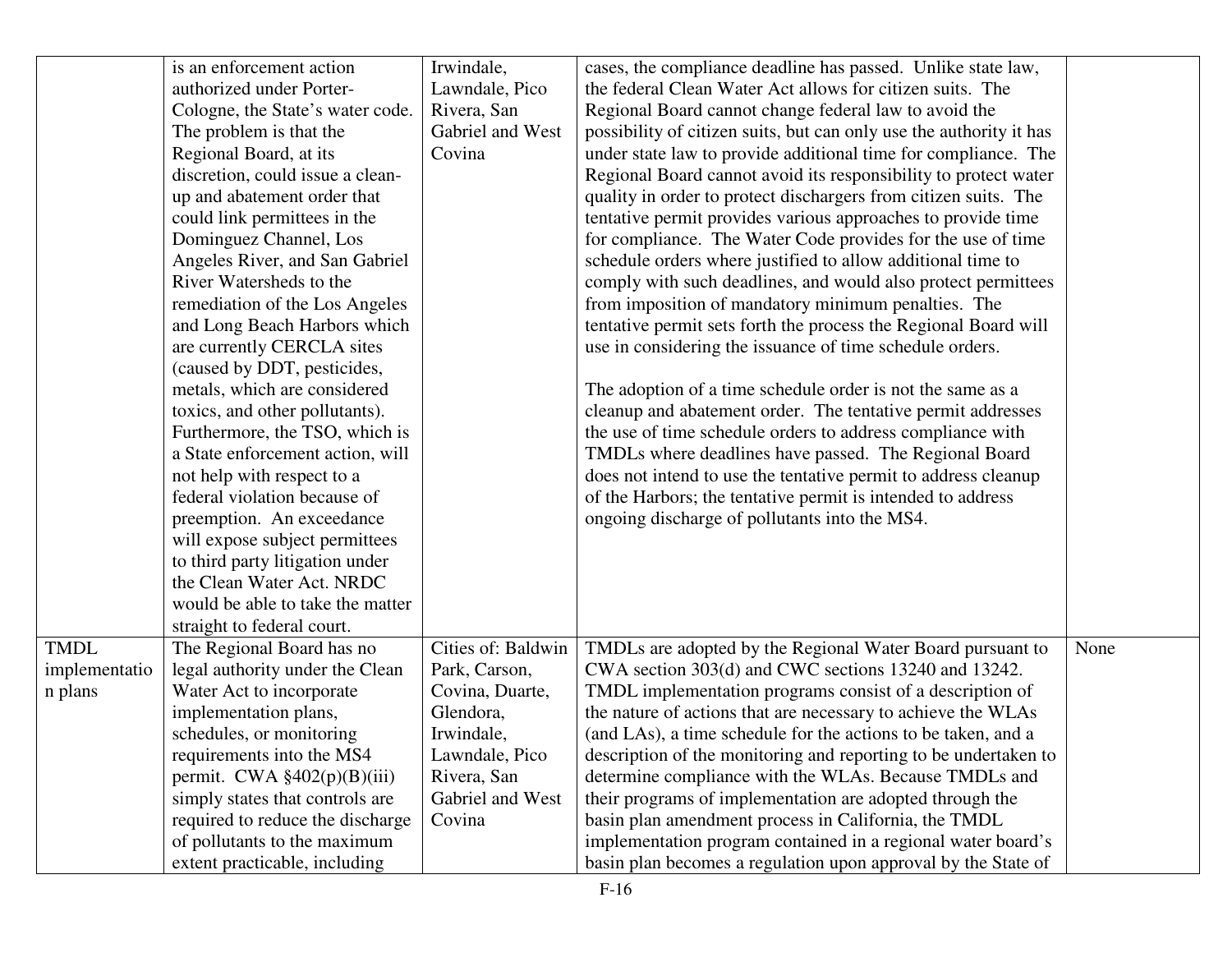| management practices, control      | California Office of Administrative Law. All permits must        |  |
|------------------------------------|------------------------------------------------------------------|--|
| techniques and system, design      | implement the applicable water quality control plan (i.e. Basin  |  |
| and engineering methods, and       | Plan), including any applicable TMDL implementation              |  |
| such other provisions as the       | programs (CWA $\S$ § 303(d), 402(p)(3)(B)(iii); Cal. Water Code  |  |
| Administrator or the State         | §§ 13263, 13377). These Basin Plan provisions thus become        |  |
| determines appropriate for the     | the applicable regulations that authorize an MS4 permit to       |  |
| control of such pollutants. The    | include compliance schedules to achieve effluent limitations     |  |
| application of this provision is   | derived from TMDL WLAs. It is unclear whether the                |  |
| limited to: $(1)$ the              | commenters understand that the TMDL implementation               |  |
| implementation of BMPs             | programs are the basis for the compliance schedules and,         |  |
| specified in a stormwater          | without the TMDL implementation program, permittees would        |  |
| management plan appropriated       | be required to comply with final WQBELs immediately.             |  |
| through the six core programs;     | Further, USEPA has stated that, "[w]here a TMDL has been         |  |
| and (2) outfall monitoring.        | established and there is an accompanying implementation plan     |  |
| Monitoring, as mentioned           | that provides a schedule for an MS4 to implement the TMDL,       |  |
| earlier, is limited to outfall and | the permitting authority [in this case, the Regional Water       |  |
| ambient monitoring. Ambient        | Board] should consider the schedule as it decides whether and    |  |
| monitoring, which is receiving     | how to establish enforceable interim requirements and interim    |  |
| water-based, has been assumed      | dates in the permit" (USEPA November 12, 2010 TMDL               |  |
| by the Regional Board and is       | Memo).                                                           |  |
| funded through a stormwater        |                                                                  |  |
| ambient monitoring program         | Clean Water Act section $402(p)(3)(B)(iii)$ requires permits for |  |
| (SWAMP) surcharge on the           | discharges from municipal storm sewers to "require controls to   |  |
| annual MS4 permit fee. Federal     | reduce the discharge of pollutants to the maximum extent         |  |
| stormwater regulations mention     | practicable, including management practices, control             |  |
| nothing about TMDL                 | techniques and system, design, and engineering methods, and      |  |
| implementation plans and           | such other provisions as the Administrator or the State          |  |
| schedules in an MS4 permit.        | determines appropriate for the control of such pollutants."      |  |
|                                    | [Emphasis added.] The Clean Water Act provides the               |  |
|                                    | Regional Board, to the same extent as the Administrator of       |  |
|                                    | USEPA, the discretion to determine what controls are             |  |
|                                    | appropriate to protect water quality and achieve the objectives  |  |
|                                    | of the Clean Water Act. (See Defenders of Wildlife v. Browner    |  |
|                                    | $(1999)$ 191 F.3d 1159, 1166.) As explained in the tentative     |  |
|                                    | permit, compliance with the WLAs established in TMDLs is         |  |
|                                    | necessary to achieve compliance with water quality standards.    |  |
|                                    |                                                                  |  |
|                                    | USEPA has set forth in guidance regarding MS4 permits, that such |  |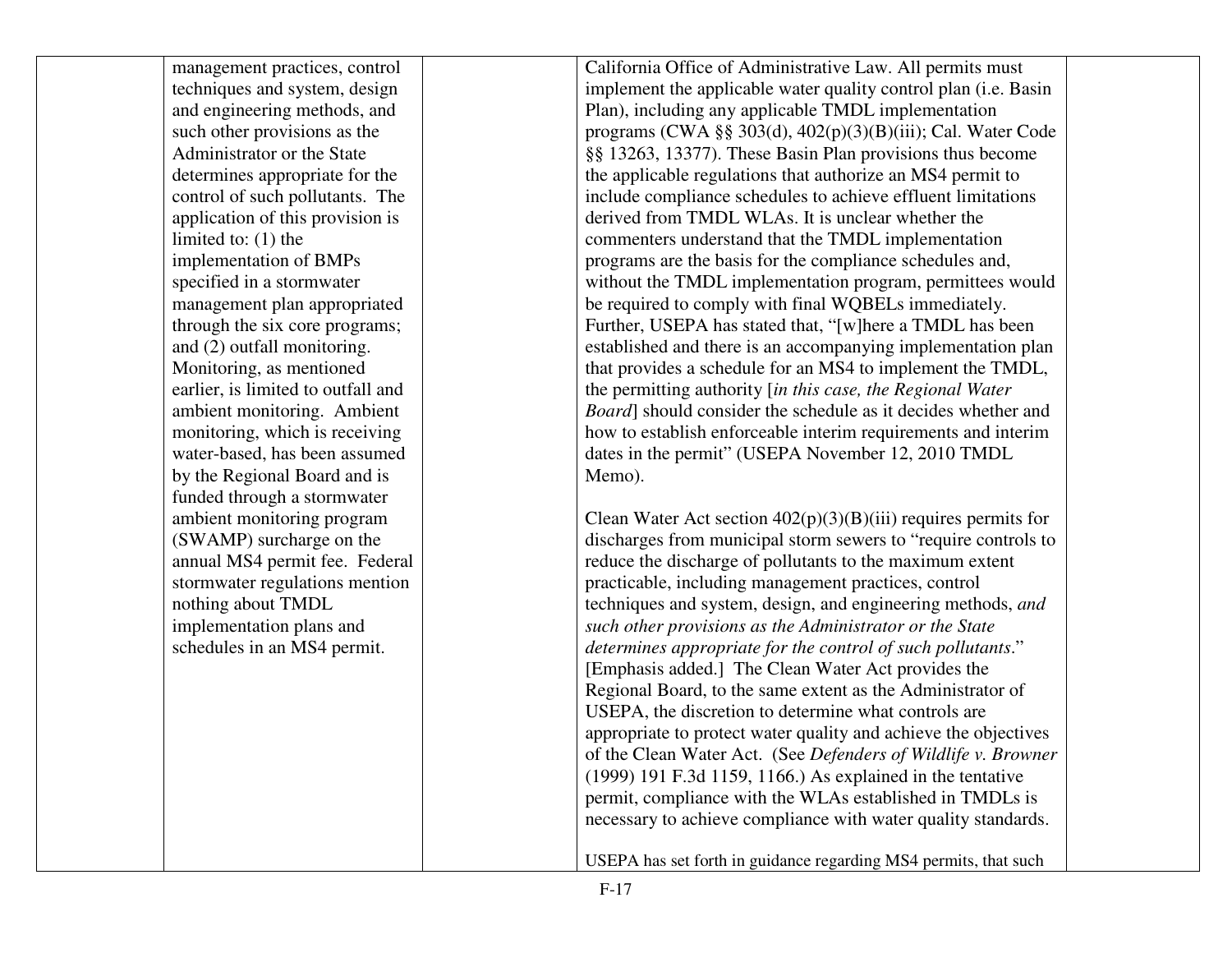|                          |                                                        |                                  | permits must require compliance with applicable TMDLs to meet<br>water quality standards. See "Revisions to the November 22, 2002<br>Memorandum 'Establishing Total Maximum Daily Load (TMDL)<br>Wasteload Allocations (WLAs) for Storm Water Sources and<br>NPDES Requirements Based on Those WLAs.'" USEPA Office of<br>Water, Nov. 10, 2010. NPDES permits must include WQBELs<br>or other permit requirements consistent with the assumptions<br>and requirements of any WLA that has been assigned to the<br>discharge as part of an approved TMDL per 40 CFR section<br>$122.44(d)(1)(vii)(B)$ . These WLA requirements include<br>schedules for achieving the WLAs and monitoring and<br>reporting to determine compliance. USEPA has stated that,<br>"[w]here a TMDL has been established and there is an |      |
|--------------------------|--------------------------------------------------------|----------------------------------|-------------------------------------------------------------------------------------------------------------------------------------------------------------------------------------------------------------------------------------------------------------------------------------------------------------------------------------------------------------------------------------------------------------------------------------------------------------------------------------------------------------------------------------------------------------------------------------------------------------------------------------------------------------------------------------------------------------------------------------------------------------------------------------------------------------------|------|
|                          |                                                        |                                  | accompanying implementation plan that provides a schedule<br>for an MS4 to implement the TMDL, the permitting authority                                                                                                                                                                                                                                                                                                                                                                                                                                                                                                                                                                                                                                                                                           |      |
|                          |                                                        |                                  | [in this case, the Regional Water Board] should consider the                                                                                                                                                                                                                                                                                                                                                                                                                                                                                                                                                                                                                                                                                                                                                      |      |
|                          |                                                        |                                  | schedule as it decides whether and how to establish<br>enforceable interim requirements and interim dates in the                                                                                                                                                                                                                                                                                                                                                                                                                                                                                                                                                                                                                                                                                                  |      |
|                          |                                                        |                                  | permit" (USEPA November 12, 2010 TMDL Memo).                                                                                                                                                                                                                                                                                                                                                                                                                                                                                                                                                                                                                                                                                                                                                                      |      |
|                          |                                                        |                                  | Both receiving water monitoring and outfall (i.e. discharge or<br>effluent) monitoring are well established in NPDES permits<br>generally, and are supported by myriad federal authorities (See<br>CWA section 308(a); 40 CFR sections $122.26(d)(2)(i)$ (F) and<br>$(d)(2)(iii)(D), 122.41(h), (j)-(1), 122.42(c), 122.44(i), and$<br>122.48), as well as USEPA's Part 2 MS4 permit application<br>guide (USEPA 833-B-92-002).                                                                                                                                                                                                                                                                                                                                                                                   |      |
|                          |                                                        |                                  | Also, it should be noted that the Water Board's ambient<br>monitoring program, SWAMP, stands for Surface Water<br>Ambient Monitoring Program, not Storm Water Ambient                                                                                                                                                                                                                                                                                                                                                                                                                                                                                                                                                                                                                                             |      |
|                          |                                                        |                                  | Monitoring Program.                                                                                                                                                                                                                                                                                                                                                                                                                                                                                                                                                                                                                                                                                                                                                                                               |      |
| <b>TMDL</b>              | In fact, the Regional                                  | Cities of: Baldwin               | The Monitoring and Reporting Program (MRP) of the tentative                                                                                                                                                                                                                                                                                                                                                                                                                                                                                                                                                                                                                                                                                                                                                       | None |
| implementatio<br>n plans | <b>Board/State Board TMDL</b>                          | Park, Carson,<br>Covina, Duarte, | order requires both receiving water monitoring and outfall (i.e.<br>discharge or effluent) monitoring. The commenters are                                                                                                                                                                                                                                                                                                                                                                                                                                                                                                                                                                                                                                                                                         |      |
|                          | implementation plans,<br>implementation schedules, and | Glendora,                        | confusing ambient monitoring of waters to determine the                                                                                                                                                                                                                                                                                                                                                                                                                                                                                                                                                                                                                                                                                                                                                           |      |
|                          | monitoring should be voided                            | Irwindale,                       | natural concentration of water quality constituents with in-                                                                                                                                                                                                                                                                                                                                                                                                                                                                                                                                                                                                                                                                                                                                                      |      |
|                          | and prevented from being                               | Lawndale, Pico                   | stream or receiving water monitoring to determine the <i>impact</i>                                                                                                                                                                                                                                                                                                                                                                                                                                                                                                                                                                                                                                                                                                                                               |      |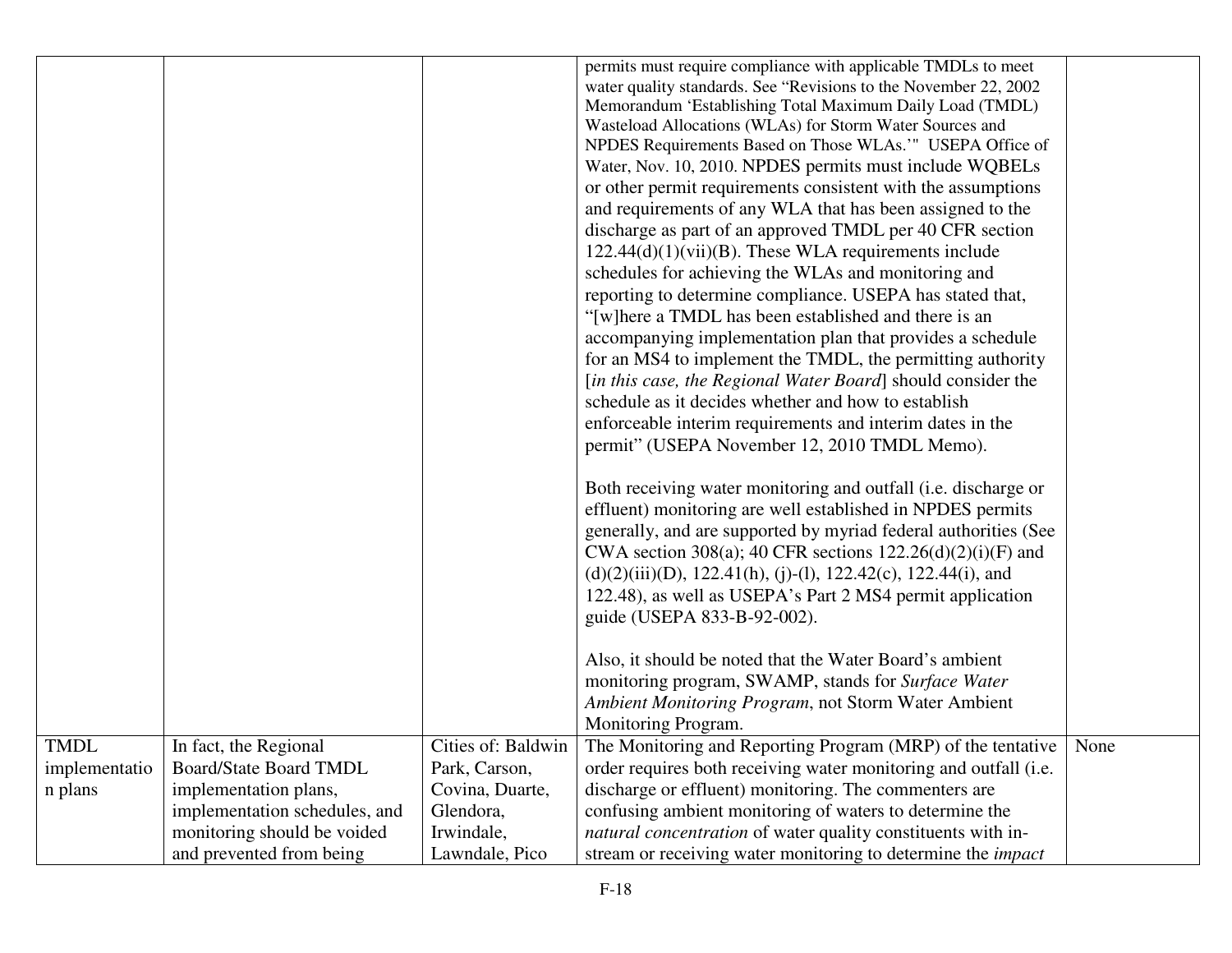|                                         | placed into the MS4 permit<br>because (1) they set compliance<br>determinant in the receiving<br>water instead of the outfall; and<br>(2) although the TMDL<br>monitoring program<br>requirements specify ambient<br>monitoring that is to be<br>performed by MS4 permittees,<br>including Caltrans, the Regional<br>Board has approved plans that<br>treat wet weather monitoring as<br>ambient monitoring, even<br>though they are mutually<br>exclusive. The Clean Water<br>Act definition of ambient<br>monitoring is the:<br>Natural concentration of water<br>quality constituents prior to<br>mixing of either point or<br>nonpoint source load of<br>contaminants. Reference<br>ambient concentration is used to<br>indicate the concentration of a<br>chemical that will not cause<br>adverse impact to human health. | Rivera, San<br>Gabriel and West<br>Covina                                                                                                        | of discharges on receiving water quality. Both receiving water<br>and outfall monitoring are well established in NPDES permits<br>generally and are supported by myriad federal authorities (See<br>CWA section 308(a); 40 CFR sections $122.26(d)(2)(i)(F)$ and<br>$(d)(2)(iii)(D), 122.41(h), (j)-(l), 122.42(c), 122.44(i), and$<br>122.48), USEPA's Part 2 MS4 permit application guide<br>(USEPA 833-B-92-002).<br>In the case of MS4 discharges, to accurately determine the<br>impact of these discharges on receiving water quality, it is<br>necessary to monitor during both wet weather and dry weather<br>conditions, i.e., during conditions when non-storm water<br>discharges from the MS4 may impact receiving waters and<br>during conditions when storm water discharges from the MS4<br>may impact receiving waters. |      |
|-----------------------------------------|--------------------------------------------------------------------------------------------------------------------------------------------------------------------------------------------------------------------------------------------------------------------------------------------------------------------------------------------------------------------------------------------------------------------------------------------------------------------------------------------------------------------------------------------------------------------------------------------------------------------------------------------------------------------------------------------------------------------------------------------------------------------------------------------------------------------------------|--------------------------------------------------------------------------------------------------------------------------------------------------|-----------------------------------------------------------------------------------------------------------------------------------------------------------------------------------------------------------------------------------------------------------------------------------------------------------------------------------------------------------------------------------------------------------------------------------------------------------------------------------------------------------------------------------------------------------------------------------------------------------------------------------------------------------------------------------------------------------------------------------------------------------------------------------------------------------------------------------------|------|
| <b>TMDL</b><br>implementatio<br>n plans | Even if it were legally<br>permissible for these TMDL<br>elements to be incorporated into<br>the MS4 permit, no permittee<br>could be placed into a state of<br>non-compliance because the<br>legitimate compliance point is<br>in the outfall. Because no<br>outfall monitoring has occurred,<br>no violation could arise and,<br>therefore, there would be no                                                                                                                                                                                                                                                                                                                                                                                                                                                                | Cities of: Baldwin<br>Park, Carson,<br>Covina, Duarte,<br>Glendora,<br>Irwindale,<br>Lawndale, Pico<br>Rivera, San<br>Gabriel and West<br>Covina | NPDES permits must include WQBELs or other permit<br>requirements consistent with the assumptions and requirements<br>of any WLA that has been assigned to the discharge as part of<br>an approved TMDL per 40 CFR section $122.44(d)(1)(vii)(B)$ .<br>These WLA requirements include schedules for achieving the<br>WLAs and monitoring and reporting to determine compliance.<br>If the implementation schedules adopted as part of the TMDLs<br>were not included in the tentative order, Permittees would be<br>required to comply immediately with the final WQBELs. The<br>implementation schedules in essence allow Permittees to use<br>an iterative approach, within a certain timeframe, to achieve                                                                                                                           | None |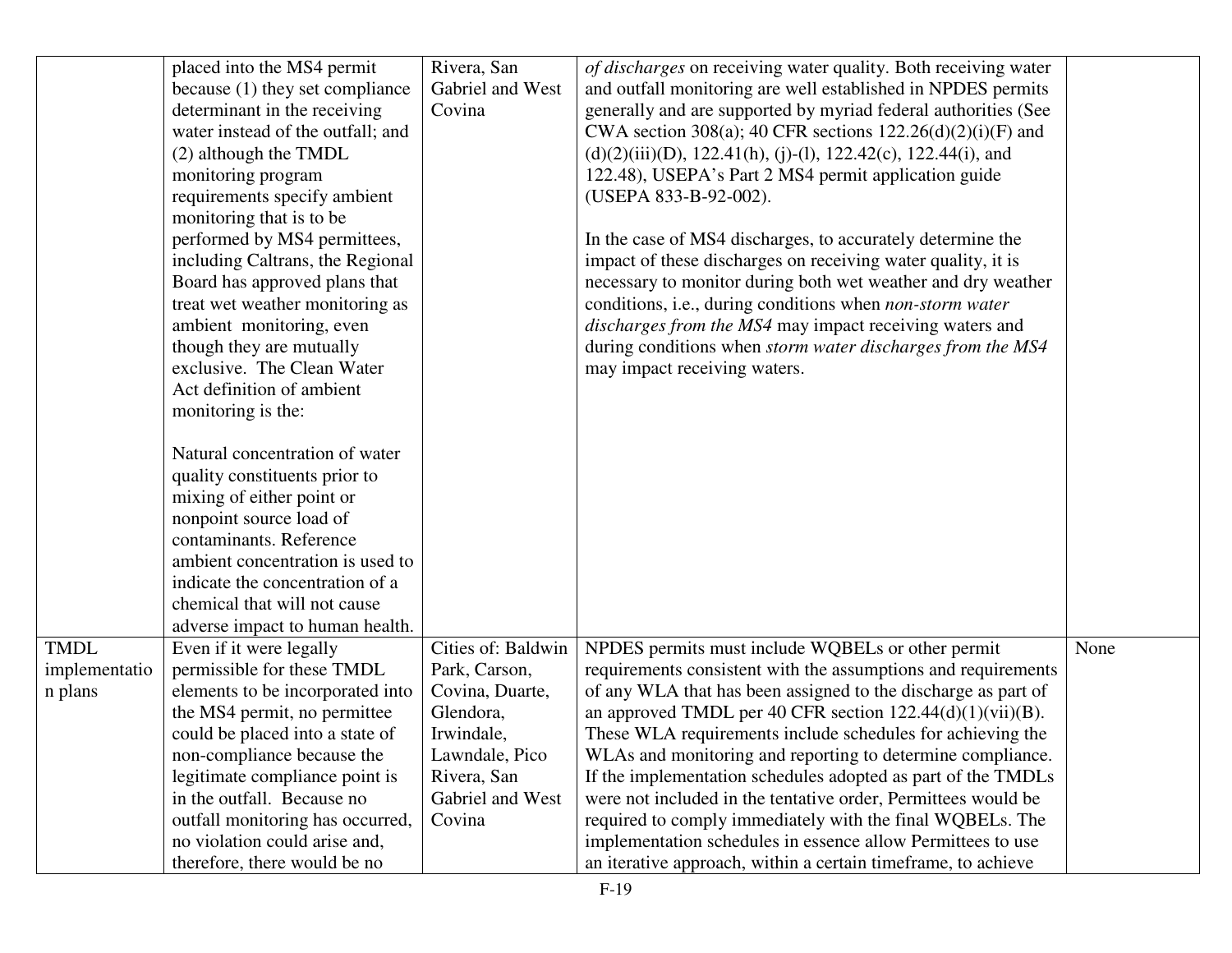|         | need for a TSO.                                                                                                                                                                                                                                                                                                                                                                                                                                                                                                                                                                                                                                                                            |                                          | the final WQBELs.                                                                                                                                                                                                                                                                                                                                                                                                                                                                                                                                                                                                                                                                                                                                                                                                                                                                                                                                                                                                                                                                                                                                                                              |                                               |
|---------|--------------------------------------------------------------------------------------------------------------------------------------------------------------------------------------------------------------------------------------------------------------------------------------------------------------------------------------------------------------------------------------------------------------------------------------------------------------------------------------------------------------------------------------------------------------------------------------------------------------------------------------------------------------------------------------------|------------------------------------------|------------------------------------------------------------------------------------------------------------------------------------------------------------------------------------------------------------------------------------------------------------------------------------------------------------------------------------------------------------------------------------------------------------------------------------------------------------------------------------------------------------------------------------------------------------------------------------------------------------------------------------------------------------------------------------------------------------------------------------------------------------------------------------------------------------------------------------------------------------------------------------------------------------------------------------------------------------------------------------------------------------------------------------------------------------------------------------------------------------------------------------------------------------------------------------------------|-----------------------------------------------|
|         | <b>Recommended Correction:</b><br>Eliminate requiring TMDL<br>implementation plans,<br>schedules, and monitoring to be<br>incorporated into the tentative<br>order                                                                                                                                                                                                                                                                                                                                                                                                                                                                                                                         |                                          | Outfall monitoring is not the only mechanism for determining<br>compliance. The tentative order allows Permittees to<br>demonstrate compliance at an outfall, jurisdictional boundary,<br>or in the receiving water. These compliance points are<br>consistent with the assumptions of the TMDLs. Compliance<br>determination may be based on outfall monitoring data or<br>other data and information that links the MS4 discharge to an<br>excursion of receiving water limitations.                                                                                                                                                                                                                                                                                                                                                                                                                                                                                                                                                                                                                                                                                                         |                                               |
| General | CWC 13178 only deals with<br>bacteria - please clarify how<br>this applies to any other<br>pollutant                                                                                                                                                                                                                                                                                                                                                                                                                                                                                                                                                                                       | City of Santa<br>Clarita (Comment<br>49) | The tentative order recognizes that Cal. Water Code section<br>13178 is only applicable to bacteria source identification. The<br>tentative order has been revised to allow the use of other<br>accepted source identification protocols for exceedances of<br>receiving water limitations or WQBELs for pollutants other<br>than bacteria.                                                                                                                                                                                                                                                                                                                                                                                                                                                                                                                                                                                                                                                                                                                                                                                                                                                    | Revision to<br>Order, Part<br>VI.E.2.b.v. (3) |
| General | The City of Signal Hill also<br>requests that Provision<br>VI.E.2.d.i be modified by<br>adding a subsection that<br>specifies that a Permittee shall<br>be considered in compliance<br>with an interim water quality-<br>based effluent limitation and/or<br>interim receiving water<br>limitations for pollutant(s)<br>associated with a specific<br>TMDL while preparing a<br><b>Watershed Management</b><br>Program Plan in accordance<br>with Provision VI.E.3 and<br>Provision VI.C. We further<br>request that interim<br>implementation schedules be<br>placed in the permit for EPA-<br>established TMDLs covered by<br>Provision VI.E.3 to provide<br>protection from third-party | City of Signal<br>Hill                   | As discussed in response to other comments, Compliance with<br>TMDLs, including WQBELs, is required to meet water quality<br>standards. The tentative permit includes the opportunity for<br>permittees to propose a watershed management program to<br>comply with TMDLs, which would address compliance with<br>receiving water limitations. The Regional Board cannot<br>change federal law to relieve permittees from the possibility of<br>citizen suits.<br>The tentative permit is not proposing to amend the Basin Plan<br>to revise implementation schedules. If a Basin Plan<br>amendment occurs, the tentative permit includes a reopener to<br>revise the permit consistent with the Basin Plan amendment,<br>including TMDL reconsiderations that modify TMDL<br>implementation schedules included in the Basin Plan.<br>MS4 permits can only include compliance schedules for<br>achieving WQBELs derived from interim and final TMDL<br>WLAs, so long as the TMDL contains an implementation<br>program adopted by the Regional Board and approved through<br>the State's basin plan amendment process. TMDLs adopted by<br>USEPA do not contain an implementation program. The | Revisions<br>made to Part<br>VI.E.            |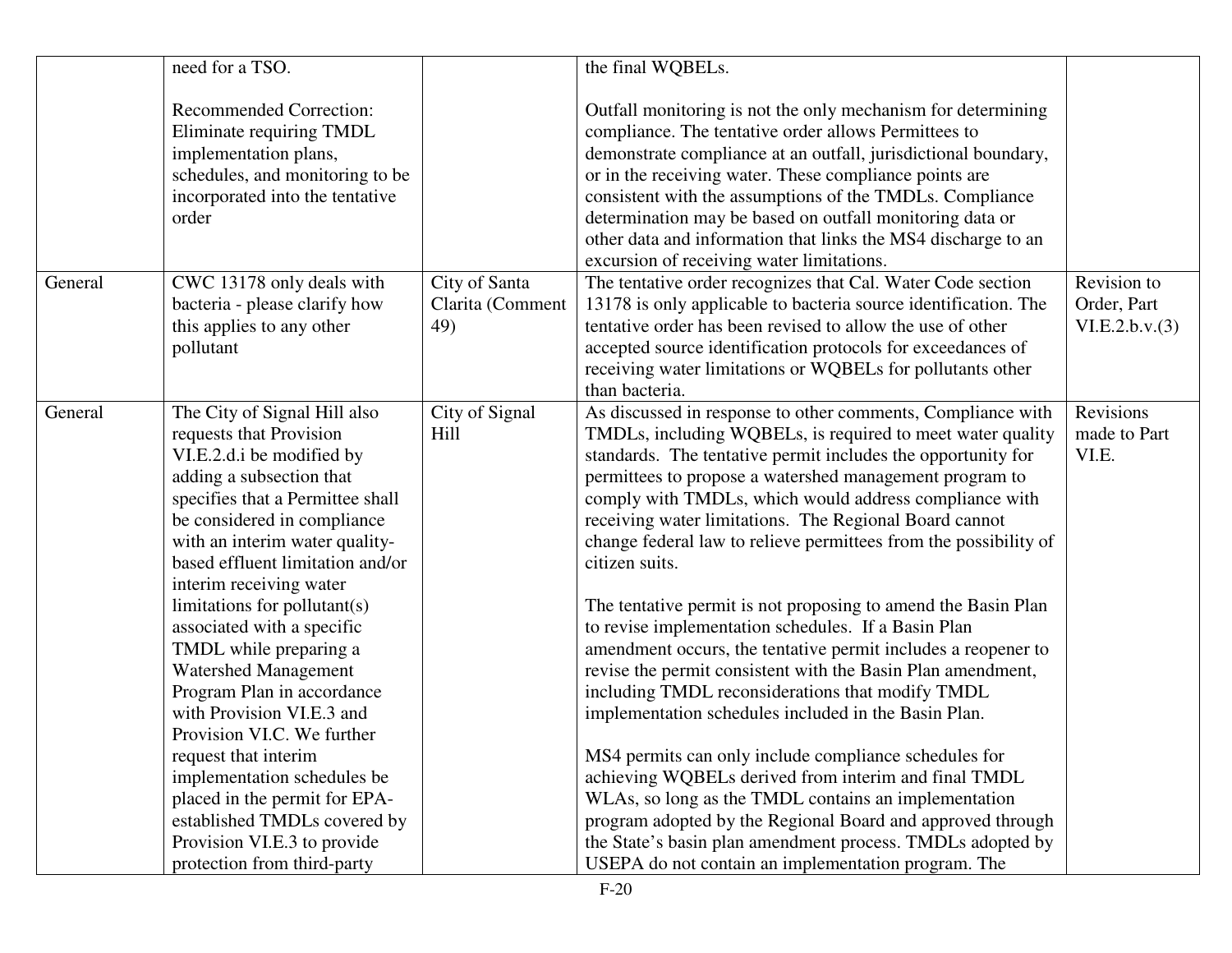|         | litigation while Watershed          |                  | Regional Board's decision as to how to express permit                   |      |
|---------|-------------------------------------|------------------|-------------------------------------------------------------------------|------|
|         | Management Programs are             |                  | conditions for USEPA established TMDLs is based on an                   |      |
|         | being prepared and Basin Plan       |                  | analysis of several specific facts and circumstances                    |      |
|         | Amendments with                     |                  | surrounding these TMDLs and their incorporation into this               |      |
|         | implementation schedules are        |                  | Order, as explained in the Fact Sheet. For those reasons, the           |      |
|         | being drafted and adopted           |                  | Board has determined that numeric WQBELs for these                      |      |
|         |                                     |                  | USEPA established TMDLs are infeasible at the present time.             |      |
|         |                                     |                  | The Board may at its discretion revisit this decision within the        |      |
|         |                                     |                  | term of the permit or in a future permit, as more information is        |      |
|         |                                     |                  | developed to support the inclusion of numeric WQBELs. In                |      |
|         |                                     |                  | lieu of inclusion of numeric WQBELs at this time, the                   |      |
|         |                                     |                  | tentative permit requires Permittees subject to WLAs in                 |      |
|         |                                     |                  | USEPA established TMDLs to propose and implement best                   |      |
|         |                                     |                  | management practices that will be effective in achieving the            |      |
|         |                                     |                  | numeric WLAs. Permittees will propose these BMPs to the                 |      |
|         |                                     |                  | Board in a Watershed Management Program, which is subject               |      |
|         |                                     |                  | to Regional Water Board Executive Officer approval.                     |      |
| General | <b>Final Waste Load Allocations</b> | City of Torrance | As discussed in response to other comments, Compliance with             | None |
|         | for TMDLs that were                 |                  | TMDLs, including WQBELs is necessary to meet water                      |      |
|         | established with no knowledge       |                  | quality standards. The WLAs in the TMDLs include schedules              |      |
|         | if and how they could be            |                  | for achieving the WLAs, which were adopted as part of the               |      |
|         | achieved will place Cities in       |                  | TMDL in consideration of the implementation strategies that             |      |
|         | immediate non-compliance.           |                  | would be used to achieve the WLAs and the time required to              |      |
|         |                                     |                  | implement these strategies. These schedules do not require              |      |
|         |                                     |                  | immediate compliance; rather, the schedules allow Permittees            |      |
|         |                                     |                  | to achieve compliance with TMDL related requirements over               |      |
|         |                                     |                  | time. There is only a small subset of the 33 TMDLs for which            |      |
|         |                                     |                  | final compliance deadlines have passed, and only three of               |      |
|         |                                     |                  | these are significant in terms of MS4 discharges. In all three          |      |
|         |                                     |                  | cases, the final deadlines that have passed are related to non-         |      |
|         |                                     |                  | storm water discharges from the MS4, not storm water                    |      |
|         |                                     |                  | discharges. The CWA requires that non-storm water                       |      |
|         |                                     |                  | discharges through the MS4 be effectively prohibited to the             |      |
|         |                                     |                  | extent that they are a source of pollutants to receiving waters.        |      |
|         |                                     |                  | Furthermore, these final deadlines occurred between $3\frac{1}{2}$ to 6 |      |
|         |                                     |                  | years ago in most cases. Additionally, Permittees have been on          |      |
|         |                                     |                  | notice since 2006 regarding the manner in which these TMDL              |      |
|         |                                     |                  | requirements would be incorporated into the permit. The LA              |      |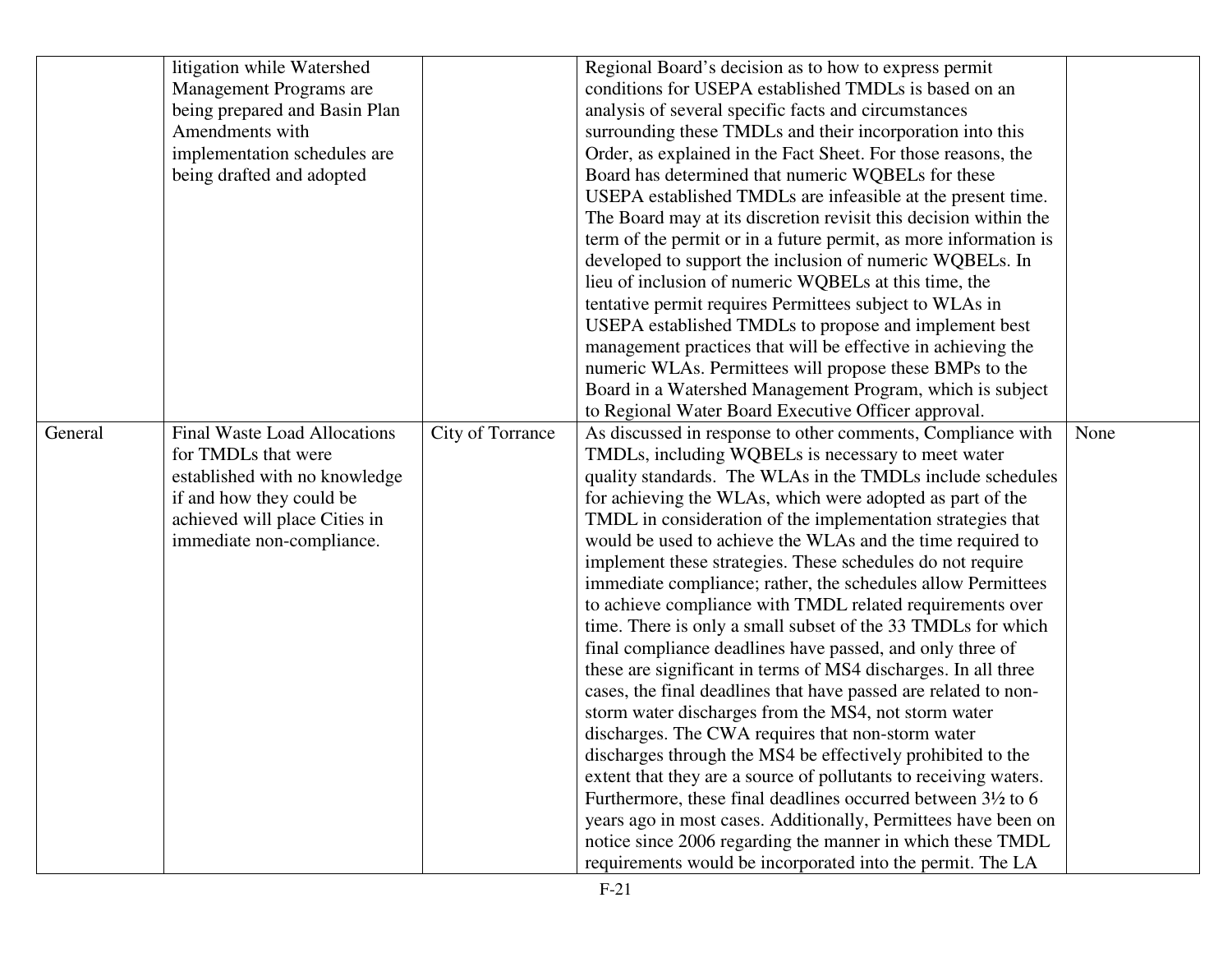|         |                                              |                  | County MS4 Permit was reopened in 2006 and again in 2007    |                 |
|---------|----------------------------------------------|------------------|-------------------------------------------------------------|-----------------|
|         |                                              |                  |                                                             |                 |
|         |                                              |                  | to include these very requirements.                         |                 |
|         |                                              |                  |                                                             |                 |
|         |                                              |                  | Further, a TSO would provide additional time to comply,     |                 |
|         |                                              |                  | where justified, rather than requiring immediate compliance |                 |
|         |                                              |                  | with the final WQBELs.                                      |                 |
| General | The statement that for approved              | City of Torrance | The Regional Board agrees with the proposed change.         | Revision to     |
|         | <b>Watershed Management</b>                  | (Comment 63),    |                                                             | Order, Part     |
|         | Program used to establish                    | South Bay Cities |                                                             | VI.E.2.d.(4)(b) |
|         | compliance with Interim Water                |                  |                                                             | , as proposed   |
|         | <b>Quality-Based Effluent</b>                |                  |                                                             | by commenter.   |
|         | <b>Limitations and Receiving</b>             |                  |                                                             |                 |
|         | Water Limitations, structural                |                  |                                                             |                 |
|         | BMPs must be designed to treat               |                  |                                                             |                 |
|         | the $85th$ percentile, 24-hour               |                  |                                                             |                 |
|         | storm should be modified to                  |                  |                                                             |                 |
|         | allow for flexibility of BMPs.               |                  |                                                             |                 |
|         | Retrofit BMPs may not be able                |                  |                                                             |                 |
|         | to achieve treatment of the 85 <sup>th</sup> |                  |                                                             |                 |
|         | percentile, 24-hour storm due to             |                  |                                                             |                 |
|         | site constraints, but may be able            |                  |                                                             |                 |
|         | to when combined with other                  |                  |                                                             |                 |
|         | BMPs or low impact                           |                  |                                                             |                 |
|         | development provisions into a                |                  |                                                             |                 |
|         | system of BMPs that achieves                 |                  |                                                             |                 |
|         | compliance of RWL, WLA and                   |                  |                                                             |                 |
|         | MAL at the outfall or receiving              |                  |                                                             |                 |
|         | water.                                       |                  |                                                             |                 |
|         |                                              |                  |                                                             |                 |
|         | Modify VI.E.2.d.(4)(b) on page               |                  |                                                             |                 |
|         | 113 to read:                                 |                  |                                                             |                 |
|         |                                              |                  |                                                             |                 |
|         | "Structural storm water BMPs                 |                  |                                                             |                 |
|         | or systems of BMPs must be                   |                  |                                                             |                 |
|         | designed and maintained to                   |                  |                                                             |                 |
|         | treat storm water runoff from                |                  |                                                             |                 |
|         | the $85th$ percentile, 24-hour               |                  |                                                             |                 |
|         | storm $\ldots$                               |                  |                                                             |                 |
|         |                                              |                  |                                                             |                 |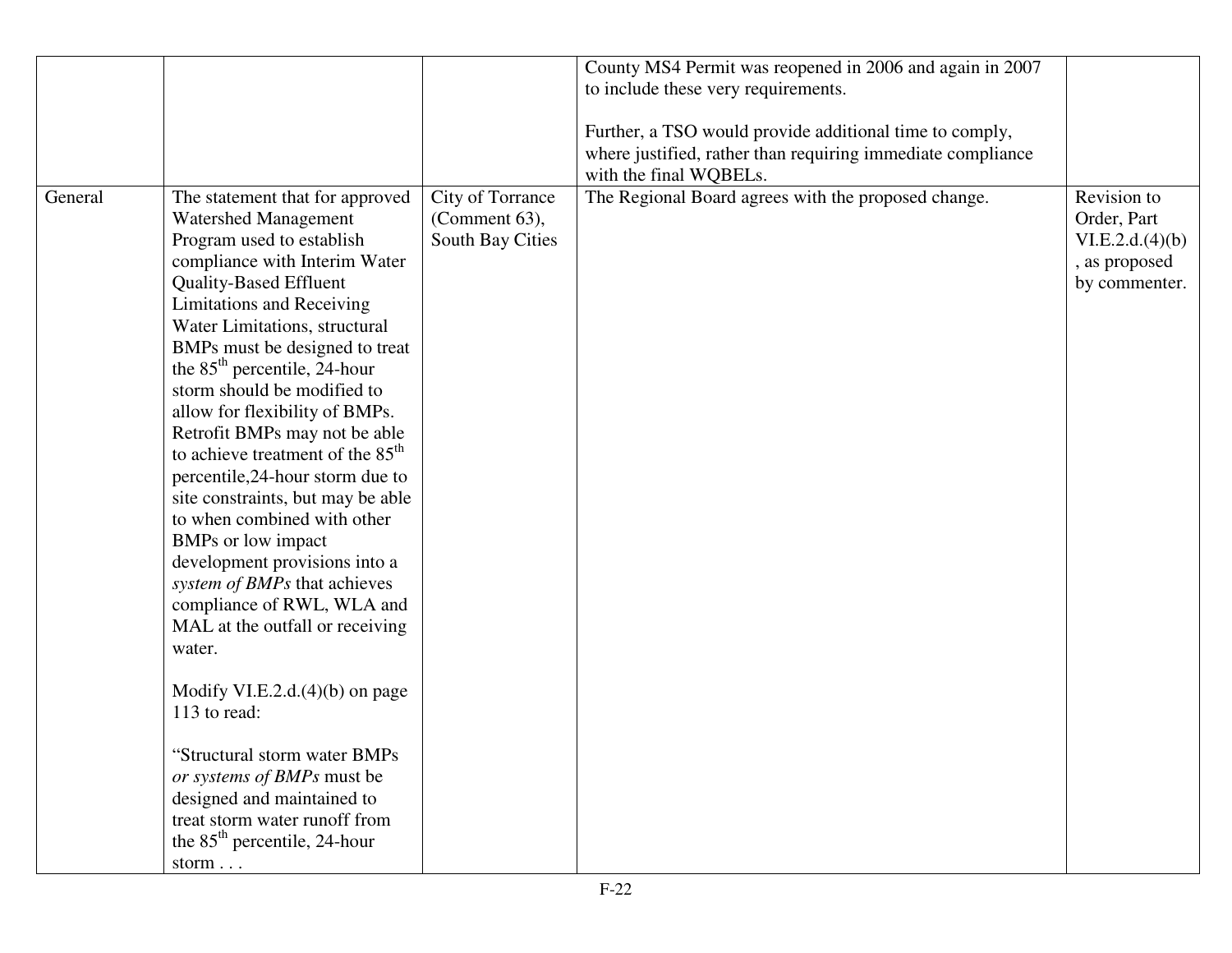| General | Please include a paragraph that   | LA Permit Group | The permittees have ultimate authority and responsibility to                                                      | None |
|---------|-----------------------------------|-----------------|-------------------------------------------------------------------------------------------------------------------|------|
|         | Permittees are not responsible    | (Comment 23)    | prohibit, prevent, or otherwise control discharges that enter                                                     |      |
|         | for pollutant sources outside the |                 | and exit the portions of the MS4 for which they are owners                                                        |      |
|         | Permittees authority or control,  |                 | and/or operators. Even if the permittees do not themselves                                                        |      |
|         | such as aerial deposition,        |                 | generate the pollutants entering/exiting their MS4s, the                                                          |      |
|         | natural sources, sources          |                 | permittees are nevertheless responsible for ensuring that the                                                     |      |
|         | permitted to discharge to the     |                 | pollutants do not reach receiving waters through their MS4. As                                                    |      |
|         | MS4, and upstream                 |                 | recently stated by the 9 <sup>th</sup> Circuit Court of Appeals, "the Clean                                       |      |
|         | contributions.                    |                 | Water Act does not distinguish between those who add and                                                          |      |
|         |                                   |                 | those who convey what is added by others - the Act is                                                             |      |
|         |                                   |                 | indifferent to the originator of water pollution." ( $NRDC$ $v$ .                                                 |      |
|         |                                   |                 | County of Los Angeles (2011) 673 F.3d 880, 900.) Thus, the                                                        |      |
|         |                                   |                 | Clean Water Act, and this permit, appropriately places                                                            |      |
|         |                                   |                 | responsibility for preventing or controlling MS4 discharges on                                                    |      |
|         |                                   |                 | the permittees.                                                                                                   |      |
|         |                                   |                 |                                                                                                                   |      |
|         |                                   |                 | Further, it is the Board's intention to regulate all pollutants,                                                  |      |
|         |                                   |                 | whether they are anthropogenic or naturally occurring, that are                                                   |      |
|         |                                   |                 | discharged from the MS4 to receiving waters. The entire<br>purpose of a NPDES permit is to regulate discharges of |      |
|         |                                   |                 | "pollutants" from point sources to receiving waters. The Clean                                                    |      |
|         |                                   |                 | Water Act's definition of "pollutant" in section 502(6) does                                                      |      |
|         |                                   |                 | not distinguish between pollutants that are caused by                                                             |      |
|         |                                   |                 | anthropogenic or naturally occurring sources. Further, the                                                        |      |
|         |                                   |                 | definition of "waste" in California Water Code section                                                            |      |
|         |                                   |                 | 13050(d) specifically includes waste "associated with human                                                       |      |
|         |                                   |                 | habitation, or of human or animal origin." Even if a permittee                                                    |      |
|         |                                   |                 | is not able to control the source of a naturally occurring                                                        |      |
|         |                                   |                 | pollutant, permittees are required to control pollutants through                                                  |      |
|         |                                   |                 | an MS4 to receiving waters.                                                                                       |      |
|         |                                   |                 |                                                                                                                   |      |
|         |                                   |                 | Permittees are not responsible for direct aerial deposition on                                                    |      |
|         |                                   |                 | waterbodies. However, permittees are responsible for                                                              |      |
|         |                                   |                 | controlling discharges from their MS4. Therefore, permittees                                                      |      |
|         |                                   |                 | are responsible for controlling discharges of pollutants from                                                     |      |
|         |                                   |                 | indirect aerial deposition on land surfaces.                                                                      |      |
|         |                                   |                 | Notwithstanding the above, the tentative order addresses sources                                                  |      |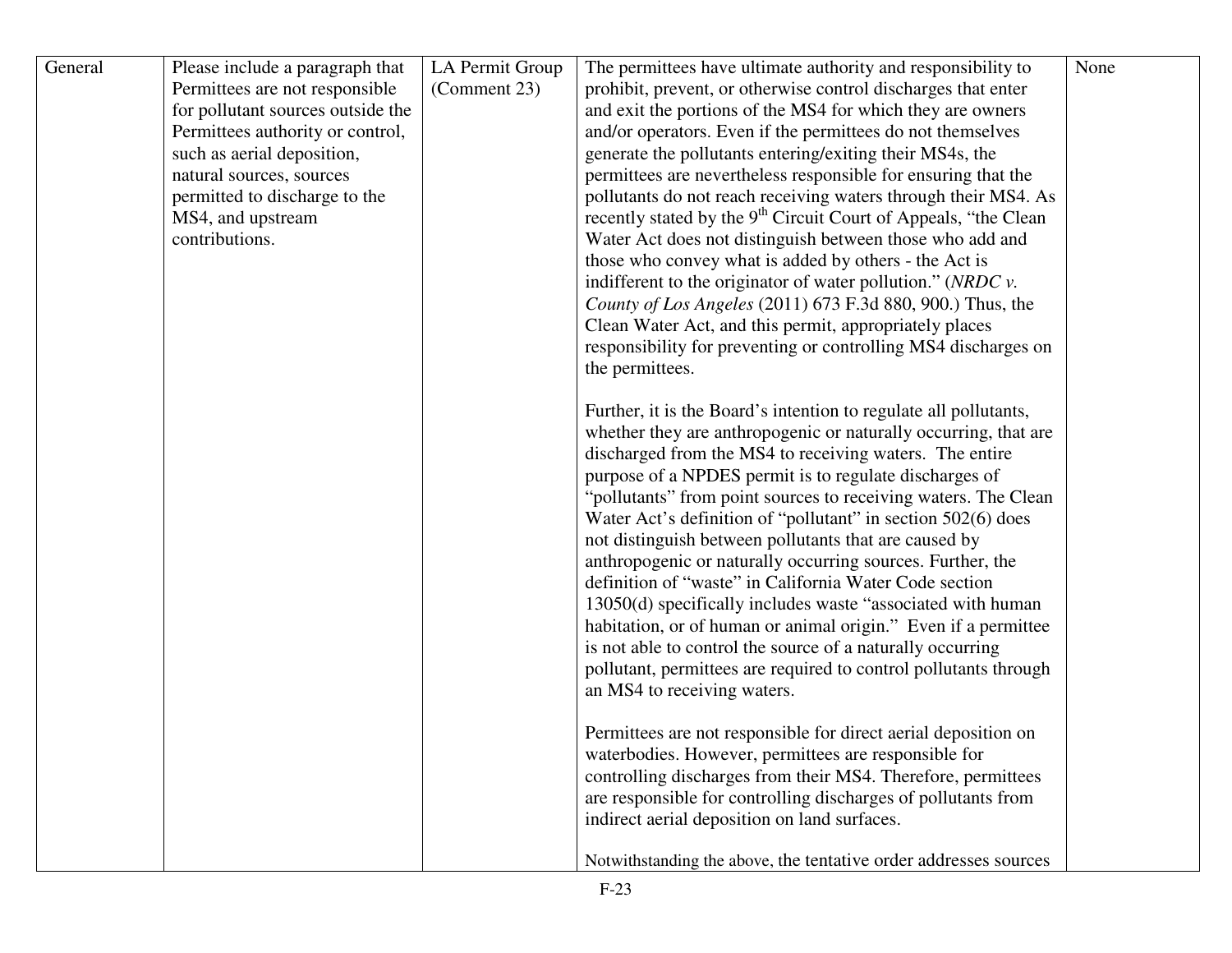|         |                                                                                                                                                                                                                                                                                                                                                                                                                                                                                                                                                                                                                                                                                                                                                                                                                                                                          |                                 | of pollutants outside the authority of MS4 Permittees.<br>Discharges allowed by another NPDES permit are addressed in<br>Part III, as an exception to the non-storm water discharge<br>prohibition, and in Part VI.D.2.a.v. "Referral of Violations of<br>the Industrial and Construction General Permits, including<br>Requirements to File a Notice of Intent or No Exposure<br>Certification". Further, upstream contributions are addressed in<br>several places including the Illicit Connections and Illicit<br>Discharges Elimination Program (Part VI.D.9.b.iv.(2) and in<br>the monitoring and reporting program through outfall based<br>monitoring and jurisdictional boundary monitoring. |                     |
|---------|--------------------------------------------------------------------------------------------------------------------------------------------------------------------------------------------------------------------------------------------------------------------------------------------------------------------------------------------------------------------------------------------------------------------------------------------------------------------------------------------------------------------------------------------------------------------------------------------------------------------------------------------------------------------------------------------------------------------------------------------------------------------------------------------------------------------------------------------------------------------------|---------------------------------|-------------------------------------------------------------------------------------------------------------------------------------------------------------------------------------------------------------------------------------------------------------------------------------------------------------------------------------------------------------------------------------------------------------------------------------------------------------------------------------------------------------------------------------------------------------------------------------------------------------------------------------------------------------------------------------------------------|---------------------|
| General | This provision creates<br>confusion and inconsistency<br>with the language in the rest of<br>the permit. By stating that the<br>permittee shall demonstrate<br>compliance through compliance<br>monitoring points, it appears to<br>preclude determining<br>compliance through other<br>methods as outlined in other<br>portions of the permit. This<br>provision does not reference<br>any of the other compliance<br>provisions in the TMDL<br>section, and could therefore be<br>interpreted on its own as a<br>separate compliance<br>requirement. Additionally, the<br>requirement to use the TMDL<br>established compliance<br>monitoring locations regardless<br>of whether an approved TMDL<br>monitoring plan or Integrated<br>plan has been developed is not<br>consistent with the goal of<br>integrated monitoring outlined<br>in the permit. This provision | LA Permit Group<br>(Comment 24) | The Regional Board agrees with the commenter's proposed<br>language.                                                                                                                                                                                                                                                                                                                                                                                                                                                                                                                                                                                                                                  | Language<br>revised |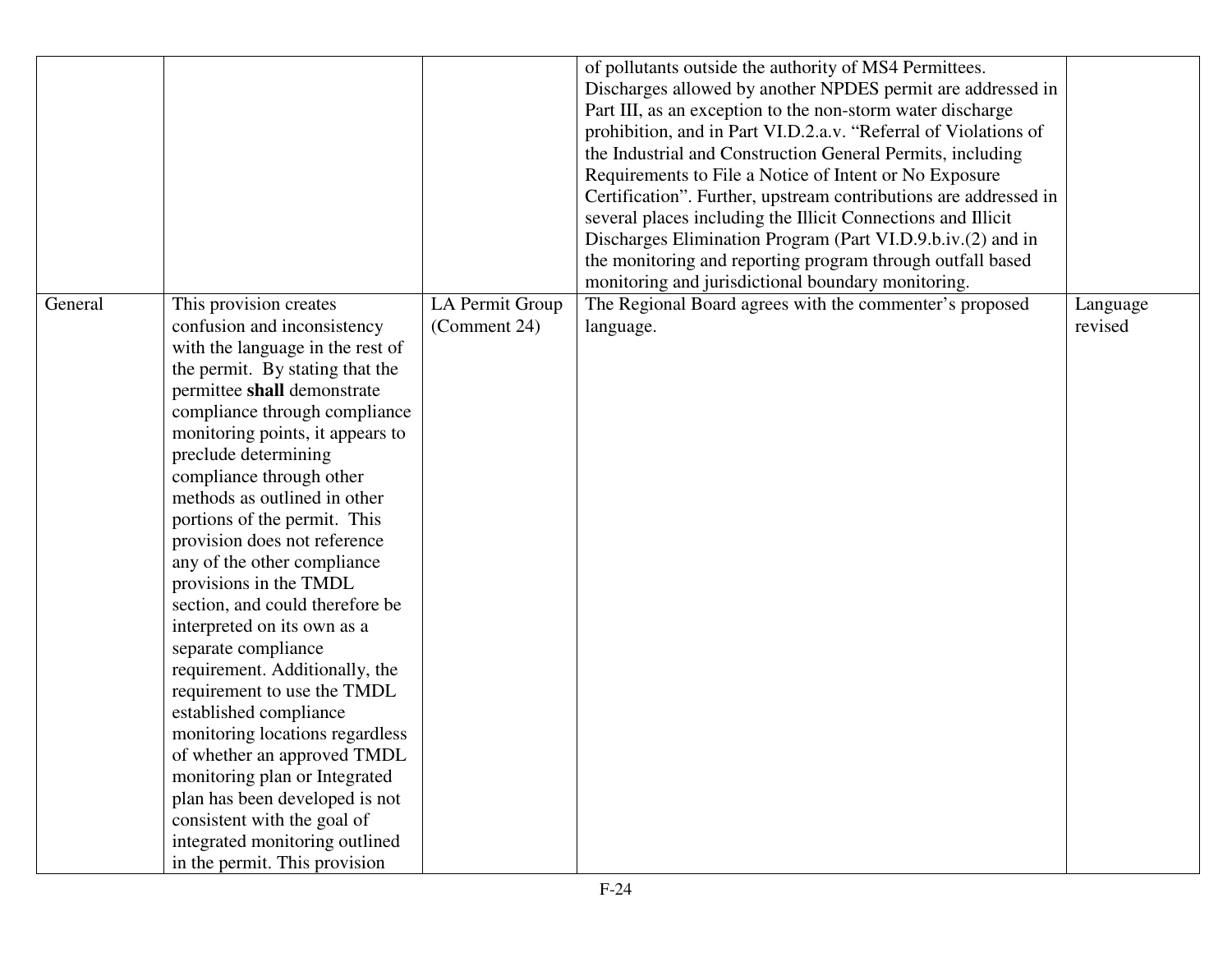|         | would be more appropriate as a     |                 |                                                                   |      |
|---------|------------------------------------|-----------------|-------------------------------------------------------------------|------|
|         | monitoring and reporting           |                 |                                                                   |      |
|         | requirement for the TMDL           |                 |                                                                   |      |
|         | section with modified language     |                 |                                                                   |      |
|         | such as "Monitoring locations      |                 |                                                                   |      |
|         | to be used for demonstrating       |                 |                                                                   |      |
|         | compliance in accordance with      |                 |                                                                   |      |
|         | Parts VI.E.2.d or VI.E.2.e shall   |                 |                                                                   |      |
|         | be established at compliance       |                 |                                                                   |      |
|         | monitoring locations               |                 |                                                                   |      |
|         | established in each TMDL or at     |                 |                                                                   |      |
|         | locations identified in an         |                 |                                                                   |      |
|         | approved TMDL monitoring           |                 |                                                                   |      |
|         | plan or in accordance with an      |                 |                                                                   |      |
|         | approved integrated monitoring     |                 |                                                                   |      |
|         | program per Attachment E Part      |                 |                                                                   |      |
|         | VI.C.5 (Integrated Watershed       |                 |                                                                   |      |
|         | Monitoring and Assessment)."       |                 |                                                                   |      |
| General | For "each Permittee is             | LA Permit Group | The permit covers a large geographic area. Permittees that        | None |
|         | responsible for demonstrating      | (Comment 25)    | discharge to a common outfall where the discharges comingle       |      |
|         | that its discharge did not cause   |                 | in the receiving water may be responsible for violations of the   |      |
|         | or contribute to an exceedance,"   |                 | receiving water limitation. Once the Board determines that        |      |
|         | how is this going to be            |                 | there is a violation of the receiving water limitations, or other |      |
|         | possible? There is allowed non-    |                 | conditions of the permit, based on monitoring reports and/or      |      |
|         | storm water discharges, a          |                 | other information, it is up to the permittee to demonstrate that  |      |
|         | commingled system, and the         |                 | they are not responsible for the specific violation. The permit   |      |
|         | LA County region is practically    |                 | sets forth methods for a discharger to demonstrate that they are  |      |
|         | urbanized (impervious              |                 | not responsible. The dischargers are responsible for complying    |      |
|         | landscape). Additionally, a gas    |                 | with the terms of the permit; they cannot use another             |      |
|         | tanker on local freeways often     |                 | commingled discharger to shield themselves from                   |      |
|         | discharges onto freeway drains,    |                 | responsibility for the discharge where they provide no            |      |
|         | which connect to MS4               |                 | information to show that they did not cause or contribute to the  |      |
|         | permittee drains - the point here  |                 | discharge. This view is consistent with the Clean Water Act       |      |
|         | is a private party as the actual   |                 | which imposes strict liability and requires dischargers to        |      |
|         | discharger should be held          |                 | establish and maintain records, sample and monitor discharges     |      |
|         | responsible and not the MS4        |                 | and report the results to the Board. (See, e.g., 33 U.S.C. §      |      |
|         | permittee. Lastly, the             |                 | 1318(a); 40 C.F.R. § 122,41(j); 122.48 & 123.5.) This system      |      |
|         | <b>Construction General Permit</b> |                 | of self-reporting is critical to the NPDES program, which         |      |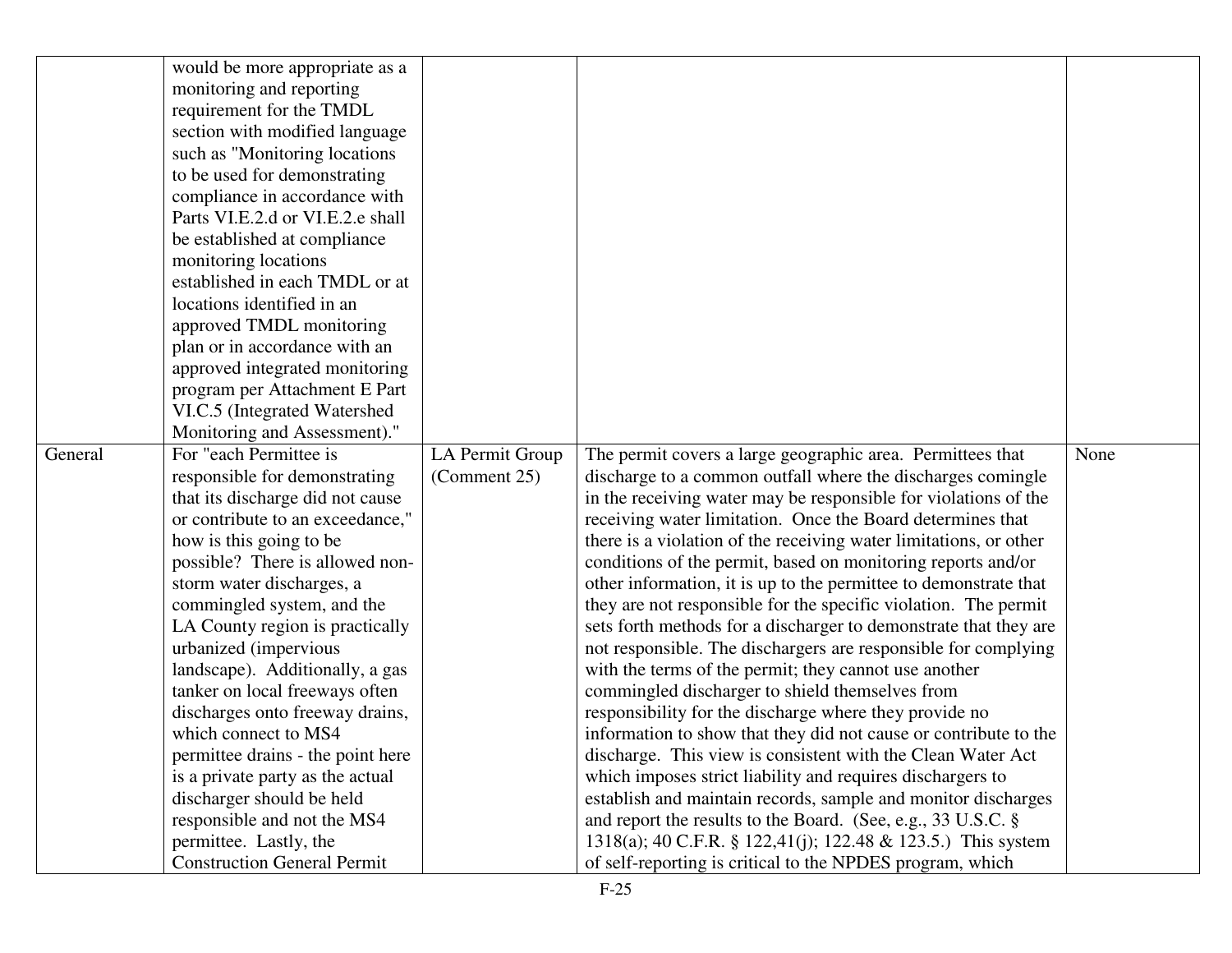|         | cannot establish numeric        |                 | "fundamentally relies" upon it. (See U.S. v. Brittain (10th Cir.     |                 |
|---------|---------------------------------|-----------------|----------------------------------------------------------------------|-----------------|
|         | limitations without the         |                 | 1991) 931 F.2d 1413, 1416.) In addition, the federal                 |                 |
|         | Regional/State Boards clearly   |                 | regulations contemplate that co-permittees will be responsible       |                 |
|         | demonstrating how compliance    |                 | for developing management programs and controls involving            |                 |
|         | will be achieved - the MS4      |                 | inter-governmental coordination to reduce the discharge of           |                 |
|         | permit is overly conditioned in |                 | pollutants (40 C.F.R. $\S$ 122.26(d)(2)(iv)), must agree to accept   |                 |
|         | terms of achieving compliance   |                 | roles and responsibilities necessary to ensure effective             |                 |
|         | and subjects MS4 permittees to  |                 | coordination (40 C.F.R. $\S$ 122.26(d)(2)(vii)); and must have       |                 |
|         | violations/enforcement, and     |                 | legal authority and agreement with other dischargers to control      |                 |
|         | given these circumstances, the  |                 | contribution of pollutants from one portion of the MS4 to            |                 |
|         | Boards need to clearly          |                 | another (40 C.F.R. § 122.26(d)(2)(i)(D)). The Clean Water            |                 |
|         | demonstrate how compliance      |                 | Act puts the onus on the permittee to have sufficient control        |                 |
|         | will be achieved.               |                 | over its system to prevent discharges that are not compliant.        |                 |
|         |                                 |                 | (See, e.g., 40 C.F.R. § 122.26(d)(2)(iv)(B)(3) [application for      |                 |
|         |                                 |                 | permit must show how permittees will investigate any part of         |                 |
|         |                                 |                 | their system with a reasonable potential for contributing            |                 |
|         |                                 |                 | pollutants into the system from other sources].)                     |                 |
|         |                                 |                 |                                                                      |                 |
|         |                                 |                 | The draft tentative order addresses the issue of discharges from     |                 |
|         |                                 |                 | non-MS4 entities through the MS4 in a variety of ways. First,        |                 |
|         |                                 |                 | for non-storm water discharges, Parts III.A.4.d-e. and III.A.5.      |                 |
|         |                                 |                 | address authorized and conditionally exempt non-storm water          |                 |
|         |                                 |                 | discharges. Second, the issue of commingled discharges is            |                 |
|         |                                 |                 | addressed in Part VI.E.2.b. Storm water discharges by other          |                 |
|         |                                 |                 | entities (e.g., co-permittees, industrial facilities or construction |                 |
|         |                                 |                 | sites covered by Statewide General Storm Water Permits) are          |                 |
|         |                                 |                 | addressed in Parts VI.A.2. "Legal Authority" and VI.D.2.iv.          |                 |
|         |                                 |                 | and v. "Progressive Enforcement and Interagency                      |                 |
|         |                                 |                 | Coordination," while illicit discharges including spills are         |                 |
|         |                                 |                 | addressed in Part VI.D.9.b.iv. and v.                                |                 |
|         |                                 |                 |                                                                      |                 |
|         |                                 |                 | It is unclear why the commenter is referring to the                  |                 |
|         |                                 |                 | Construction General Permit, as that permit is issued by the         |                 |
|         |                                 |                 | State Board and not this Regional Board.                             |                 |
| General | This provision should not       | LA Permit Group | The Regional Board agrees with the comment. The tentative            | Part            |
|         | require that the permittee      | (Comment 26)    | order is revised to allow a Permittee to demonstrate that the        | VI.E.2.b.v. (2) |
|         | demonstrate that the discharge  |                 | discharge from the Permittee's MS4 is <i>controlled</i> to a level   | - change        |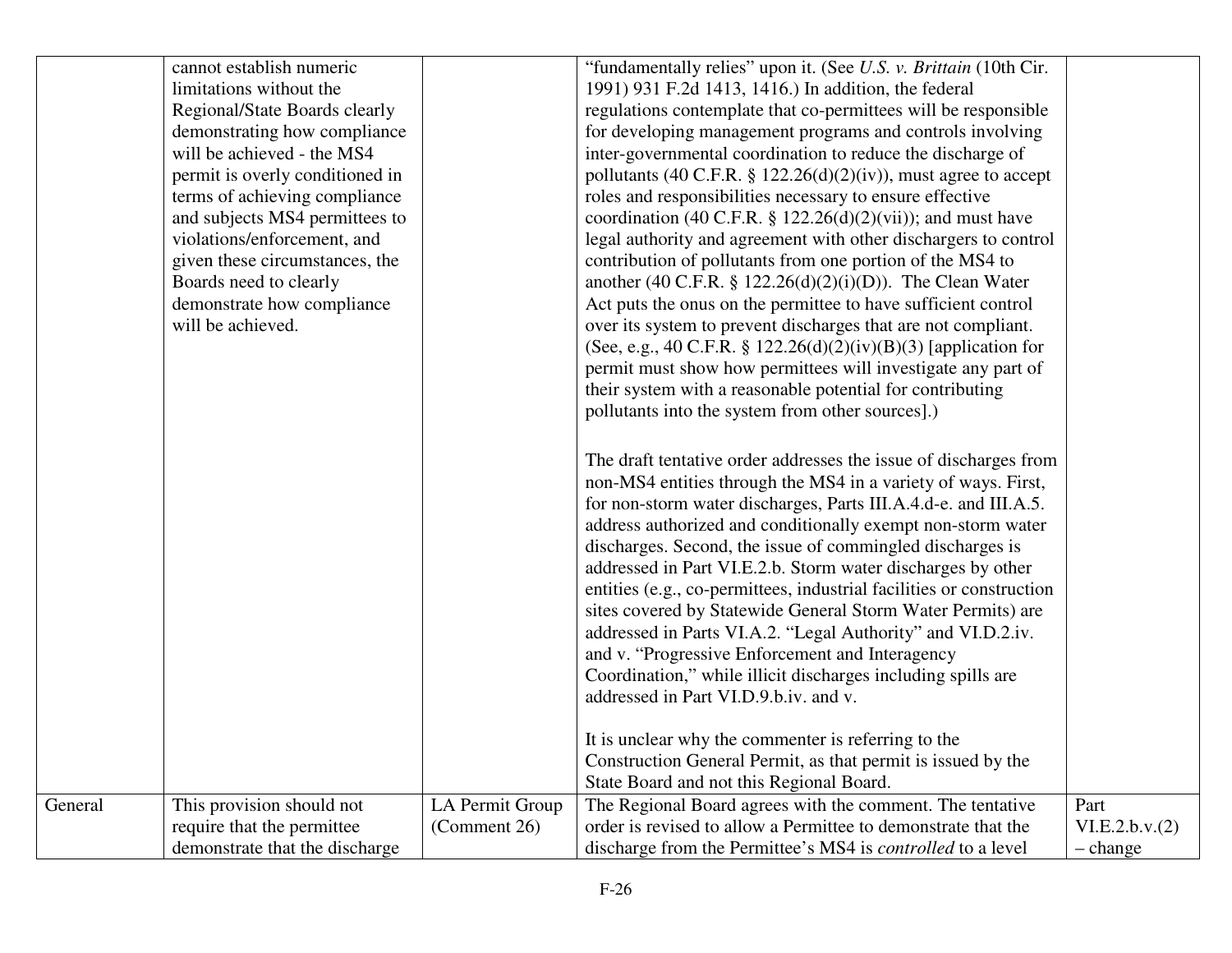|             | from the MS4 is treated to a        |                 | that does not exceed the applicable WQBEL.                              | "treated" to      |
|-------------|-------------------------------------|-----------------|-------------------------------------------------------------------------|-------------------|
|             | level that does not exceed the      |                 |                                                                         | "controlled"      |
|             | applicable water quality-based      |                 |                                                                         |                   |
|             | effluent limitation. Permittees     |                 |                                                                         |                   |
|             | may achieve the applicable          |                 |                                                                         |                   |
|             |                                     |                 |                                                                         |                   |
|             | WQBELs through means other          |                 |                                                                         |                   |
|             | than treatment and they should      |                 |                                                                         |                   |
|             | be able to demonstrate that their   |                 |                                                                         |                   |
|             | discharge does not exceed the       |                 |                                                                         |                   |
|             | applicable water quality-based      |                 |                                                                         |                   |
|             | effluent limitation through         |                 |                                                                         |                   |
|             | monitoring or other means than      |                 |                                                                         |                   |
|             | demonstration of treatment.         |                 |                                                                         |                   |
| General     | Is this in effect setting a design  | LA Permit Group | Part VI.E.2.d.i.(4)(b) of the tentative order has been modified         | Revision to       |
|             | storm for the design of             | (Comment 28)    | to read:                                                                | Part              |
|             | structural BMPs to address          |                 |                                                                         | VI.E.2.d.i.(4)(b) |
|             | attainment of TMDLs, or is it       |                 | "Structural storm water BMPs or systems of BMPs must be                 |                   |
|             | simply referring to SUSMP/LID       |                 | designed and maintained to treat storm water runoff from the            |                   |
|             | type structural BMPs? If it is in   |                 | 85 <sup>th</sup> percentile, 24-hour storm, and meet other storm design |                   |
|             | effect setting a design storm,      |                 | criteria established through TMDLs applicable to the                    |                   |
|             | there needs to be some sort of      |                 | watershed, and "                                                        |                   |
|             | exception for TMDLs in which        |                 |                                                                         |                   |
|             | a separate design storm is          |                 |                                                                         |                   |
|             | defined, e.g., for trash TMDLs      |                 |                                                                         |                   |
|             | where the 1-year, 1-hour storm      |                 |                                                                         |                   |
|             | is used.                            |                 |                                                                         |                   |
|             |                                     |                 |                                                                         |                   |
|             | This is not clarified, but it is    |                 |                                                                         |                   |
|             | still a problem as not all retrofit |                 |                                                                         |                   |
|             | projects which might be used to     |                 |                                                                         |                   |
|             | address TMDLs may be able to        |                 |                                                                         |                   |
|             | handle the full 85th percentile     |                 |                                                                         |                   |
|             | 24-hour storm, there should be      |                 |                                                                         |                   |
|             | some provision for doing this       |                 |                                                                         |                   |
|             | through a combination of            |                 |                                                                         |                   |
|             | BMPs, e.g., LID plus retrofit.      |                 |                                                                         |                   |
| <b>RWLs</b> | Since the ultimate end goal of      | City of Los     | Applicable receiving water limitations are those receiving              | None              |
|             | the TMDL is protection of           | Angeles         | water limitations (i.e., all water quality objectives or criterion      |                   |
|             |                                     |                 |                                                                         |                   |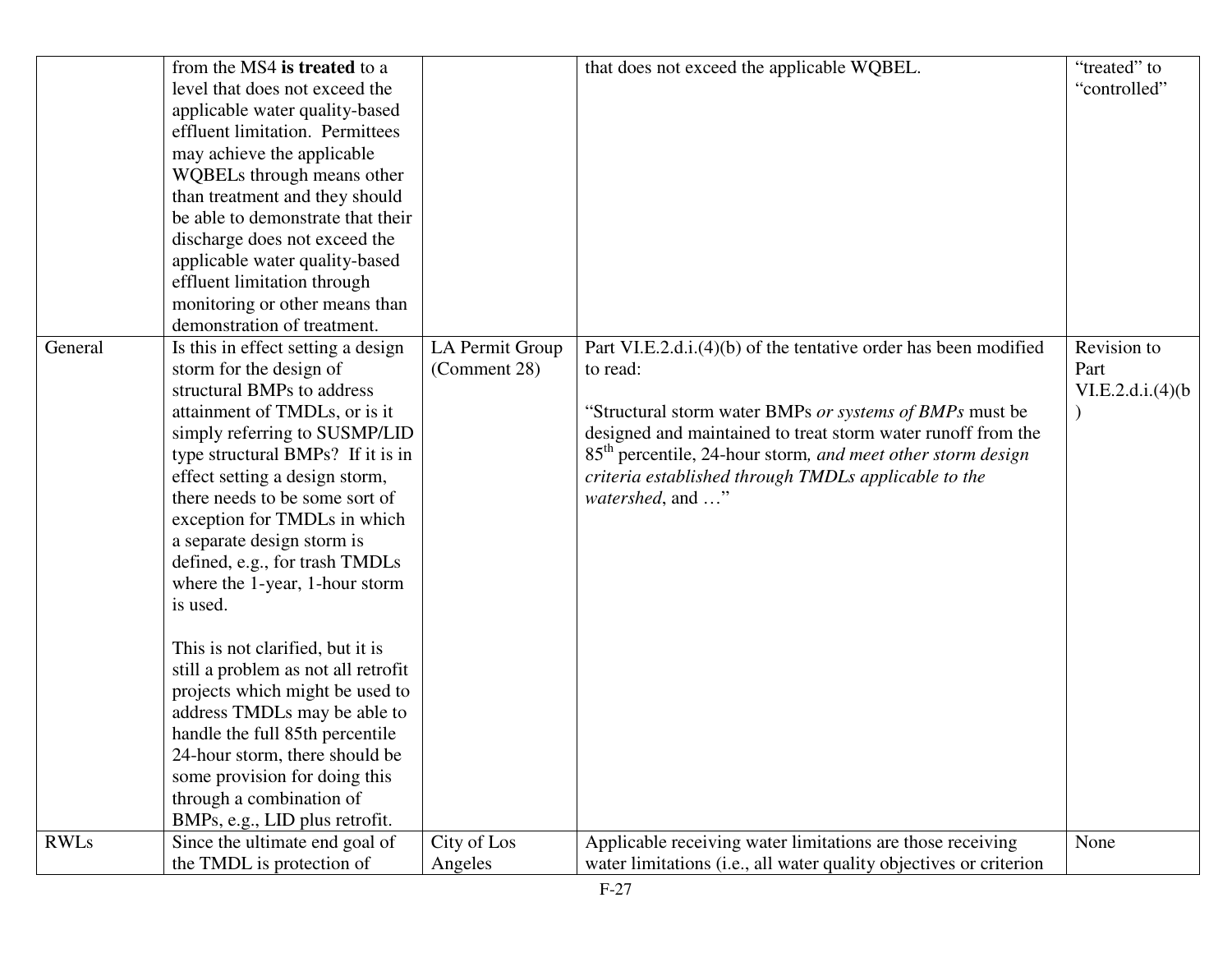| beneficial uses, attainment of<br>water quality objectives/criteria | (Comment 61) | established pursuant to CWA section 303(c) or limitations to<br>achieve such water quality objectives or criterion, such as |  |
|---------------------------------------------------------------------|--------------|-----------------------------------------------------------------------------------------------------------------------------|--|
| protective of those uses should                                     |              | receiving water conditions established in TMDLs) that apply                                                                 |  |
| constitute compliance with the                                      |              | to the subject water body. If water quality objectives/criteria                                                             |  |
| TMDL. However, Section E                                            |              | for the pollutants addressed by the TMDLs are met in the                                                                    |  |
| Parts 2.b.v.2, 2.d.i.2, and 2.e.i.2                                 |              | receiving waters, Permittees would be in compliance.                                                                        |  |
| limits this concept to applicable                                   |              |                                                                                                                             |  |
| receiving water limitations. If                                     |              | Monitoring data from outfalls and from the receiving water                                                                  |  |
| water quality objectives/criteria                                   |              | immediately downstream of the outfall will be used to                                                                       |  |
| are met in the receiving waters,                                    |              | determine whether upstream discharges have caused or                                                                        |  |
| Permittees should be in                                             |              | contributed to downstream exceedances.                                                                                      |  |
| compliance with the TMDL                                            |              |                                                                                                                             |  |
| regardless if the receiving water                                   |              |                                                                                                                             |  |
| limitation is explicitly                                            |              |                                                                                                                             |  |
| incorporated into the permit.                                       |              |                                                                                                                             |  |
|                                                                     |              |                                                                                                                             |  |
| Additionally, the language                                          |              |                                                                                                                             |  |
| places upstream dischargers in                                      |              |                                                                                                                             |  |
| jeopardy if downstream                                              |              |                                                                                                                             |  |
| dischargers cause or contribute                                     |              |                                                                                                                             |  |
| to exceedances. The current                                         |              |                                                                                                                             |  |
| language indicates that                                             |              |                                                                                                                             |  |
| compliance can be                                                   |              |                                                                                                                             |  |
| demonstrated if there are no                                        |              |                                                                                                                             |  |
| exceedances at, or downstream                                       |              |                                                                                                                             |  |
| of, the Permittee's outfall. For                                    |              |                                                                                                                             |  |
| example, if a water quality                                         |              |                                                                                                                             |  |
| objective is met in Reach 6 of                                      |              |                                                                                                                             |  |
| the LA River but not in Reach 2                                     |              |                                                                                                                             |  |
| (over 20 miles downstream and                                       |              |                                                                                                                             |  |
| a change in flow of over 80                                         |              |                                                                                                                             |  |
| cfs), those discharging to Reach                                    |              |                                                                                                                             |  |
| 6 could be considered out of                                        |              |                                                                                                                             |  |
| compliance.                                                         |              |                                                                                                                             |  |
|                                                                     |              |                                                                                                                             |  |
| Based on these issues, please                                       |              |                                                                                                                             |  |
| revise as follows:                                                  |              |                                                                                                                             |  |
| Section E Part 2.b.v.2                                              |              |                                                                                                                             |  |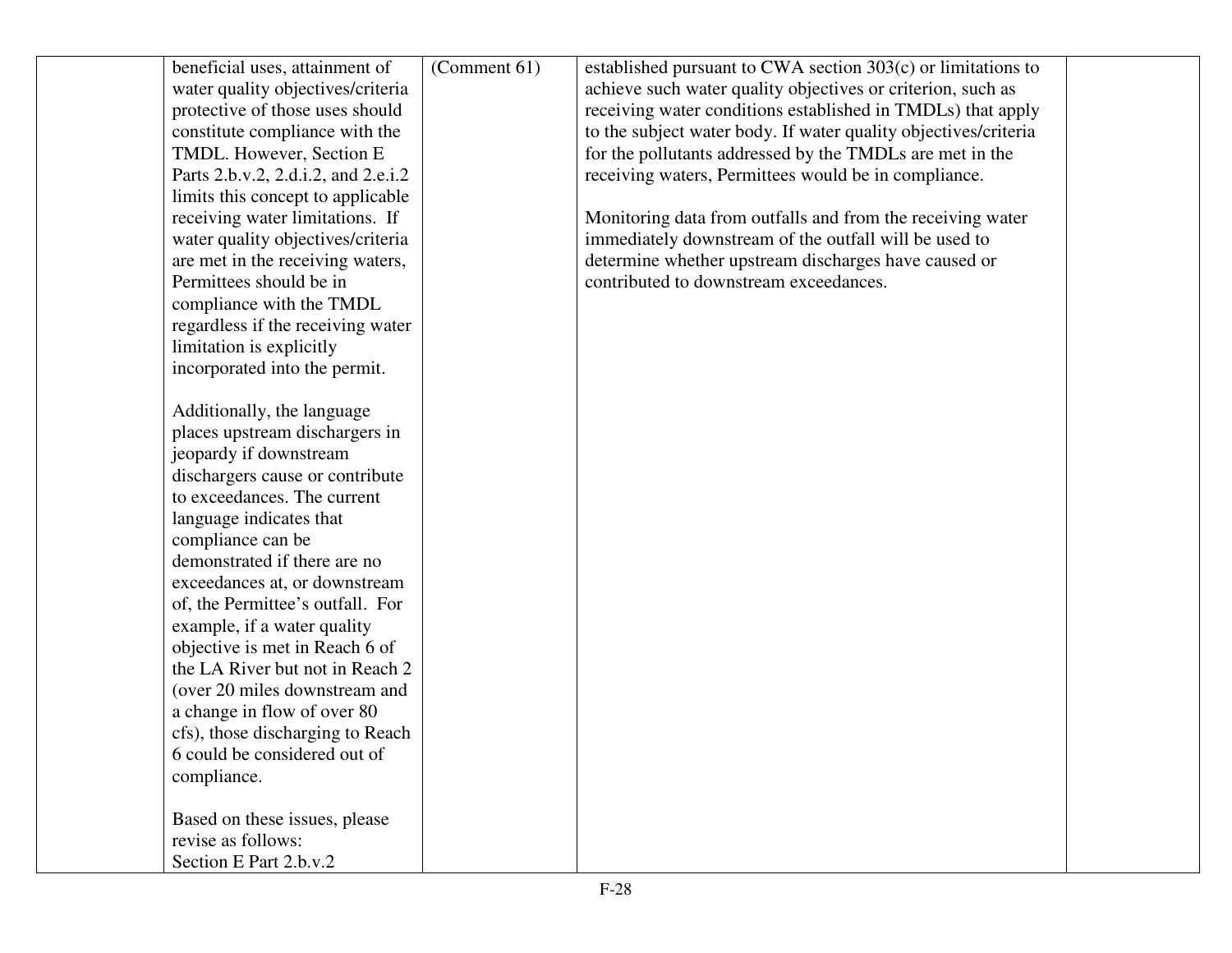|                          | "Demonstrate that the discharge"<br>from the Permittee's MS4 is<br>treated to the level that does not<br>exceed the applicable water<br>quality-based effluent limitation<br>or water quality objective."                                                                                                                                                                                  |                                        |                                                                                                                                                                                                                                                                                                                                                                                                                                                                                                                                  |                                                                                                                                |
|--------------------------|--------------------------------------------------------------------------------------------------------------------------------------------------------------------------------------------------------------------------------------------------------------------------------------------------------------------------------------------------------------------------------------------|----------------------------------------|----------------------------------------------------------------------------------------------------------------------------------------------------------------------------------------------------------------------------------------------------------------------------------------------------------------------------------------------------------------------------------------------------------------------------------------------------------------------------------------------------------------------------------|--------------------------------------------------------------------------------------------------------------------------------|
|                          | Section E Parts 2.d.i.2 and<br>2.e.i.2 as follows: There are no<br>exceedances of the applicable<br>receiving water limitation water<br>quality objectives for the<br>pollutant(s) associated with the<br>specific TMDL in the receiving<br>water(s) at, or downstream of,<br>the Permittee's outfall(s).                                                                                  |                                        |                                                                                                                                                                                                                                                                                                                                                                                                                                                                                                                                  |                                                                                                                                |
| Design Storm             | This incorporation of such a<br>design standard seems to imply<br>that during larger storms, water<br>quality standards may not have<br>to be met. Also please clarify if<br>this is a recommendation or the<br>intent is to prohibit the<br>implementation of BMPs that<br>will provide partial treatment of<br>this design storm. Clarify the<br>intended purpose of design<br>standard. | City of Los<br>Angeles<br>(Comment 62) | The requirement to design and maintain storm water BMPs to<br>treat storm water runoff from the 85 <sup>th</sup> percentile, 24-hour storm<br>only relates to structural BMPs. Permittees are expected to<br>implement structural and non-structural controls to achieve<br>water quality standards. This provision has been revised to<br>state that structural storm water BMPs should be designed and<br>maintained to treat runoff from the 85 <sup>th</sup> percentile, 24-hour<br>storm at a minimum, where feasible.      | Revision to<br>Part<br>IV.E.2.d.i.(4)(b)                                                                                       |
| Definition of<br>outfall | Provide a consistent definition<br>of outfall. A municipal storm<br>drain outfall (or conduit) shall<br>have a minimum pipe size of<br>24-inch diameter where a<br>maintenance access or other<br>point of access can be built<br>based on hydraulic engineering<br>design standards at the<br>Permittee's jurisdictional                                                                  | City of Los<br>Angeles<br>(Comment 63) | The federal definition of "outfall" has been added to<br>Attachment A, as follows: "Outfall means a point source as<br>defined by 40 CFR §122.2 at the point where a municipal<br>separate storm sewer discharges to waters of the United States<br>and does not include open conveyances connecting two<br>municipal separate storm sewers, or pipes, tunnels or other<br>conveyances which connect segments of the same stream or<br>other waters of the United States and are used to convey<br>waters of the United States." | Attachment A,<br>added<br>definition of<br>"outfall" from<br>40 CFR §<br>122.26(b)(9)<br>Added<br>definition of<br>"MS4 Access |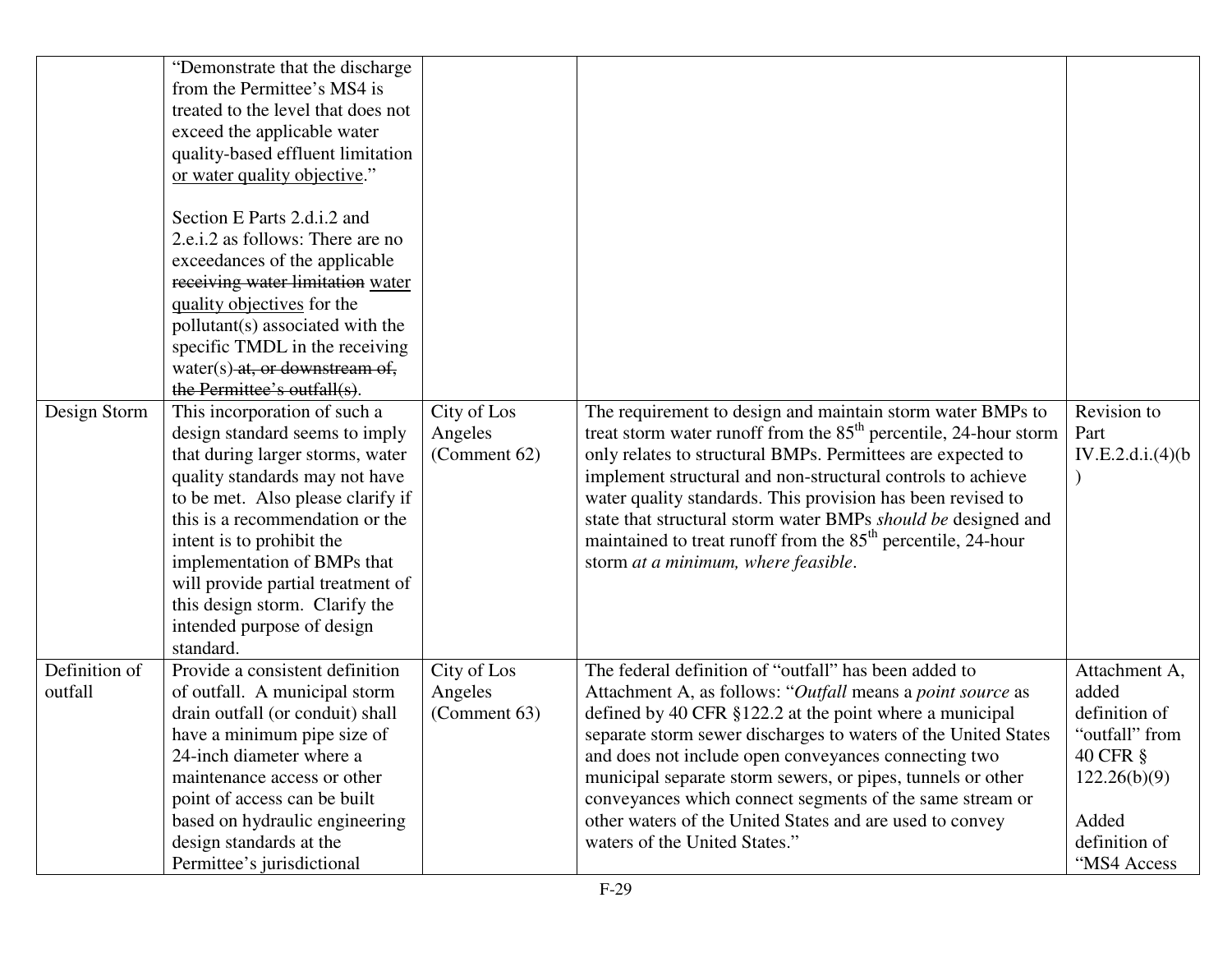| <b>WMP</b> | boundary.<br>Please note our comment<br>regarding additional time will<br>be needed for a more<br>comprehensive Watershed<br>Management Program Plan in<br>Attachment A.                                                                                                                                                                                 | City of Los<br>Angeles<br>(Comment 64) | A new definition for MS4 access point has been added to<br>Attachment A as follows: "An MS4 access point shall have a<br>minimum 24-inch diameter pipe size where a maintenance<br>access or other point of access can be built based on hydraulic<br>engineering design standards at the Permittee's jurisdictional<br>boundary."<br>The tentative order has been revised to allow Permittees who<br>work collaboratively and implement early actions to request 18<br>months to submit a draft Watershed Management Program<br>instead of one year.                                                                                                                                                                                                                                                                                                                                                                                                                                                                                                            | Point"<br>Language<br>revised         |
|------------|----------------------------------------------------------------------------------------------------------------------------------------------------------------------------------------------------------------------------------------------------------------------------------------------------------------------------------------------------------|----------------------------------------|------------------------------------------------------------------------------------------------------------------------------------------------------------------------------------------------------------------------------------------------------------------------------------------------------------------------------------------------------------------------------------------------------------------------------------------------------------------------------------------------------------------------------------------------------------------------------------------------------------------------------------------------------------------------------------------------------------------------------------------------------------------------------------------------------------------------------------------------------------------------------------------------------------------------------------------------------------------------------------------------------------------------------------------------------------------|---------------------------------------|
| General    | Please add the language from<br>interim limits E.2.d.4 a - c and<br>EPA TMDLs to the Final Water<br><b>Quality Based Effluent</b><br>Limitations and/or Receiving<br>Water Limitations to ensure<br>sufficient coordination between<br>all TMDLs and the timelines<br>and milestones that will be<br>implemented in the Watershed<br>Management Program. | LA Permit Group<br>(Comment 29)        | It is premature to consider application of this BMP based<br>compliance demonstration option to the final effluent<br>limitations and final receiving water limitations – most of<br>which have deadlines outside the term of the tentative order.<br>More data is needed to validate assumptions and model results<br>regarding the linkage among BMP implementation, the quality<br>of MS4 discharges, and receiving water quality to have the<br>necessary assurance that these BMPs will ultimately achieve<br>the final effluent limitations. The Regional Board will evaluate<br>the effectiveness of this BMP-based compliance determination<br>approach in ensuring that interim effluent limitations for storm<br>water are achieved during this permit term. If this approach is<br>effective, the Regional Board may consider within this permit<br>term or during the next permit cycle whether it would be<br>appropriate to allow a similar approach for demonstrating<br>compliance with final effluent limitations applicable to storm<br>water. | Revisions<br>made to Part<br>VI.A.7.a |
| General    | This provision states<br>"Permittees shall comply<br>immediately  for which final<br>compliance deadlines have<br>passed pursuant to the TMDL<br>implementation schedule." This<br>provision is unreasonable.<br>First, various<br>brownfields/abandoned toxic                                                                                           | LA Permit Group<br>(Comment 30)        | There is only a small subset of the 33 TMDLs for which final<br>compliance deadlines have passed. None of these TMDLs are<br>for toxic pollutants that might be related to<br>brownfields/abandoned toxic sites. Only three of these are<br>significant in terms of MS4 discharges. In all three cases, the<br>final deadlines that have passed are related to non-storm water<br>discharges from the MS4, not storm water discharges. The<br>CWA requires that non-storm water discharges through the<br>MS4 be effectively prohibited to the extent that they are a                                                                                                                                                                                                                                                                                                                                                                                                                                                                                            | None                                  |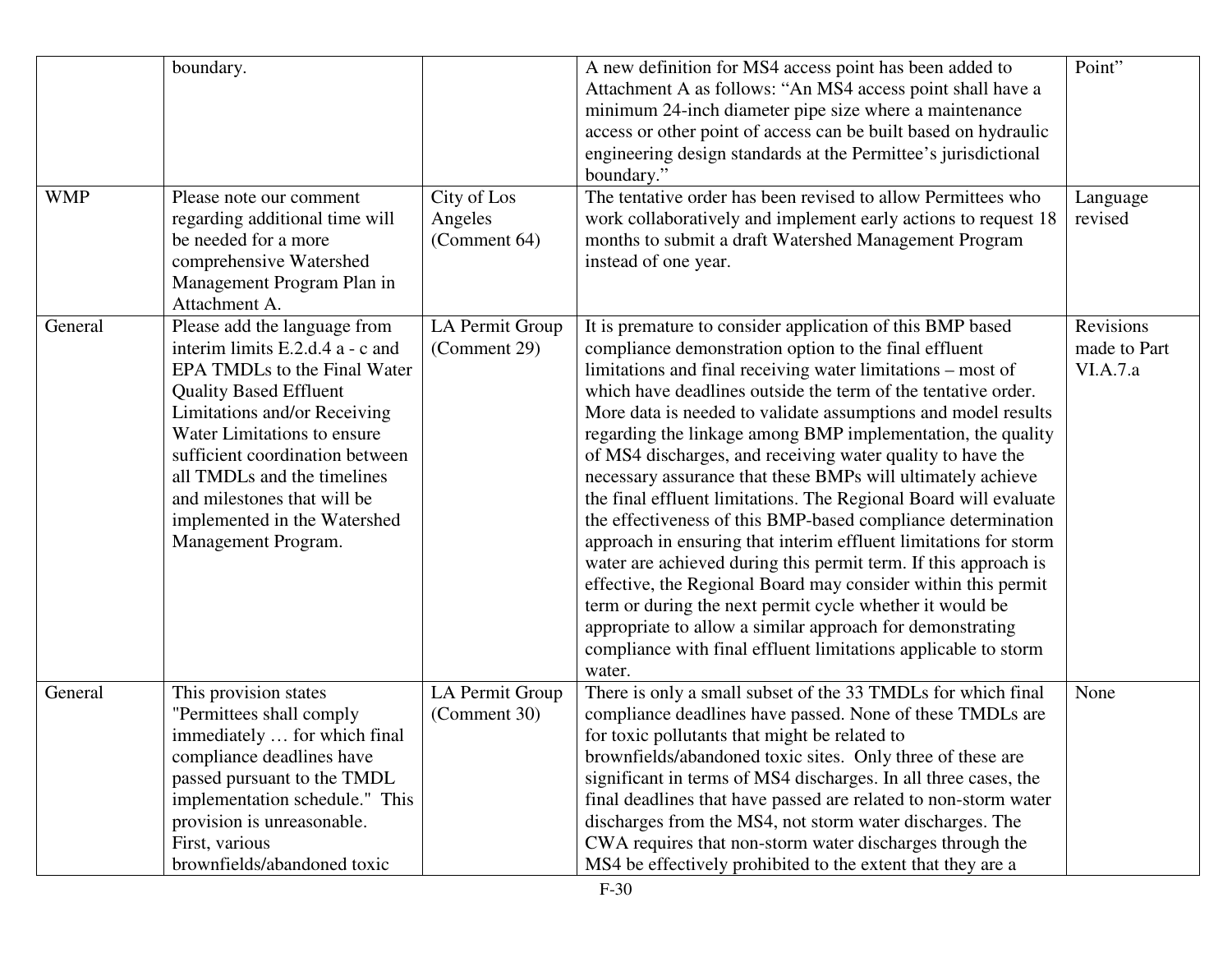|         | sites exists, some of which were   |                 | source of pollutants to receiving waters. Furthermore, these           |               |
|---------|------------------------------------|-----------------|------------------------------------------------------------------------|---------------|
|         | permitted to operate by            |                 | final deadlines occurred between $3\frac{1}{2}$ to 6 years ago in most |               |
|         | State/Federal agencies - nothing   |                 | cases. Additionally, Permittees have been on notice since 2006         |               |
|         | has or will likely be done with    |                 | regarding the manner in which these TMDL requirements                  |               |
|         | these sites that contribute        |                 | would be incorporated into the permit. The LA County MS4               |               |
|         | various pollutants to surface      |                 | Permit was reopened in 2006 and again in 2007 to include               |               |
|         | and sub-surface areas.             |                 | these very requirements. Further, Permittees may request a             |               |
|         | Additionally, this permit is       |                 | TSO, which would provide additional time to comply, where              |               |
|         | going to require a regional        |                 | justified, rather than requiring immediate compliance with the         |               |
|         | monitoring program - this          |                 | final WQBELs.                                                          |               |
|         | program will yield results on      |                 |                                                                        |               |
|         | what areas are especially prone    |                 |                                                                        |               |
|         | to particular pollutants. Until    |                 |                                                                        |               |
|         | these results are made known,      |                 |                                                                        |               |
|         | MS4 Permittees will have a         |                 |                                                                        |               |
|         | hard time knowing where to         |                 |                                                                        |               |
|         | focus its resources and            |                 |                                                                        |               |
|         | particularly, the placement of     |                 |                                                                        |               |
|         | BMPs to capture, treat, and        |                 |                                                                        |               |
|         | remove pollutants. For these       |                 |                                                                        |               |
|         | reasons, this provision should     |                 |                                                                        |               |
|         | be revised to first assess         |                 |                                                                        |               |
|         | pollutant sources and then focus   |                 |                                                                        |               |
|         | on compliance with BMP             |                 |                                                                        |               |
|         | implementation.                    |                 |                                                                        |               |
| General | Please clarify that cities are not | LA Permit Group | The Inventory of Existing Development for Retrofitting                 | None          |
|         | responsible for retrofitting.      | (Comment 31)    | Opportunities in Part VI.D.8.d. does not require Permittees to         |               |
|         |                                    |                 | implement retrofitting projects. Permittees may comply with            |               |
|         |                                    |                 | applicable WQBELs and receiving water limitations contained            |               |
|         |                                    |                 | in the Order using any lawful means.                                   |               |
| General | Define "partial capture            | LA Permit Group | Existing definitions for "partial capture device", "institutional      | Revisions to  |
|         | devices", define "institutional    | (Comment 33)    | controls", "full capture system", "Daily Generation Rate               | Attachment A. |
|         | controls". Permittees need to      |                 | (DGR)", and "Baseline Waste Load Allocation" contained in              |               |
|         | have clear direction of how to     |                 | Order No. 01-182 were inadvertently omitted from Attachment            |               |
|         | attain the "zero" discharges       |                 | A of the tentative order. These definitions have been added to         |               |
|         | which will have varying            |                 | Attachment A.                                                          |               |
|         | degrees of calculations            |                 |                                                                        |               |
|         | regardless of which compliance     |                 |                                                                        |               |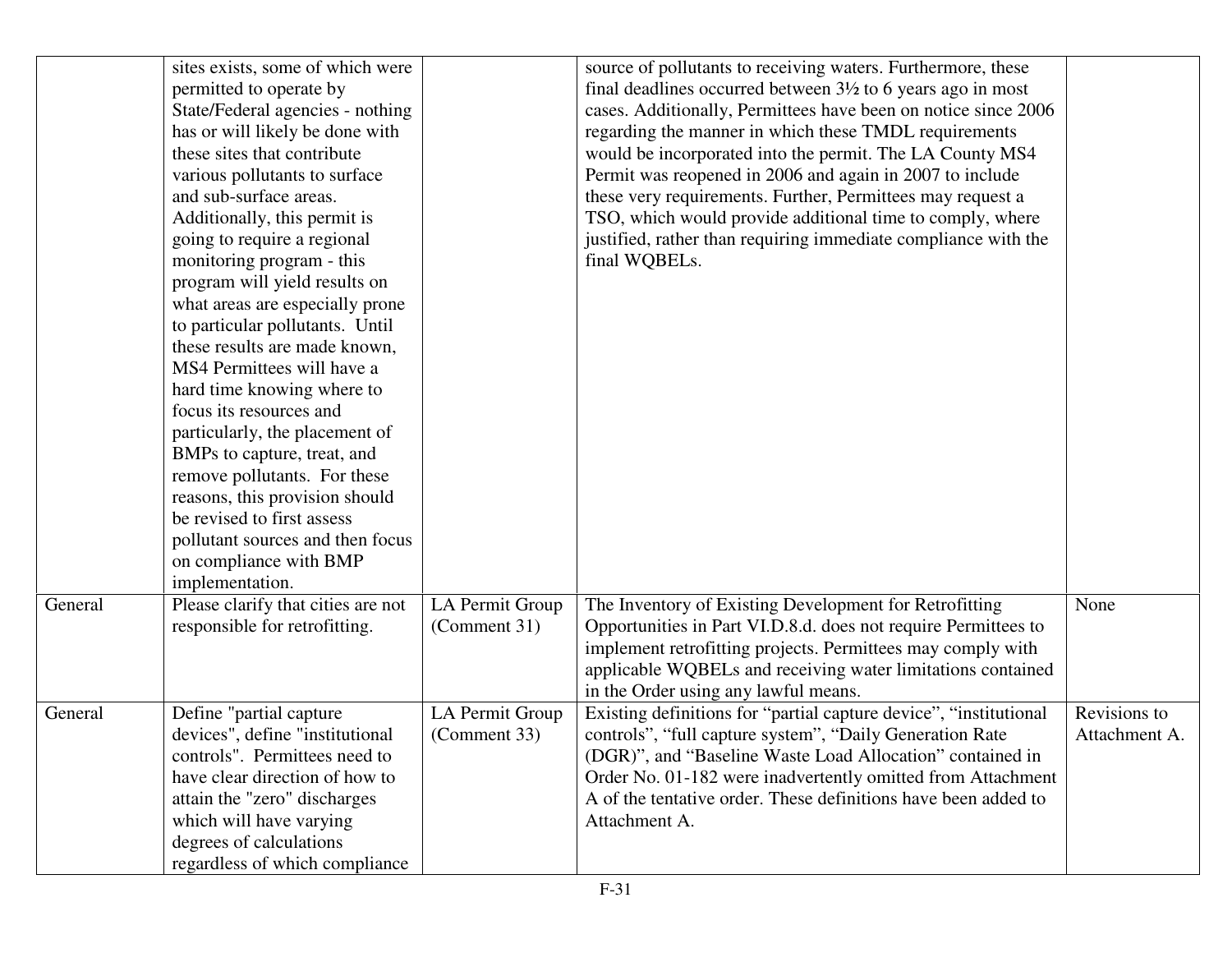|             | method is followed. Explain the     |                   |                                                                 |      |
|-------------|-------------------------------------|-------------------|-----------------------------------------------------------------|------|
|             | Regional Board's approval           |                   |                                                                 |      |
|             | process for determining how         |                   |                                                                 |      |
|             | institution controls will           |                   |                                                                 |      |
|             | supplement full and partial         |                   |                                                                 |      |
|             | capture to attain a determination   |                   |                                                                 |      |
|             | of "zero" discharge.                |                   |                                                                 |      |
| Receiving   | Further, the Regional Water         | City of Signal    | TMDLs and the schedules of implementation adopted as part       | None |
| Water       | Board should work with the          | Hill              | of the TMDLs create an orderly iterative process for achieving  |      |
| Limitations | State Water Board to consider       |                   | compliance with the final WQBELs. If additional time is         |      |
|             | other ways to strengthen the        |                   | needed beyond that originally established in the TMDL, the      |      |
|             | iterative process mandated by       |                   | Board may reconsider TMDLs at any time. Further, the            |      |
|             | Order 99-05. The magnitude of       |                   | tentative order recognizes that Permittees may request time     |      |
|             | changes resulting from              |                   | schedule orders, where justified, which also provide an orderly |      |
|             | expressing the final waste load     |                   | iterative process for coming into compliance.                   |      |
|             | allocations from 33 TMDL            |                   |                                                                 |      |
|             | documents as numeric water          |                   |                                                                 |      |
|             | quality-based effluent              |                   |                                                                 |      |
|             | limitations could place some        |                   |                                                                 |      |
|             | Permittees in immediate non-        |                   |                                                                 |      |
|             | compliance with the permit if       |                   |                                                                 |      |
|             | they do not have the ability to     |                   |                                                                 |      |
|             | respond to exceedances of           |                   |                                                                 |      |
|             | water quality standards,            |                   |                                                                 |      |
|             | including WQBELs, through an        |                   |                                                                 |      |
|             | orderly adaptive management         |                   |                                                                 |      |
|             | process                             |                   |                                                                 |      |
| <b>TSOs</b> | Section VI.E.2.c.iii Receiving      | City of Malibu;   | Each TMDL sets a compliance deadline as required by federal     | None |
|             | <b>Water Limitations Addressed</b>  | City of Torrance  | law. In some cases, the compliance deadline has passed.         |      |
|             | by a TMDL                           | (Comment $62$ ),  | Unlike state law, the federal Clean Water Act allows for        |      |
|             | This section states, "it is not the | South Bay Cities, | citizen suits. The Regional Board cannot change federal law     |      |
|             | <b>Regional Water Board's</b>       | Peninsula Cities  | to avoid the possibility of citizen suits, but can only use the |      |
|             | intention to take an enforcement    | (Comment 32); El  | authority it has under state law to provide additional time for |      |
|             | action for violations of Part       | Segundo           | compliance. The tentative permit provides various approaches    |      |
|             | V.A. of this Order for the          |                   | to provide time for compliance. The Water Code provides for     |      |
|             | specific pollutant(s) addressed     |                   | the use of time schedule orders where justified to allow        |      |
|             | in the TSO." Although the           |                   | additional time to comply with such deadlines, and would        |      |
|             | Regional Board does not intend      |                   | protect a permittee from imposition of mandatory minimum        |      |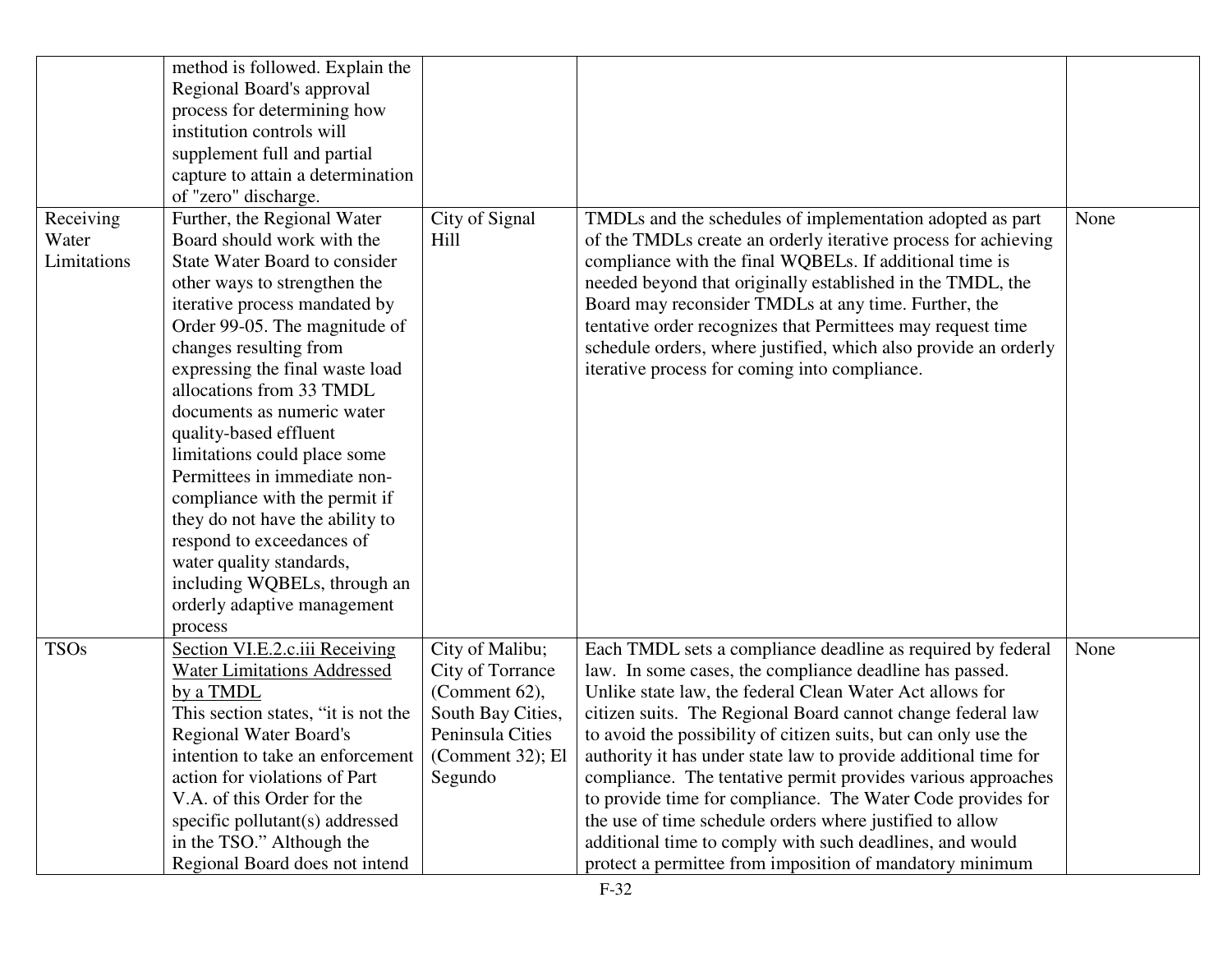|                         | to take enforcement action if the<br>permittee is in compliance<br>with the TSO, submittal of a<br>TSO and implementing a<br>compliance plan does not<br>shield the City from citizen<br>suits and may actually increase<br>the risk of legal liability from<br>citizen suits while the City is<br>implementing its compliance<br>schedule. This is a significant<br>vulnerability that needs to be<br>resolved.                                                                                                                                                                  |                                 | penalties. The tentative permit sets forth the process the<br>Regional Board will use in considering the issuance of time<br>schedule orders.                                                                                                                                                                                                                                                                                                                                                                            |      |
|-------------------------|-----------------------------------------------------------------------------------------------------------------------------------------------------------------------------------------------------------------------------------------------------------------------------------------------------------------------------------------------------------------------------------------------------------------------------------------------------------------------------------------------------------------------------------------------------------------------------------|---------------------------------|--------------------------------------------------------------------------------------------------------------------------------------------------------------------------------------------------------------------------------------------------------------------------------------------------------------------------------------------------------------------------------------------------------------------------------------------------------------------------------------------------------------------------|------|
| <b>TMDL</b><br>Reopener | Any TMDL, for which<br>compliance with a waste load<br>allocation (WLA) is exclusively<br>set in the receiving water, shall<br>be amended by a re-opener to<br>also allow compliance at the<br>outfall to allow that flexibility,<br>or other end-of-pipe, that shall<br>be determined by translating the<br>WLA into non-numeric<br>WQBELs, expressed as best<br>management practices (BMPs).<br>While the TMDL re-opener is<br>pending, an affected Permittee<br>shall be in compliance with the<br>receiving water WLA through<br>the implementation of permit<br>requirements | LA Permit Group<br>(Comment 1)  | Reconsideration of TMDLs is outside the scope of the LA<br>County MS4 Permit renewal. Permit requirements to comply<br>with existing regulations contained in the Basin Plan cannot be<br>suspended in anticipation of revising the regulation in the<br>future. The tentative order contains a standard provision that<br>allows the order to be re-opened to incorporate provisions as a<br>result of future amendments to the Basin Plan, such as the<br>adoption or reconsideration of a TMDL (see Part VI.A.7.iv.). | None |
| <b>TMDL</b>             | Suggest wet weather<br>compliance be partially defined<br>by a design storm.                                                                                                                                                                                                                                                                                                                                                                                                                                                                                                      | LA Permit Group<br>(Comment 19) | Where a permittee demonstrates that a storm water controls to<br>address a certain size of design storm would be sufficient to<br>achieve applicable WQBELs and would ensure that MS4<br>discharges would not cause or contribute to an exceedance of<br>receiving water limitations, the Board could consider such an<br>approach in the future.                                                                                                                                                                        | None |
| <b>TMDL</b>             | Regional Board staff has                                                                                                                                                                                                                                                                                                                                                                                                                                                                                                                                                          | LA Permit Group                 | It is important to note that expectations with regard to MS4                                                                                                                                                                                                                                                                                                                                                                                                                                                             | None |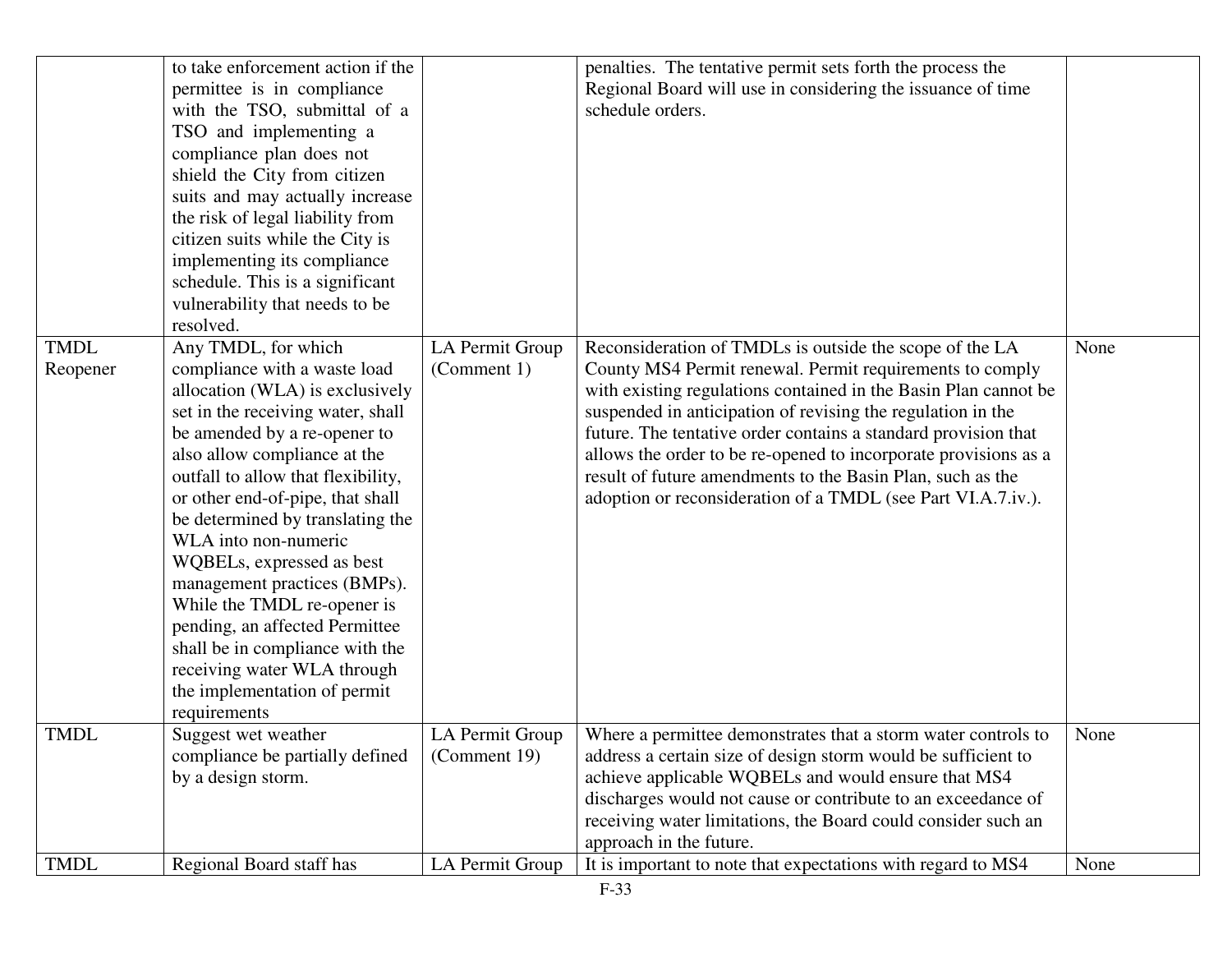| incorrectly determined that a       | (Comment 20);      | permit requirements have changed since the early 2000s. This     |  |
|-------------------------------------|--------------------|------------------------------------------------------------------|--|
| WQBEL may be the same as            | Cities of: Baldwin | is apparent by examining the USEPA's guidance on the             |  |
| the TMDL WLA, thereby               | Park, Carson,      | inclusion of TMDL WLAs into MS4 permits from 2002 with           |  |
| making it a "numeric effluent       | Covina, Duarte,    | more recent guidance from 2010 – USEPA expresses its             |  |
| limitation." Although numerous      | Glendora,          | position in 2002 as one in which it expects numeric effluent     |  |
| arguments may be marshaled          | Irwindale,         | limitations will only be used in rare instances, while in 2010,  |  |
| against the conclusion, the most    | Lawndale, Pico     | USEPA states that numeric effluent limitations should be used    |  |
| compelling of all is the State      | Rivera, San        | where feasible to improve the accountability of storm water      |  |
| <b>Water Resources Control</b>      | Gabriel and West   | programs.                                                        |  |
| Board's clear opposition            | Covina             |                                                                  |  |
| reluctance to use numeric           |                    | Further, the inclusion of numeric effluent limitations is        |  |
| effluent limitations.               |                    | authorized by Clean Water Act section $402(p)(3)(B)(iii)$ . This |  |
|                                     |                    | requirement gives USEPA or the State permitting authority        |  |
| In Water Quality Orders 2001-       |                    | discretion to determine what permit conditions are necessary to  |  |
| 15 and 2009-0008 the State          |                    | control pollutants. (See Defenders of Wildlife v. Browner        |  |
| Board made it clear that: we        |                    | (1999) 191 F.3d 1159, 1166). In its Phase I Stormwater           |  |
| will generally not require "strict" |                    | Regulations, Final Rule, USEPA elaborated on these               |  |
| compliance" with water quality      |                    | requirements, stating that, "permits for discharges from         |  |
| standards through numeric           |                    | municipal separate storm sewer systems must require controls     |  |
| effluent limitations," and          |                    | to reduce the discharge of pollutants to the maximum extent      |  |
| instead "we will continue to        |                    | practicable, and where necessary water quality-based controls"   |  |
| follow an iterative approach,       |                    | (see 55 Fed. Reg. 47990, 47994 (Nov. 16, 1990). Water quality    |  |
| which seeks compliance over         |                    | based effluent limitations must be consistent with the           |  |
| time" with water quality            |                    | assumptions and requirements of available WLAs. WQBELs           |  |
| standards.                          |                    | may be expressed narratively or numerically.                     |  |
| [Please note that the iterative]    |                    | Further, it should be noted that the State Water Board has       |  |
| approach to attain water quality    |                    | expressed its strong intent that federally mandated TMDLs be     |  |
| standards applies to the outfall    |                    | given substantive effect in MS4 permits in order to improve      |  |
| and the receiving water.]           |                    | the efficacy of MS4 permits. The State Water Board has stated    |  |
|                                     |                    | that whether a future MS4 permit requirement appropriately       |  |
| More recently, the State Board      |                    | implements a storm water WLA will need to be decided based       |  |
| commented in connection with        |                    | on the Regional Water Board's record supporting either the       |  |
| the draft Caltrans MS4 permit       |                    | numeric or non-numeric effluent limitations contained in the     |  |
| that numeric WQBELs are not         |                    | permit.                                                          |  |
| feasible as explained in the        |                    |                                                                  |  |
| following provision from its        |                    | 40 CFR section 122.44(k) provides that BMPs may be used as       |  |
| most recent Caltrans draft          |                    | permit requirements in lieu of numeric effluent limitations      |  |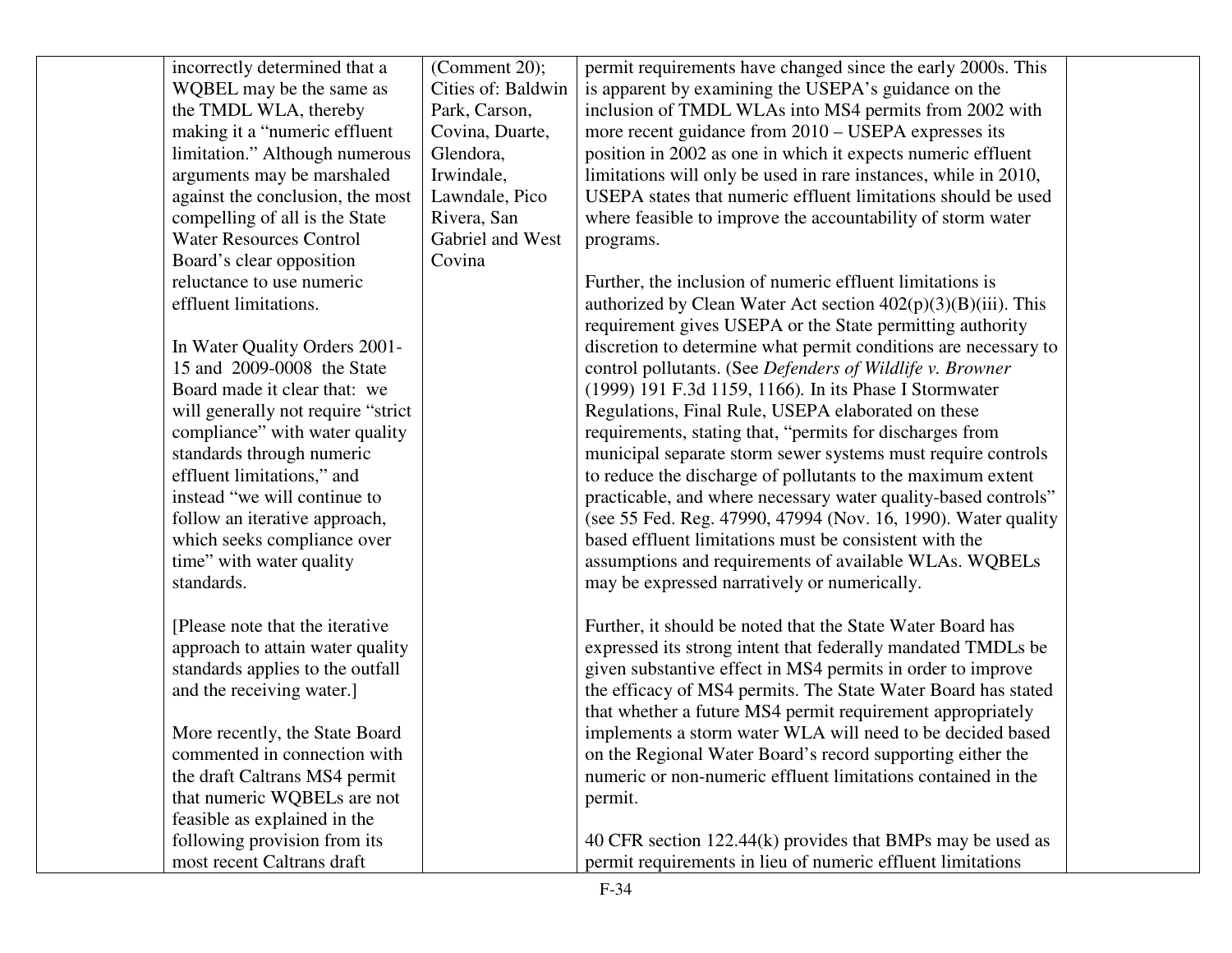| order:<br>only when numeric effluent limitations are found to be<br>infeasible. The Regional Water Board concludes that numeric<br>WQBELs are feasible. While a lack of data may have<br>Storm water discharges from<br>MS4s are highly variable in<br>hampered the development of numeric WQBELs for MS4<br>frequency, intensity, and<br>discharges in earlier permit terms, in the last decade, 33<br>duration, and it is difficult to<br>TMDLs have been developed for water bodies in Los Angeles<br>County in which WLAs are assigned to MS4 discharges. In<br>characterize the amount of<br>each case, part of the development process entailed analyzing<br>pollutants in the discharges. In<br>pollutant sources and allocating loads using empirical<br>accordance with 40 CFR §<br>relationships or quantitative models. As a result, it is possible<br>$122.44(k)(2)$ , the inclusion of<br>BMPs in lieu of numeric<br>to use these numeric WLAs to derive numeric WQBELs for<br>effluent limitations is<br>MS4 discharges.<br>appropriate in storm water<br>permits. This Order requires<br>The State Water Board, in Order WQ 2006-0012 (Boeing), has<br>implementation of BMPs to<br>made clear that "infeasibility" refers to "the ability or propriety<br>control and abate the discharge<br>of establishing" numeric limits, as opposed to the feasibility of<br>of pollutants in storm water to<br>compliance. USEPA also testified before this Board during the<br>the MEP.<br>hearing on October 4-5, 2012 that the feasibility of numeric<br>effluent limitations refers to the ability to calculate the numeric<br>The State Board's decision not<br>effluent limitations not to the feasibility of compliance with<br>such limitations.<br>to require numeric WQBELs in |      |
|------------------------------------------------------------------------------------------------------------------------------------------------------------------------------------------------------------------------------------------------------------------------------------------------------------------------------------------------------------------------------------------------------------------------------------------------------------------------------------------------------------------------------------------------------------------------------------------------------------------------------------------------------------------------------------------------------------------------------------------------------------------------------------------------------------------------------------------------------------------------------------------------------------------------------------------------------------------------------------------------------------------------------------------------------------------------------------------------------------------------------------------------------------------------------------------------------------------------------------------------------------------------------------------------------------------------------------------------------------------------------------------------------------------------------------------------------------------------------------------------------------------------------------------------------------------------------------------------------------------------------------------------------------------------------------------------------------------------------------------------------------------------------------------------|------|
| this instance appears to have<br>been influenced by among other<br>While the State Board recently issued the Caltrans MS4 permit<br>considerations, the Storm Water<br>without numeric effluent limits, it did incorporate by reference<br>the WLAs assigned to Caltrans as contained in regional basin<br>Panel Recommendations to the<br>plans, including those contained in the Basin Plan for this<br>California State Water<br>Resources Control Board in re:<br>region. The State Board made clear that it would reopen the<br>Caltrans permit within one year to include detailed provisions<br>The Feasibility of Numeric<br><b>Effluent Limits Applicable to</b><br>implementing all TMDL WLAs in the state applicable to<br>Discharges of Storm Water<br>Caltrans. At that time, the State Board may include numeric<br>Associated with Municipal,<br>WQBELs.<br><b>Industrial and Construction</b><br>Activities.                                                                                                                                                                                                                                                                                                                                                                                                                                                                                                                                                                                                                                                                                                                                                                                                                                                                   |      |
| RWL<br>Please add receiving water<br>City of Santa<br>Part VI.E.2.c. of the tentative order provides that a Permittee<br>limitations with iterative<br>shall not be considered in violation of this Order for the<br>Clarita<br>approach consistent with the<br>(Comments 50,<br>specific pollutant addressed in the TMDL if it is in compliance<br>CASQA language; as long as<br>with the applicable TMDL requirement(s), including<br>51)                                                                                                                                                                                                                                                                                                                                                                                                                                                                                                                                                                                                                                                                                                                                                                                                                                                                                                                                                                                                                                                                                                                                                                                                                                                                                                                                                    | None |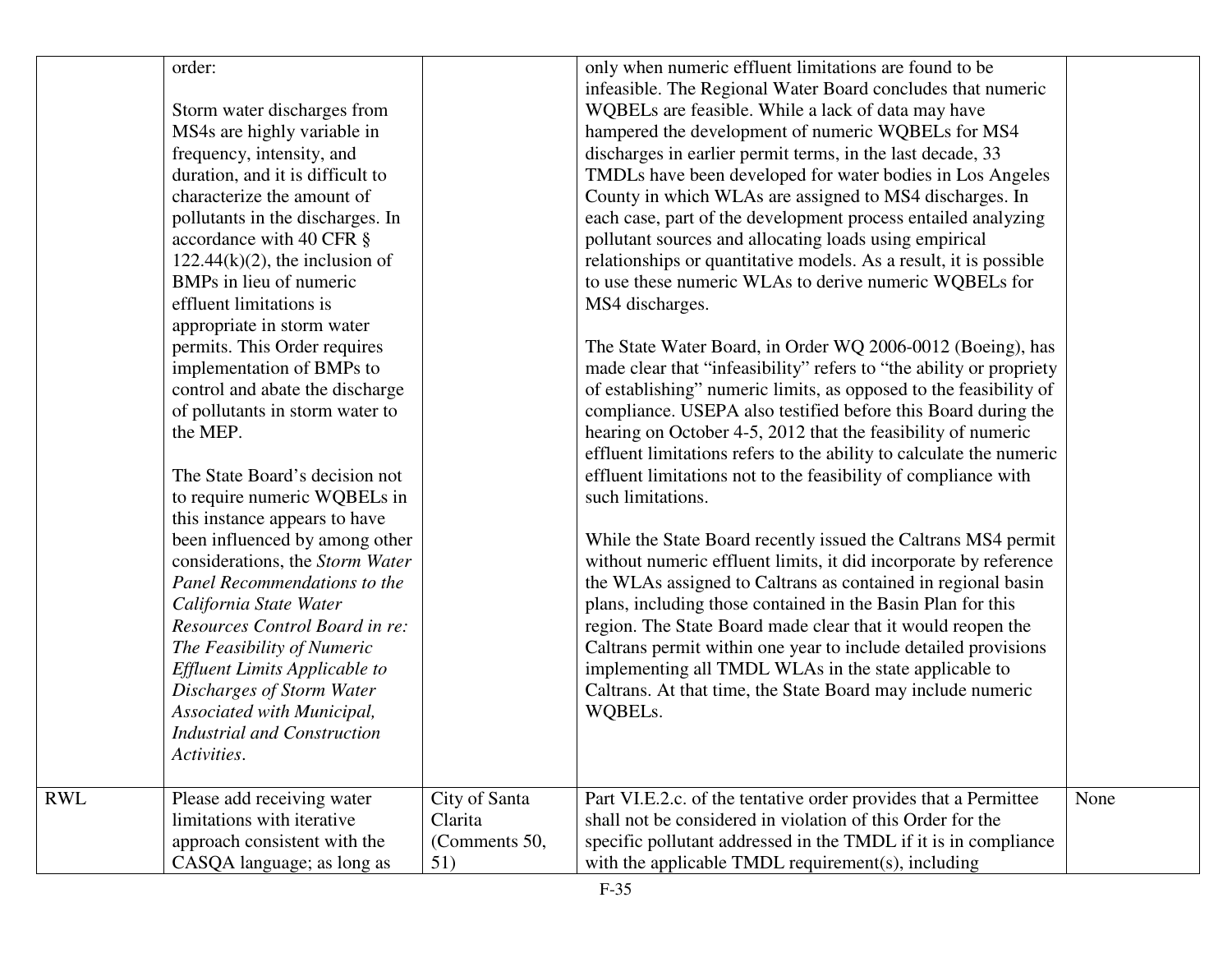| <b>Past Deadlines</b> | the permittee is following<br>BMPs addressed in a watershed<br>management plan the permittee<br>shall be in compliance as in<br>E.2d.1.4<br>This statement should be<br>removed until such time as the<br>Regional Board revisits all the<br>studies that Permittees have<br>developed, including natural<br>source exclusions and other<br>studies that explain sources that<br>are outside Permittees control.                                                                                                                                                                            | City of Santa<br>Clarita (Comment<br>52)                                                                                                                                 | compliance schedules, of Part VI.E. and Attachments L<br>through R. Section V.A. of the Fact Sheet (Attachment F)<br>discusses how exceedances of RWLs for water body-pollutant<br>combinations not addressed by a TMDL will be addressed.<br>Permit requirements to comply with existing regulations<br>contained in the Basin Plan cannot be suspended in<br>anticipation of revising the regulation in the future. The<br>tentative order contains a standard provision that allows the<br>order to be re-opened to incorporate provisions as a result of<br>future amendments to the Basin Plan, such as the adoption or<br>reconsideration of a TMDL (see Part VI.A.7.iv.).                                                                                                                                                                                                                                                                                                                                                                                                                                                                                                                                                                                                                                                                                                                                                                                                                                | None |
|-----------------------|---------------------------------------------------------------------------------------------------------------------------------------------------------------------------------------------------------------------------------------------------------------------------------------------------------------------------------------------------------------------------------------------------------------------------------------------------------------------------------------------------------------------------------------------------------------------------------------------|--------------------------------------------------------------------------------------------------------------------------------------------------------------------------|-----------------------------------------------------------------------------------------------------------------------------------------------------------------------------------------------------------------------------------------------------------------------------------------------------------------------------------------------------------------------------------------------------------------------------------------------------------------------------------------------------------------------------------------------------------------------------------------------------------------------------------------------------------------------------------------------------------------------------------------------------------------------------------------------------------------------------------------------------------------------------------------------------------------------------------------------------------------------------------------------------------------------------------------------------------------------------------------------------------------------------------------------------------------------------------------------------------------------------------------------------------------------------------------------------------------------------------------------------------------------------------------------------------------------------------------------------------------------------------------------------------------|------|
| <b>WQBELs</b>         |                                                                                                                                                                                                                                                                                                                                                                                                                                                                                                                                                                                             |                                                                                                                                                                          |                                                                                                                                                                                                                                                                                                                                                                                                                                                                                                                                                                                                                                                                                                                                                                                                                                                                                                                                                                                                                                                                                                                                                                                                                                                                                                                                                                                                                                                                                                                 |      |
| <b>WQBELs</b>         | Reading the 2010 USEPA<br>memorandum, together with<br>Mr. Weiss's memorandum,<br>creates the inescapable<br>conclusion that (1) numeric<br>WQBELs are permissible if<br>"feasible" and (2) numeric<br>WQBELs cannot be construed<br>to only mean strict effluent<br>limitations at the end-of-pipe<br>(outfall) but more realistically<br>must include surrogate<br>parameters and other variants as<br>well. Regional Board staff<br>failed to examine alternative<br>numeric WQBELs, along with<br><b>BMP WQBELs</b> , as a<br>consequence of not conducting<br>the appropriate analysis | Cities of: Baldwin<br>Park, Carson,<br>Covina, Duarte,<br>Glendora,<br>Irwindale,<br>Lawndale, Pico<br>Rivera, San<br>Gabriel and West<br>Covina; City of<br>Signal Hill | Regarding the feasibility of numeric effluent limitations, the<br>Regional Water Board concludes that numeric WQBELs are<br>feasible. While a lack of data may have hampered the<br>development of numeric effluent limitations for MS4<br>discharges in earlier permit cycles, in the last decade, 33<br>TMDLs have been developed for water bodies in Los Angeles<br>County in which WLAs are assigned to MS4 discharges. In<br>each case, part of the development process entailed analyzing<br>pollutant sources and allocating loads using empirical<br>relationships or modeling approaches. As a result, it is possible<br>to use these numeric WLAs to derive numeric WQBELs for<br>MS4 discharges. USEPA has also acknowledged that its<br>expectations regarding the application of numeric WQBELs to<br>municipal storm water discharges have changed as the storm<br>water permit program has continued to mature over the last<br>decade. Federal regulations state that effluent limitations must<br>be consistent with the assumptions and requirements of<br>available WLAs. In its November 12, 2010 memo, USEPA<br>stated that, "[w]here the WLA of a TMDL is expressed in terms<br>of a surrogate pollutant parameter, then the corresponding<br>permit can generally use the surrogate pollutant parameter in<br>the WQBEL as well" (p. 3) (emphasis added). However,<br>USEPA does not endorse the use of surrogate pollutant<br>parameters where the WLA is not expressed in terms of the | None |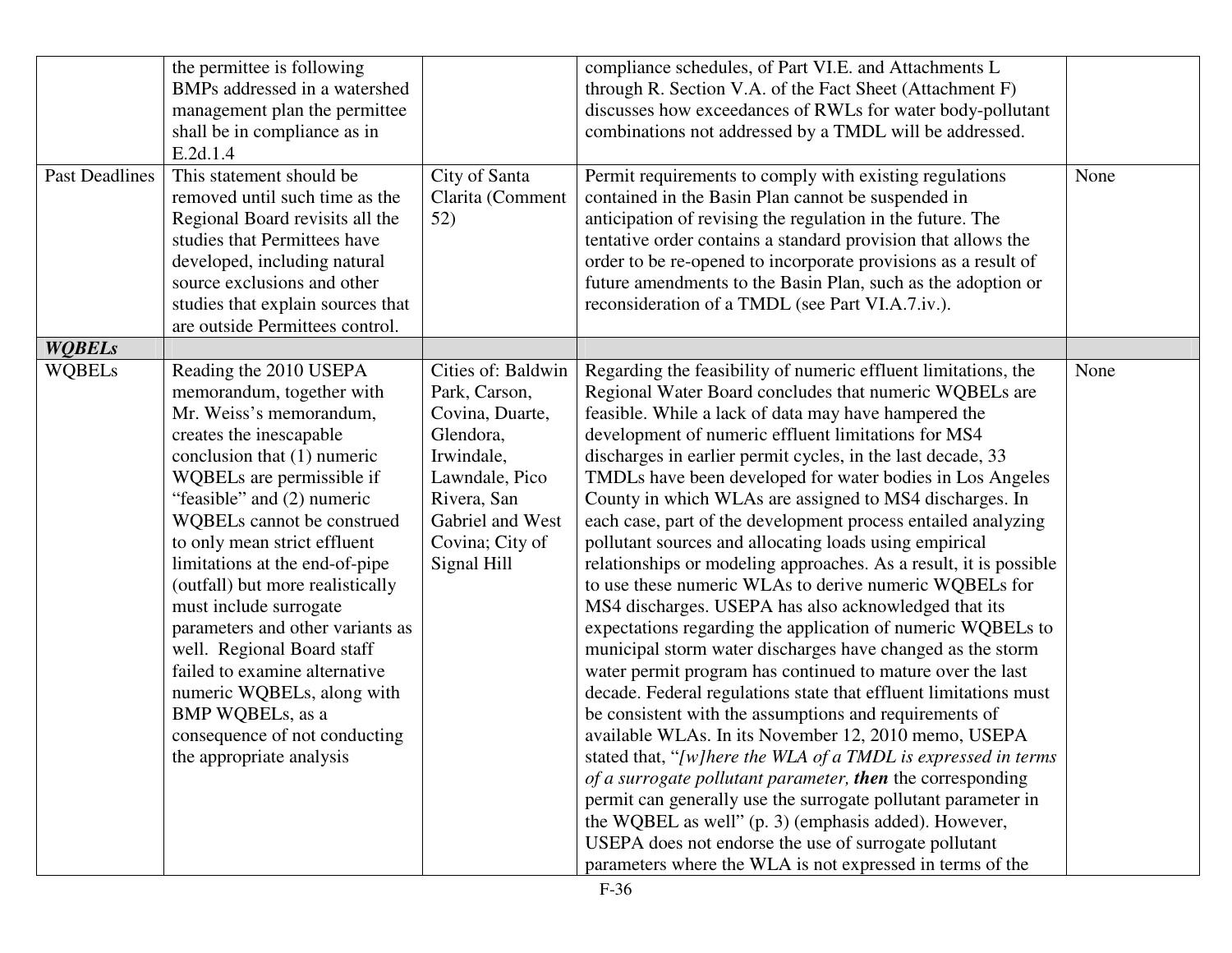| <b>WQBELs</b> for | There cannot be a WQBEL to     | Cities of: Baldwin | surrogate parameter. The WLAs for the 33 TMDLs<br>incorporated into the tentative order are expressed as actual<br>pollutant loads and concentrations, not in terms of surrogate<br>parameters. Additionally, the State and Regional Water Boards<br>have concluded that sole reliance on MEP based permit<br>requirements is not sufficient to ensure the achievement of<br>water quality standards. Further, there is insufficient data and<br>information available at this time on the prospective<br>implementation of BMPs throughout Los Angeles County to<br>provide the Regional Water Board reasonable assurance that<br>the proposed BMPs would be sufficient to achieve the<br>WQBELs. However, the tentative order allows Permittees to<br>demonstrate compliance with interim WQBELs through<br>implementation of actions (i.e., BMPs) in approved WMPs.<br>This comment is specifically addressed in the "Non- | None |
|-------------------|--------------------------------|--------------------|-------------------------------------------------------------------------------------------------------------------------------------------------------------------------------------------------------------------------------------------------------------------------------------------------------------------------------------------------------------------------------------------------------------------------------------------------------------------------------------------------------------------------------------------------------------------------------------------------------------------------------------------------------------------------------------------------------------------------------------------------------------------------------------------------------------------------------------------------------------------------------------------------------------------------------|------|
| non-              | attain a dry weather TMDL      | Park, Carson,      | Stormwater Discharges Matrix."                                                                                                                                                                                                                                                                                                                                                                                                                                                                                                                                                                                                                                                                                                                                                                                                                                                                                                |      |
| stormwater        | WLA nor a WQBEL that           | Covina, Duarte,    |                                                                                                                                                                                                                                                                                                                                                                                                                                                                                                                                                                                                                                                                                                                                                                                                                                                                                                                               |      |
|                   | addresses a non-stormwater     | Glendora,          | WQBELs are required for discharges that cause, contribute to,                                                                                                                                                                                                                                                                                                                                                                                                                                                                                                                                                                                                                                                                                                                                                                                                                                                                 |      |
|                   | municipal action level (MAL).  | Irwindale,         | or have the reasonable potential to cause or contribute to                                                                                                                                                                                                                                                                                                                                                                                                                                                                                                                                                                                                                                                                                                                                                                                                                                                                    |      |
|                   |                                | Lawndale, Pico     | exceedances of water quality standards. Through the                                                                                                                                                                                                                                                                                                                                                                                                                                                                                                                                                                                                                                                                                                                                                                                                                                                                           |      |
|                   | The foundation for this        | Rivera, San        | development of the TMDLs being incorporated in the tentative                                                                                                                                                                                                                                                                                                                                                                                                                                                                                                                                                                                                                                                                                                                                                                                                                                                                  |      |
|                   | argument lies in the federal   | Gabriel and West   | order, the Regional Board determined that non-storm water                                                                                                                                                                                                                                                                                                                                                                                                                                                                                                                                                                                                                                                                                                                                                                                                                                                                     |      |
|                   | limitation of non-stormwater   | Covina             | discharges of pollutants from the Los Angeles County MS4                                                                                                                                                                                                                                                                                                                                                                                                                                                                                                                                                                                                                                                                                                                                                                                                                                                                      |      |
|                   | discharges to the $MS4$ – not  |                    | cause, have the reasonable potential to cause, or contribute to                                                                                                                                                                                                                                                                                                                                                                                                                                                                                                                                                                                                                                                                                                                                                                                                                                                               |      |
|                   | from or through it as the      |                    | an excursion above water quality standards. Therefore, where                                                                                                                                                                                                                                                                                                                                                                                                                                                                                                                                                                                                                                                                                                                                                                                                                                                                  |      |
|                   | tentative order concludes.     |                    | appropriate based on the source analysis, dry weather WLA                                                                                                                                                                                                                                                                                                                                                                                                                                                                                                                                                                                                                                                                                                                                                                                                                                                                     |      |
|                   |                                |                    | were assigned to Los Angeles County MS4 discharges during                                                                                                                                                                                                                                                                                                                                                                                                                                                                                                                                                                                                                                                                                                                                                                                                                                                                     |      |
|                   | Conclusion: Regional Board     |                    | the adoption of the TMDLs.                                                                                                                                                                                                                                                                                                                                                                                                                                                                                                                                                                                                                                                                                                                                                                                                                                                                                                    |      |
|                   | does not have the legal        |                    |                                                                                                                                                                                                                                                                                                                                                                                                                                                                                                                                                                                                                                                                                                                                                                                                                                                                                                                               |      |
|                   | authority to compel compliance |                    | At the permitting stage, Regional Board determined reasonable                                                                                                                                                                                                                                                                                                                                                                                                                                                                                                                                                                                                                                                                                                                                                                                                                                                                 |      |
|                   | with dry weather WQBELs or     |                    | potential through a qualitative assessment process consistent                                                                                                                                                                                                                                                                                                                                                                                                                                                                                                                                                                                                                                                                                                                                                                                                                                                                 |      |
|                   | non-stormwater MALs.           |                    | with the USEPA NPDES Permit Writers Manual, Chapter 6,                                                                                                                                                                                                                                                                                                                                                                                                                                                                                                                                                                                                                                                                                                                                                                                                                                                                        |      |
|                   |                                |                    | section 6.3.3. As part of this process, the Permit Writers                                                                                                                                                                                                                                                                                                                                                                                                                                                                                                                                                                                                                                                                                                                                                                                                                                                                    |      |
|                   | <b>Recommended Correction:</b> |                    | Manual reiterates that where there is a pollutant with a WLA                                                                                                                                                                                                                                                                                                                                                                                                                                                                                                                                                                                                                                                                                                                                                                                                                                                                  |      |
|                   | Eliminate all references to    |                    | from a TMDL, a permit writer must develop WQBELs or                                                                                                                                                                                                                                                                                                                                                                                                                                                                                                                                                                                                                                                                                                                                                                                                                                                                           |      |
|                   | comply with numeric WQBELs     |                    | other permit requirements consistent with the assumptions and                                                                                                                                                                                                                                                                                                                                                                                                                                                                                                                                                                                                                                                                                                                                                                                                                                                                 |      |
|                   |                                |                    | requirements of any WLA that has been assigned to the                                                                                                                                                                                                                                                                                                                                                                                                                                                                                                                                                                                                                                                                                                                                                                                                                                                                         |      |
|                   |                                |                    | discharge as part of an approved TMDL per 40 CFR section                                                                                                                                                                                                                                                                                                                                                                                                                                                                                                                                                                                                                                                                                                                                                                                                                                                                      |      |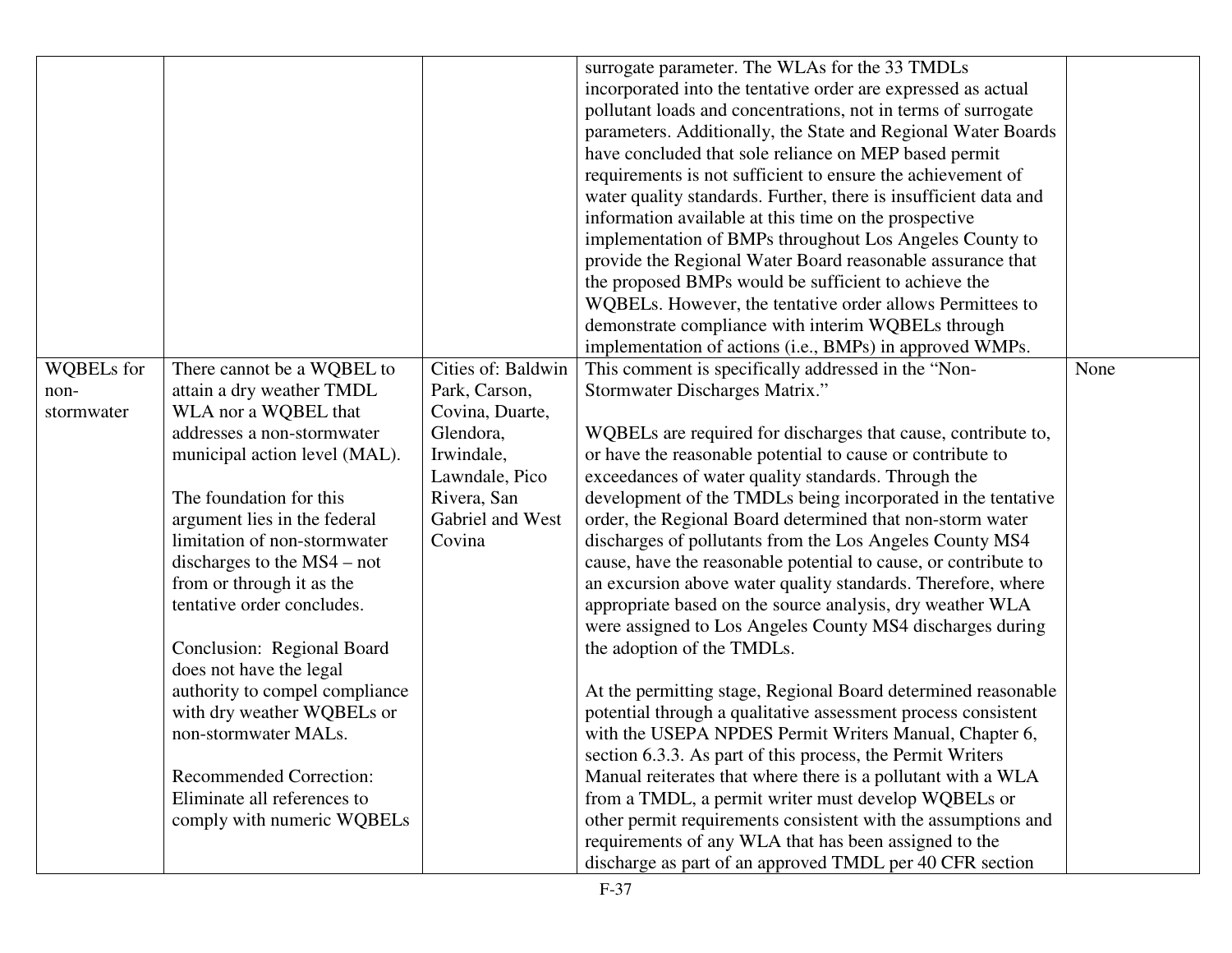|             |                                 |                    | $122.44(d)(1)(vii)(B)$ . Therefore, WQBELs have been included               |      |
|-------------|---------------------------------|--------------------|-----------------------------------------------------------------------------|------|
|             |                                 |                    | in the tentative order for those pollutants with TMDL WLAs                  |      |
|             |                                 |                    | assigned to Los Angeles County MS4 discharges. The analysis                 |      |
|             |                                 |                    | contained in the TMDLs and the fact sheet for the tentative                 |      |
|             |                                 |                    | order provides the support and rationale for the determination              |      |
|             |                                 |                    | that discharges from the MS4 have the reasonable potential to               |      |
|             |                                 |                    | cause or contribute to excursion above water quality standards              |      |
|             |                                 |                    | in the receiving water (Attachment F).                                      |      |
|             |                                 |                    | The Permit Writers Manual further specifies that even without               |      |
|             |                                 |                    | a TMDL, a permitting authority could, at its own discretion,                |      |
|             |                                 |                    | determine that WQBELs are needed for any pollutant                          |      |
|             |                                 |                    | associated with impairment of a waterbody. The tentative                    |      |
|             |                                 |                    | order concludes that non-storm water action levels are a                    |      |
|             |                                 |                    | necessary tool to address dry weather impairments in water                  |      |
|             |                                 |                    | bodies not currently addressed by a TMDL. The non-storm                     |      |
|             |                                 |                    | water action levels are not WQBELs, rather they are a tool for              |      |
|             |                                 |                    | identifying non-storm water discharges from the MS4 that may                |      |
|             |                                 |                    | be causing or contributing to the water quality impairments in              |      |
|             |                                 |                    | the receiving water. This data will help Permittees target areas            |      |
|             |                                 |                    | for focused implementation of control measures, such as their               |      |
|             |                                 |                    | illicit connection/illicit discharge elimination program.                   |      |
| Non-        | Federal stormwater regulations  | Cities of: Baldwin | This comment is specifically addressed in the "Non-                         | None |
| stormwater  | limits outfall monitoring to    | Park, Carson,      | Stormwater Discharges Matrix."                                              |      |
|             | stormwater discharges.          | Covina, Duarte,    |                                                                             |      |
|             | Therefore, Regional Board does  | Glendora,          | Federal MS4 regulations do not limit outfall monitoring to                  |      |
|             | not have the legal authority to | Irwindale,         | stormwater discharges. Both receiving water monitoring and                  |      |
|             | compel compliance with dry      | Lawndale, Pico     | outfall (i.e. discharge or effluent) monitoring are well                    |      |
|             | weather WQBELs or non-          | Rivera, San        | established in NPDES permits generally, and are supported by                |      |
|             | stormwater MALs.                | Gabriel and West   | myriad federal authorities (See CWA section 308(a); 40 CFR                  |      |
|             |                                 | Covina             | sections $122.26(d)(2)(i)(F)$ and $(d)(2)(iii)(D)$ , $122.41(h)$ , (j)-(l), |      |
|             |                                 |                    | 122.42(c), 122.44(i), and 122.48), as well as USEPA's Part 2                |      |
|             |                                 |                    | MS4 permit application guide (USEPA 833-B-92-002).                          |      |
|             |                                 |                    | Specifically, outfall screening, including sampling, for non-               |      |
|             |                                 |                    | storm water discharges from the MS4 is required per 40 CFR                  |      |
|             |                                 |                    | sections $122.44(d)(1)(iv)(D)$ and $122.44(d)(2)(iv)(B)(2)-(3)$ .           |      |
| <b>BMPs</b> | Regulations do not require      | City of Signal     | While the permitting authority has some discretion in                       | None |
|             | WQBELs to be numeric in         | Hill               | establishing permit requirements consistent with the                        |      |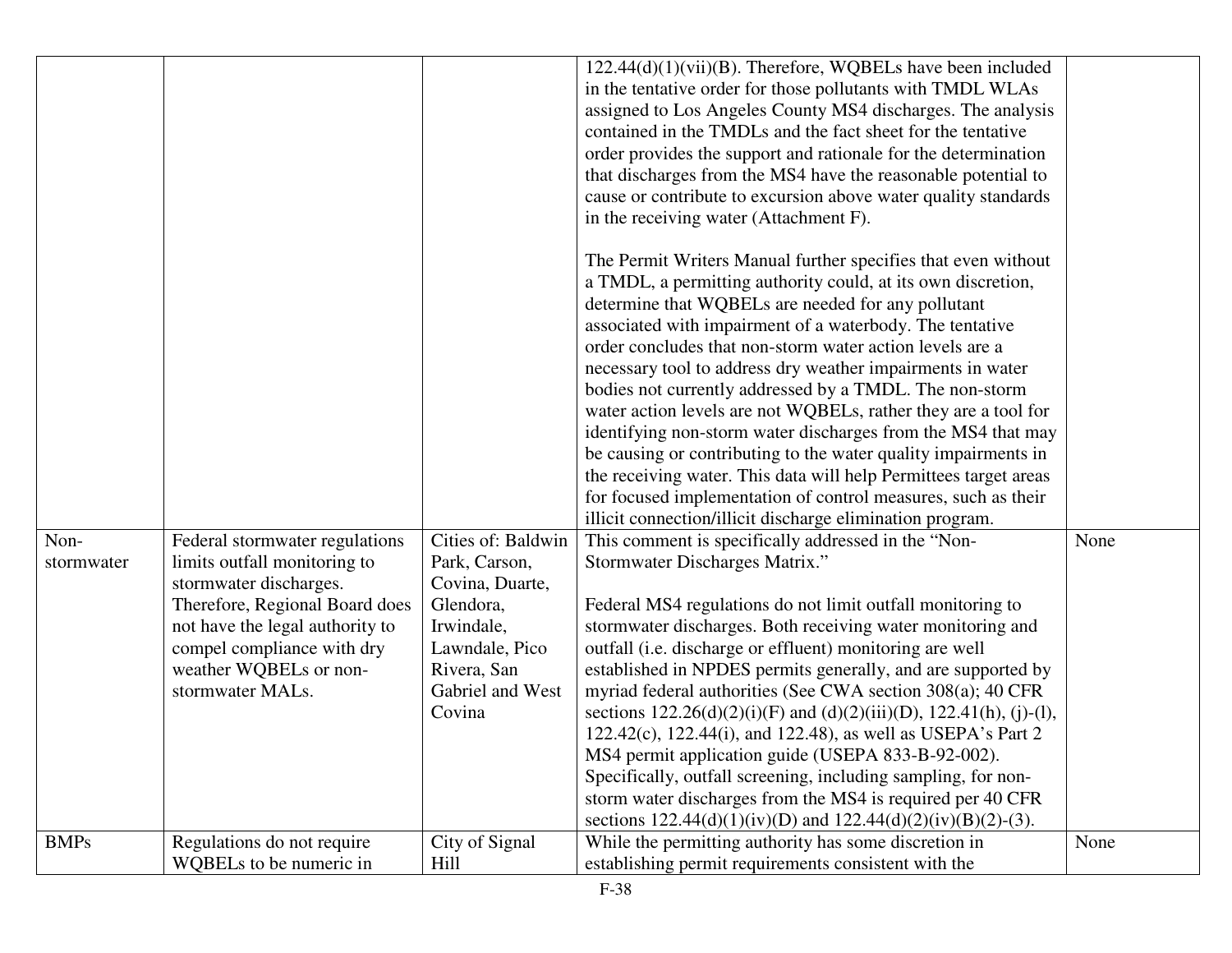|               | order to be consistent with the    |                | assumptions and requirements of available WLAs, this                  |      |
|---------------|------------------------------------|----------------|-----------------------------------------------------------------------|------|
|               | assumptions and requirements       |                | discretion is constrained in certain ways. Specifically, while        |      |
|               | of waste load allocations. In      |                | BMPs are central to MS4 permits, permit requirements may              |      |
|               | fact, 2002 and 2010 EPA            |                | only rely upon BMP based limitations in lieu of numeric               |      |
|               | guidance memos both clearly        |                | effluent limitations if: (1) the BMPs are adequate to achieve         |      |
|               | allow the WQBELs in permits        |                | water quality standards and (2) numeric effluent limitations are      |      |
|               | to be expressed either             |                | infeasible. There is insufficient data and information available      |      |
|               | numerically or in the form of      |                | at this time on the prospective implementation of BMPs                |      |
|               | BMPs. It is a decision left to the |                | throughout Los Angeles County to provide the Regional Water           |      |
|               | permitting authority.              |                | Board reasonable assurance that the BMPs will be sufficient to        |      |
|               |                                    |                | achieve the WQBELs.                                                   |      |
|               |                                    |                | Regarding the feasibility of numeric effluent limitations, the        |      |
|               |                                    |                | Regional Water Board concludes that numeric WQBELs are                |      |
|               |                                    |                | feasible. While a lack of data may have hampered the                  |      |
|               |                                    |                | development of numeric WQBELs for MS4 discharges in                   |      |
|               |                                    |                | earlier permit terms, in the last decade, 33 TMDLs have been          |      |
|               |                                    |                | developed for water bodies in Los Angeles County in which             |      |
|               |                                    |                | WLAs are assigned to MS4 discharges. In each case, part of            |      |
|               |                                    |                | the development process entailed analyzing pollutant sources          |      |
|               |                                    |                | and allocating loads using empirical relationships or                 |      |
|               |                                    |                | quantitative models. As a result, it is possible to use these         |      |
|               |                                    |                | numeric WLAs to derive numeric WQBELs for MS4                         |      |
|               |                                    |                | discharges. Further, the State Water Board, in Order WQ               |      |
|               |                                    |                | 2006-0012 (Boeing), has made clear that "infeasibility" refers        |      |
|               |                                    |                | to "the ability or propriety of establishing" numeric limits, as      |      |
|               |                                    |                | opposed to the feasibility of compliance.                             |      |
|               |                                    |                |                                                                       |      |
|               |                                    |                | Lastly, to the extent the Board is exercising discretion in including |      |
|               |                                    |                | numeric limits, which the Board has deemed appropriate to control     |      |
|               |                                    |                | pollutants in accordance with federal law, the Board is exercising    |      |
|               |                                    |                | discretion required and/or authorized by federal law, not state law.  |      |
|               |                                    |                | (See, City of Rancho Cucamonga v. Regional Water Quality Control      |      |
|               |                                    |                | Bd.-Santa Ana Region (2006) 135 Cal.App.4th 1377, 1389; Building      |      |
|               |                                    |                | Industry Ass'n of San Diego County v. State Water Resources           |      |
|               |                                    |                | Control Bd. (2004) 124 Cal.App.4th 866, 882-883.)                     |      |
| <b>WQBELs</b> | A BMP based approach to            | City of Signal | The tentative order provides Permittees the opportunity to            | None |
|               | compliance determination           | Hill           | develop Watershed Management Programs, which may                      |      |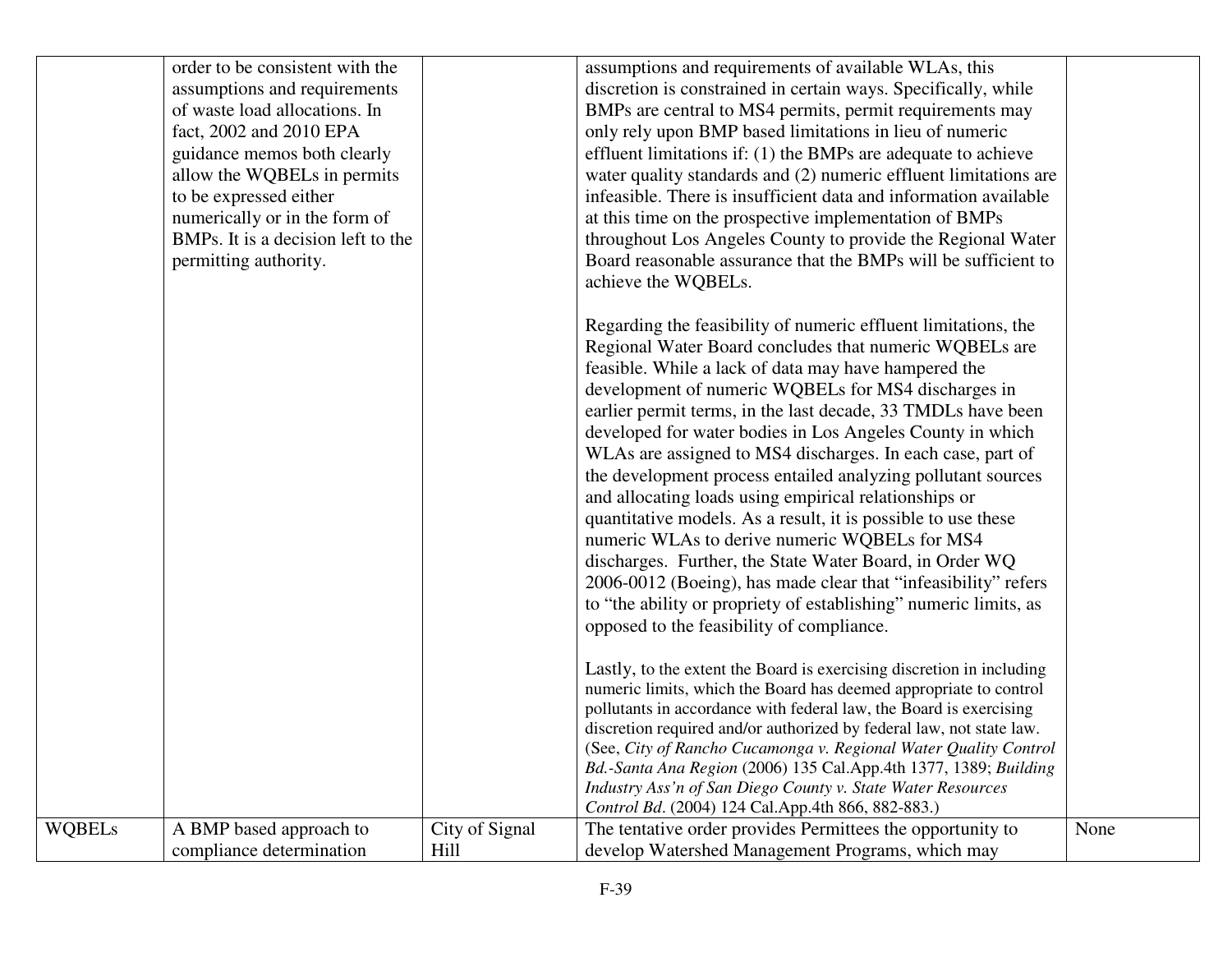|               | would allow credit for pollution<br>prevention programs, such as<br>SB 346, which target the true<br>sources of pollutants over<br>which Permittees have little or<br>no control. Integrating<br>WQBELs into the next<br>generation of MS4 permits in<br>the form of BMPs will<br>encourage experimentation and<br>strong pollution prevention<br>efforts that could lead to<br>achievement of water quality<br>standards in a cost-effective<br>manner                                                                                                                        |                        | include implementation of pollution prevention efforts<br>(including product reformulation/input change such as the<br>elimination of copper in brake pads). Implementation of these<br>efforts may be used to demonstrate compliance with interim<br>WQBELs.                                                                                                                                                                                                                                                                                                                                                                                                                                                                                                                                                                                                                                                                                                                                                                                                                      |      |
|---------------|--------------------------------------------------------------------------------------------------------------------------------------------------------------------------------------------------------------------------------------------------------------------------------------------------------------------------------------------------------------------------------------------------------------------------------------------------------------------------------------------------------------------------------------------------------------------------------|------------------------|------------------------------------------------------------------------------------------------------------------------------------------------------------------------------------------------------------------------------------------------------------------------------------------------------------------------------------------------------------------------------------------------------------------------------------------------------------------------------------------------------------------------------------------------------------------------------------------------------------------------------------------------------------------------------------------------------------------------------------------------------------------------------------------------------------------------------------------------------------------------------------------------------------------------------------------------------------------------------------------------------------------------------------------------------------------------------------|------|
| <b>WQBELs</b> | In most cases, converting waste<br>load allocations to WQBELs<br>expressed as BMPs should not<br>be time consuming, and having<br>BMP implementation targets is<br>an understandable and<br>manageable task if money is<br>available. On the other hand,<br>meeting numeric WQBEL<br>targets can be frustrating and<br>potentially paralyzing and could<br>cause more money to be spent<br>on lawyers than on best<br>management practices and other<br>control measures. We urge you<br>to direct staff to use the<br>WQBELs as BMPs approach in<br>a Revised Tentative Order | City of Signal<br>Hill | The tentative order allows Permittees to develop Watershed<br>Management Programs and then using implementation of these<br>programs as a means of demonstrating compliance with<br>interim WQBELs. It is premature to consider application of<br>this action based compliance demonstration option to the final<br>WQBELs and final RWLs that have deadlines outside the term<br>of this Order. More data are needed to validate assumptions<br>and model results regarding the linkage among BMP<br>implementation, the quality of MS4 discharges, and receiving<br>water quality. The Regional Water Board will evaluate the<br>effectiveness of this action based compliance determination<br>approach in ensuring that interim WQBELs for storm water<br>are achieved during this permit term. If this approach is<br>effective, the Regional Water Board may consider within this<br>permit term or during the next permit cycle whether it would<br>be appropriate to allow a similar approach for demonstrating<br>compliance with final WQBELs applicable to storm water. | None |
| <b>WQBELs</b> | The City of Signal Hill requests<br>that the Board recognize the<br>fears of Permittees and<br>encourage expedient efforts to<br>address the water quality                                                                                                                                                                                                                                                                                                                                                                                                                     | City of Signal<br>Hill | The tentative order allows Permittees to develop Watershed<br>Management Programs and then using implementation of these<br>programs as a means of demonstrating compliance with<br>interim WQBELs. It is premature to consider application of<br>this action based compliance demonstration option to the final                                                                                                                                                                                                                                                                                                                                                                                                                                                                                                                                                                                                                                                                                                                                                                   | None |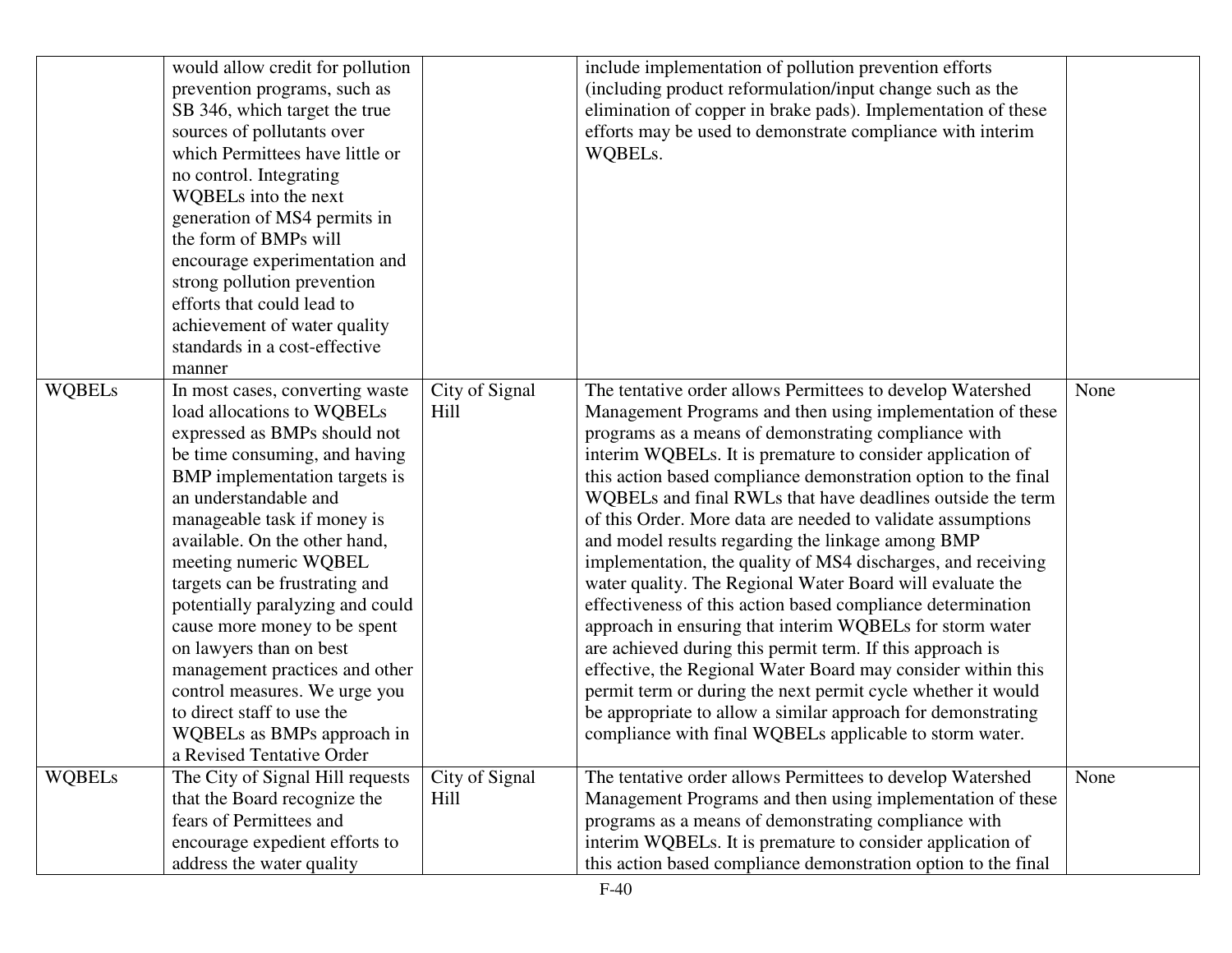|               | impairments by including<br>WQBELs expressed in the form<br>of MEP compliant BMPs in the<br>MS4 permits. Ideally, we would<br>prefer that WQBELs always be<br>expressed in the form of BMPs.<br>However, we acknowledge that<br>both the Board and the<br>environmental community have<br>concerns about the commitment<br>of municipalities to effectively<br>address water quality<br>impairments. We believe that<br>municipalities are more<br>committed to improving water<br>quality than either the Board or<br>environmental groups believe<br>we are. In order to give us a<br>chance to demonstrate our<br>commitment, we ask that you<br>express WQBELs in the MS4<br>permits for at least the next<br>permit term in the form of |                                           | WQBELs and final RWLs that have deadlines outside the term<br>of this Order. More data are needed to validate assumptions<br>and model results regarding the linkage among BMP<br>implementation, the quality of MS4 discharges, and receiving<br>water quality. The Regional Water Board will evaluate the<br>effectiveness of this action based compliance determination<br>approach in ensuring that interim WQBELs for storm water<br>are achieved during this permit term. If this approach is<br>effective, the Regional Water Board may consider within this<br>permit term or during the next permit cycle whether it would<br>be appropriate to allow a similar approach for demonstrating<br>compliance with final WQBELs applicable to storm water. |      |
|---------------|----------------------------------------------------------------------------------------------------------------------------------------------------------------------------------------------------------------------------------------------------------------------------------------------------------------------------------------------------------------------------------------------------------------------------------------------------------------------------------------------------------------------------------------------------------------------------------------------------------------------------------------------------------------------------------------------------------------------------------------------|-------------------------------------------|----------------------------------------------------------------------------------------------------------------------------------------------------------------------------------------------------------------------------------------------------------------------------------------------------------------------------------------------------------------------------------------------------------------------------------------------------------------------------------------------------------------------------------------------------------------------------------------------------------------------------------------------------------------------------------------------------------------------------------------------------------------|------|
|               | BMPs, with the provision that<br>you will review this decision<br>during the development of the<br>next cycle of permits                                                                                                                                                                                                                                                                                                                                                                                                                                                                                                                                                                                                                     |                                           |                                                                                                                                                                                                                                                                                                                                                                                                                                                                                                                                                                                                                                                                                                                                                                |      |
| <b>WQBELs</b> | Part IV.A.2 of the Permit must<br>be revised to clarify that the<br>WLAs in the specified TMDLs<br>are incorporated into the permit<br>as WQBELs, rather than merely<br>stating that the WQBELs "are<br>established."                                                                                                                                                                                                                                                                                                                                                                                                                                                                                                                        | Environmental<br>Groups                   | WQBELs are derived from the WLAs applicable to<br>Permittees' MS4 discharges.                                                                                                                                                                                                                                                                                                                                                                                                                                                                                                                                                                                                                                                                                  | None |
| <b>WQBELs</b> | The CWA does not require the<br>inclusion of WQBELs but<br>makes their inclusion<br>discretionary. Thus, if the                                                                                                                                                                                                                                                                                                                                                                                                                                                                                                                                                                                                                              | County of Los<br>Angeles<br>(Comment 192) | Section IV.C. of the Fact Sheet adequately supports the<br>inclusion of WQBELs.                                                                                                                                                                                                                                                                                                                                                                                                                                                                                                                                                                                                                                                                                | None |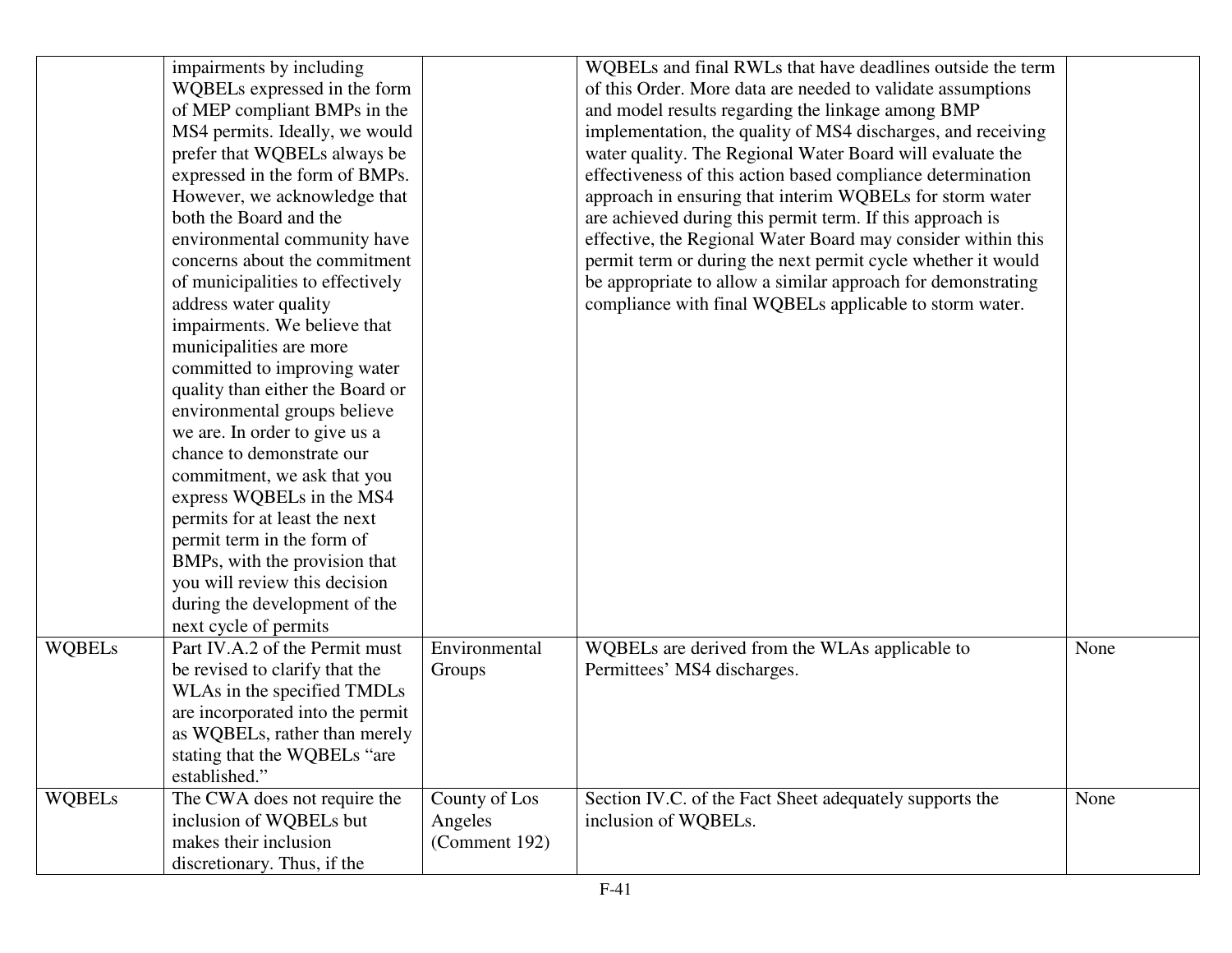| <b>WQBELs</b>                                           | Board includes WQBELs in the<br>permit, it must do so in a way<br>that does not abuse that<br>discretion.<br>The Fact Sheet's reference to<br>State Board Order No. 2011-<br>015 does not appear to support<br>the Fact Sheet's statement the<br>sole reliance in MS4 permits on<br>BMP-based requirements was<br>not sufficient to ensure<br>attainment of water quality<br>standards. | County of Los<br>Angeles<br>(Comment 192) | The Fact Sheet and the information in the record adequately<br>supports the conclusion that sole reliance on BMP-based<br>requirements has not resulted in achieving water quality<br>standards in the receiving waters of impaired water bodies.                                                                                                                                                                                                                                       | None |
|---------------------------------------------------------|-----------------------------------------------------------------------------------------------------------------------------------------------------------------------------------------------------------------------------------------------------------------------------------------------------------------------------------------------------------------------------------------|-------------------------------------------|-----------------------------------------------------------------------------------------------------------------------------------------------------------------------------------------------------------------------------------------------------------------------------------------------------------------------------------------------------------------------------------------------------------------------------------------------------------------------------------------|------|
| $WQBELs -$<br>References to<br>2010 USEPA<br>memorandum | The Board should not cite this<br>memo as authority and all<br>references should be deleted.<br>No decision on the memo has<br>been made to date. Also, memo<br>is a guidance memo, which<br><b>USEPA</b> has stated has no<br>binding effect on any person,<br>including USEPA, states or any<br>regulated party.                                                                      | County of Los<br>Angeles<br>(Comment 193) | Clean Water Act section $402(p)(3)(B)(iii)$ provides the<br>authority for the Regional Board to include WQBELs in the<br>permit. (See also Defenders of Wildlife v. Browner (1999)<br>191 F.3d 1159, 1166). The USEPA guidance memo is<br>consistent with the Clean Water Act and the cited case. In<br>addition, to date, there has been no indication that USEPA has<br>withdrawn its memo. Thus, it is appropriate for the Board to<br>refer to the memo and the statements therein. | None |
| <b>WQBELs</b>                                           | The Board's proposal to invoke<br>WLAs as WQBELs is<br>improper. WLAs serve an<br>entirely different purpose than<br>do WQBELs; and WLAs are<br>not crafted pursuant to the<br>Section $122.44(d)(1)$<br>procedures.                                                                                                                                                                    | <b>BILD</b>                               | Clean Water Act section $402(p)(3)(B)(iii)$ provides the<br>authority for the Regional Board to include WQBELs in the<br>permit. (See also Defenders of Wildlife v. Browner (1999) 191<br>F.3d 1159, 1166.) The Regional Board is required to<br>implement the TMDLs through the MS4 permit where WLAs<br>are assigned to permittees.                                                                                                                                                   | None |
| <b>WQBELs</b>                                           | To the extent that the Board<br>intends that exceedances<br>measured pursuant to required<br>monitoring shall be ipso facto<br>or presumptive permit<br>violations, then the permit<br>requirements would not only                                                                                                                                                                      | <b>BILD</b>                               | Through the development of the TMDLs being incorporated in<br>the tentative order, the Regional Board determined that non-<br>storm water and storm water discharges of pollutants from the<br>Permittees' MS4s cause, have the reasonable potential to<br>cause, or contribute to an excursion above water quality<br>standards. Therefore, where appropriate based on the source<br>analysis, WLAs were assigned to Permittees' MS4 discharges                                        | None |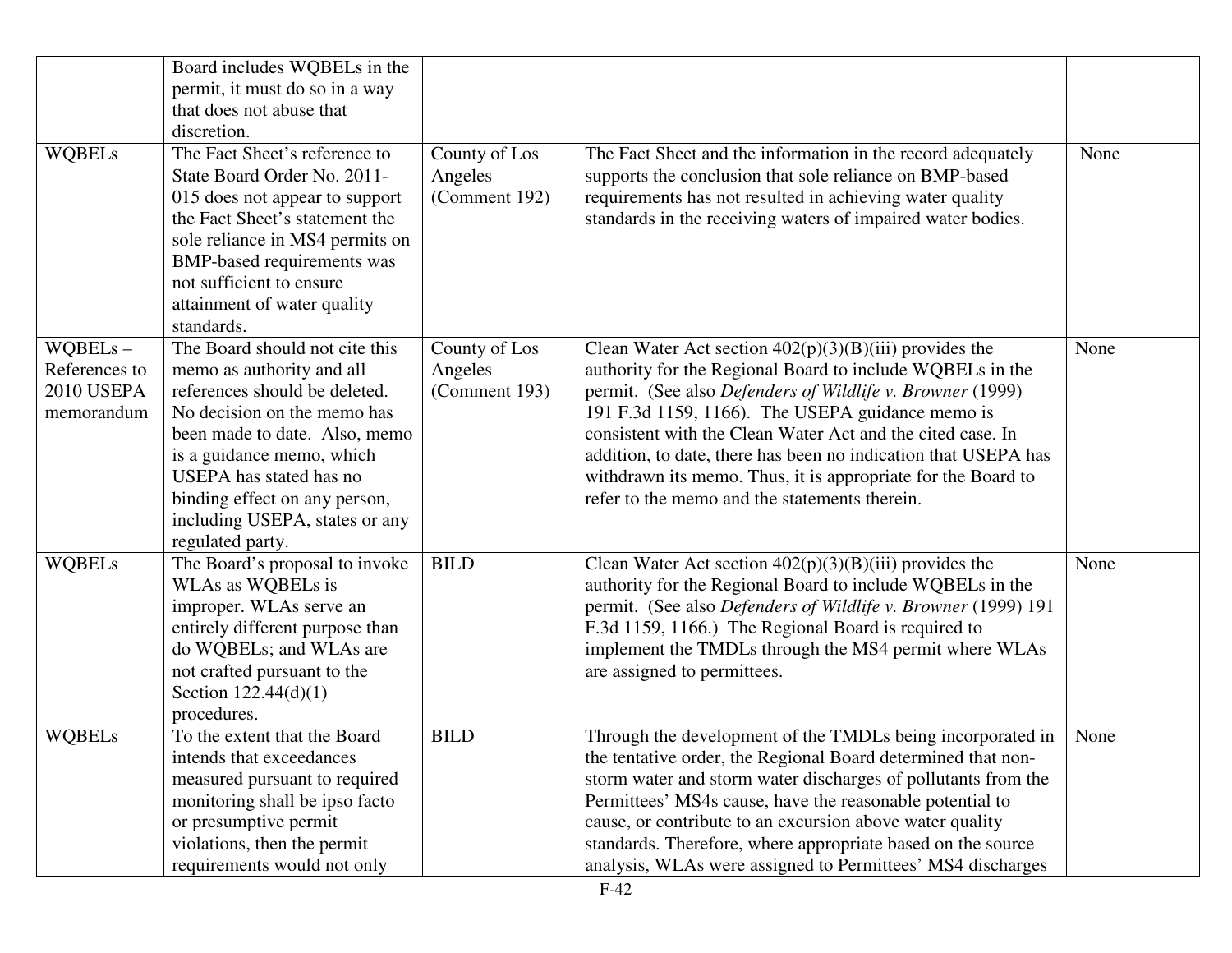|              | exceed minimum federal                                           |                 | during the adoption of the TMDLs.                                  |      |
|--------------|------------------------------------------------------------------|-----------------|--------------------------------------------------------------------|------|
|              | requirements, they would                                         |                 |                                                                    |      |
|              | violate federal NPDES                                            |                 | At the permitting stage, Regional Board determined reasonable      |      |
|              | regulations. Specifically, 40                                    |                 | potential through a qualitative assessment process consistent      |      |
|              | CFR section $122.44(d)(1)(ii)$                                   |                 | with the USEPA NPDES Permit Writers Manual, Chapter 6,             |      |
|              | and (iii) set forth the procedures                               |                 | section 6.3.3. As part of this process, the Permit Writers         |      |
|              | that EPA or a state agency that                                  |                 | Manual reiterates that where there is a pollutant with a WLA       |      |
|              | is authorized to implement                                       |                 | from a TMDL, a permit writer must develop WQBELs or                |      |
|              | NPDES must follow whenever                                       |                 | other permit requirements consistent with the assumptions and      |      |
|              | establishing WQBELs. The                                         |                 | requirements of any WLA that has been assigned to the              |      |
|              | Board has pursued none of the                                    |                 | discharge as part of an approved TMDL per 40 CFR section           |      |
|              | Section $122.44(d)(1)$ procedures                                |                 | $122.44(d)(1)(vii)(B)$ . Therefore, WQBELs have been included      |      |
|              | concerning the translation of                                    |                 | in the draft tentative order for those pollutants with TMDL        |      |
|              | water quality standards into                                     |                 | WLAs assigned to Permittees' MS4 discharges. The analysis          |      |
|              | WQBELs. The Board must not                                       |                 | contained in the TMDLs and the fact sheet for the tentative        |      |
|              | establish any WQBELs without                                     |                 | order provides the support and rationale for the determination     |      |
|              | first undertaking the                                            |                 | that discharges from the MS4 have the reasonable potential to      |      |
|              | $122.44(d)(1)$ procedures. Given                                 |                 | cause or contribute to excursion above water quality standards     |      |
|              | the extreme variability of storm                                 |                 | in the receiving water. (Attachment F).                            |      |
|              | water, it is most probable that                                  |                 |                                                                    |      |
|              | compliance with the Section                                      |                 |                                                                    |      |
|              | $122.44(d)(1)$ procedures would                                  |                 |                                                                    |      |
|              | result in adherence to an                                        |                 |                                                                    |      |
|              | iterative BMP process                                            |                 |                                                                    |      |
|              | approach.                                                        |                 |                                                                    |      |
| <b>Trash</b> |                                                                  |                 |                                                                    |      |
| Trash        | The LA County Flood Control                                      | City of Burbank | The Board agrees that permittees have ultimate authority and       | None |
|              | District lost its appeal recently                                |                 | responsibility to prohibit, prevent, or otherwise control          |      |
|              | in the lawsuit regarding                                         |                 | discharges that enter and exit the portions of the MS4 for         |      |
|              | exceedances at the Wardlow                                       |                 | which they are owners and/or operators. Even if the permittees     |      |
|              |                                                                  |                 | do not themselves generate the pollutants entering/exiting their   |      |
|              | <b>Mass Emission Monitoring</b><br>Station. In the Decision, the |                 |                                                                    |      |
|              |                                                                  |                 | MS4s, the permittees are nevertheless responsible for ensuring     |      |
|              | Court explicitly stated that the                                 |                 | that the pollutants do not reach receiving waters through their    |      |
|              | Federal Clean Water Act does                                     |                 | MS4. As the commenter notes, the 9th Circuit Court of              |      |
|              | not address the source of                                        |                 | Appeals recently held that the "the Clean Water Act does not       |      |
|              | pollutants, but rather that the                                  |                 | distinguish between those who add and those who convey             |      |
|              | owner of a point source                                          |                 | what is added by others - the Act is indifferent to the originator |      |
|              | discharge is legally responsible                                 |                 | of water pollution." (NRDC v. County of Los Angeles (2011)         |      |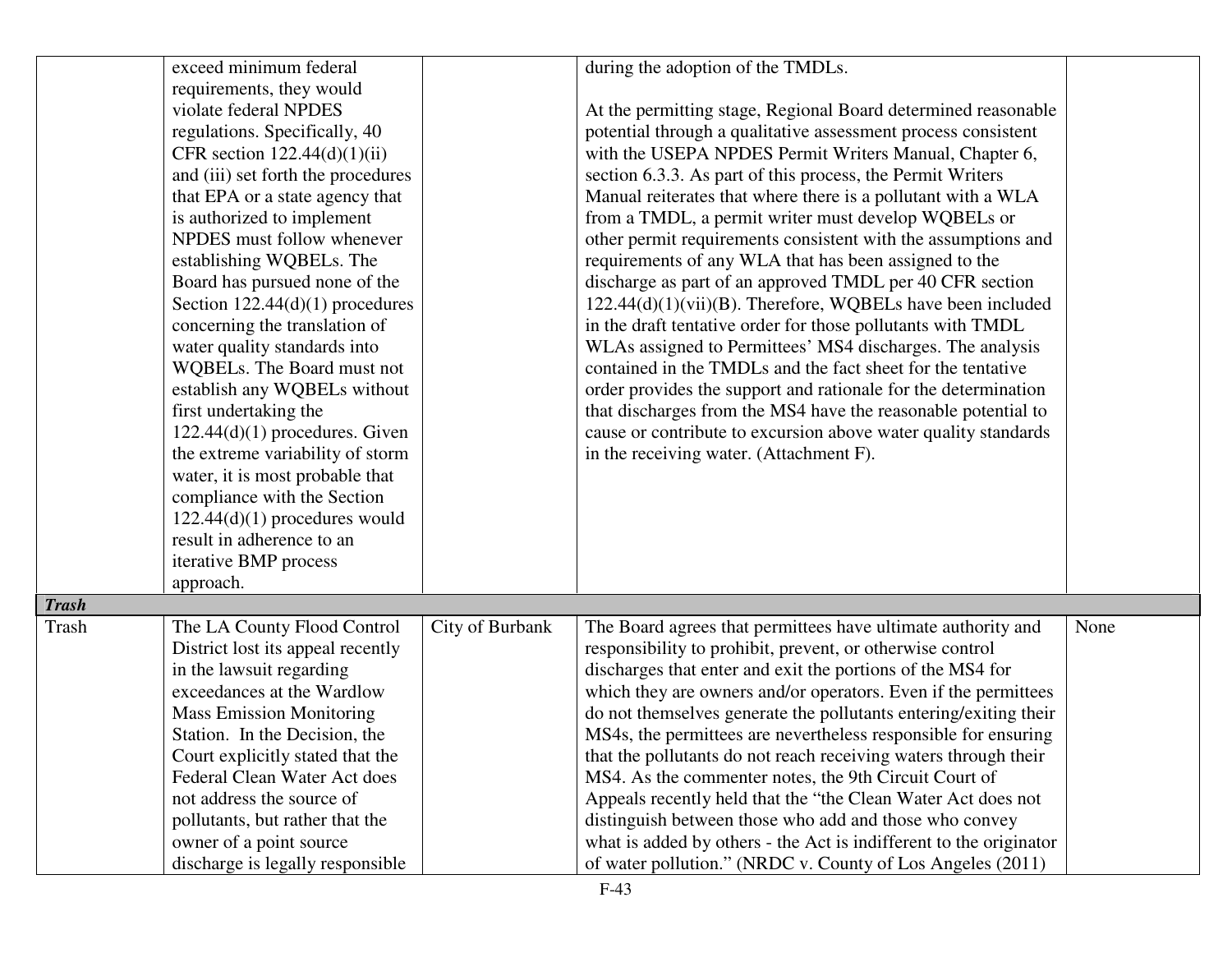|       | for the quality of the water<br>leaving its outfall. Clearly, the<br>District is legally responsible<br>for any trash that enters its<br>catch basins and the draft MS4<br>Permit Tentative Order must<br>also make this distinction clear |                                                             | 673 F.3d 880, 900.)<br>Flood control districts, like the LACFCD, have the authority<br>and responsibility to implement structural and/or institutional<br>controls to prevent trash from entering the MS4, and/or leaving<br>the MS4. This notwithstanding, the Regional Board recognizes<br>that trash, and the way in which it is regulated through TMDLs<br>in the LA Region, is unique, and unlike other pollutants such<br>as bacteria and metals. The Regional Board has established a<br>framework for trash TMDLs that uses a land-based approach<br>to compliance determination. This is possible, given the<br>Regional Board's working definition of "trash" for purposes of<br>trash TMDLs, and given that there are mechanisms to capture<br>and quantify 100% of accumulated trash within a jurisdiction<br>prior to its discharge to the MS4. This allows compliance<br>determination to focus on jurisdictional areas.<br>However, flood control districts in the LA Region, such as<br>LACFCD, own and retain control over large portions of the<br>MS4 to which storm water and non-storm water from<br>jurisdictions in the region is discharged and, which ultimately<br>discharge to receiving waters. As such, the flood control<br>districts share responsibility for ensuring that the MS4 is<br>operated and maintained in such a way as to meet permit<br>provisions to implement TMDL WLAs for trash. Many of the<br>compliance strategies identified in the region's trash TMDLs<br>rely upon installing and maintaining structural BMPs within<br>the physical infrastructure of the MS4. Therefore, the flood<br>control districts should support wherever possible,<br>municipalities efforts to implement such BMPs to achieve<br>TMDL requirements. |       |
|-------|--------------------------------------------------------------------------------------------------------------------------------------------------------------------------------------------------------------------------------------------|-------------------------------------------------------------|--------------------------------------------------------------------------------------------------------------------------------------------------------------------------------------------------------------------------------------------------------------------------------------------------------------------------------------------------------------------------------------------------------------------------------------------------------------------------------------------------------------------------------------------------------------------------------------------------------------------------------------------------------------------------------------------------------------------------------------------------------------------------------------------------------------------------------------------------------------------------------------------------------------------------------------------------------------------------------------------------------------------------------------------------------------------------------------------------------------------------------------------------------------------------------------------------------------------------------------------------------------------------------------------------------------------------------------------------------------------------------------------------------------------------------------------------------------------------------------------------------------------------------------------------------------------------------------------------------------------------------------------------------------------------------------------------------------------------------------------------------------------------------------|-------|
|       | This section discusses the                                                                                                                                                                                                                 |                                                             | Permittees may achieve compliance with trash TMDLs in                                                                                                                                                                                                                                                                                                                                                                                                                                                                                                                                                                                                                                                                                                                                                                                                                                                                                                                                                                                                                                                                                                                                                                                                                                                                                                                                                                                                                                                                                                                                                                                                                                                                                                                                | None. |
| Trash | enforcement of water quality<br>based effluent limitations for<br>trash TMDLs, but is not<br>consistent with the language<br>included in the adopted trash                                                                                 | County of Los<br>Angeles<br>(Comment 42);<br>City of Malibu | several ways, including through the installation of full capture<br>devices. Part VI.E.5.b clearly outlines how compliance is to be<br>determined where a Permittee elects to comply via the<br>installation of full capture devices. Specifically, Parts<br>VI.E.5.b.i. $(1)(c)(i)$ - $(ii)$ state that, "[a] Permittee shall be                                                                                                                                                                                                                                                                                                                                                                                                                                                                                                                                                                                                                                                                                                                                                                                                                                                                                                                                                                                                                                                                                                                                                                                                                                                                                                                                                                                                                                                    |       |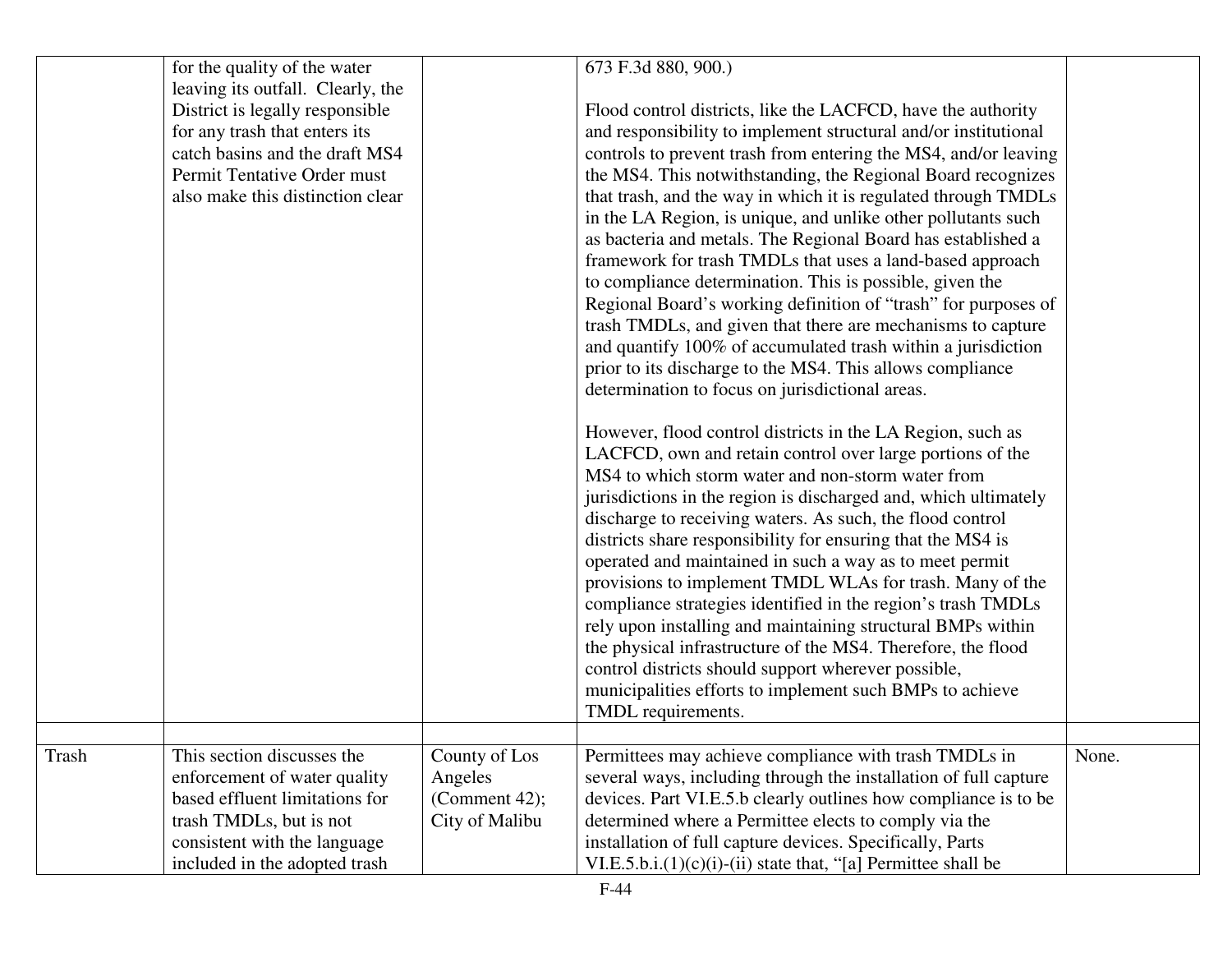|       | TMDLs, which allows for<br>installation of full capture<br>devices as a compliance<br>method. For consistency,<br>include or at minimum,<br>reference, language describing<br>the various compliance methods<br>per the approved trash TMDLs.<br>Add the following new<br>subparagraph iii.:<br>"iii. Subparagraphs i. ii. do not<br>apply to Permittees who have<br>installed approved, full capture<br>systems throughout their<br>jurisdictional area covered by<br>the Trash TMDLs." |                                                                                                                                                    | deemed in compliance with its final effluent limitation if it<br>demonstrates that all drainage areas under its jurisdiction<br>and/or authority are serviced by appropriate certified full<br>capture systems" and "[a] Permittee shall be deemed in<br>compliance with its interim effluent limitations, where<br>applicable, by demonstrating that full capture systems treat the<br>percentage of the drainage areas in the watershed that<br>corresponds to the required trash abatement." The provisions<br>contained in Part VI.A.14.b were originally included in<br>amendments to the 2001 Order adopted by this Board in 2009<br>(R4-2009-0130) incorporating the Los Angeles River<br>Watershed Trash TMDL into the permit. |                                                                             |
|-------|------------------------------------------------------------------------------------------------------------------------------------------------------------------------------------------------------------------------------------------------------------------------------------------------------------------------------------------------------------------------------------------------------------------------------------------------------------------------------------------|----------------------------------------------------------------------------------------------------------------------------------------------------|----------------------------------------------------------------------------------------------------------------------------------------------------------------------------------------------------------------------------------------------------------------------------------------------------------------------------------------------------------------------------------------------------------------------------------------------------------------------------------------------------------------------------------------------------------------------------------------------------------------------------------------------------------------------------------------------------------------------------------------|-----------------------------------------------------------------------------|
| Trash | Section VI.E.5.b.i.2.b on Pg.<br>119, Footnote 43<br>Please clarify that it is a 30-day<br>collection period since the<br>footnote comes before the first<br>mention of it. Suggest adding<br>"30-day period as discussed<br>further" to the condition.                                                                                                                                                                                                                                  | City of Malibu                                                                                                                                     | The permit is clear; the sentence following the footnote states<br>that the DGR shall be determined from direct measurement of<br>trash deposited in the drainage area during any thirty-day<br>period"                                                                                                                                                                                                                                                                                                                                                                                                                                                                                                                                | None                                                                        |
| Trash | Recommend not listing specific<br>water bodies in part $E.5.b.(c)$ on<br>page 118 because then it risks<br>becoming obsolete if new<br>TMDLs are established for<br>trash, or if they are<br>reconsidered. However, if<br>Board staff determines to leave<br>the lists, then please add Santa<br>Monica Bay to the list.                                                                                                                                                                 | <b>LA Permit Group</b><br>(Comment 17 $&$<br>$32$ ); City of<br>Torrance<br>(Comment 66),<br>South Bay Cities;<br>Peninsula Cities<br>(Comment 60) | Santa Monica Bay was inadvertently omitted from the list and<br>has been added to part $E.5.b.(i)(1)(c)$ . If new TMDLs are<br>established for trash in the future, or if existing TMDLs are<br>reconsidered, the permit will be modified pursuant to the<br>provision in Part VI.A.7.a.iv. for permit reopener and<br>modification as a result of future amendments to the Basin<br>Plan, including the adoption or reconsideration of a TMDL.                                                                                                                                                                                                                                                                                        | Santa Monica<br>Bay was added<br>to the list in<br>Part<br>E.5.b.(i)(1)(c). |
| Trash | Substitute "MS4 conveyance<br>system" not "drainage area"<br>when discussing compliance                                                                                                                                                                                                                                                                                                                                                                                                  | City of Torrance<br>(Comments 67<br>and 68), South                                                                                                 | The use of "drainage area" is appropriate. While the full<br>capture systems are installed in the MS4, their purpose is to<br>capture trash generated within the drainage area serviced by                                                                                                                                                                                                                                                                                                                                                                                                                                                                                                                                             | None                                                                        |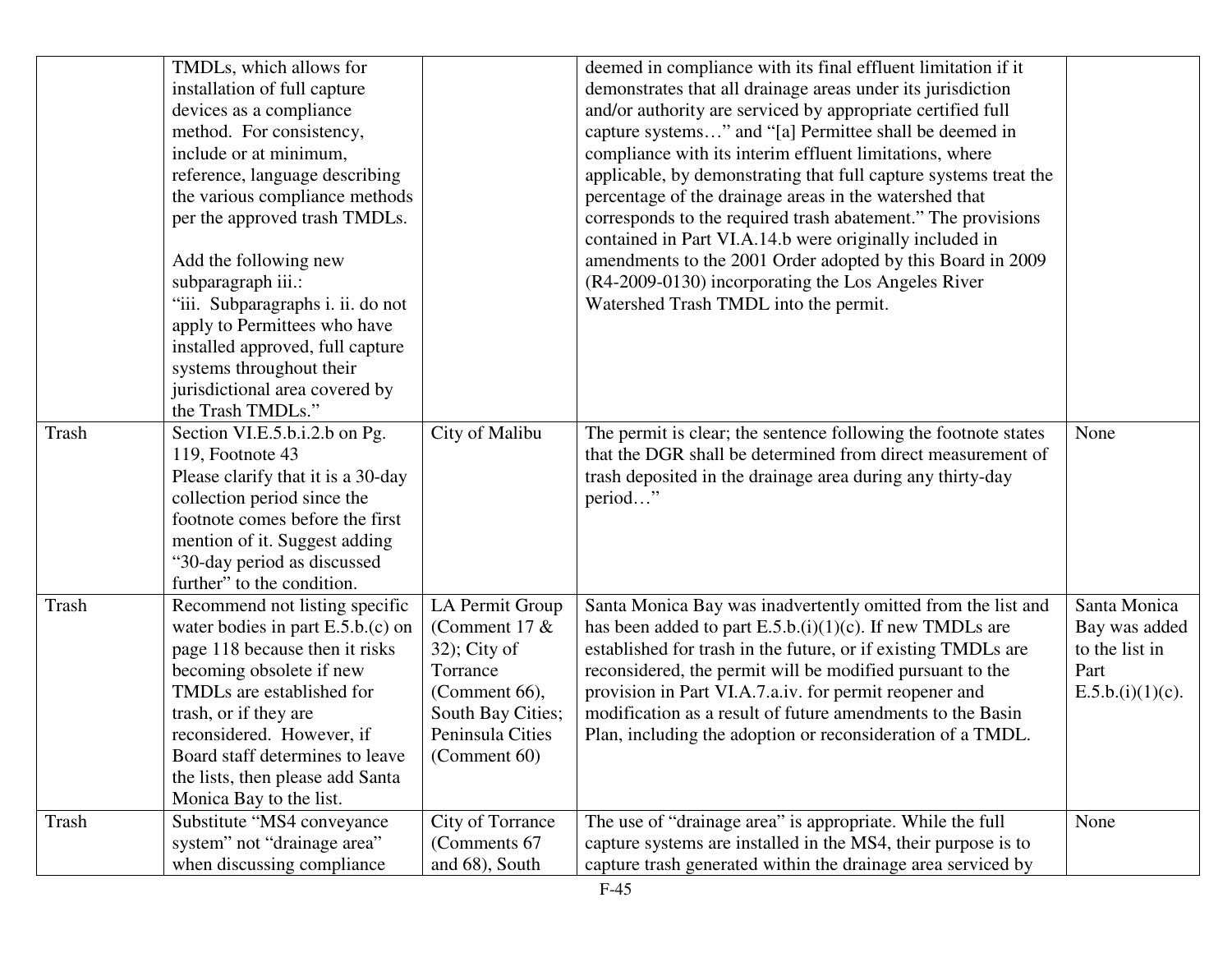|                    | with a trash TMDL via the full                                      | Bay Cities,       | the MS4 that would otherwise be discharged through the MS4                                                              |              |
|--------------------|---------------------------------------------------------------------|-------------------|-------------------------------------------------------------------------------------------------------------------------|--------------|
|                    | capture system method.                                              | Peninsula Cities  | to receiving waters.                                                                                                    |              |
|                    |                                                                     | (Comments 34)     |                                                                                                                         |              |
|                    |                                                                     | and $61)$         |                                                                                                                         |              |
| Trash              | The intent of the DGR is to                                         | City of Los       | An annual DGR is necessary to determine compliance with the                                                             | None         |
|                    | obtain a measure of the                                             | Angeles           | trash effluent limitations, which are expressed as an annual                                                            |              |
|                    | effectiveness of institutional                                      |                   |                                                                                                                         |              |
|                    | controls. Institutional controls                                    | (Comment 66)      | load. However, the order allows permittees to propose a less<br>frequent period for recalculation of the DGR subject to |              |
|                    |                                                                     |                   |                                                                                                                         |              |
|                    | are those measures/programs                                         |                   | approval by the Regional Board Executive Officer (see Part                                                              |              |
|                    | that adjust human behavior, in                                      |                   | $VI.E.5.b.i. (2)(b)$ . Additionally,                                                                                    |              |
|                    | this case not contributing to                                       |                   |                                                                                                                         |              |
|                    | stormwater pollution. These are                                     |                   |                                                                                                                         |              |
|                    | typically long term programs<br>and their results are not           |                   |                                                                                                                         |              |
|                    |                                                                     |                   |                                                                                                                         |              |
|                    | immediate. Prescribing an<br>annual DGR is not sensible             |                   |                                                                                                                         |              |
|                    | since representative data                                           |                   |                                                                                                                         |              |
|                    | collection may not be                                               |                   |                                                                                                                         |              |
|                    | realized. Therefore, the DGR                                        |                   |                                                                                                                         |              |
|                    |                                                                     |                   |                                                                                                                         |              |
|                    | or similar exercise to quantify<br>institutional controls should be |                   |                                                                                                                         |              |
|                    |                                                                     |                   |                                                                                                                         |              |
|                    | done for two consecutive years                                      |                   |                                                                                                                         |              |
|                    | during the permit 5-year cycle.                                     |                   |                                                                                                                         |              |
| Trash              | Section VI.E.5.c.i on page 122,                                     | City of Los       | The annual reporting date is December 15th; the date has been                                                           | Date changed |
|                    | states that the compliance report                                   | Angeles           | changed to December 15, 2013.                                                                                           | to December  |
|                    | is due October 31, 2012; while                                      | (Comment 67),     |                                                                                                                         | 15, 2013     |
|                    | Attachment E, Section XIX                                           | City of Torrance  |                                                                                                                         |              |
|                    | TMDL Reporting, pg. E-56                                            | (Comment 69),     |                                                                                                                         |              |
|                    | states that a report is due                                         | South Bay Cities, |                                                                                                                         |              |
|                    | December 15, 2013. Please                                           | Peninsula Cities  |                                                                                                                         |              |
|                    | revise the dates to be consistent.                                  | (Comment 62)      |                                                                                                                         |              |
| <b>Trash TMDLs</b> | Trash TMDLs typically provide                                       | Peninsula Cities  | Permittees may achieve compliance with trash TMDLs in                                                                   | None         |
|                    | that the zero trash objective is                                    | (Comment 20)      | several ways, including through the installation of full capture                                                        |              |
|                    | functionally achieved so long as                                    |                   | devices. Part VI.E.5.b clearly outlines how compliance is to be                                                         |              |
|                    | certified full capture devices                                      |                   | determined where a Permittee elects to comply via the                                                                   |              |
|                    | treat up to the 1-year, 1-hour                                      |                   | installation of full capture devices. Specifically, Parts                                                               |              |
|                    | storm. Yet the enforcement                                          |                   | VI.E.5.b.i. $(1)(c)(i)$ - $(ii)$ state that, "[a] Permittee shall be                                                    |              |
|                    | provisions for trash TMDLs                                          |                   | deemed in compliance with its final effluent limitation if it                                                           |              |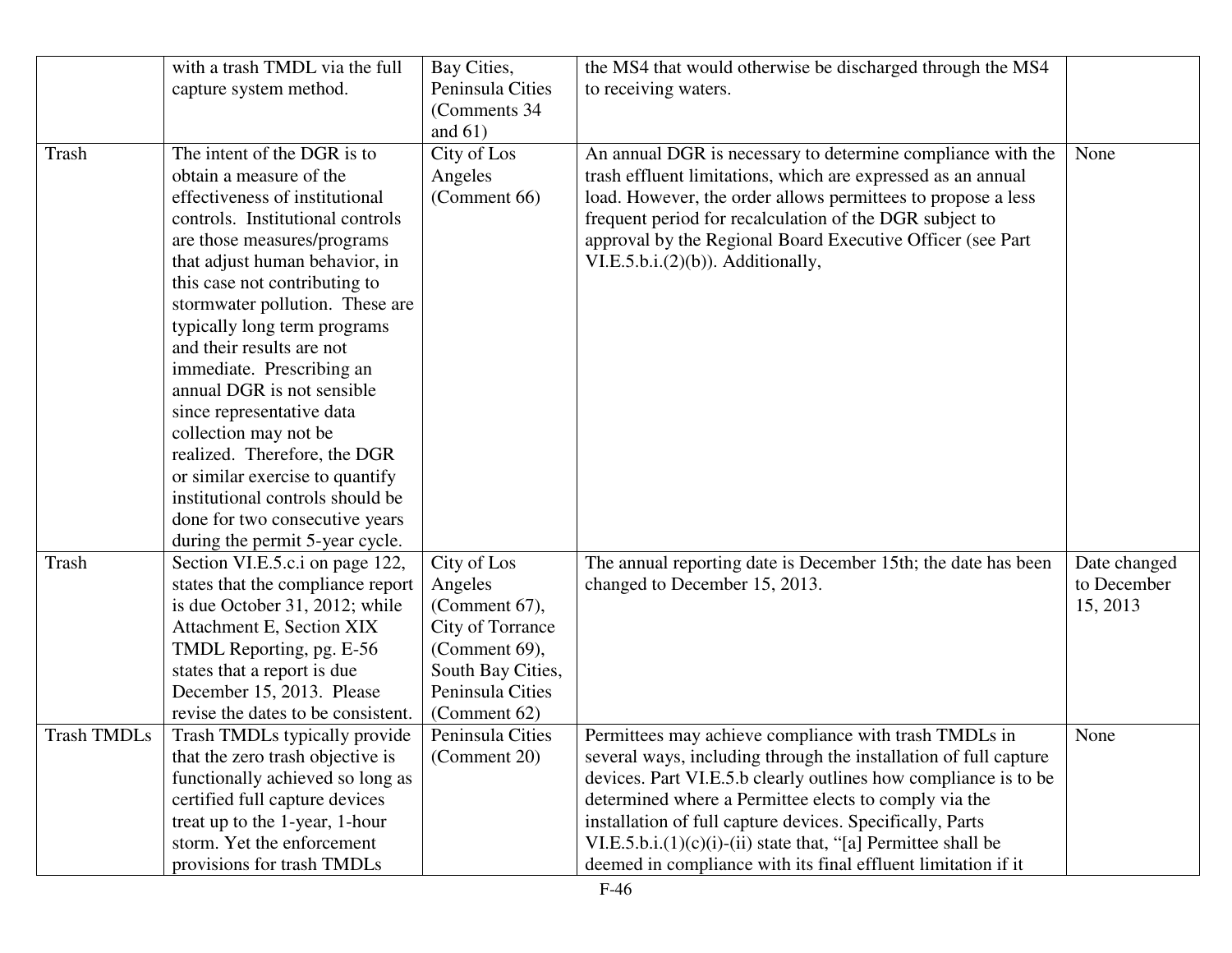|                         | indicates that violations are<br>limited to the days of a storm<br>event of greater than 0.25<br>inches.<br>Please clarify how this<br>provision with respect to<br>enforcement will apply in<br>instances where a Permittee has<br>complied with a final trash<br>TMDL via installation of<br>certified full capture devices<br>which are not designed to<br>control a storm event of greater<br>than the 1-year, 1-hour storm                                                                                                   |                                 | demonstrates that all drainage areas under its jurisdiction<br>and/or authority are serviced by appropriate certified full<br>capture systems" and "[a] Permittee shall be deemed in<br>compliance with its interim effluent limitations, where<br>applicable, by demonstrating that full capture systems treat the<br>percentage of the drainage areas in the watershed that<br>corresponds to the required trash abatement." The provisions<br>contained in Part VI.A.14.b were originally included in<br>amendments to the 2001 Order adopted by this Board in 2009<br>(R4-2009-0130) incorporating the Los Angeles River<br>Watershed Trash TMDL into the permit.                                                           |      |
|-------------------------|-----------------------------------------------------------------------------------------------------------------------------------------------------------------------------------------------------------------------------------------------------------------------------------------------------------------------------------------------------------------------------------------------------------------------------------------------------------------------------------------------------------------------------------|---------------------------------|---------------------------------------------------------------------------------------------------------------------------------------------------------------------------------------------------------------------------------------------------------------------------------------------------------------------------------------------------------------------------------------------------------------------------------------------------------------------------------------------------------------------------------------------------------------------------------------------------------------------------------------------------------------------------------------------------------------------------------|------|
| MFAC/TMRP               | MFAC and TMRP should be an<br>option available to the Los<br>Angeles River.                                                                                                                                                                                                                                                                                                                                                                                                                                                       | LA Permit Group<br>(Comment 34) | MFAC and TMRP are applied in cases where non-point<br>sources are significant contributors to the trash<br>impairment. Per the Los Angeles River TMDL, "non-point<br>sources, i.e. direct deposition of trash by people or wind into<br>the water body is a de minimus source of trash loading to the<br>LA River." Therefore, these options are not applicable.                                                                                                                                                                                                                                                                                                                                                                | None |
| Full capture<br>systems | For reporting compliance based<br>on Full Capture Systems, what<br>is the significance of needing to<br>know "the drainage areas<br>addressed by these<br>installations?" Unfortunately,<br>record keeping in Burbank is<br>limited to the location and size<br>of City-owned catch basins. A<br>drainage study would need to be<br>done to define these drainage<br>areas. As such, we do not<br>believe this requirement serves<br>a purpose in regards to full<br>capture system installations and<br>their intended function. | LA Permit Group<br>(Comment 35) | Full capture systems are assumed to remove all the trash<br>generated in the areas draining to (or served by) them. In<br>order to determine the degree of compliance it is necessary to<br>determine how much of a jurisdiction's area is being served by<br>full capture systems. This is the purpose for requiring<br>information on "the drainage area addressed by these<br>installations."<br>However, where information on drainage area is not available,<br>an estimate of the percentage of the drainage area covered by<br>full capture systems may be obtained from the ratio of the<br>number of catch basins with full capture installations to the<br>total number of catch basins within a jurisdictional area. | None |
| Monitoring              | Please ensure the monitoring                                                                                                                                                                                                                                                                                                                                                                                                                                                                                                      | City of Santa                   | Monitoring and reporting requirements for trash are cross-                                                                                                                                                                                                                                                                                                                                                                                                                                                                                                                                                                                                                                                                      | None |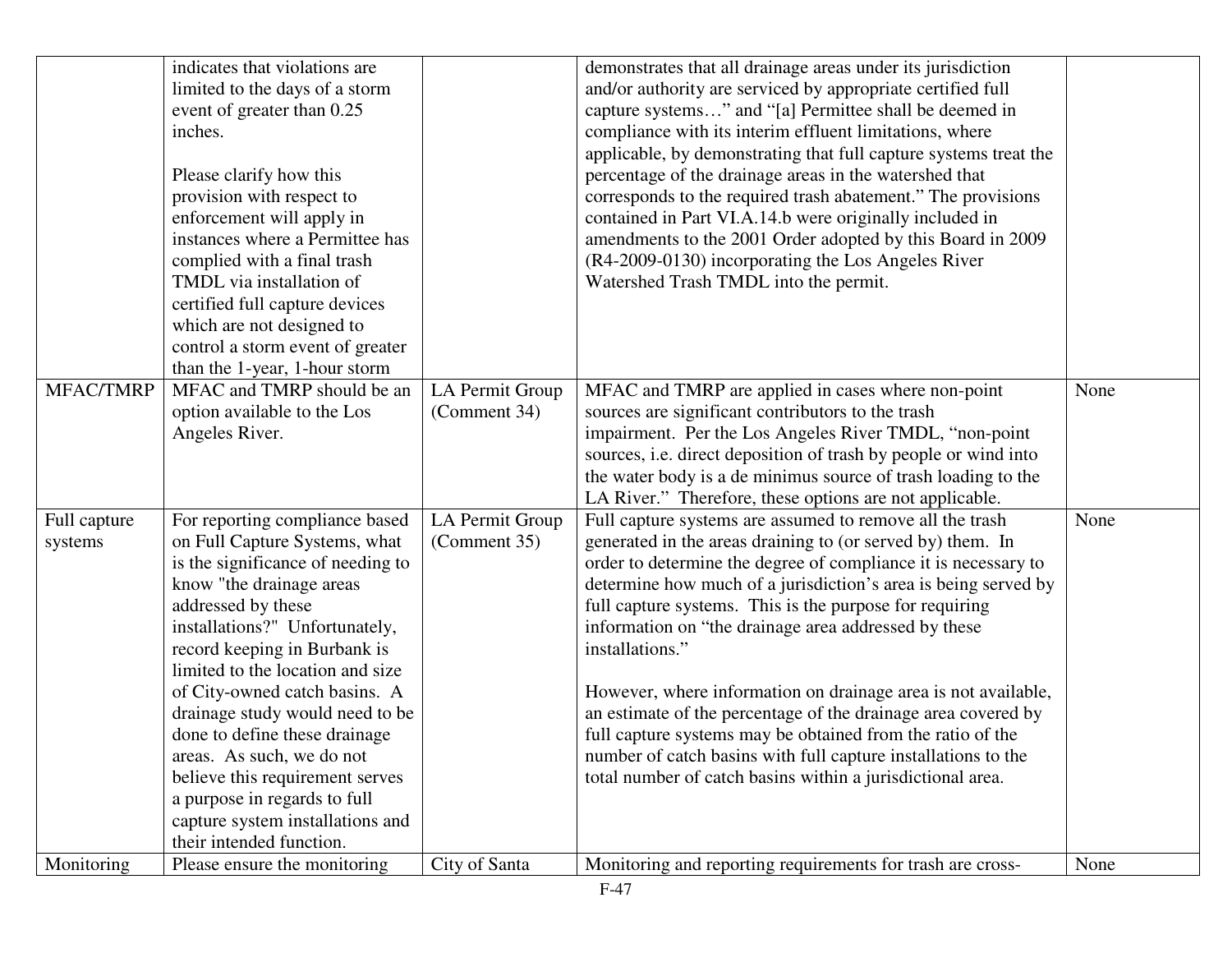| and Reporting        | and reporting requirements of                     | Clarita (Comment  | referenced in Attachment E, Part III.H.2. Additionally,                                            |      |
|----------------------|---------------------------------------------------|-------------------|----------------------------------------------------------------------------------------------------|------|
| Requirements         | Part VI.E.5 are cross                             | 53)               | Attachment E, Part IV makes it clear that an integrated                                            |      |
|                      | referenced; also please add                       |                   | monitoring program (i.e., IMP or CIMP) must address all                                            |      |
|                      | monitoring should be part of an                   |                   | TMDL and non-TMDL monitoring requirements of the Order,                                            |      |
|                      | integrated monitoring plan                        |                   | which includes those for trash.                                                                    |      |
| Compliance           | Section E.5.b.i(2) (118) appears                  | City of Downey;   | Permittees may use combined compliance approaches that                                             | None |
| with Trash           | to indicate that cities installing                | City of Monterey  | include both full capture systems and partial capture devices                                      |      |
| <b>TMDLs</b>         | lesser effective partial control                  | Park              | and institutional controls per Part VI.E.5.b.i.(3).                                                |      |
|                      | devices may be eligible for a                     |                   |                                                                                                    |      |
|                      | determinate of full compliance                    |                   |                                                                                                    |      |
|                      | while those cities such as                        |                   |                                                                                                    |      |
|                      | Downey that installed the full                    |                   |                                                                                                    |      |
|                      | capture system would not be.                      |                   |                                                                                                    |      |
|                      | This can and should be                            |                   |                                                                                                    |      |
|                      | remedied by including the                         |                   |                                                                                                    |      |
|                      | partial installation of full-                     |                   |                                                                                                    |      |
|                      | capture devices in combination                    |                   |                                                                                                    |      |
|                      | with institutional control as                     |                   |                                                                                                    |      |
|                      | satisfying this item.                             |                   |                                                                                                    |      |
|                      |                                                   |                   |                                                                                                    |      |
| <b>Final Numeric</b> | Cities are concerned that the                     | Cities of Downey, | The decision to reconsider TMDLs that have been                                                    | None |
| Limits               | final TMDL goals will be strict                   | Norwalk           | incorporated into the Basin Plan, including the timing of such                                     |      |
|                      | numeric limits. For the purpose                   |                   | reconsideration, is outside the scope of this permitting action.                                   |      |
|                      | of this MS4 permit, it is                         |                   |                                                                                                    |      |
|                      | requested that the final numeric                  |                   | The tentative order includes opportunities to review progress                                      |      |
|                      | limits be listed as iterative                     |                   | toward achieving interim and final WQBELs during the permit                                        |      |
|                      | adaptive goals and that as the                    |                   | term, and evaluate the effectiveness of Permittees' storm water                                    |      |
|                      | final date of the implementation                  |                   | management programs and, where applicable, Watershed                                               |      |
|                      | period approaches, the Basin                      |                   | Management Programs. On the basis of this review and                                               |      |
|                      | Plan be re-opened to review the                   |                   | evaluation, the Regional Water Board may consider whether it                                       |      |
|                      | progress to date and make a                       |                   | would be appropriate to allow a BMP based approach for                                             |      |
|                      | determination at that time                        |                   | demonstrating compliance with final WQBELs applicable to                                           |      |
|                      | whether to establish strict                       |                   | storm water in a subsequent permit cycle.                                                          |      |
|                      | numeric limits or a continuation                  |                   |                                                                                                    |      |
|                      | of the iterative adaptive process                 |                   |                                                                                                    |      |
| Numeric              | Requiring adherence to strict                     | Peninsula Cities  | The tentative order provides Permittees with time to identify                                      | None |
| <b>WQBELs</b>        | numeric water quality limits for                  |                   | and implement measures for achieving the WQBELs,                                                   |      |
|                      | compliance with final TMDL<br>objectives does not |                   | consistent with the implementation schedules adopted by the<br>Regional Water Board for the TMDLs. |      |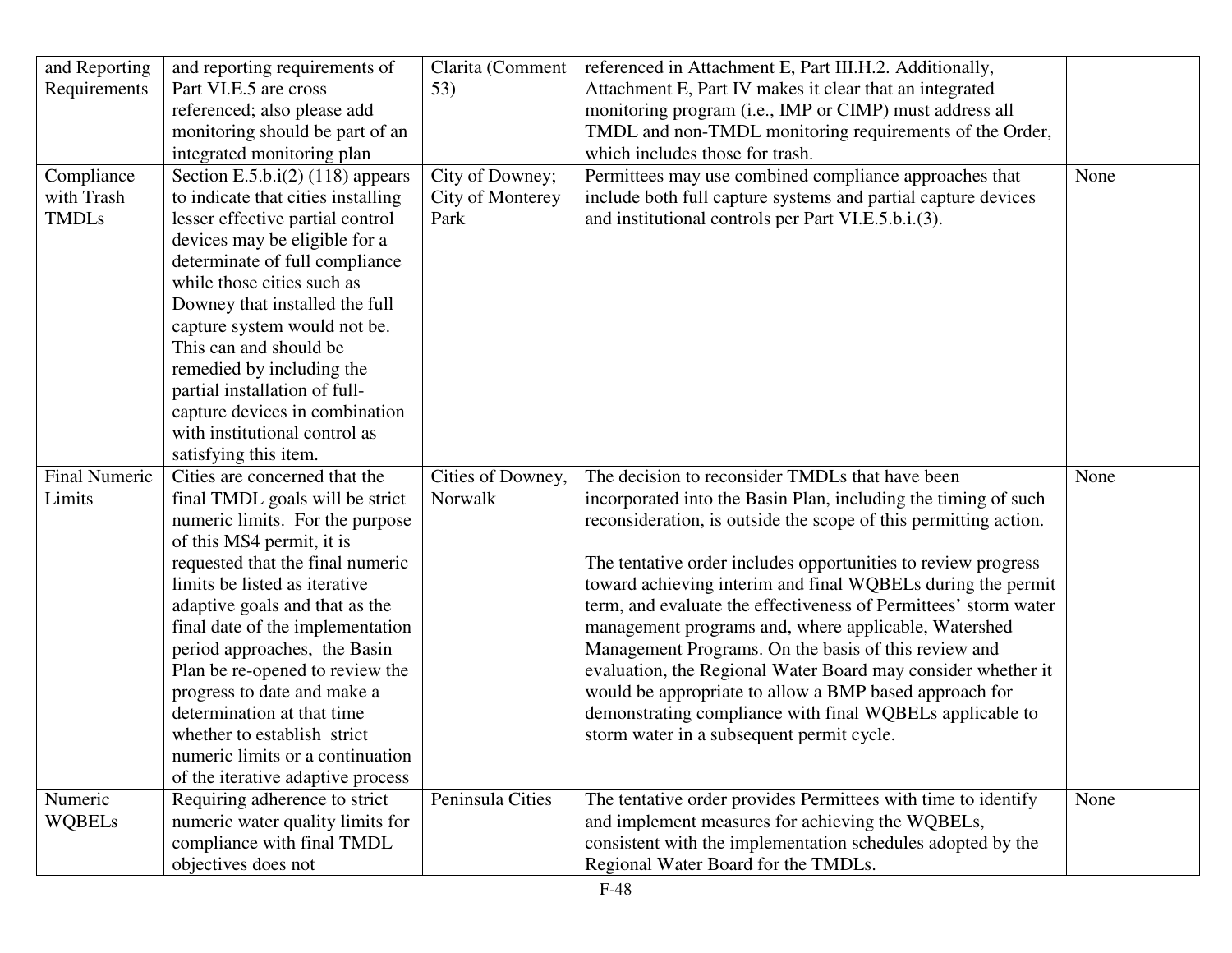|                   | acknowledge the scientific<br>uncertainty and limitations in<br>the data and models used to<br>adopt the TMDLs in the first<br>place, and does not address the<br>difficulties inherent in<br>developing cost-effective<br>measures for achieving the<br>limits |                                           | Comments regarding scientific uncertainty or limitations in the<br>data and models used to establish the TMDLs are outside the<br>scope of this action. Uncertainty and limitations in the data<br>and models was addressed in the adoption of the TMDLs.                                                                                                                                                                                                                                                                                                                                                                                                                                                                                                                                                                                                                                                                      |      |
|-------------------|-----------------------------------------------------------------------------------------------------------------------------------------------------------------------------------------------------------------------------------------------------------------|-------------------------------------------|--------------------------------------------------------------------------------------------------------------------------------------------------------------------------------------------------------------------------------------------------------------------------------------------------------------------------------------------------------------------------------------------------------------------------------------------------------------------------------------------------------------------------------------------------------------------------------------------------------------------------------------------------------------------------------------------------------------------------------------------------------------------------------------------------------------------------------------------------------------------------------------------------------------------------------|------|
| Numeric<br>Limits | The statement in the Fact Sheet<br>(p. F-80) that an "NPDES"<br>permit should incorporate the<br>WLAs as numeric WQBELs,<br>where feasible," does not follow<br>from the CWA or the<br>regulations.                                                             | County of Los<br>Angeles<br>(Comment 200) | That is incorrect. Clean Water Act section $402(p)(3)(B)(iii)$<br>requires permits for discharges from municipal storm sewers to<br>"require controls to reduce the discharge of pollutants to the<br>maximum extent practicable, including management practices,<br>control techniques and system, design, and engineering<br>methods, and such other provisions as the Administrator or the<br>State determines appropriate for the control of such<br><i>pollutants.</i> " [Emphasis added.] The Clean Water Act provides<br>the Regional Board, to the same extent as the Administrator of<br>USEPA, the discretion to determine what controls are<br>appropriate to protect water quality. (See Defenders of<br>Wildlife v. Browner (1999) 191 F.3d 1159, 1166. Compliance<br>with the TMDLs is necessary to achieve compliance with<br>water quality standards.<br>The statement is also consistent with USEPA guidance. | None |
| Numeric<br>Limits | The inclusion of numeric limits<br>in the form of numeric<br>WQBELs or RWLs, as a matter<br>of law, exceed the MEP<br>standard and State law and<br>policy.                                                                                                     | City of Signal<br>Hill                    | That is incorrect. Clean Water Act section $402(p)(3)(B)(iii)$<br>requires permits for discharges from municipal storm sewers to<br>"require controls to reduce the discharge of pollutants to the<br>maximum extent practicable, including management practices,<br>control techniques and system, design, and engineering<br>methods, and such other provisions as the Administrator or the<br>State determines appropriate for the control of such<br>pollutants." [Emphasis added.] The Clean Water Act provides<br>the Regional Board, to the same extent as the Administrator of<br>USEPA, the discretion to determine what controls are<br>appropriate to protect water quality. See Defenders of Wildlife<br>v. Browner, 191 F.3d 1159, 1166 (1999). Compliance with the<br>TMDLs is necessary to achieve compliance with water quality                                                                                | None |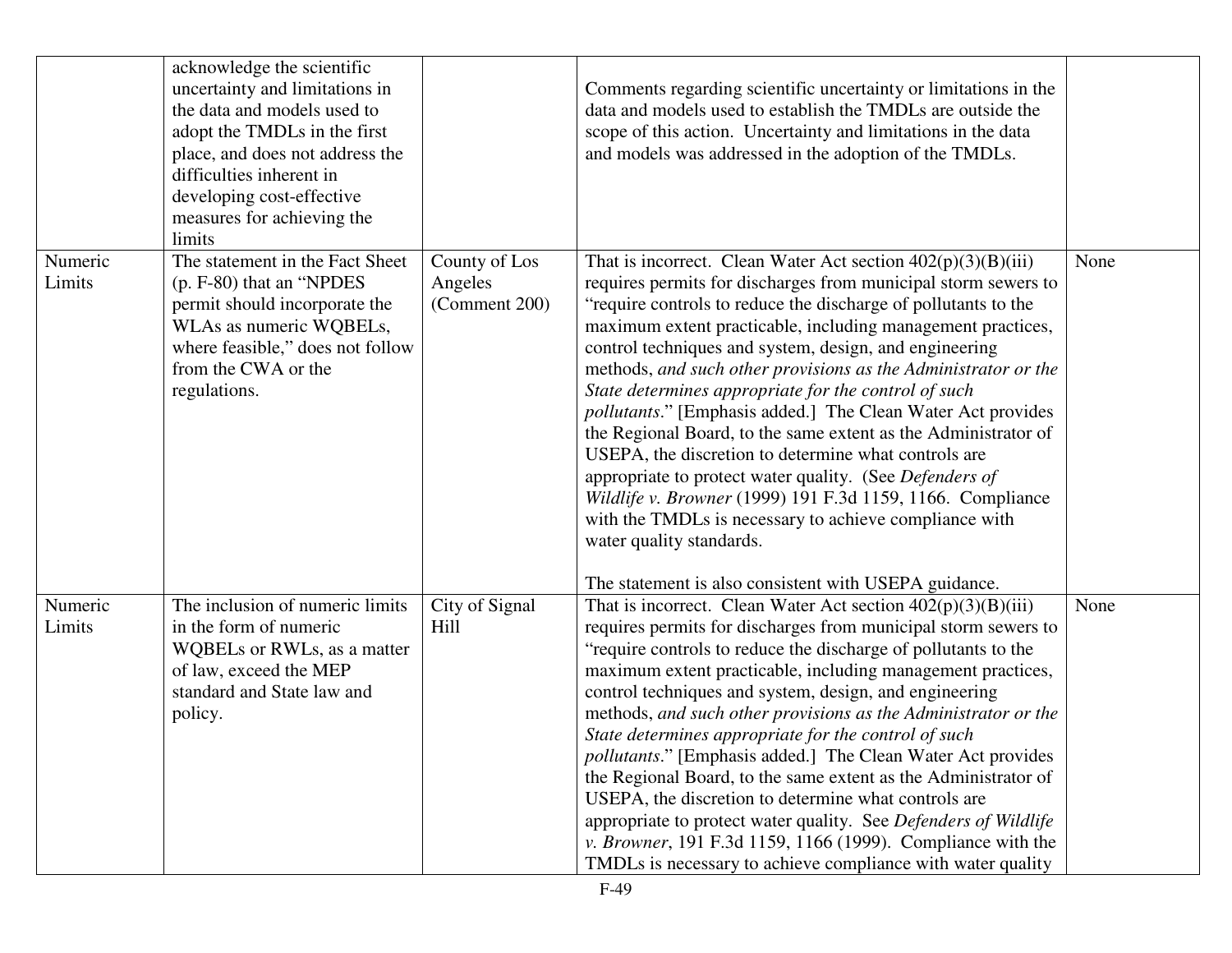|                   |                                                                                                                                                                                                                                                           |                        | standards.                                                                                                                                                                                                                                                                                                                                                                                                                                                                                                                                                                                                                                                                                                                                                                                                                                                  |      |
|-------------------|-----------------------------------------------------------------------------------------------------------------------------------------------------------------------------------------------------------------------------------------------------------|------------------------|-------------------------------------------------------------------------------------------------------------------------------------------------------------------------------------------------------------------------------------------------------------------------------------------------------------------------------------------------------------------------------------------------------------------------------------------------------------------------------------------------------------------------------------------------------------------------------------------------------------------------------------------------------------------------------------------------------------------------------------------------------------------------------------------------------------------------------------------------------------|------|
|                   |                                                                                                                                                                                                                                                           |                        | The inclusion of numeric limits does not cause the permit to be<br>more stringent than federal law. Federal law authorizes both<br>narrative and numeric effluent limitations to meet state water<br>quality standards. Thus, the inclusion of numeric limits as<br>discharge specifications in an NPDES permit in order to<br>achieve compliance with water quality standards is not a more<br>stringent requirement than the inclusion of BMP based permit<br>requirements to achieve water quality standards. While<br>expressed differently, both types of provisions have the same<br>goal, which are to achieve compliance with water quality<br>standards.<br>The Board also notes that Order No. 01-182 required<br>permittees to comply with receiving water limitations. The<br>receiving water limitations are the water quality standards for a |      |
|                   |                                                                                                                                                                                                                                                           |                        | specific water body, which are generally expressed<br>numerically. In the judicial litigation concerning Order No. 01-<br>182, the Los Angeles Superior Court found that the terms of<br>Order No. 01-182, including the receiving water limitations,<br>were consistent with the MEP standard. (See In re Los Angeles<br>County Municipal Storm Water Permit Litigation (Sup. Ct. Los<br>Angeles County, March 24, 2005, Case No. BS 080548),<br>Statement of Decision from Phase I Trial on Petitions for Writ<br>of Mandate, pp. 4-9.)                                                                                                                                                                                                                                                                                                                   |      |
| Numeric<br>Limits | All permit provisions that do<br>not allow compliance through<br>the submission of Watershed<br>Management Plans where<br>reasonable assurance can be<br>provided or through the use of<br>full-capture measures for trash<br>TMDLs are requirements that | City of Signal<br>Hill | The Fact Sheet includes detailed information supporting the<br>basis for inclusion of WQBELs.                                                                                                                                                                                                                                                                                                                                                                                                                                                                                                                                                                                                                                                                                                                                                               | None |
|                   | cannot be possibly be complied<br>with. The inclusion of such<br>numeric limits is not supported<br>by sufficient findings, the                                                                                                                           |                        |                                                                                                                                                                                                                                                                                                                                                                                                                                                                                                                                                                                                                                                                                                                                                                                                                                                             |      |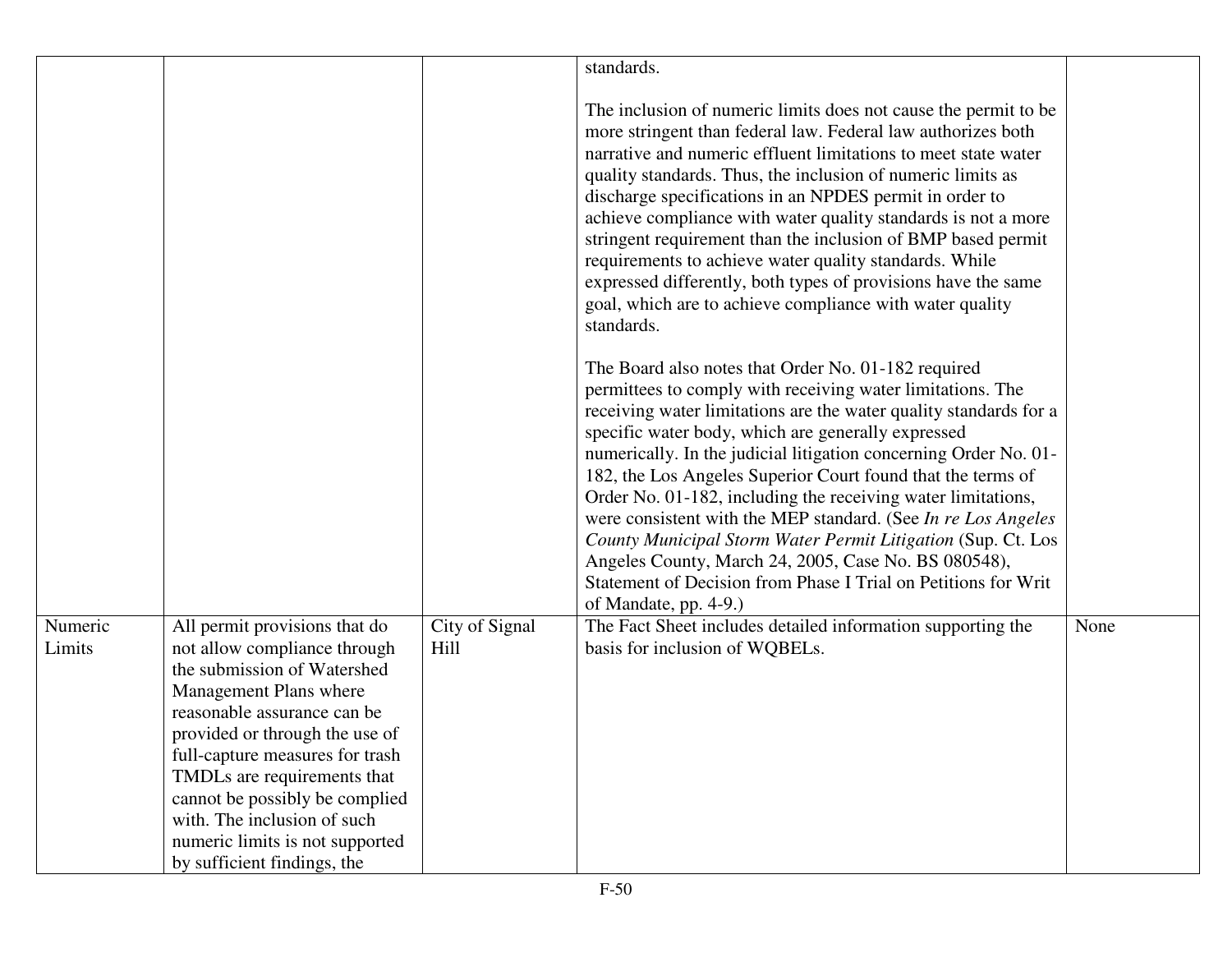|                   | evidence, or applicable law.                                                                                                                                                                                                                                                                                                                                                                                                                              |                        |                                                                                                                                                                                                                                                                                                                                                                                                                                                                                                                                                                                                                                                                                                                                                                                                                                                                                                                                                                                                                                                                                                                                                                                                                                                                                                                                                                                                                                                                                                                                                                                                                                                                                    |      |
|-------------------|-----------------------------------------------------------------------------------------------------------------------------------------------------------------------------------------------------------------------------------------------------------------------------------------------------------------------------------------------------------------------------------------------------------------------------------------------------------|------------------------|------------------------------------------------------------------------------------------------------------------------------------------------------------------------------------------------------------------------------------------------------------------------------------------------------------------------------------------------------------------------------------------------------------------------------------------------------------------------------------------------------------------------------------------------------------------------------------------------------------------------------------------------------------------------------------------------------------------------------------------------------------------------------------------------------------------------------------------------------------------------------------------------------------------------------------------------------------------------------------------------------------------------------------------------------------------------------------------------------------------------------------------------------------------------------------------------------------------------------------------------------------------------------------------------------------------------------------------------------------------------------------------------------------------------------------------------------------------------------------------------------------------------------------------------------------------------------------------------------------------------------------------------------------------------------------|------|
| Numeric<br>Limits | The permit should be revised to<br>be consistent with the MEP<br>standard by specifically<br>allowing for a "safe harbor" or<br><b>BMP</b> deemed compliance<br>approach through an<br>iterative/adaptive management<br>process. It has long been<br>recognized by the State Board,<br>as well as the courts and<br>USEPA, that the use of MEP<br>compliant BMPs is the only<br>means by which municipalities<br>have to comply with MS4<br>permit terms. | City of Signal<br>Hill | The commenter misstates the applicable law. Clean Water Act<br>section $402(p)(3)(B)(iii)$ requires permits for discharges from<br>municipal storm sewers to "require controls to reduce the<br>discharge of pollutants to the maximum extent practicable,<br>including management practices, control techniques and<br>system, design, and engineering methods, and such other<br>provisions as the Administrator or the State determines<br>appropriate for the control of such pollutants." [Emphasis<br>added.] The Clean Water Act provides the Regional Board, to<br>the same extent as the Administrator of USEPA, the discretion<br>to determine what controls are appropriate to protect water<br>quality. (See Defenders of Wildlife v. Browner (1999) 191<br>F.3d 1159, 1166). The use of WQBELs, including numeric<br>limits, is authorized by the Clean Water Act.<br>Further, the Board is not required to provide a "safe harbor."<br>During the litigation on the 2001 MS4 permit, the Los Angeles<br>Superior Court upheld the RWL provisions in the 2001 permit,<br>stating: "In sum, the Regional Board acted within its authority<br>when it included Parts 2.1 and 2.2 in the Permit without a 'safe<br>harbor," whether or not compliance therewith requires efforts<br>that exceed the 'MEP' standard." (In re L.A. Cnty. Mun. Storm<br>Water Permit Litig. (L.A. Super Ct., No. BS 080548, Mar. 24,<br>2005) Statement of Decision from Phase I Trial on Petitions<br>for Writ of Mandate, pp. 405, 7.) The state court's decision<br>was confirmed in 2011 by the Ninth Circuit's decision in<br>NRDC v. County of Los Angeles (2011) 673 F.3d 880, 886.) | None |
| Numeric<br>Limits | Municipalities must develop<br>BMPs that exceed the MEP<br>standard to meet numeric limits.<br>This requires municipalities to<br>develop and implement<br>impracticable BMPs that are not<br>technically and/or economically<br>feasible.                                                                                                                                                                                                                | City of Signal<br>Hill | The comment misstates the applicable law. Clean Water Act<br>section $402(p)(3)(B)(iii)$ requires permits for discharges from<br>municipal storm sewers to "require controls to reduce the<br>discharge of pollutants to the maximum extent practicable,<br>including management practices, control techniques and<br>system, design, and engineering methods, and such other<br>provisions as the Administrator or the State determines<br>appropriate for the control of such pollutants." [Emphasis<br>added.] The Clean Water Act provides the Regional Board, to<br>the same extent as the Administrator of USEPA, the discretion                                                                                                                                                                                                                                                                                                                                                                                                                                                                                                                                                                                                                                                                                                                                                                                                                                                                                                                                                                                                                                             | None |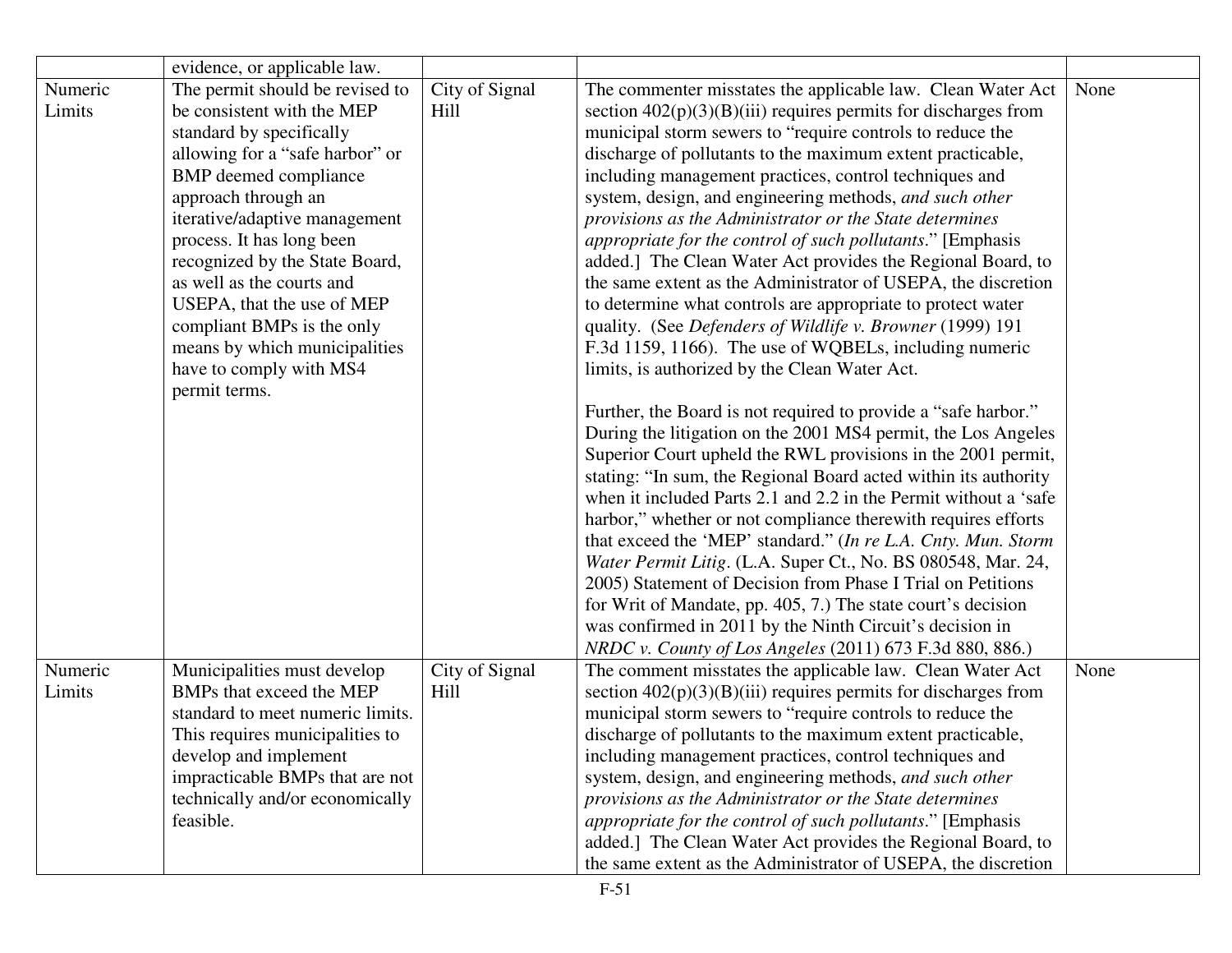| to determine what controls are appropriate to protect water<br>quality. (See Defenders of Wildlife v. Browner (1999) 191<br>F.3d 1159, 1166.) The use of WQBELs, including numeric<br>limits, is authorized by the Clean Water Act.                                                                                                                                                                                                                                                                                                                                                                                                                               |
|-------------------------------------------------------------------------------------------------------------------------------------------------------------------------------------------------------------------------------------------------------------------------------------------------------------------------------------------------------------------------------------------------------------------------------------------------------------------------------------------------------------------------------------------------------------------------------------------------------------------------------------------------------------------|
| The inclusion of numeric limits does not cause the permit to be<br>more stringent than federal law. Federal law authorizes both<br>narrative and numeric effluent limitations to meet state water<br>quality standards. Thus, the inclusion of numeric limits as<br>discharge specifications in an NPDES permit in order to<br>achieve compliance with water quality standards is not a more<br>stringent requirement than the inclusion of BMP based permit<br>requirements to achieve water quality standards. While<br>expressed differently, both types of provisions have the same<br>goal, which are to achieve compliance with water quality<br>standards. |
| The tentative order includes opportunities to review progress<br>toward achieving interim and final WQBELs during the permit<br>term, and evaluate the effectiveness of Permittees' storm water<br>management programs and, where applicable, Watershed<br>Management Programs. On the basis of this review and<br>evaluation, the Regional Water Board will consider whether it<br>would be appropriate to allow a BMP based approach for<br>demonstrating compliance with final WQBELs applicable to<br>storm water.                                                                                                                                            |
| Further, there are elements of technical and economic<br>feasibility inherent in the MEP standard. While the term<br>"maximum extent practicable" is not specifically defined in the<br>Clean Water Act or its implementing regulations, USEPA,<br>courts, and the State Water Board have addressed what<br>constitutes MEP. MEP is not a one-size fits all approach.<br>Rather, MEP is an evolving, flexible, and advancing concept,<br>which considers<br>practicability. This includes technical and economic<br>practicability. Compliance with the MEP standard involves<br>applying BMPs that are effective in reducing or eliminating                      |
|                                                                                                                                                                                                                                                                                                                                                                                                                                                                                                                                                                                                                                                                   |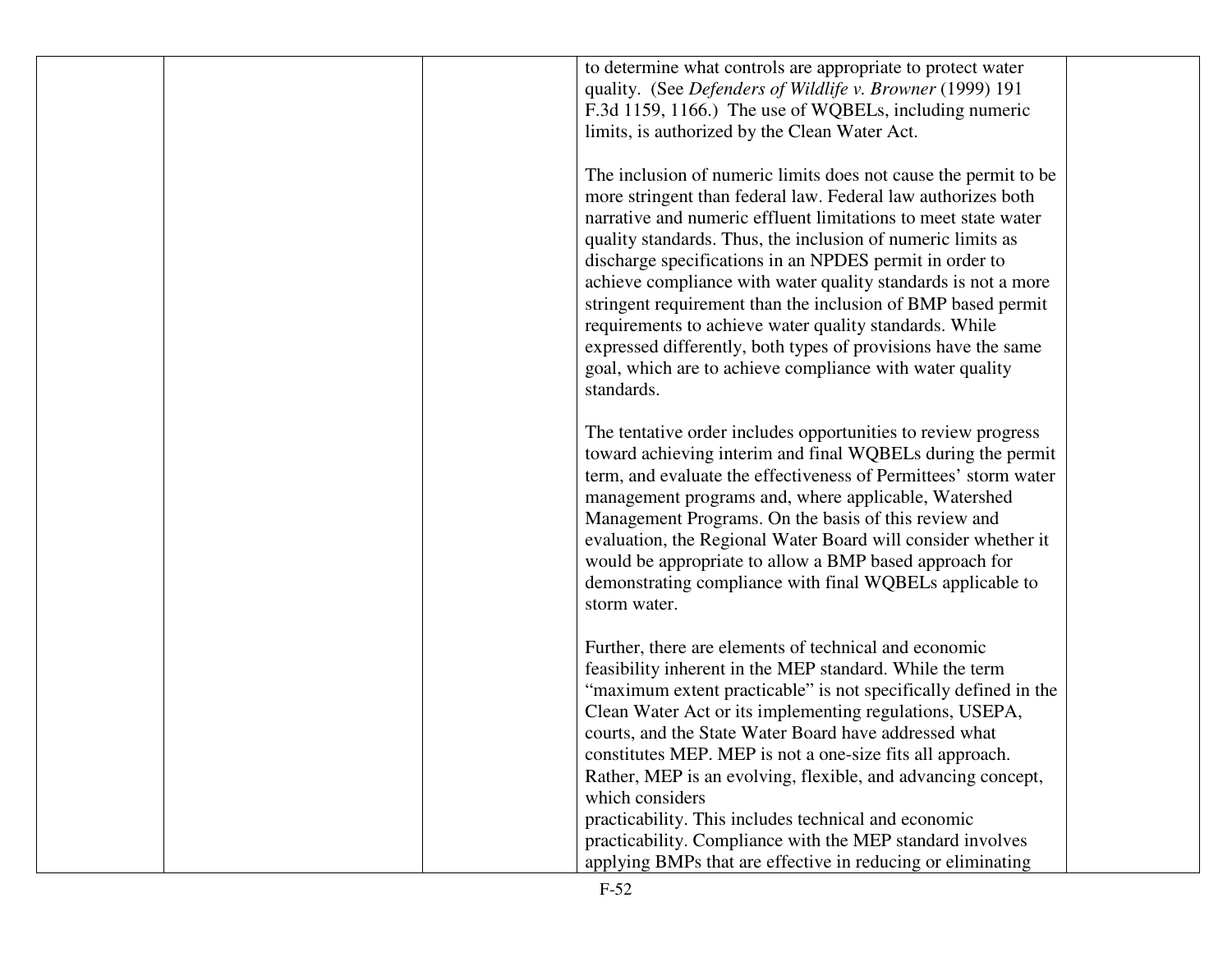| Numeric<br>Limits | The ultimate outcome of<br>imposing numeric effluent<br>limits on municipalities will not<br>be to improve water quality, but<br>instead to increase litigation and<br>attorneys fees in fighting<br>enforcement actions and citizen<br>suits, and, as well, will subject<br>municipalities to unnecessary<br>penalty claims, including<br>mandatory minimum penalties. | City of Signal<br>Hill | the discharge of pollutants in storm water to receiving waters.<br>BMP development is a dynamic process, and the menu of<br>BMPs may require changes over time as experience is gained<br>and/or the state of the science and art progresses. MEP is the<br>cumulative effect of implementing, evaluating, and making<br>corresponding changes to a variety of technically appropriate<br>and economically practicable BMPs, ensuring that the most<br>appropriate controls are implemented in the most effective<br>manner. The State Water Board has held that "MEP requires<br>permittees to choose effective BMPs, and to reject applicable<br>BMPs only where other effective BMPs will serve the same<br>purpose, the BMPs would not be technically feasible, or the<br>costs would be prohibitive." (State Water Board Order WQ<br>$2000-11.$<br>Clean Water Act section $402(p)(3)(B)(iii)$ requires permits for<br>discharges from municipal storm sewers to "require controls to<br>reduce the discharge of pollutants to the maximum extent<br>practicable, including management practices, control<br>techniques and system, design, and engineering methods, and<br>such other provisions as the Administrator or the State<br>determines appropriate for the control of such pollutants."<br>[Emphasis added.] The Clean Water Act provides the<br>Regional Board, to the same extent as the Administrator of<br>USEPA, the discretion to determine what controls are<br>appropriate to protect water quality. See Defenders of Wildlife<br>v. Browner, 191 F.3d 1159, 1166 (1999). The use of<br>WQBELs, including numeric limits, is authorized by the Clean<br>Water Act and the tentative order includes findings to support<br>the conclusion that such limits are necessary to control<br>pollutants and meet water quality standards. | None |
|-------------------|-------------------------------------------------------------------------------------------------------------------------------------------------------------------------------------------------------------------------------------------------------------------------------------------------------------------------------------------------------------------------|------------------------|------------------------------------------------------------------------------------------------------------------------------------------------------------------------------------------------------------------------------------------------------------------------------------------------------------------------------------------------------------------------------------------------------------------------------------------------------------------------------------------------------------------------------------------------------------------------------------------------------------------------------------------------------------------------------------------------------------------------------------------------------------------------------------------------------------------------------------------------------------------------------------------------------------------------------------------------------------------------------------------------------------------------------------------------------------------------------------------------------------------------------------------------------------------------------------------------------------------------------------------------------------------------------------------------------------------------------------------------------------------------------------------------------------------------------------------------------------------------------------------------------------------------------------------------------------------------------------------------------------------------------------------------------------------------------------------------------------------------------------------------------------------------------------------------------------------------------------------------------------|------|
|                   |                                                                                                                                                                                                                                                                                                                                                                         |                        | The tentative permit provides flexibility to permittees on how<br>to demonstrate compliance with the permit terms.                                                                                                                                                                                                                                                                                                                                                                                                                                                                                                                                                                                                                                                                                                                                                                                                                                                                                                                                                                                                                                                                                                                                                                                                                                                                                                                                                                                                                                                                                                                                                                                                                                                                                                                                         |      |
| Numeric<br>Limits | CASQA's proposal adding<br>language to Part V is a step in<br>the right direction in attempting<br>to developing a deemed<br>compliance approach. However,                                                                                                                                                                                                              | City of Signal<br>Hill | The tentative order includes opportunities to review progress<br>toward achieving interim and final WQBELs during the permit<br>term, and evaluate the effectiveness of Permittees' storm water<br>management programs and, where applicable, Watershed<br>Management Programs. On the basis of this review and                                                                                                                                                                                                                                                                                                                                                                                                                                                                                                                                                                                                                                                                                                                                                                                                                                                                                                                                                                                                                                                                                                                                                                                                                                                                                                                                                                                                                                                                                                                                            | None |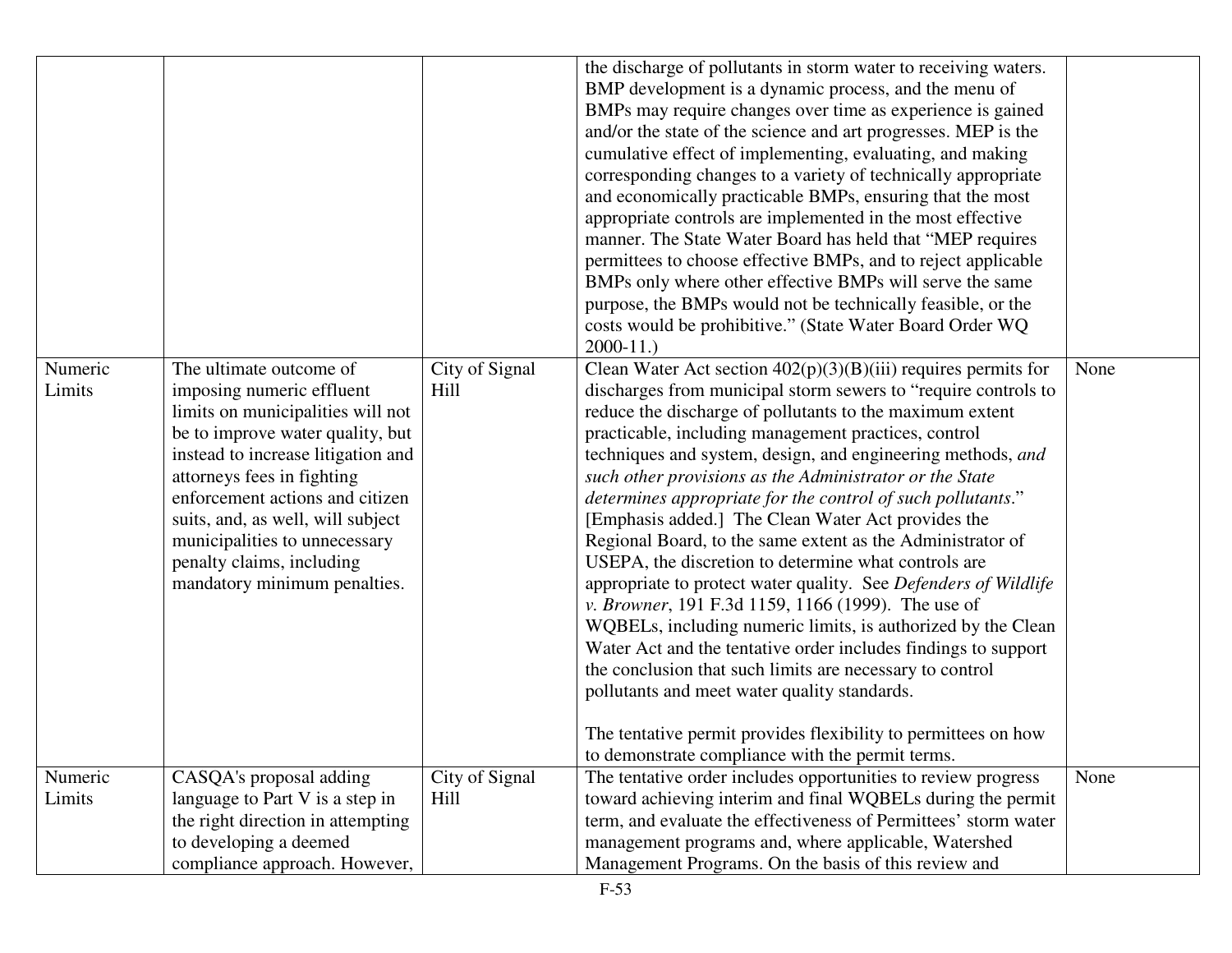|                   | the City believes that any such<br>MEP BMP deemed compliance<br>approach must equally extend<br>to WLAs from TMDLs to be<br>incorporated into the Permit,<br>and also believe that CASQA's<br>language should be expanded to<br>make clear that good faith<br>compliance with the<br>iterative/adaptive management<br>process is, in fact, compliance<br>with all applicable receiving<br>water limits and WQBELs or<br>other numeric effluent limits,<br>including "action levels."                                                                                       |                        | evaluation, the Regional Water Board will consider whether it<br>would be appropriate to allow a BMP based approach for<br>demonstrating compliance with final WQBELs applicable to<br>storm water in the future.                                                                                                                                                                                                                                                                                                                                                                                                                                                                                                                                                                                                                                                                                                                                                                                                                                                                                                         |      |
|-------------------|----------------------------------------------------------------------------------------------------------------------------------------------------------------------------------------------------------------------------------------------------------------------------------------------------------------------------------------------------------------------------------------------------------------------------------------------------------------------------------------------------------------------------------------------------------------------------|------------------------|---------------------------------------------------------------------------------------------------------------------------------------------------------------------------------------------------------------------------------------------------------------------------------------------------------------------------------------------------------------------------------------------------------------------------------------------------------------------------------------------------------------------------------------------------------------------------------------------------------------------------------------------------------------------------------------------------------------------------------------------------------------------------------------------------------------------------------------------------------------------------------------------------------------------------------------------------------------------------------------------------------------------------------------------------------------------------------------------------------------------------|------|
| Numeric<br>Limits | Requiring strict compliance<br>with numeric limits in a MS4<br>permit in most cases is<br>requiring compliance with<br>terms that are impossible to<br>achieve, given the variability of<br>the potential sources of<br>pollutants in urban runoff, as<br>well as the unpredictability of<br>the climate. The Clean Water<br>Act does not require permittees<br>to do the impossible and<br>comply with unachievable<br>numeric limits. The permit, as<br>a matter of law, cannot impose<br>terms that are unobtainable.<br>Therefore, numeric limits must<br>be stricken. | City of Signal<br>Hill | Clean Water Act section $402(p)(3)(B)(iii)$ requires permits for<br>discharges from municipal storm sewers to "require controls to<br>reduce the discharge of pollutants to the maximum extent<br>practicable, including management practices, control<br>techniques and system, design, and engineering methods, and<br>such other provisions as the Administrator or the State<br>determines appropriate for the control of such pollutants."<br>[Emphasis added.] The Clean Water Act provides the<br>Regional Board, to the same extent as the Administrator of<br>USEPA, the discretion to determine what controls are<br>appropriate to protect water quality. (See Defenders of<br>Wildlife v. Browner (1999) 191 F.3d 1159, 1166). The use of<br>WQBELs, including numeric limits, is authorized by the Clean<br>Water Act and the tentative order includes findings to support<br>the conclusion that such limits are necessary to control<br>pollutants and meet water quality standards.<br>The tentative permit provides flexibility to permittees on how<br>to demonstrate compliance with the permit terms. | None |
| Numeric<br>Limits | The Board failed to take into<br>account the practicability of<br>complying with many of the<br>numeric limitations set forth in                                                                                                                                                                                                                                                                                                                                                                                                                                           | <b>BILD</b>            | Clean Water Act section $402(p)(3)(B)(iii)$ requires permits for<br>discharges from municipal storm sewers to "require controls to<br>reduce the discharge of pollutants to the maximum extent<br>practicable, including management practices, control                                                                                                                                                                                                                                                                                                                                                                                                                                                                                                                                                                                                                                                                                                                                                                                                                                                                    | None |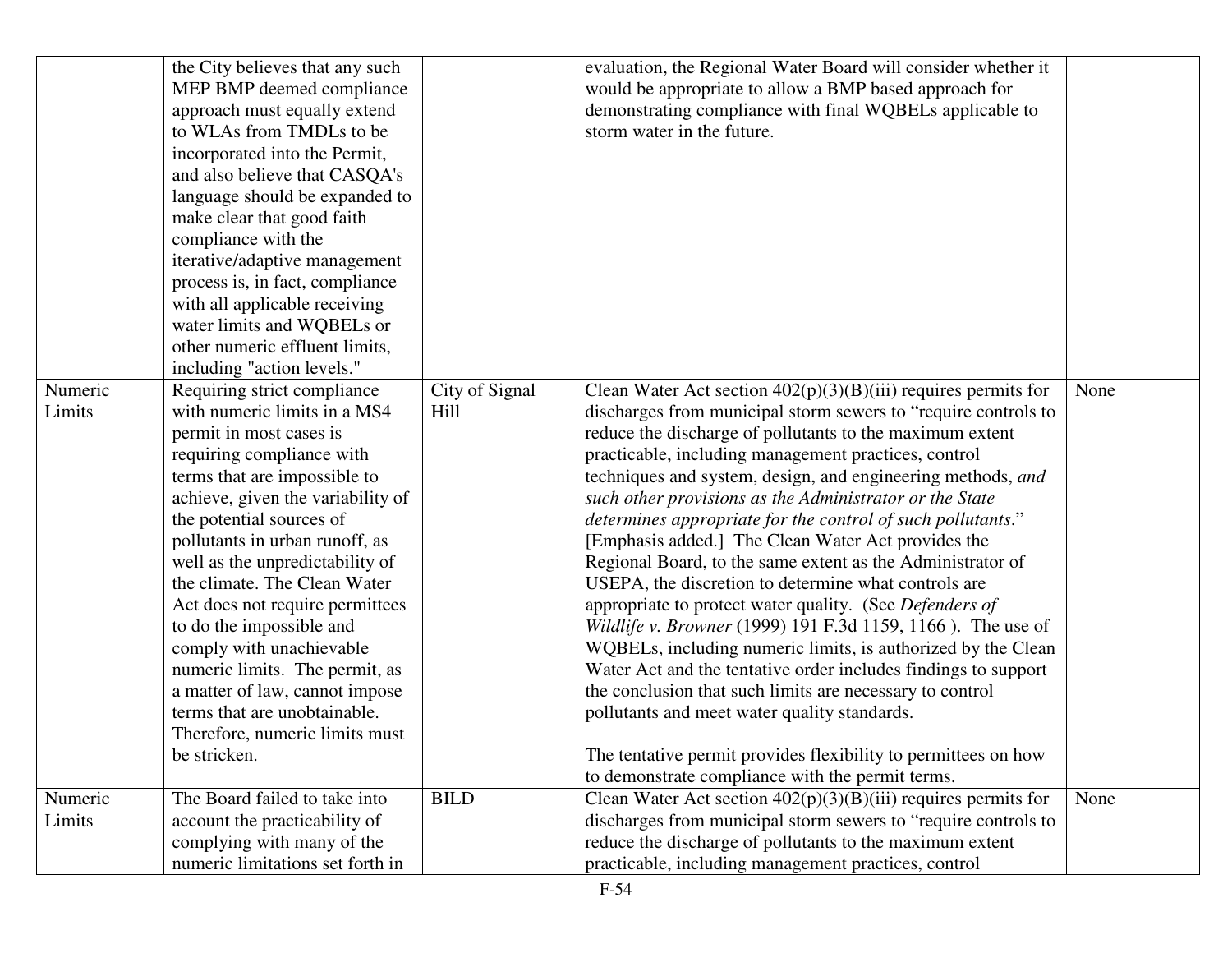|               | the Draft Permit. Thus, there is |                | techniques and system, design, and engineering methods, and                                                                  |      |
|---------------|----------------------------------|----------------|------------------------------------------------------------------------------------------------------------------------------|------|
|               | no substantial evidence to       |                | such other provisions as the Administrator or the State                                                                      |      |
|               | support a finding of             |                | determines appropriate for the control of such pollutants."                                                                  |      |
|               | practicability concerning most   |                | [Emphasis added.] The Clean Water Act provides the                                                                           |      |
|               | if not all of the NELs reflected |                | Regional Board, to the same extent as the Administrator of                                                                   |      |
|               | in the Draft Permit. The Board   |                | USEPA, the discretion to determine what controls are                                                                         |      |
|               | should therefore make it plain   |                | appropriate to protect water quality. (See Defenders of                                                                      |      |
|               | that the numeric effluent limits |                | Wildlife v. Browner (1999) 191 F.3d 1159, 1166 ["Under that                                                                  |      |
|               | in the final permit should be    |                | discretionary provision, the EPA has the authority to determine                                                              |      |
|               | employed only as part of an      |                | that ensuring strict compliance with state water quality                                                                     |      |
|               | iterative process leading toward |                | standards is necessary to control pollutants."].) In this case, the                                                          |      |
|               | compliance with all such NELs.   |                | state has authority to require controls, including compliance                                                                |      |
|               |                                  |                | with WQBELs, to comply with water quality standards. The                                                                     |      |
|               |                                  |                | TMDLs took into account practicability in evaluating                                                                         |      |
|               |                                  |                | reasonably foreseeable methods of compliance with the                                                                        |      |
|               |                                  |                | TMDLs.                                                                                                                       |      |
|               |                                  |                |                                                                                                                              |      |
|               |                                  |                | The Board has also taken into account practicability by                                                                      |      |
|               |                                  |                | providing compliance schedules, where authorized.                                                                            |      |
| California    | Permit terms requiring           | City of Signal | The requirements of the permit are not more stringent than                                                                   | None |
| Water Code    | compliance with numeric limits,  | Hill           | federal law and, therefore, compliance with Water Code                                                                       |      |
| sections      | irrespective of the MEP          |                | section 13241 on its own or through Water Code section 13263                                                                 |      |
| 13000, 13263, | standard, along with the new     |                | is not required. Water Code section 13241 requires the                                                                       |      |
| and 13241     | "discharge prohibition" terms,   |                | Regional Water Board to consider certain factors, including                                                                  |      |
|               | are required to be adopted in    |                | economic considerations, in the adoption of water quality                                                                    |      |
|               | accordance with the              |                | objectives. Water Code section 13263 requires the Board to                                                                   |      |
|               | requirements of California       |                | take into consideration the provisions of section 13241 in                                                                   |      |
|               | Water Code sections 13000,       |                | adopting waste discharge requirements. In City of Burbank v.                                                                 |      |
|               | 13263 and 13241.                 |                | State Water Resources Control Board (2005) 35 Cal.4th 613,                                                                   |      |
|               |                                  |                | the California Supreme Court considered whether regional                                                                     |      |
|               |                                  |                | water boards must comply with section 13241 when issuing                                                                     |      |
|               |                                  |                | waste discharge requirements under section $13263(a)$ by taking                                                              |      |
|               |                                  |                | into account the costs a permittee will incur in complying with                                                              |      |
|               |                                  |                |                                                                                                                              |      |
|               |                                  |                | the permit requirements. The Court concluded that whether it                                                                 |      |
|               |                                  |                | is necessary to consider such cost information "depends on                                                                   |      |
|               |                                  |                | whether those restrictions meet or exceed the requirements of                                                                |      |
|               |                                  |                | the federal Clean Water Act." (Id. at p. 627.) The Court ruled<br>that regional water boards may not consider the factors in |      |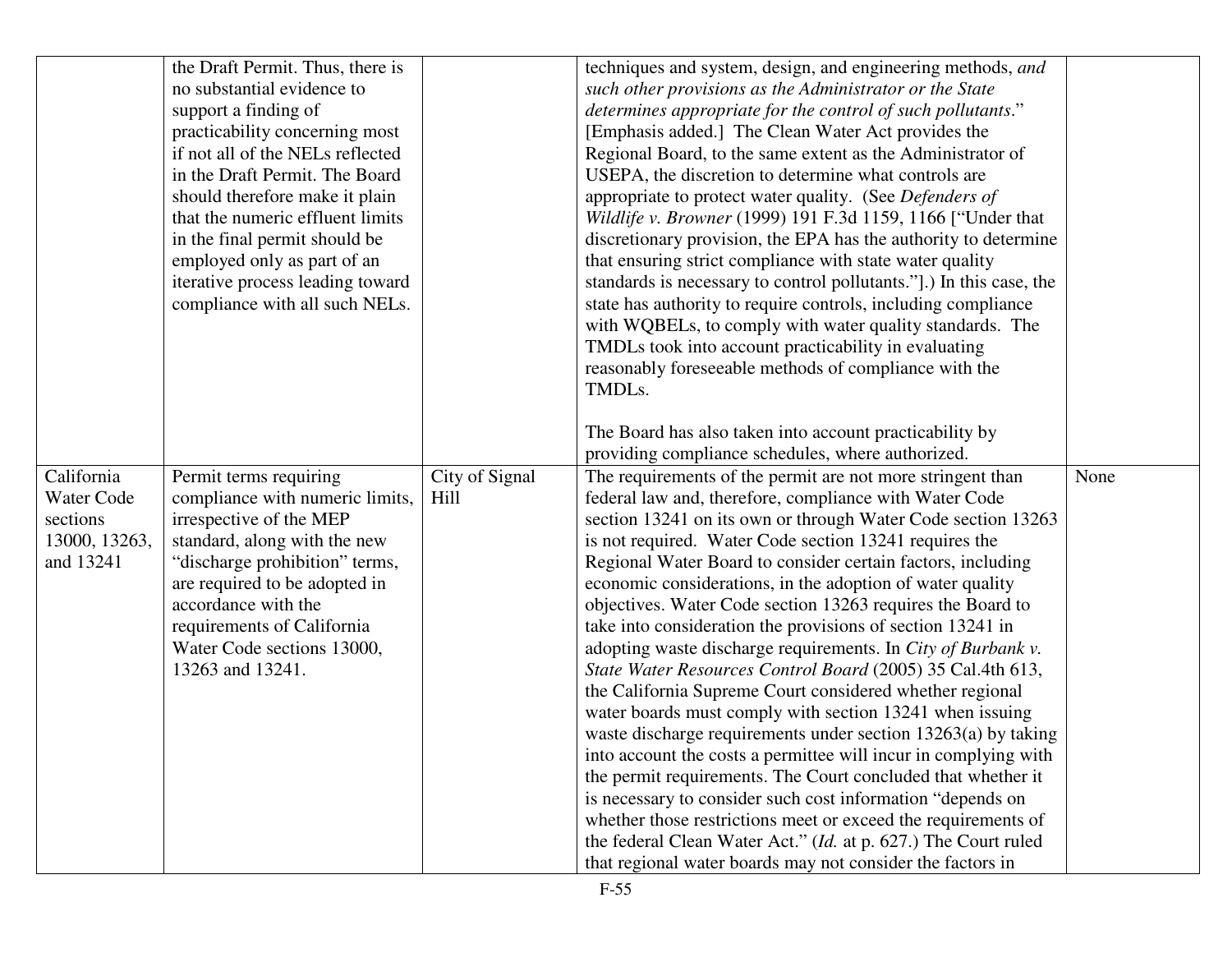| Compliance<br>Schedules | Compliance schedules set out in<br><b>TMDLs</b> implementing<br>California Toxics Rule criteria<br>are not authorized by the Inland<br>Surface Water Plan. | Environmental<br>Groups | section 13241, including economics, to justify imposing<br>pollutant restrictions that are less stringent than the applicable<br>federal law requires. ( <i>Id.</i> at p. 626-627 Nevertheless, the Fact<br>Sheet includes a detailed analysis of the factors set forth in<br>Water Code section 13241.<br>Further, Water Code section 13000 does not impose an<br>affirmative duty on the Board to consider the statements of<br>legislative intent found in section 13000. See City of Arcadia<br>v. State Water Resources Control Board (2011) 191<br>Cal.App.4th 156, 176.) A statute containing "a general<br>statement of legislative intentdoes not impose any<br>affirmative duty that would be enforceable" (Shamsian v.<br>Department of Conservation (2006) 136 Cal.App.4th 621, 640-<br>641; see also Common Cause v. Board of Supervisors (1989)<br>49 Cal.3d 432, 444 ["the precatory declaration of intent<br>expressed in the statute must be read in context" and "cannot"<br>be viewed as independently creating substantive dutiesin<br>addition to those imposed by the regulation"].)<br>The State Water Board's Policy for Compliance Schedules in<br>National Pollutant Discharge Elimination System Permits<br>("Compliance Schedule Policy" or "Policy") does not apply to<br>MS4 permits because the Compliance Schedule Policy only<br>applies to NPDES permits with effluent limitations established<br>under CWA section $301(b)(1)(C)$ : "[T]his Policy shall apply to<br>all NPDES permits adopted by the Water Boards that must<br>comply with [CWA] section $301(b)(1)(C)$ and that are<br>modified or reissued after the effective date of the Policy."<br>MS4 permits are not subject to CWA section $301(b)(1)(C)$ .<br>Rather, effluent limitations in MS4 permits are established<br>pursuant to CWA section $402(p)(3)(B)$ , and, if applicable,<br>section $303(d)$ .<br>Further, the Inland Surface Water Plan is also inapplicable as,<br>by its own terms, it does not apply to storm water.<br>All permits must implement the applicable water quality<br>control plan (i.e. Basin Plan), including any applicable TMDL | None |
|-------------------------|------------------------------------------------------------------------------------------------------------------------------------------------------------|-------------------------|---------------------------------------------------------------------------------------------------------------------------------------------------------------------------------------------------------------------------------------------------------------------------------------------------------------------------------------------------------------------------------------------------------------------------------------------------------------------------------------------------------------------------------------------------------------------------------------------------------------------------------------------------------------------------------------------------------------------------------------------------------------------------------------------------------------------------------------------------------------------------------------------------------------------------------------------------------------------------------------------------------------------------------------------------------------------------------------------------------------------------------------------------------------------------------------------------------------------------------------------------------------------------------------------------------------------------------------------------------------------------------------------------------------------------------------------------------------------------------------------------------------------------------------------------------------------------------------------------------------------------------------------------------------------------------------------------------------------------------------------------------------------------------------------------------------------------------------------------------------------------------------------------------------------------------------------------------------------------------------------------------------------------------------------------------------------------------------------------------------------------------------------------------------------|------|
|-------------------------|------------------------------------------------------------------------------------------------------------------------------------------------------------|-------------------------|---------------------------------------------------------------------------------------------------------------------------------------------------------------------------------------------------------------------------------------------------------------------------------------------------------------------------------------------------------------------------------------------------------------------------------------------------------------------------------------------------------------------------------------------------------------------------------------------------------------------------------------------------------------------------------------------------------------------------------------------------------------------------------------------------------------------------------------------------------------------------------------------------------------------------------------------------------------------------------------------------------------------------------------------------------------------------------------------------------------------------------------------------------------------------------------------------------------------------------------------------------------------------------------------------------------------------------------------------------------------------------------------------------------------------------------------------------------------------------------------------------------------------------------------------------------------------------------------------------------------------------------------------------------------------------------------------------------------------------------------------------------------------------------------------------------------------------------------------------------------------------------------------------------------------------------------------------------------------------------------------------------------------------------------------------------------------------------------------------------------------------------------------------------------|------|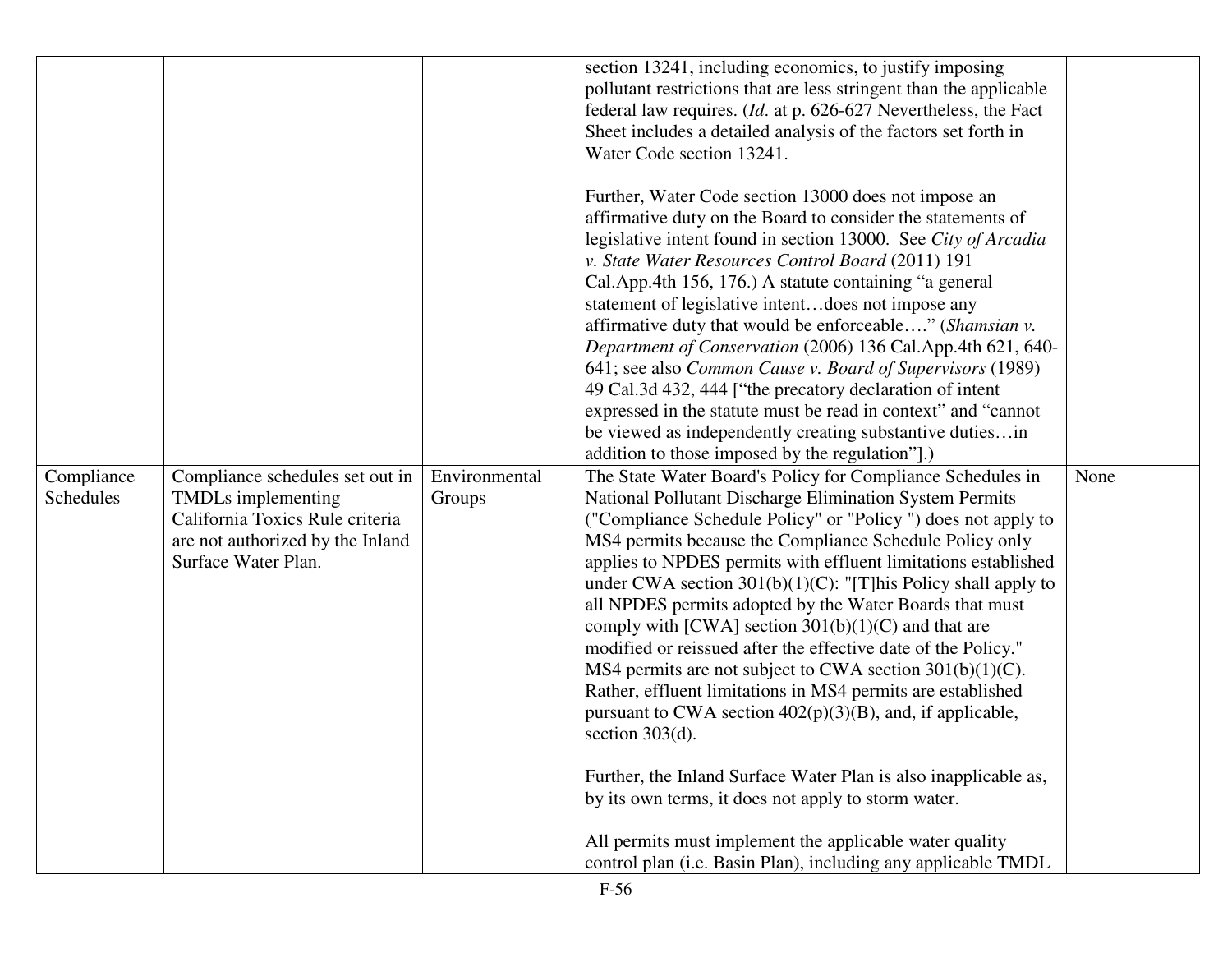|                  |                                  |               | implementation programs (Cal. Water Code §§ 13263, 13377).            |      |
|------------------|----------------------------------|---------------|-----------------------------------------------------------------------|------|
| Compliance       | Where TMDL deadlines have        | Environmental | The tentative permit does not propose to incorporate                  | None |
| Schedules        | already passed, allowing         | Groups        | compliance schedules into the permit for TMDL deadlines that          |      |
|                  | Permittees additional time to    |               | have passed; rather it sets forth the process for a permittee to      |      |
|                  |                                  |               |                                                                       |      |
|                  | comply with the WLAs as a        |               | seek a time schedule order pursuant to Water Code section             |      |
|                  | term of the re-issued MS4        |               | 13301. The Regional Board has authority to issue TSOs in              |      |
|                  | Permit will not lead to          |               | appropriate circumstances. Prior to issuance of such an order,        |      |
|                  | compliance "as soon as           |               | the Regional Board must consider available information,               |      |
|                  | possible," which is in violation |               | including public comments, to determine whether to issue a            |      |
|                  | of 40 CFR § 122.27. The          |               | TSO and what conditions should be included.                           |      |
|                  | TMDL schedules therefore         |               |                                                                       |      |
|                  | cannot be incorporated into the  |               |                                                                       |      |
|                  | MS4 Permit.                      |               |                                                                       |      |
| Compliance       | Any implementation schedule      | Environmental | The compliance schedules in the permit are consistent with the        | None |
| Schedules        | set forth in an applicable TMDL  | Groups        | TMDL implementation plans set forth in the Basin Plan.                |      |
|                  | that allows for more than 1 year |               | USEPA anticipates that MS4 permits will include compliance            |      |
|                  | to achieve compliance and lacks  |               | schedules based on an implementation plan: "Where a TMDL              |      |
|                  | interim deadlines cannot be      |               | has been established and there is an accompanying                     |      |
|                  | incorporated into the MS4        |               | implementation plan that provides a schedule for                      |      |
|                  | Permit as an NPDES               |               | an MS4 to implement the TMDL, the permitting authority                |      |
|                  | compliance schedule. This        |               | should consider the schedule as it decides whether and how to         |      |
|                  | specifically applies to the      |               | establish enforceable interim requirements and interim dates in       |      |
|                  | implementation schedules set     |               | the permit." See "Memorandum, Revisions to the November               |      |
|                  | out in the Malibu Creek          |               | 22, 2002 Memorandum 'Establishing Total Maximum Daily                 |      |
|                  | Bacteria TMDL, the SMBBB         |               | Load (TMDL) Wasteload Allocations (WLAs) for Storm                    |      |
|                  | TMDLs, and the LA River          |               | Water Sources and NPDES Permit Requirements Based on                  |      |
|                  | Indicator Bacteria TMDL.         |               | Those WLAs'," dated November 12, 2010.                                |      |
|                  | These compliance schedules       |               |                                                                       |      |
|                  | must either be modified to       |               | Also, all permits must implement the applicable water quality         |      |
|                  | comply with the regulations or   |               | control plan (i.e. Basin Plan), including any applicable TMDL         |      |
|                  | eliminated in their entirety.    |               | implementation programs (Cal. Water Code §§ 13263, 13377).            |      |
| Compliance       | Part VI.E. $(2)(d)(i)(4)$        | Environmental | All permits must implement the applicable water quality               | None |
| <b>Schedules</b> | unlawfully provides a            | Groups        | control plan ( <i>i.e.</i> Basin Plan), including any applicable TMDL |      |
|                  | compliance determination for     |               | implementation programs (Cal. Water Code §§ 13263, 13377).            |      |
|                  | interim limits where a Permittee |               | The proposed watershed management programs cannot be                  |      |
|                  | is merely implementing a         |               | used to avoid compliance with the TMDLs in accordance with            |      |
|                  | Watershed Management Plan        |               | the implementation plans in those TMDLs. Watershed                    |      |
|                  | rather than actually achieving   |               | Management Programs must include a Reasonable Assurance               |      |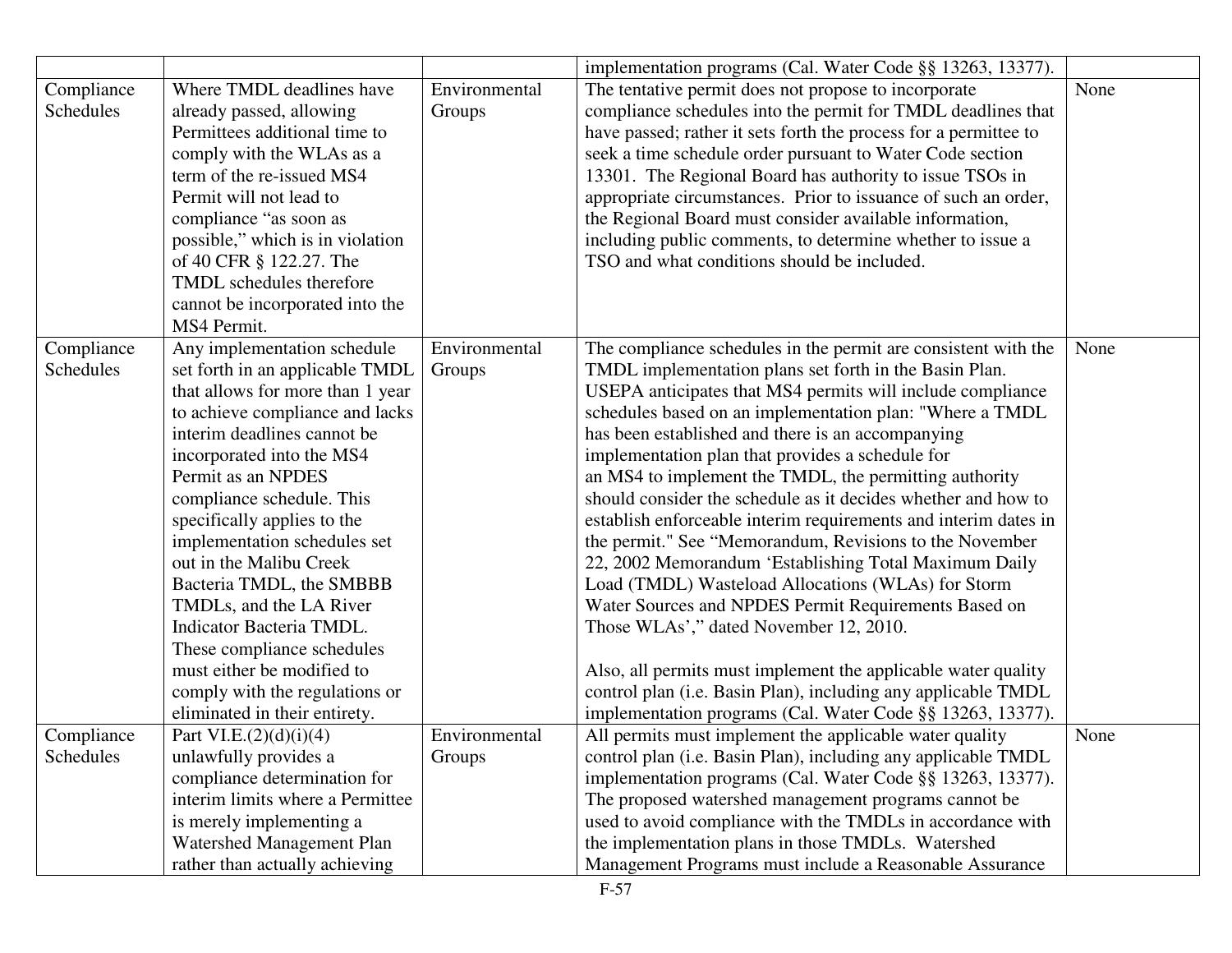|                         | the defined interim limits. This<br>violates the requirements for<br>interim deadlines in 40 CFR $\S$<br>122.47. The permit nowhere<br>references 40 C.F.R. § 122.47,<br>nor does the permit explain how                                                                                                                                                                                                                                            |                         | Analysis that demonstrates that the watershed control<br>measures proposed are sufficient to achieve interim and final<br>WQBELs and RWL consistent with applicable compliance<br>schedules. If this reasonable assurance is not demonstrated,<br>Permittees may not use a WMP to demonstrate compliance<br>with interim WQBELs and RWLs. Furthermore, Permittees                           |      |
|-------------------------|-----------------------------------------------------------------------------------------------------------------------------------------------------------------------------------------------------------------------------------------------------------------------------------------------------------------------------------------------------------------------------------------------------------------------------------------------------|-------------------------|---------------------------------------------------------------------------------------------------------------------------------------------------------------------------------------------------------------------------------------------------------------------------------------------------------------------------------------------------------------------------------------------|------|
|                         | the requirements of this<br>regulation have been met.                                                                                                                                                                                                                                                                                                                                                                                               |                         | must evaluate the effectiveness of their WMP and modify the<br>WMP as necessary to ensure that interim WQBELs and RWL<br>are achieved consistent with applicable compliance schedules.                                                                                                                                                                                                      |      |
| Compliance<br>Schedules | Each TMDL requirement with a<br>future final compliance deadline<br>must include interim numeric<br>benchmarks throughout the<br>process of implementation.<br>This is the only way to track a<br>Permittee's progress and<br>evaluate BMPs and progress<br>toward final compliance along<br>the way, and is consistent with<br>the requirements that<br>compliance schedules include<br>interim deadlines (40 CFR §<br>$122.47(a)(3)$ .)           | Environmental<br>Groups | As authorized and/or required by Water Code sections 13263<br>and 13377, the compliance schedules are consistent with the<br>TMDLs and contain interim requirements where appropriate.                                                                                                                                                                                                      | None |
| Compliance<br>Schedules | Each Permittee should be<br>required to report on BMP<br>implementation, BMP<br>maintenance activities, and<br>water quality monitoring results<br>(which some TMDLs require<br>independently) on an annual<br>basis to the Board. The<br>requirement that this<br>information merely be available<br>for inspection by the Board is<br>insufficient to ensure that the<br>public can access information<br>related to permit<br>implementation and | Environmental<br>Groups | The Regional Board is not required to require permittees to<br>submit all information. However, the permit requires annual<br>reporting in Attachment E-MRP, which will include<br>information on permittees' implementation of BMPs, and<br>reporting of all monitoring results. Any information submitted<br>to the Regional Board in these annual reports is available to<br>the public. | None |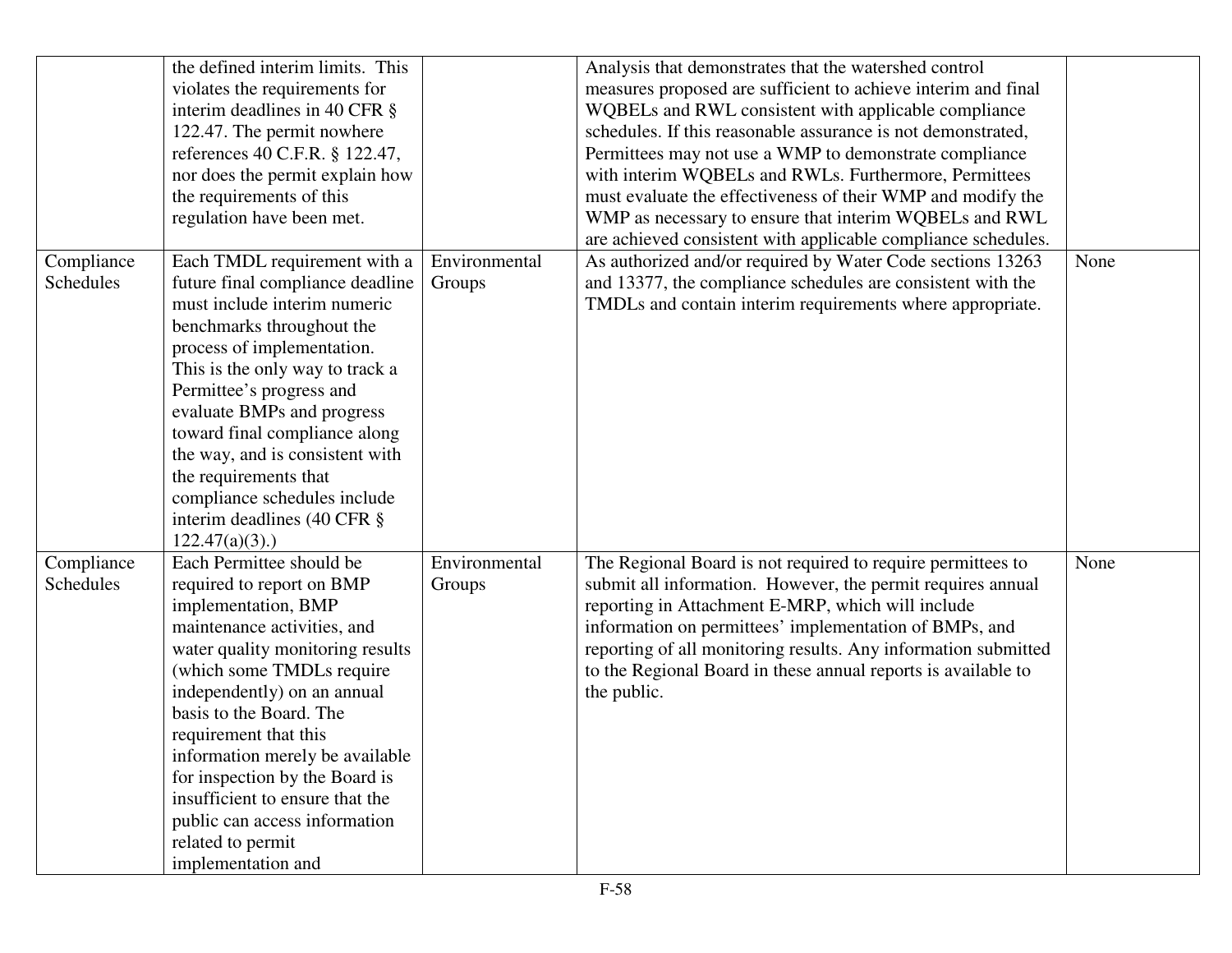|                                 | compliance.                        |             |                                                                 |      |
|---------------------------------|------------------------------------|-------------|-----------------------------------------------------------------|------|
| <b>Compliance Determination</b> |                                    |             |                                                                 |      |
| Detected                        | As the Draft Permit now reads,     | <b>BILD</b> | The Regional Board does not expect that any measured            | None |
| Exceedances                     | any and all detected               |             | numeric exceedance will always constitute a permit violation    |      |
|                                 | exceedances of numeric             |             | by a particular permittee. In determining whether a numeric     |      |
|                                 | WQBELs will apparently be          |             | exceedance constitutes a permit violation by a particular       |      |
|                                 | deemed ipso facto or               |             | permittee, the Regional Board would consider all the available  |      |
|                                 | presumptive permit violations.     |             | information, including other sources and the nature of the      |      |
|                                 | The Board should expressly         |             | exceedance and the applicable requirement of the permit. The    |      |
|                                 | state in the final permit that     |             | Regional Board does not intend that numeric limitations         |      |
|                                 | exceedances found through          |             | operate as "ipso facto" or "presumptive enforceable permit      |      |
|                                 | monitoring will not constitute     |             | violations", but does not need to clarify the permit because it |      |
|                                 | ipso facto or even presumptive     |             | already provides clarification.                                 |      |
|                                 | permit violations. Instead, the    |             |                                                                 |      |
|                                 | final permit should state that     |             |                                                                 |      |
|                                 | detectable exceedances should      |             |                                                                 |      |
|                                 | be used to trigger iteration       |             |                                                                 |      |
|                                 | concerning the selection and       |             |                                                                 |      |
|                                 | deployment of BMPs where           |             |                                                                 |      |
|                                 | reasonably practicable.            |             |                                                                 |      |
| Causation                       | If the final permit is not         | <b>BILD</b> | The Regional Board does not expect that any measured            | None |
|                                 | clarified to state that any        |             | numeric exceedance will always constitute a permit violation    |      |
|                                 | measured numeric exceedances       |             | by a particular permittee. In determining whether a numeric     |      |
|                                 | do not constitute permit           |             | exceedance constitutes a permit violation by a particular       |      |
|                                 | violations, the final permit will  |             | permittee, the Regional Board would consider all the available  |      |
|                                 | violate basic due process          |             | information, including other sources and the nature of the      |      |
|                                 | principles because the permit      |             | exceedance and the applicable requirement of the permit. The    |      |
|                                 | would fail to take into account    |             | Regional Board does not intend that numeric limitations         |      |
|                                 | causation as a necessary           |             | operate as "ipso facto" or "presumptive enforceable permit      |      |
|                                 | element of finding an MS4          |             | violations", but does not need to clarify the permit because it |      |
|                                 | permittee liable for a violation,  |             | already provides clarification.                                 |      |
|                                 | particularly in regard to influent |             |                                                                 |      |
|                                 | to the MS4 which is completely     |             |                                                                 |      |
|                                 | impossible to arrest. MS4          |             |                                                                 |      |
|                                 | permittees largely in no way       |             |                                                                 |      |
|                                 | cause the water quality            |             |                                                                 |      |
|                                 | problems. It is unreasonable to    |             |                                                                 |      |
|                                 | penalize MS4 permittees or         |             |                                                                 |      |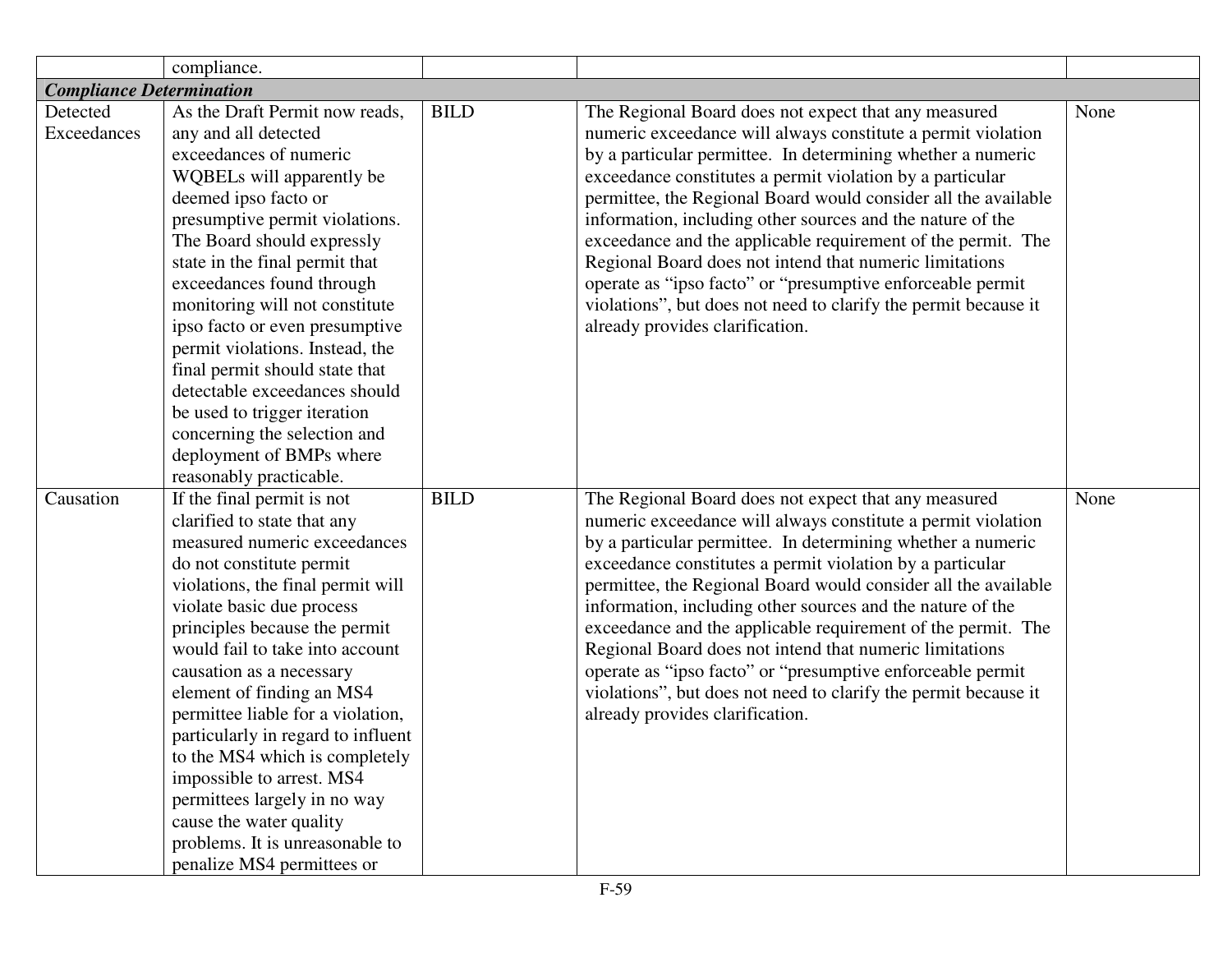| developers for the fate and                  |               |                                               |      |
|----------------------------------------------|---------------|-----------------------------------------------|------|
| disposition of natural loads,                |               |                                               |      |
| because they do constitute an                |               |                                               |      |
| anthropogenic "addition" of a                |               |                                               |      |
| pollutant to receiving waters.               |               |                                               |      |
| Similarly, other influent into an            |               |                                               |      |
| $MS4$ – even if it is                        |               |                                               |      |
| anthropogenic in its origins $-$ is          |               |                                               |      |
| simply impossible to prevent or              |               |                                               |      |
| reduce in many storm events. If              |               |                                               |      |
| the Board intends that any                   |               |                                               |      |
| numeric limitations should                   |               |                                               |      |
| operate as thresholds for ipso               |               |                                               |      |
| facto or presumptive                         |               |                                               |      |
| enforceable permit violations,               |               |                                               |      |
| then the Board would need to                 |               |                                               |      |
| devise a way to incorporate a                |               |                                               |      |
| principle similar to the one that            |               |                                               |      |
| led to 40 C.F.R. $\S 122.45(g)$ –            |               |                                               |      |
| the federal "gross-net"                      |               |                                               |      |
| regulations for industrial                   |               |                                               |      |
| facilities.                                  |               |                                               |      |
| Commingled<br>This section should make clear | County of Los | The Permit is adequately clear on this issue. | None |
| that where there is a<br>Discharges          | Angeles       |                                               |      |
| commingled discharge to a                    | (Comment 117) |                                               |      |
| receiving water, the Permittees              |               |                                               |      |
| who contribute to the                        |               |                                               |      |
| commingled discharge are                     |               |                                               |      |
| required to work together to                 |               |                                               |      |
| assure that the WLA is met, but              |               |                                               |      |
| no one Permittee is responsible              |               |                                               |      |
| for meeting the WLA itself or is             |               |                                               |      |
| responsible for addressing                   |               |                                               |      |
| pollutants that come from                    |               |                                               |      |
| another Permittee's MS4. Part                |               |                                               |      |
| VI.E.2.b.iii. needs to be                    |               |                                               |      |
| clarified to make clear that it is           |               |                                               |      |
| not intended to conflict with                |               |                                               |      |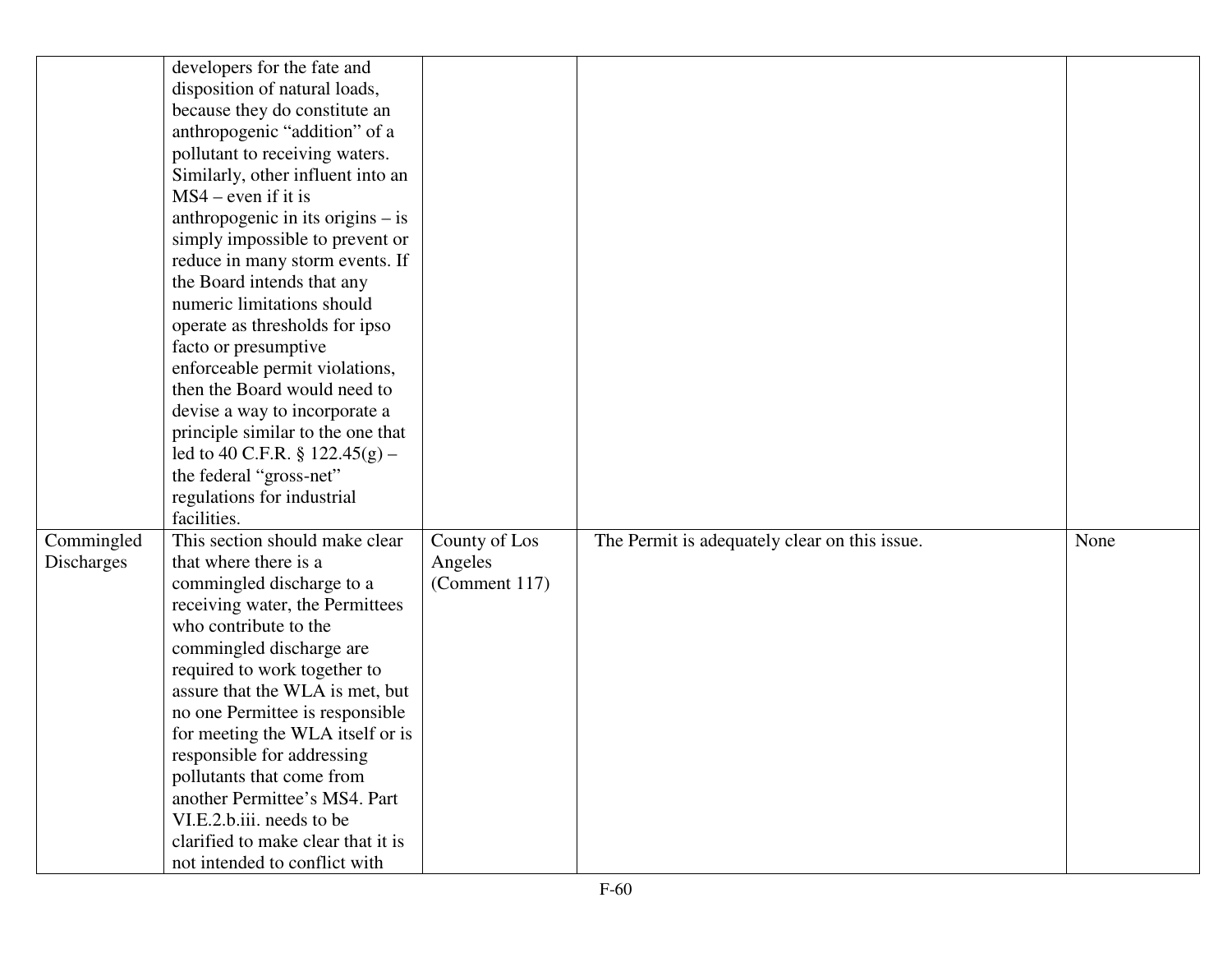|                   | Part VI.E.2.b.ii. or 40 CFR §    |               |                                                            |      |
|-------------------|----------------------------------|---------------|------------------------------------------------------------|------|
|                   | $122.26(a)(3)(vi)$ .             |               |                                                            |      |
| Commingled        | For clarification, Part          | County of Los | The Permit adequately addresses this comment by allowing   | None |
| Discharges        | VI.E.2.b.iv. should be modified  | Angeles       | permittees who may have commingled discharges to establish |      |
|                   | to provide that where a          | (Comment 118) | a plan for determining compliance.                         |      |
|                   | commingled discharge exceeds     |               |                                                            |      |
|                   | applicable water quality         |               |                                                            |      |
|                   | standard, all Permittees that    |               |                                                            |      |
|                   | have contributed to the          |               |                                                            |      |
|                   | commingled discharge are         |               |                                                            |      |
|                   | responsible for determining the  |               |                                                            |      |
|                   | source $(s)$ of the pollutants.  |               |                                                            |      |
| Commingled        | Where a Permittee receives       | County of Los | The Regional Board agrees that information about other     | None |
| <b>Discharges</b> | commingled discharges from       | Angeles       | sources will be considered by the Board in determining     |      |
|                   | upstream permitted and non-      | (Comment 119) | compliance.                                                |      |
|                   | permitted sources, the Permittee |               |                                                            |      |
|                   | should be allowed to show that   |               |                                                            |      |
|                   | its discharge contains           |               |                                                            |      |
|                   | pollutants, the sources over     |               |                                                            |      |
|                   | which the Permittee does not     |               |                                                            |      |
|                   | have control. Recommend          |               |                                                            |      |
|                   | adding a subparagraph 4 to Part  |               |                                                            |      |
|                   | VI.E.2.b.iv. that says,          |               |                                                            |      |
|                   | "Demonstrate that its discharge" |               |                                                            |      |
|                   | contains contributions from      |               |                                                            |      |
|                   | other sources, including but not |               |                                                            |      |
|                   | limited to discharges of other   |               |                                                            |      |
|                   | Permittees, which have the       |               |                                                            |      |
|                   | potential to have caused or      |               |                                                            |      |
|                   | contributed to the exceedance at |               |                                                            |      |
|                   | issue.                           |               |                                                            |      |
| Commingled        | Part VI.E.2.b.v. $(1)$ is not    | County of Los | The Regional Board agrees with the comment and has revised | None |
| Discharge         | consistent with the sections for | Angeles       | the permit accordingly.                                    |      |
|                   | Interim WQBELs and/or RWLs       | (Comment 120) |                                                            |      |
|                   | or for Final WQBELs and/or       |               |                                                            |      |
|                   | RWLs.                            |               |                                                            |      |
|                   | Recommendation                   |               |                                                            |      |
|                   | Revise to read: "Demonstrate     |               |                                                            |      |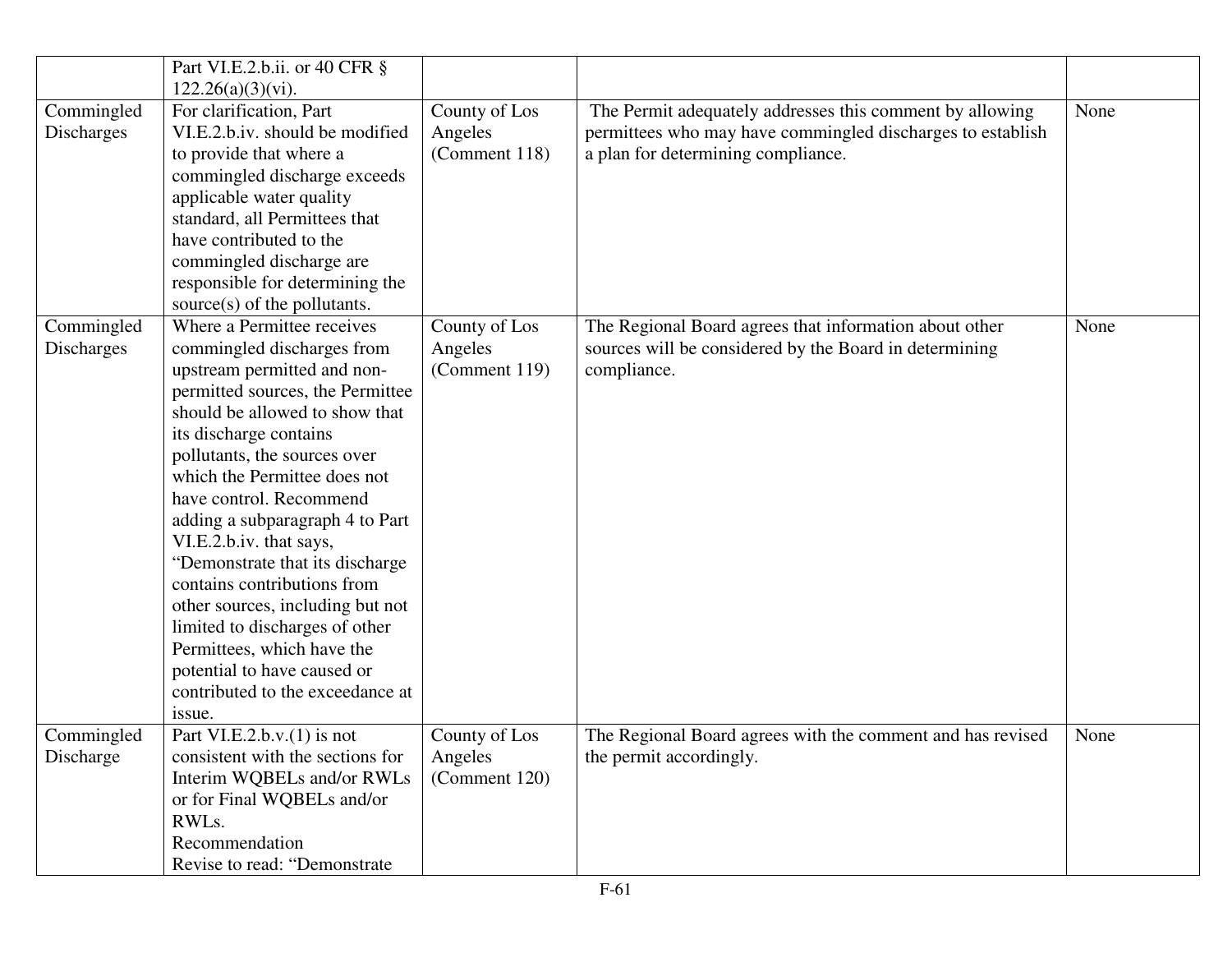| that there is no discharge from<br>the Permittee's MS4 into the<br>applicable receiving water<br>during the time period subject<br>to the water quality based<br>effluent limitation and/or<br>receiving water limitation for<br>the pollutant(s) associated with<br>a specific TMDL;"                                                                                                                                                                                                                                            |                                                                                                                                                                                                 |                                                                                                                                                                                                                                                                                                                                                                                                                                                                                                                                                                                                                                                                                                                                                                                                                                                                                                                                                                                                                                                                                                                                                                                                                                                                                                                                                                                                                                                                                                                                                                                                                                                                                                                                                                                                                       |      |
|-----------------------------------------------------------------------------------------------------------------------------------------------------------------------------------------------------------------------------------------------------------------------------------------------------------------------------------------------------------------------------------------------------------------------------------------------------------------------------------------------------------------------------------|-------------------------------------------------------------------------------------------------------------------------------------------------------------------------------------------------|-----------------------------------------------------------------------------------------------------------------------------------------------------------------------------------------------------------------------------------------------------------------------------------------------------------------------------------------------------------------------------------------------------------------------------------------------------------------------------------------------------------------------------------------------------------------------------------------------------------------------------------------------------------------------------------------------------------------------------------------------------------------------------------------------------------------------------------------------------------------------------------------------------------------------------------------------------------------------------------------------------------------------------------------------------------------------------------------------------------------------------------------------------------------------------------------------------------------------------------------------------------------------------------------------------------------------------------------------------------------------------------------------------------------------------------------------------------------------------------------------------------------------------------------------------------------------------------------------------------------------------------------------------------------------------------------------------------------------------------------------------------------------------------------------------------------------|------|
| Joint<br>The Permit improperly imposes<br>joint liability and joint and<br>Responsibility<br>several liability for WQBEL<br>and receiving water<br>exceedances. It is both unlawful<br>and inequitable to make a<br>permittee liable for the actions<br>of other permittees over which<br>it has no control. A party is<br>responsible only for its own<br>discharges or those over which<br>it has control. There is no<br>provision for joint liability<br>under either the California<br>Water Code or the Clean Water<br>Act. | Cities of Agoura<br>Hills, Artesia,<br>Beverly Hills,<br>Hidden Hills, La<br>Mirada,<br>Monrovia,<br>Norwalk, Rancho<br>Palos Verdes, San<br>Marino, South El<br>Monte, and<br>Westlake Village | The Board does not agree with the comment. All persons who<br>discharge any pollutant to waters of the United States must<br>obtain an NPDES permit. (See 40 CFR § 122.21.) In this case,<br>86 entities are subject to the NPDES permits, and discharge to<br>a common conveyance system and receiving waters. The<br>Permit implements the requirements of the Clean Water Act,<br>which require the dischargers to meet water quality standards<br>to the "maximum extent practicable" and to comply with "such"<br>other provisions as the Administrator or the State determines<br>appropriate for the control of such discharges" and to prohibit<br>discharges of non-stormwater to the MS4, with certain<br>conditional exceptions. Permittees are responsible for<br>complying with the permit. (See 40 C.F.R. § 122.41(a) ["Any<br>permit noncompliance constitutes a violation of the Clean<br>Water Act and is grounds for enforcement action."].)<br>The permit covers a large geographic area. Permittees that<br>discharge to a common outfall where the discharges comingle<br>in the receiving water may be responsible for violations of the<br>receiving water limitations. Once the Board determines that<br>there is a violation of the receiving water limitations, or other<br>conditions of the permit, based on monitoring reports and/or<br>other information, it is up to the permittee to demonstrate that<br>they are not responsible for the specific violation. The permit<br>sets forth methods for a discharger to demonstrate that they are<br>not responsible. The dischargers are responsible for complying<br>with the terms of the permit; they cannot use another<br>commingled discharger to shield themselves from<br>responsibility for the discharge where they provide no | None |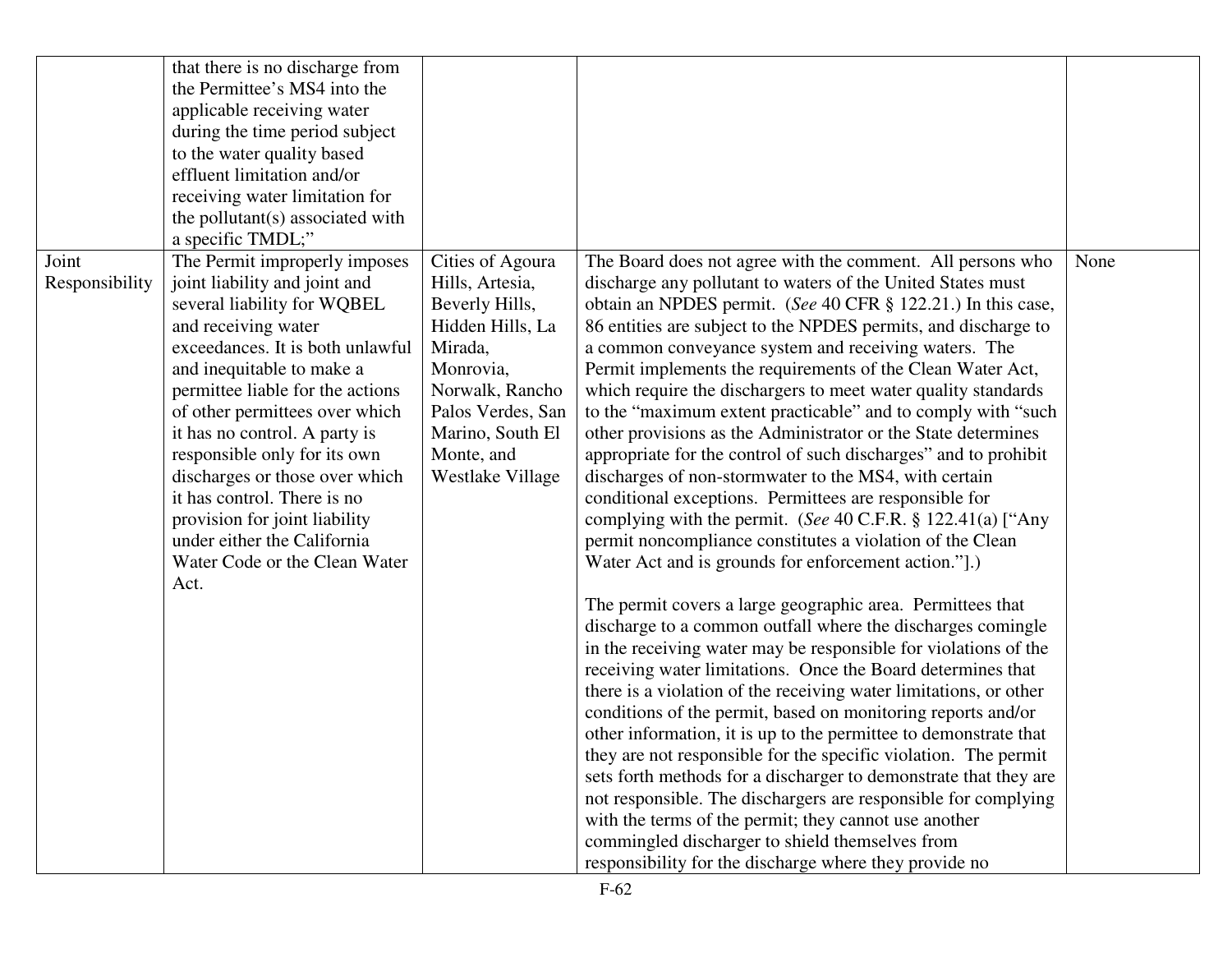|  | information to show that they did not cause or contribute to the |  |
|--|------------------------------------------------------------------|--|
|  | discharge. This view is consistent with the Clean Water Act      |  |
|  | which imposes strict liability and requires dischargers to       |  |
|  | establish and maintain records, sample and monitor discharges    |  |
|  | and report the results to the Water Board. (See, e.g., 33 U.S.C. |  |
|  | $\S$ 1318(a); 40 C.F.R. $\S$ 122,41(j); 122.48 & 123.5.) This    |  |
|  | system of self-reporting is critical to the NPDES program,       |  |
|  | which "fundamentally relies" upon it. (See U.S. v. Brittain      |  |
|  | (10th Cir. 1991) 931 F.2d 1413, 1416.) In addition, the federal  |  |
|  | regulations contemplate that co-permittees will be responsible   |  |
|  | for developing management programs and controls involving        |  |
|  | inter-governmental coordination to reduce the discharge of       |  |
|  | pollutants (40 C.F.R. § 122.26(d)(2)(iv)), must agree to accept  |  |
|  | roles and responsibilities necessary to ensure effective         |  |
|  | coordination (40 C.F.R. § 122.26(d)(2)(vii)); and must have      |  |
|  | legal authority and agreement with other dischargers to control  |  |
|  | contribution of pollutants from one portion of the MS4 to        |  |
|  | another (40 C.F.R. § 122.26(d)(2)(i)(D).). The Clean Water       |  |
|  | Act puts the onus on the permittee to have sufficient control    |  |
|  | over its system to prevent discharges that are not compliant.    |  |
|  |                                                                  |  |
|  | (See, e.g., 40 C.F.R. § 122.26(d)(2)(iv)(B)(3) [application for  |  |
|  | permit must show how permittees will investigate any part of     |  |
|  | their system with a reasonable potential for contributing        |  |
|  | pollutants into the system from other sources].).                |  |
|  |                                                                  |  |
|  | The Clean Water Act and applicable regulations set up a          |  |
|  | system that is consistent with the application of joint and      |  |
|  | several liability in nuisance actions. It is initially up to the |  |
|  | harmed party to provide proof of the harm. Where a party         |  |
|  | asserts that they are not responsible for the harm, or it can be |  |
|  | apportioned, the party must provide proof of the                 |  |
|  | apportionment of the harm. (See, e.g., Restatement (Second)      |  |
|  | of Torts § 433B. 433A.) In addition, the Restatement states      |  |
|  | that damages for harm are to be apportioned among two or         |  |
|  | more causes where there are distinct harms or there is a         |  |
|  | reasonable basis for determining the contribution of each cause  |  |
|  | to a single harm. )See, e.g., Restatement (Second of Torts,      |  |
|  | §433A.                                                           |  |
|  |                                                                  |  |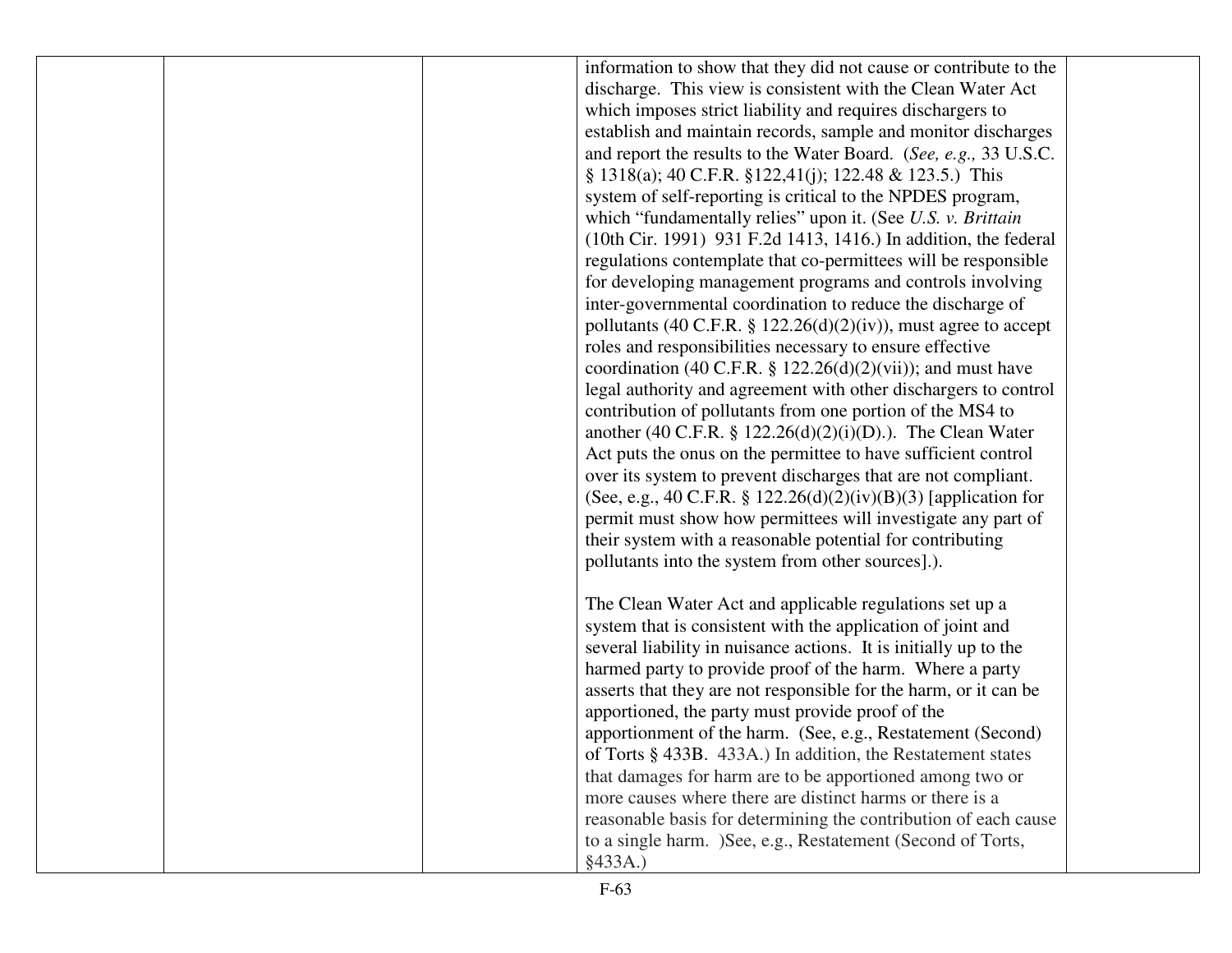|                         |                                                                                                                                                                                                                                                                                                                                                                                                                                                            |                                                                                                                                                                                                 | The Board agrees, however, that co-permittees need only<br>comply with permit conditions relating to discharges from the<br>MS4 for which they are operators. So, for example, one co-<br>permittee is not required to implement or correct best<br>management practices employed by another co-permittee.<br>(See, 40 CFR $\S$ 122.26(a)(3)(vi).)                                                                                                                                                                                                                                                                                                                                                                                                                                                                                                                                                                                                                                                                                                                                 |      |
|-------------------------|------------------------------------------------------------------------------------------------------------------------------------------------------------------------------------------------------------------------------------------------------------------------------------------------------------------------------------------------------------------------------------------------------------------------------------------------------------|-------------------------------------------------------------------------------------------------------------------------------------------------------------------------------------------------|------------------------------------------------------------------------------------------------------------------------------------------------------------------------------------------------------------------------------------------------------------------------------------------------------------------------------------------------------------------------------------------------------------------------------------------------------------------------------------------------------------------------------------------------------------------------------------------------------------------------------------------------------------------------------------------------------------------------------------------------------------------------------------------------------------------------------------------------------------------------------------------------------------------------------------------------------------------------------------------------------------------------------------------------------------------------------------|------|
| Joint<br>Responsibility | The issue of imposing liability<br>for contributions to<br>"commingled discharges" of<br>certain constituents, such as<br>bacteria, is especially<br>problematic because there is no<br>method of determining who has<br>contributed what to an<br>exceedance.                                                                                                                                                                                             | Cities of Agoura<br>Hills, Artesia,<br>Beverly Hills,<br>Hidden Hills, La<br>Mirada,<br>Monrovia,<br>Norwalk, Rancho<br>Palos Verdes, San<br>Marino, South El<br>Monte, and<br>Westlake Village | The federal regulations contemplate that co-permittees will be<br>responsible for developing management programs and controls<br>involving inter-governmental coordination to reduce the<br>discharge of pollutants (40 C.F.R. $\S$ 122.26(d)(2)(iv)), must<br>agree to accept roles and responsibilities necessary to ensure<br>effective coordination (40 C.F.R. $\S$ 122.26(d)(2)(vii)); and<br>must have legal authority and agreement with other<br>dischargers to control contribution of pollutants from one<br>portion of the MS4 to another $(40 \text{ C.F.R.} \S 122.26(d)(2)(i)(D))$<br>). The Clean Water Act puts the onus on the permittee to have<br>sufficient control over its system to prevent discharges that are<br>not compliant. (See, e.g., 40 C.F.R. § $122.26(d)(2)(iv)(B)(3)$<br>[application for permit must show how permittees will]<br>investigate any part of their system with a reasonable potential<br>for contributing pollutants into the system from other<br>sources].) The TMDLs for bacteria address coordination<br>between permittees. | None |
| Joint<br>Responsibility | For receiving water body<br>exceedances, the Permit should<br>specify that the burden is on the<br>Regional Board to show that<br>any permittee's discharge<br>caused or contributed to that<br>exceedance. Requiring<br>permittees to prove they did not<br>cause or contribute an<br>exceedance is both inequitable<br>and unlawful. Permittees should<br>not be required to prove they<br>did not do something when the<br>Regional Board has failed to | Cities of Agoura<br>Hills, Artesia,<br>Beverly Hills,<br>Hidden Hills, La<br>Mirada,<br>Monrovia,<br>Norwalk, Rancho<br>Palos Verdes, San<br>Marino, South El<br>Monte, and<br>Westlake Village | Permittees that discharge to a common outfall where the<br>discharges comingle in the receiving water may be responsible<br>for violations of the receiving water limits. Once the Water<br>Board determines that there is a violation of the receiving<br>water limits, or other conditions of the permit, based on<br>monitoring reports and/or other information, it is up to the<br>permittee to demonstrate that they are not responsible for the<br>specific violation. The permit sets forth methods for a<br>discharger to demonstrate that they are not responsible. The<br>dischargers are responsible for complying with the terms of the<br>permit; they cannot use another commingled discharger to<br>shield themselves from responsibility for the discharge where<br>they provide no information to show that they did not cause or<br>contribute to the discharge. This view is consistent with the                                                                                                                                                               | None |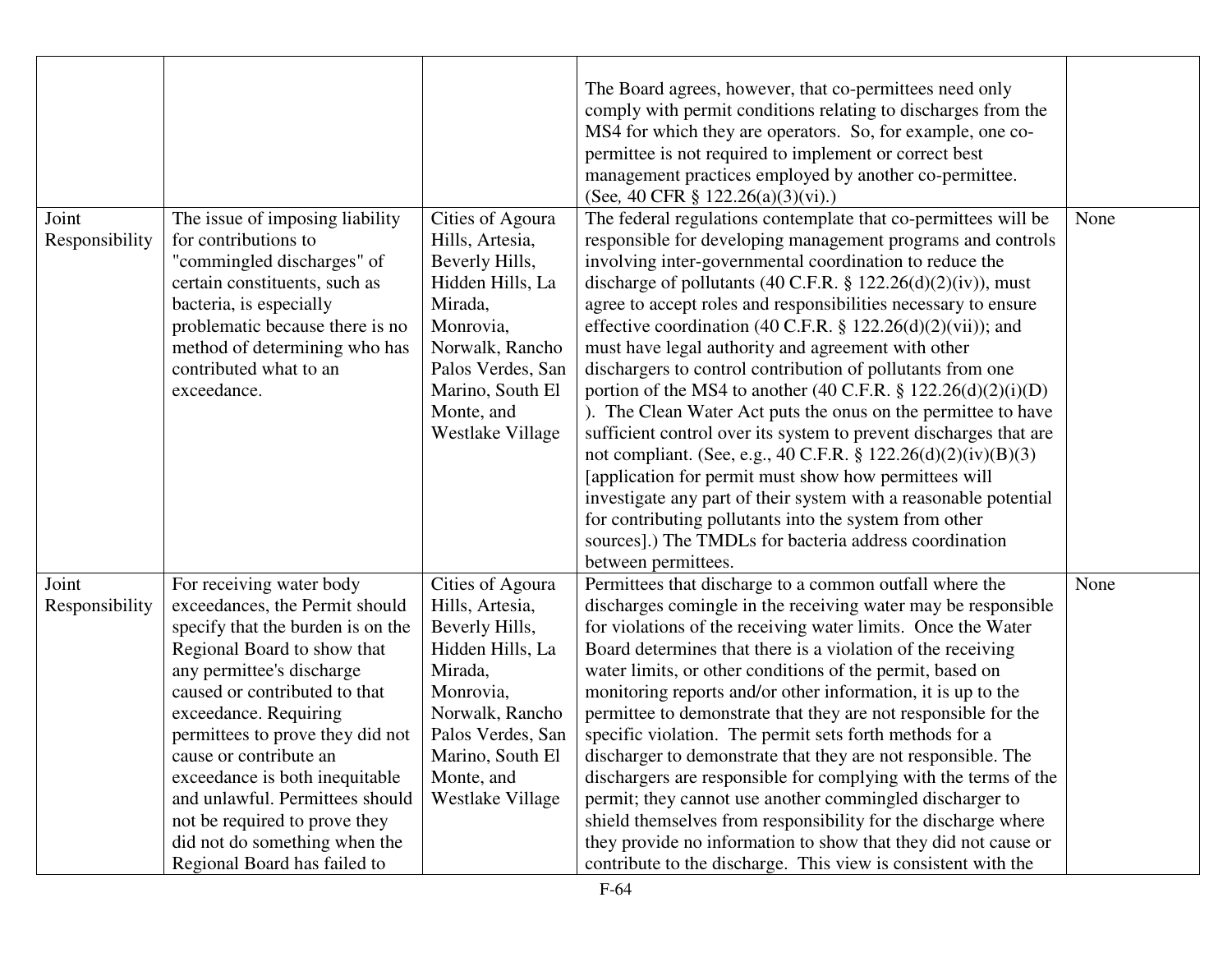|                | raise even a rebuttable          |                | Clean Water Act which imposes strict liability and requires       |      |
|----------------|----------------------------------|----------------|-------------------------------------------------------------------|------|
|                | presumption that the             |                | dischargers to establish and maintain records, sample and         |      |
|                | contamination results from a     |                | monitor discharges and report the results to the Water Board.     |      |
|                | particular permittee's actions.  |                | (See, e.g., 33 U.S.C. § 1318(a); 40 C.F.R. § 122,41(j); 122.48    |      |
|                |                                  |                | $\&$ 123.5.) This system of self-reporting is critical to the     |      |
|                |                                  |                | NPDES program, which "fundamentally relies" upon it. (See         |      |
|                |                                  |                | U.S. v. Brittain (10th Cir. 1991) 931 F.2d 1413, 1416.)           |      |
| Joint          | Requiring a permittee involved   | City of Signal | The Board does not agree with the comment. All persons who        | None |
| Responsibility | in a comingled discharge to      | Hill           | discharge any pollutant to waters of the United States must       |      |
|                | prove it did not cause or        |                | obtain an NPDES permit. (See 40 CFR § 122.21.) In this case,      |      |
|                | contribute to an alleged         |                | 86 entities are subject to the NPDES permits, and discharge to    |      |
|                | exceedance violates basic        |                | a common conveyance system and receiving waters. The              |      |
|                | tenants of due process of law    |                | Permit implements the requirements of the Clean Water Act,        |      |
|                | and is fundamentally             |                | which require the dischargers to meet water quality standards     |      |
|                | unenforceable. Under both the    |                | to the "maximum extent practicable" and to comply with "such      |      |
|                | CWA and the Porter-Cologne       |                | other provisions as the Administrator or the State determines     |      |
|                | Act, the Board has the burden    |                | appropriate for the control of such discharges" and to prohibit   |      |
|                | of proofing liability against an |                | discharges of non-stormwater to the MS4 system, with certain      |      |
|                | individual Permittee, regardless |                | conditional exceptions. Permittees are responsible for            |      |
|                | of whether or not there is a     |                | complying with the permit. (See 40 C.F.R. $\S$ 122.41(a) ["Any    |      |
|                | comingled exceedance. There is   |                | permit noncompliance constitutes a violation of the Clean         |      |
|                | no such thing as "presumed,"     |                | Water Act and is grounds for enforcement action."].)              |      |
|                | nor joint and several liability  |                |                                                                   |      |
|                | under either the CWA or the      |                | The permit covers a large geographic area. Permittees that        |      |
|                | Porter-Cologne Act. The          |                | discharge to a common outfall where the discharges comingle       |      |
|                | concept of "presumed guilt" is   |                | in the receiving water may be responsible for violations of the   |      |
|                | not an accepted principle of     |                | receiving water limits. Once the Board determines that there is   |      |
|                | justice within the American      |                | a violation of the receiving water limits, or other conditions of |      |
|                | System of Jurisprudence, and     |                | the permit, based on monitoring reports and/or other              |      |
|                | violates basic tenants of due    |                | information, it is up to the permittee to demonstrate that they   |      |
|                | process of law, plain statutory  |                | are not responsible for the specific violation. The permit sets   |      |
|                | requirements and well-           |                | forth methods for a discharger to demonstrate that they are not   |      |
|                | established precedent, to        |                | responsible. The dischargers are responsible for complying        |      |
|                | presume a Permittee is in        |                | with the terms of the permit; they cannot use another             |      |
|                | violation of the Permit and      |                | commingled discharger to shield themselves from                   |      |
|                | subject to penalties wherever    |                | responsibility for the discharge where they provide no            |      |
|                | there is a comingled             |                | information to show that they did not cause or contribute to the  |      |
|                | exceedance. As such, all such    |                | discharge. This view is consistent with the Clean Water Act       |      |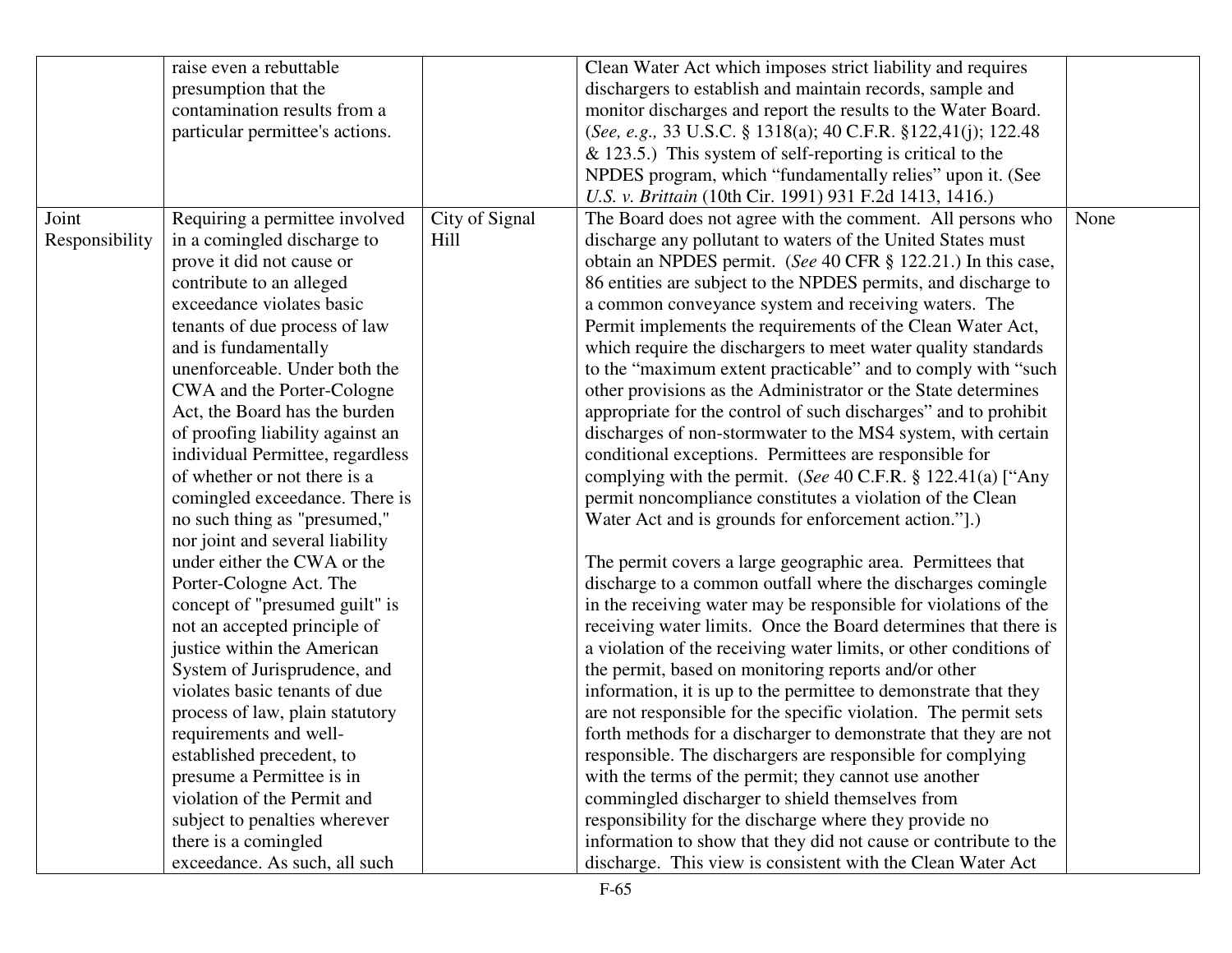| terms must be deleted from the |                       | which imposes strict liability and requires dischargers to        |  |
|--------------------------------|-----------------------|-------------------------------------------------------------------|--|
| Proposed Permit.               |                       | establish and maintain records, sample and monitor discharges     |  |
|                                |                       | and report the results to the Water Board. (See, e.g., 33 U.S.C.  |  |
|                                |                       | $\S$ 1318(a); 40 C.F.R. $\S$ 122,41(j); 122.48 & 123.5.) This     |  |
|                                |                       | system of self-reporting is critical to the NPDES program,        |  |
|                                |                       | which "fundamentally relies" upon it. (See U.S. v. Brittain       |  |
|                                |                       | (10th Cir. 1991) 931 F.2d 1413, 1416.)                            |  |
|                                |                       |                                                                   |  |
|                                |                       | In addition, the federal regulations contemplate that co-         |  |
|                                |                       | permittees will be responsible for developing management          |  |
|                                |                       | programs and controls involving inter-governmental                |  |
|                                |                       | coordination to reduce the discharge of pollutants (40 C.F.R. §   |  |
|                                |                       | $122.26(d)(2)(iv)$ , must agree to accept roles and               |  |
|                                |                       | responsibilities necessary to ensure effective coordination (40)  |  |
|                                |                       | C.F.R. $\S 122.26(d)(2)(vii)$ ; and must have legal authority and |  |
|                                |                       | agreement with other dischargers to control contribution of       |  |
|                                |                       | pollutants from one portion of the MS4 to another (40 C.F.R. §    |  |
|                                |                       | $122.26(d)(2)(i)(D)$ . The Clean Water Act puts the onus on       |  |
|                                |                       | the permittee to have sufficient control over its system to       |  |
|                                |                       | prevent discharges that are not compliant. (See, e.g., 40 C.F.R.  |  |
|                                |                       | § 122.26(d)(2)(iv)(B)(3) [application for permit must show        |  |
|                                |                       |                                                                   |  |
|                                |                       | how permittees will investigate any part of their system with a   |  |
|                                |                       | reasonable potential for contributing pollutants into the system  |  |
|                                | from other sources].) |                                                                   |  |
|                                |                       | The Clean Water Act and applicable regulations set up a           |  |
|                                |                       | system that is consistent with the application of joint and       |  |
|                                |                       | several liability in nuisance actions. It is initially up to the  |  |
|                                |                       | harmed party to provide proof of the harm. Where a party          |  |
|                                |                       |                                                                   |  |
|                                |                       | asserts that they are not responsible for the harm, or it can be  |  |
|                                |                       | apportioned, the party must provide proof of the                  |  |
|                                |                       | apportionment of the harm. (See, e.g., Restatement (Second)       |  |
|                                |                       | of Torts §§ 433B, 433A.) In addition, the Restatement states      |  |
|                                |                       | that damages for harm are to be apportioned among two or          |  |
|                                |                       | more causes where there are distinct harms or there is a          |  |
|                                |                       | reasonable basis for determining the contribution of each cause   |  |
|                                |                       | to a single harm. (See, e.g., Restatement (Second of Torts, §     |  |
|                                | 433A.)                |                                                                   |  |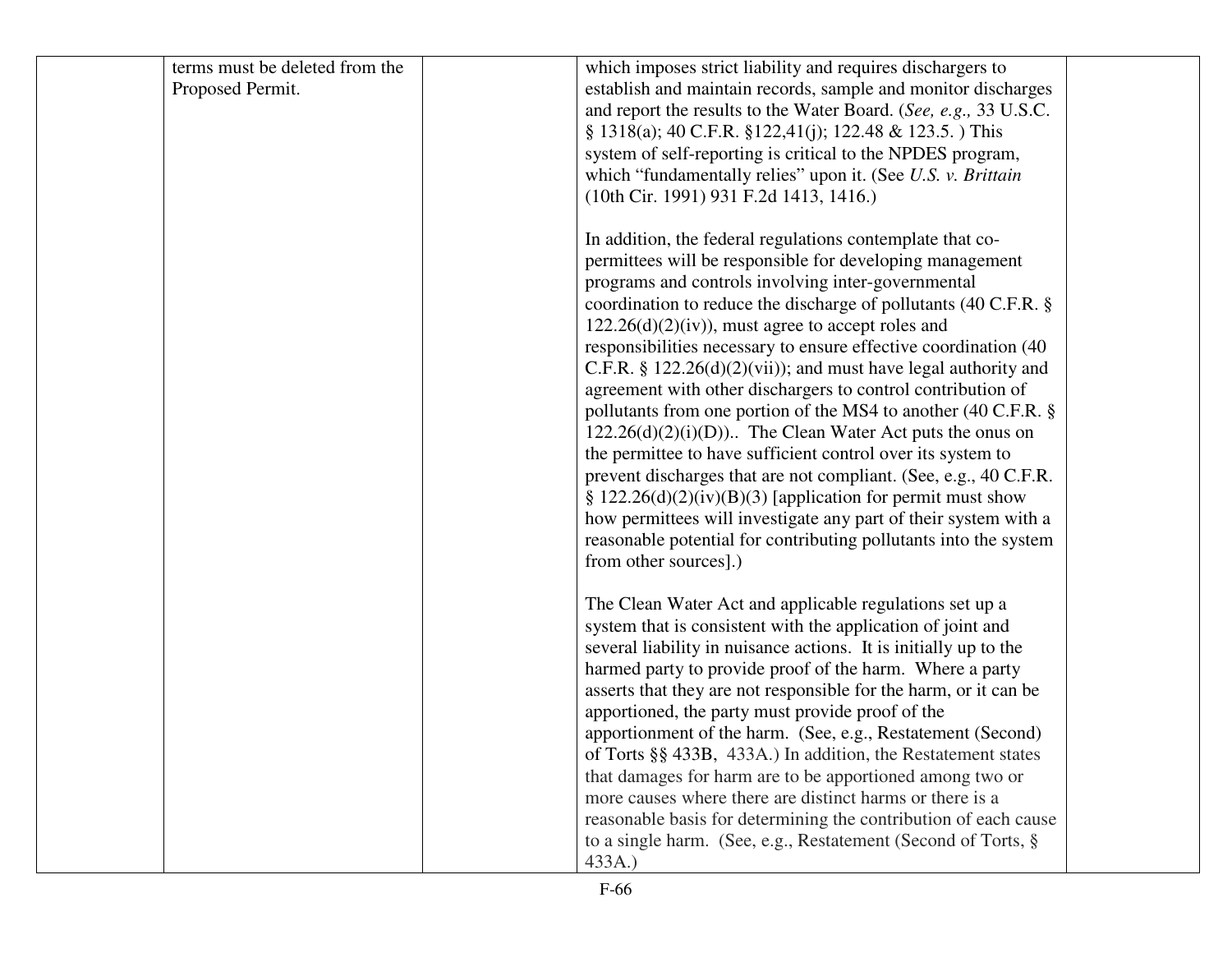|                                 |                                    |                          | The Board agrees, however, that co-permittees need only                                                      |      |
|---------------------------------|------------------------------------|--------------------------|--------------------------------------------------------------------------------------------------------------|------|
|                                 |                                    |                          | comply with permit conditions relating to discharges from the                                                |      |
|                                 |                                    |                          | MS4 for which they are operators. So, for example, one co-                                                   |      |
|                                 |                                    |                          | permittee is not required to implement or correct best                                                       |      |
|                                 |                                    |                          | management practices employed by another co-permittee.                                                       |      |
|                                 |                                    |                          | (See, 40 CFR $\S$ 122.26(a)(3)(vi).)                                                                         |      |
| Joint                           | The definition of "joint"          | Environmental            | Permittees that discharge to a common outfall where the                                                      | None |
| Responsibility                  | responsibility" is potentially     | Groups                   | discharges comingle in the receiving water may be responsible                                                |      |
|                                 | internally contradictory and       |                          | for violations of the receiving water limits. Once the Board                                                 |      |
|                                 | should be clarified to ensure      |                          | determines that there is a violation of the receiving water                                                  |      |
|                                 | compliance with existing waste     |                          | limits, or other conditions of the permit, based on monitoring                                               |      |
|                                 | load allocations and other Clean   |                          | reports and/or other information, it is up to the permittee to                                               |      |
|                                 | Water Act requirements.            |                          | demonstrate that they are not responsible for the specific                                                   |      |
|                                 | Finding J.1. should be revised     |                          | violation. The permit sets forth methods for a discharger to                                                 |      |
|                                 | to be consistent with Part         |                          | demonstrate that they are not responsible. The dischargers are                                               |      |
|                                 | IV.E.2.b.ii. that it is the        |                          | responsible for complying with the terms of the permit; they                                                 |      |
|                                 | Permittee who must show its        |                          | cannot use another commingled discharger to shield                                                           |      |
|                                 | discharge is not responsible for   |                          | themselves from responsibility for the discharge where they                                                  |      |
|                                 | causing or contributing to an      |                          | provide no information to show that they did not cause or                                                    |      |
|                                 | exceedance. The Board should       |                          | contribute to the discharge. This view is consistent with the                                                |      |
|                                 | also explicitly state that it is a |                          | Clean Water Act which imposes strict liability and requires                                                  |      |
|                                 | Permittees' responsibility to      |                          | dischargers to establish and maintain records, sample and                                                    |      |
|                                 | address any contribution to an     |                          | monitor discharges and report the results to the Board. (See,                                                |      |
|                                 | exceedance, not only               |                          | e.g., 33 U.S.C. § 1318(a); 40 C.F.R. §122,41(j); 122.48 &                                                    |      |
|                                 | exceedances for which they are     |                          | 123.5.) This system of self-reporting is critical to the NPDES                                               |      |
|                                 | solely responsible.                |                          | program, which "fundamentally relies" upon it. (See U.S. v.                                                  |      |
|                                 |                                    |                          | Brittain (10th Cir. 1991) 931 F.2d 1413, 1416.)                                                              |      |
| <b>RWLs Addressed by a TMDL</b> |                                    |                          |                                                                                                              |      |
|                                 | While it is not the Board's        |                          |                                                                                                              | None |
| Receiving<br>Water              | intention, Part VI.E.2.c.iii.      | County of Los<br>Angeles | This portion of the permit addresses TMDLs where<br>compliance deadlines have passed. The Regional Board may |      |
| Limitations                     |                                    |                          |                                                                                                              |      |
|                                 | would open Permittees up to        | (Comment 121)            | not include a compliance schedule in the permit, but consistent                                              |      |
| Addressed by<br>a TMDL          | third-party lawsuits. Therefore,   |                          | with the Water Code may provide a TSO to provide additional                                                  |      |
|                                 | the reference to a TSO should      |                          | time to comply.                                                                                              |      |
|                                 | be replaced with the Watershed     |                          |                                                                                                              |      |
|                                 | Management Program.                |                          |                                                                                                              |      |
| <b>Final WOBELs and/or RWLs</b> |                                    |                          |                                                                                                              |      |
| Final                           | Final waste load allocations       | Cities of Agoura         | The Regional Board adopted TMDLs in accordance with                                                          | None |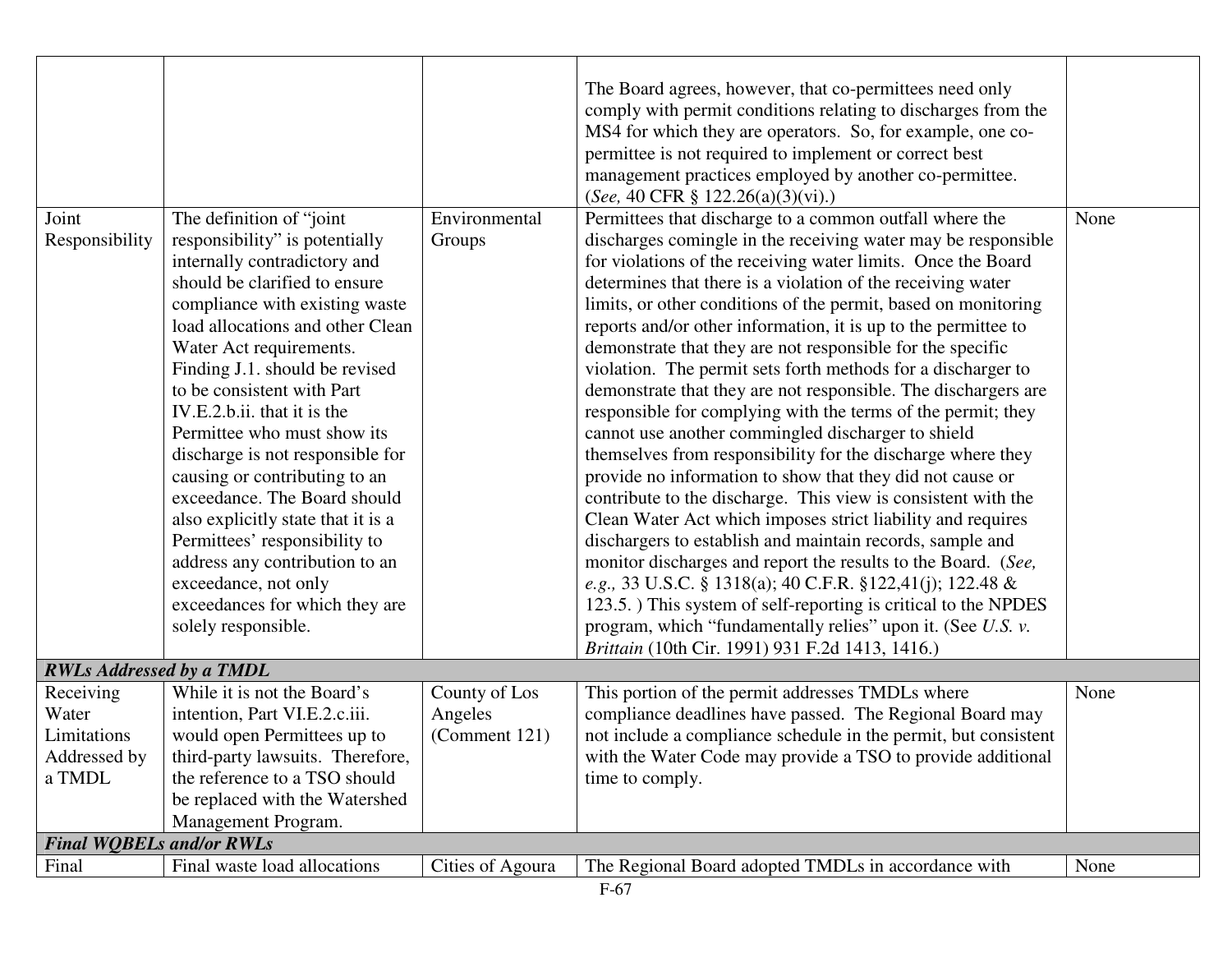| <b>WQBELs</b> | should not be incorporated into    | Hills, Artesia,         | applicable laws and must incorporate those TMDLs into the         |      |
|---------------|------------------------------------|-------------------------|-------------------------------------------------------------------|------|
| and/or RWLs   | the Permit, especially for         | Beverly Hills,          | permit. If TMDLs are reopened and implementation plans            |      |
|               | TMDLs that have been rushed        | Hidden Hills, La        | change, the permit may be reopened to make appropriate            |      |
|               | through due to the Browner         | Mirada,                 | revisions.                                                        |      |
|               | consent decree with the            | Monrovia,               |                                                                   |      |
|               | understanding that they would      | Norwalk, Rancho         |                                                                   |      |
|               | be refined over time with          | Palos Verdes, San       |                                                                   |      |
|               | reopeners as new information       | Marino, South El        |                                                                   |      |
|               | becomes available.                 | Monte, and              |                                                                   |      |
|               |                                    | <b>Westlake Village</b> |                                                                   |      |
| Final         | The County and the LACFCD          | <b>LACFCD</b>           | Clean Water Act section $402(p)(3)(B)(iii)$ requires permits for  | None |
| <b>WQBELs</b> | are concerned that final WLAs      | (Comments 15 $&$        | discharges from municipal storm sewers to "require controls to    |      |
| and/or RWLs   | for State-adopted TMDLs have       | 35); County of          | reduce the discharge of pollutants to the maximum extent          |      |
|               | been incorporated as numeric       | Los Angeles             | practicable, including management practices, control              |      |
|               | effluent limitations that apply at | (Comments 11 $\&$       | techniques and system, design, and engineering methods, and       |      |
|               | the point of discharge from the    | 122)                    | such other provisions as the Administrator or the State           |      |
|               | MS4 and, where applicable, as      |                         | determines appropriate for the control of such pollutants."       |      |
|               | receiving water limitations.       |                         | [Emphasis added.] The Clean Water Act provides the                |      |
|               | The more appropriate approach      |                         | Regional Board, to the same extent as the Administrator of        |      |
|               | is to incorporate interim and      |                         | USEPA, the discretion to determine what controls are              |      |
|               | final WLAs as BMP-based            |                         | appropriate to protect water quality. (See Defenders of           |      |
|               | effluent limitations defined as    |                         | Wildlife v. Browner (1999) 191 F.3d 1159, 1166.).                 |      |
|               | <b>TMDL Control Measures</b>       |                         | Compliance with the TMDLs is necessary to achieve                 |      |
|               | required in the Watershed          |                         | compliance with water quality standards.                          |      |
|               | Management Program.                |                         |                                                                   |      |
|               |                                    |                         | USEPA has stated that MS4 "permit conditions must provide         |      |
|               |                                    |                         | for attainment of applicable water quality standards (including   |      |
|               |                                    |                         | designated uses), allocations of pollutant loads established by a |      |
|               |                                    |                         | TMDL, and timing requirements for implementation of a             |      |
|               |                                    |                         | TMDL." (See, e.g., Phase II Stormwater Regulations, Final         |      |
|               |                                    |                         | Rule, 64 Fed. Reg. 68722, 68737 (addressing small MS4s).)         |      |
|               |                                    |                         | USEPA has set forth in guidance regarding MS4 permits, that       |      |
|               |                                    |                         | such permits must require compliance with applicable TMDLs        |      |
|               |                                    |                         | to meet water quality standards. See "Revisions to the            |      |
|               |                                    |                         | November 22, 2002 Memorandum "Establishing Total                  |      |
|               |                                    |                         | Maximum Daily Load (TMDL) Wasteload Allocations                   |      |
|               |                                    |                         | (WLAs) for Storm Water Sources and NPDES Requirements             |      |
|               |                                    |                         | Based on Those WLAs." USEPA Office of Water, Nov. 10,             |      |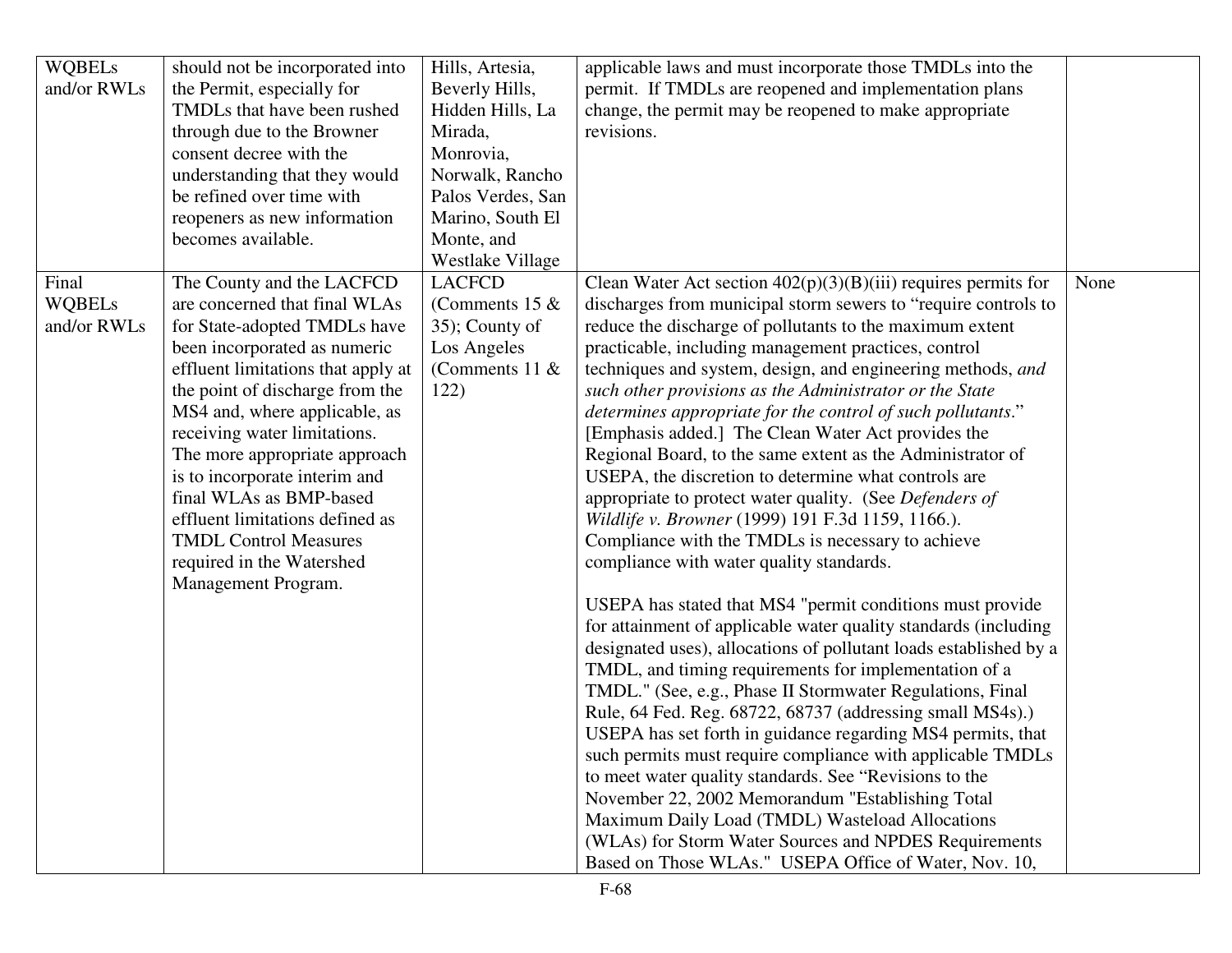|               |                                   |               | 2010.                                                       |               |
|---------------|-----------------------------------|---------------|-------------------------------------------------------------|---------------|
| Final         | It is an abuse of discretion to   | <b>LACFCD</b> | The Regional Board does not agree that it is an abuse of    | Revision made |
| <b>WQBELs</b> | express final TMDL WLAs as        | (Comment 36); | discretion to express final TMDL WLAs as numeric            | to part       |
| and/or RWLs   | strict numeric WQBELs and/or      | County of Los | WQBELs. (See Defenders of Wildlife v. Browner (1999) 191    | VI.A.7.a      |
|               | RWLs in the permit. The Board     | Angeles       | F.3d 1159, 1166.) The Regional Board does agree that in     |               |
|               | has not demonstrated that it is   | (Comment 123) | certain circumstances it should consider whether            |               |
|               | feasible to reflect the final     |               | implementation of BMPs is sufficient to achieve compliance  |               |
|               | WQBELs as numeric limits. In      |               | with the TMDL WLAs. The tentative permit has been revised   |               |
|               | addition, the Board has not       |               | to provide for review two years before the final compliance |               |
|               | demonstrated that compliance      |               | deadlines to evaluate whether a BMP based approach to final |               |
|               | with numeric WQBELs or            |               | WQBELs is supportable.                                      |               |
|               | WLAs is feasible. The Board       |               |                                                             |               |
|               | also has not analyzed the costs   |               |                                                             |               |
|               | of complying with TMDLs,          |               |                                                             |               |
|               | including during the TMDL         |               |                                                             |               |
|               | development process. The          |               |                                                             |               |
|               | Board also did not analyze        |               |                                                             |               |
|               | whether the means to comply       |               |                                                             |               |
|               | with the TMDLs were cost-         |               |                                                             |               |
|               | effective. The permit should be   |               |                                                             |               |
|               | revised to implement final        |               |                                                             |               |
|               | TMDL WLAs using BMPs.             |               |                                                             |               |
|               | Alternatively, the Board should   |               |                                                             |               |
|               | insert a new section VI.E.2.e.ii. |               |                                                             |               |
|               | that states: "Two years before    |               |                                                             |               |
|               | the compliance deadline for an    |               |                                                             |               |
|               | applicable final water quality-   |               |                                                             |               |
|               | based effluent limitation and/or  |               |                                                             |               |
|               | final receiving water limitation, |               |                                                             |               |
|               | Regional Board shall evaluate     |               |                                                             |               |
|               | progress made by Permittees       |               |                                                             |               |
|               | toward compliance with the        |               |                                                             |               |
|               | standard, including review of     |               |                                                             |               |
|               | the results from Permittees'      |               |                                                             |               |
|               | adaptive management process       |               |                                                             |               |
|               | (VI.C.6.), to determine whether   |               |                                                             |               |
|               | the compliance timeline should    |               |                                                             |               |
|               | remain unchanged, or if the       |               |                                                             |               |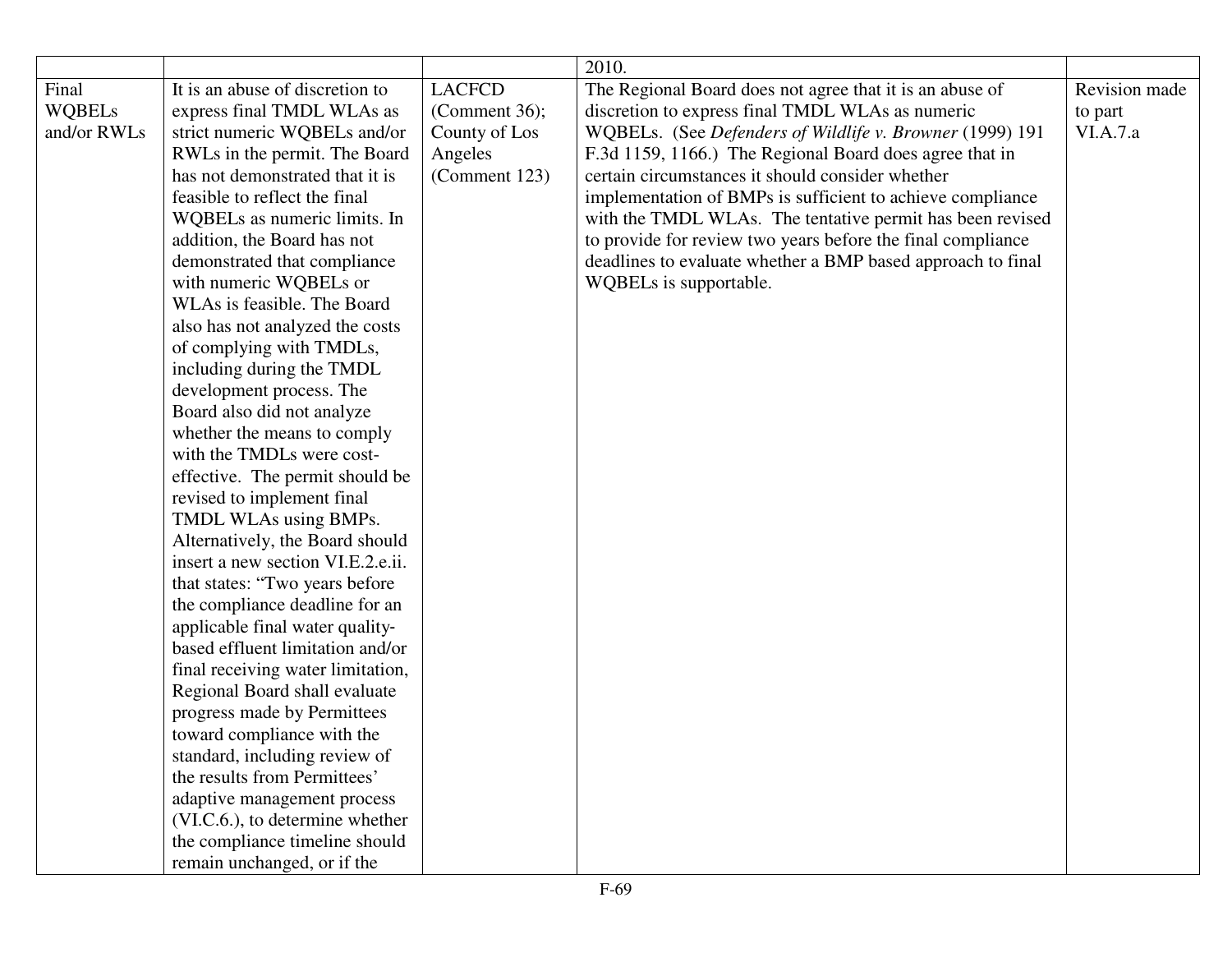|                                                                | Order should be revised to                                                                                                                                                                                                                                                                                                                                                                                                                                                                     |                         |                                                                                                                                                                                                                                                                                                                                                                                                                                                                                                       |      |
|----------------------------------------------------------------|------------------------------------------------------------------------------------------------------------------------------------------------------------------------------------------------------------------------------------------------------------------------------------------------------------------------------------------------------------------------------------------------------------------------------------------------------------------------------------------------|-------------------------|-------------------------------------------------------------------------------------------------------------------------------------------------------------------------------------------------------------------------------------------------------------------------------------------------------------------------------------------------------------------------------------------------------------------------------------------------------------------------------------------------------|------|
|                                                                | incorporate a new compliance                                                                                                                                                                                                                                                                                                                                                                                                                                                                   |                         |                                                                                                                                                                                                                                                                                                                                                                                                                                                                                                       |      |
|                                                                | timeline."                                                                                                                                                                                                                                                                                                                                                                                                                                                                                     |                         |                                                                                                                                                                                                                                                                                                                                                                                                                                                                                                       |      |
| Final                                                          | Los Angeles Region MS4                                                                                                                                                                                                                                                                                                                                                                                                                                                                         | <b>LACFCD</b>           | The tentative permit incorporates TMDLs, including numeric                                                                                                                                                                                                                                                                                                                                                                                                                                            | None |
| <b>WQBELs</b>                                                  | dischargers should not be held                                                                                                                                                                                                                                                                                                                                                                                                                                                                 | (Comment $36$ );        | WQBELs where feasible to implement the TMDL WLAs.                                                                                                                                                                                                                                                                                                                                                                                                                                                     |      |
| and/or RWLs                                                    | to enforceable numeric effluent                                                                                                                                                                                                                                                                                                                                                                                                                                                                | County of Los           | Such provisions are appropriate to control the pollutants                                                                                                                                                                                                                                                                                                                                                                                                                                             |      |
|                                                                | limits when discharges into the                                                                                                                                                                                                                                                                                                                                                                                                                                                                | Angeles                 | subject to the TMDLs. (See Defenders of Wildlife v. Browner                                                                                                                                                                                                                                                                                                                                                                                                                                           |      |
|                                                                | MS4, such as from Caltrans and                                                                                                                                                                                                                                                                                                                                                                                                                                                                 | (Comment 123)           | (1999) 191 F.3d 1159, 1166.).                                                                                                                                                                                                                                                                                                                                                                                                                                                                         |      |
|                                                                | construction sites, are not being                                                                                                                                                                                                                                                                                                                                                                                                                                                              |                         |                                                                                                                                                                                                                                                                                                                                                                                                                                                                                                       |      |
|                                                                | held to the same standard.                                                                                                                                                                                                                                                                                                                                                                                                                                                                     |                         |                                                                                                                                                                                                                                                                                                                                                                                                                                                                                                       |      |
| Final                                                          | It is an abuse of discretion for                                                                                                                                                                                                                                                                                                                                                                                                                                                               | <b>LACFCD</b>           | The Regional Board does not agree that it is an abuse of                                                                                                                                                                                                                                                                                                                                                                                                                                              | None |
| <b>WQBELs</b>                                                  | the Permit to contain WQBELs                                                                                                                                                                                                                                                                                                                                                                                                                                                                   | (Comment 37);           | discretion to include numeric WQBELs that are applicable                                                                                                                                                                                                                                                                                                                                                                                                                                              |      |
| and/or RWLs                                                    |                                                                                                                                                                                                                                                                                                                                                                                                                                                                                                |                         |                                                                                                                                                                                                                                                                                                                                                                                                                                                                                                       |      |
|                                                                | and WLAs that are applicable                                                                                                                                                                                                                                                                                                                                                                                                                                                                   | County of Los           | after the expiration of the permit. See Defenders of Wildlife v.                                                                                                                                                                                                                                                                                                                                                                                                                                      |      |
|                                                                | after the expiration of the<br>Permit. The fact sheet and draft                                                                                                                                                                                                                                                                                                                                                                                                                                | Angeles                 | Browner (1999) 191 F.3d 1159, 1166. The permit is required<br>to implement the TMDLs, including the implementation plans.                                                                                                                                                                                                                                                                                                                                                                             |      |
|                                                                | Permit contain no reason for                                                                                                                                                                                                                                                                                                                                                                                                                                                                   | (Comment 124)           | The Board and the permittees flexibility is not limited since the                                                                                                                                                                                                                                                                                                                                                                                                                                     |      |
|                                                                | doing so. It is also not good                                                                                                                                                                                                                                                                                                                                                                                                                                                                  |                         | permit includes appropriate reopeners and those final                                                                                                                                                                                                                                                                                                                                                                                                                                                 |      |
|                                                                | policy, as it could restrict the                                                                                                                                                                                                                                                                                                                                                                                                                                                               |                         | WQBELs are not enforceable during the term of this permit.                                                                                                                                                                                                                                                                                                                                                                                                                                            |      |
|                                                                | flexibility of the Board and the                                                                                                                                                                                                                                                                                                                                                                                                                                                               |                         |                                                                                                                                                                                                                                                                                                                                                                                                                                                                                                       |      |
|                                                                |                                                                                                                                                                                                                                                                                                                                                                                                                                                                                                |                         |                                                                                                                                                                                                                                                                                                                                                                                                                                                                                                       |      |
|                                                                |                                                                                                                                                                                                                                                                                                                                                                                                                                                                                                |                         |                                                                                                                                                                                                                                                                                                                                                                                                                                                                                                       |      |
|                                                                |                                                                                                                                                                                                                                                                                                                                                                                                                                                                                                |                         |                                                                                                                                                                                                                                                                                                                                                                                                                                                                                                       |      |
|                                                                |                                                                                                                                                                                                                                                                                                                                                                                                                                                                                                |                         |                                                                                                                                                                                                                                                                                                                                                                                                                                                                                                       |      |
|                                                                |                                                                                                                                                                                                                                                                                                                                                                                                                                                                                                |                         |                                                                                                                                                                                                                                                                                                                                                                                                                                                                                                       |      |
|                                                                |                                                                                                                                                                                                                                                                                                                                                                                                                                                                                                |                         |                                                                                                                                                                                                                                                                                                                                                                                                                                                                                                       |      |
|                                                                |                                                                                                                                                                                                                                                                                                                                                                                                                                                                                                |                         |                                                                                                                                                                                                                                                                                                                                                                                                                                                                                                       |      |
|                                                                |                                                                                                                                                                                                                                                                                                                                                                                                                                                                                                |                         |                                                                                                                                                                                                                                                                                                                                                                                                                                                                                                       |      |
|                                                                |                                                                                                                                                                                                                                                                                                                                                                                                                                                                                                |                         |                                                                                                                                                                                                                                                                                                                                                                                                                                                                                                       |      |
|                                                                |                                                                                                                                                                                                                                                                                                                                                                                                                                                                                                |                         |                                                                                                                                                                                                                                                                                                                                                                                                                                                                                                       |      |
|                                                                |                                                                                                                                                                                                                                                                                                                                                                                                                                                                                                |                         |                                                                                                                                                                                                                                                                                                                                                                                                                                                                                                       |      |
|                                                                |                                                                                                                                                                                                                                                                                                                                                                                                                                                                                                |                         |                                                                                                                                                                                                                                                                                                                                                                                                                                                                                                       |      |
|                                                                |                                                                                                                                                                                                                                                                                                                                                                                                                                                                                                |                         |                                                                                                                                                                                                                                                                                                                                                                                                                                                                                                       |      |
|                                                                |                                                                                                                                                                                                                                                                                                                                                                                                                                                                                                |                         |                                                                                                                                                                                                                                                                                                                                                                                                                                                                                                       |      |
|                                                                |                                                                                                                                                                                                                                                                                                                                                                                                                                                                                                |                         |                                                                                                                                                                                                                                                                                                                                                                                                                                                                                                       |      |
|                                                                |                                                                                                                                                                                                                                                                                                                                                                                                                                                                                                |                         |                                                                                                                                                                                                                                                                                                                                                                                                                                                                                                       |      |
|                                                                |                                                                                                                                                                                                                                                                                                                                                                                                                                                                                                |                         |                                                                                                                                                                                                                                                                                                                                                                                                                                                                                                       |      |
|                                                                | applicable WLAs. Because                                                                                                                                                                                                                                                                                                                                                                                                                                                                       |                         | Regional Board, to the same extent as the Administrator of                                                                                                                                                                                                                                                                                                                                                                                                                                            |      |
|                                                                |                                                                                                                                                                                                                                                                                                                                                                                                                                                                                                |                         |                                                                                                                                                                                                                                                                                                                                                                                                                                                                                                       |      |
| <b>USEPA Established TMDLs</b><br><b>USEPA</b><br><b>TMDLs</b> | Permittees to address these<br>matters in subsequent permits.<br>LACFCD recommends deleting<br>all references to final WQBELs<br>or final WLAs that are not<br>applicable until after the five<br>year termination date of the<br>permit.<br>Part VI.E.3 illegally exempts<br>permittees from complying with<br>numeric WLAs established in<br>USEPA adopted TMDLs. This<br>violates 40 CFR<br>$$ 122.44(d)(1)(vii)(B)$ , which<br>requires that NPDES permits be<br>consistent with existing, | Environmental<br>Groups | Clean Water Act section $402(p)(3)(B)(iii)$ requires permits for<br>discharges from municipal storm sewers to "require controls to<br>reduce the discharge of pollutants to the maximum extent<br>practicable, including management practices, control<br>techniques and system, design, and engineering methods, and<br>such other provisions as the Administrator or the State<br>determines appropriate for the control of such pollutants."<br>[Emphasis added.] The Clean Water Act provides the | None |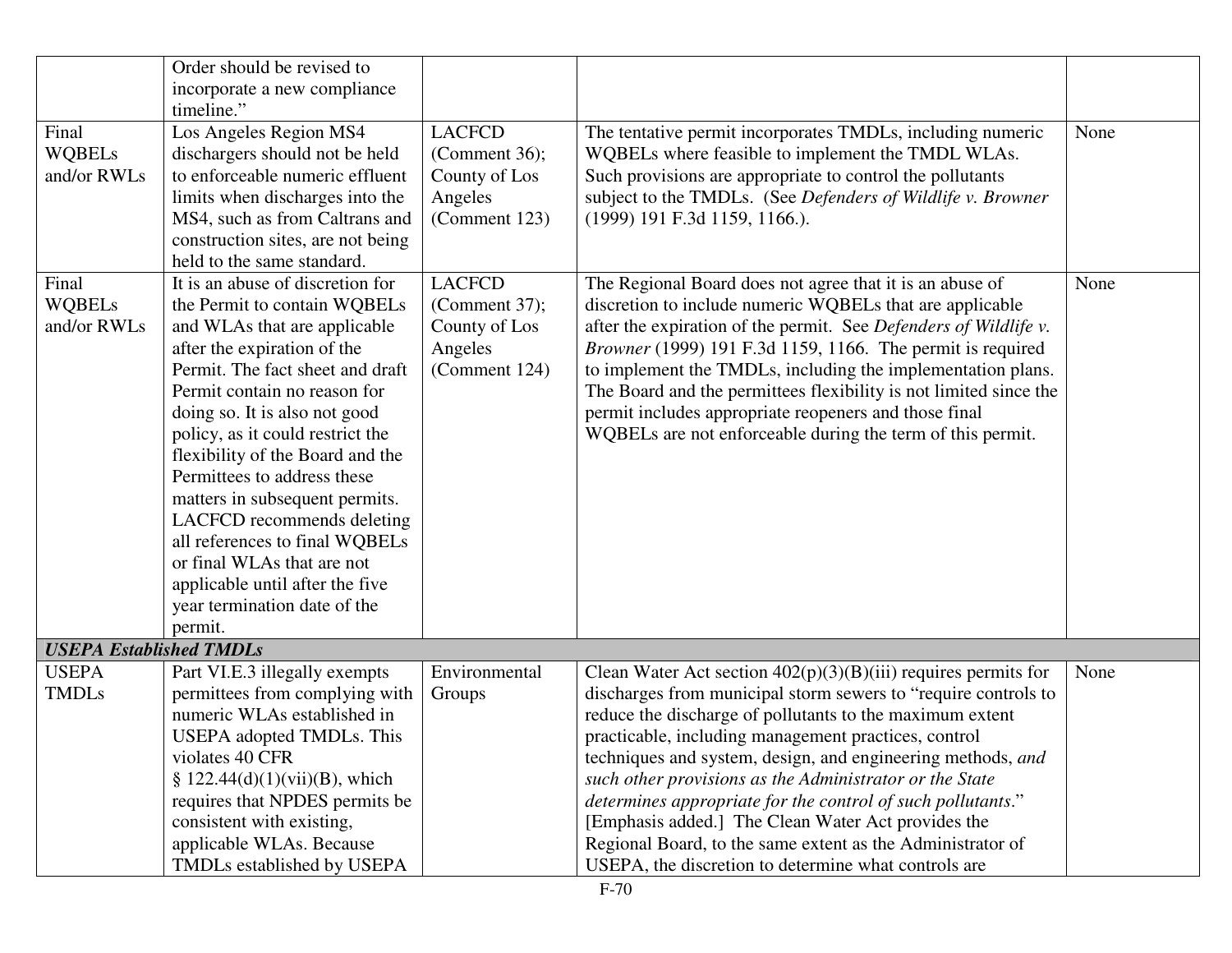|                      | include numeric WLAs, the<br>permit must include numeric                |                        | appropriate to protect water quality. See Defenders of Wildlife<br>v. Browner, 191 F.3d 1159, 1166 (1999). Compliance with the |      |
|----------------------|-------------------------------------------------------------------------|------------------------|--------------------------------------------------------------------------------------------------------------------------------|------|
|                      | WQBELs consistent with those                                            |                        | TMDLs is necessary to achieve compliance with water quality                                                                    |      |
|                      | WLAs.                                                                   |                        | standards but inclusion of numeric WQBELs is not required.                                                                     |      |
|                      | Permittees must be required to                                          |                        |                                                                                                                                |      |
|                      | comply with all existing,                                               |                        |                                                                                                                                |      |
|                      | applicable WLAs, regardless of                                          |                        |                                                                                                                                |      |
|                      | the adopting agency.                                                    |                        |                                                                                                                                |      |
| <b>USEPA</b>         | Section VI.E.3.c.iv.1 USEPA                                             | City of Malibu         | The conditions in Part VI.E.2.e.i. apply to all TMDLs – both                                                                   | None |
| <b>TMDLs</b>         | <b>Established TMDLs and all</b>                                        |                        | those adopted by the State and those established by USEPA.                                                                     |      |
|                      | VI.E.3 on Pg. 115                                                       |                        |                                                                                                                                |      |
|                      |                                                                         |                        |                                                                                                                                |      |
|                      | Conditions for compliance with                                          |                        |                                                                                                                                |      |
|                      | Section VI.E.2.e.i.1-3 should                                           |                        |                                                                                                                                |      |
|                      | apply to show compliance with                                           |                        |                                                                                                                                |      |
|                      | EPA-Established TMDLs.                                                  |                        |                                                                                                                                |      |
| Interaction          | It is not clear from the permit                                         | <b>City of Norwalk</b> | Permittees do not have to participate in a WMP, however,                                                                       | None |
| between              | whether the intent is for cities                                        |                        | where a Permittee is subject to an EPA established TMDL, the                                                                   |      |
| minimum              | such as Norwalk, which are                                              |                        | WMP provides a mechanism for demonstrating compliance                                                                          |      |
| control              | subject to a USEPA TMDL, to                                             |                        | with the numeric WLAs assigned to the Permittee. If a                                                                          |      |
| measures and         | be given the option of                                                  |                        | Permittee does not elect to develop a WMP, it may                                                                              |      |
| watershed            | implementing the Minimum                                                |                        | alternatively demonstrate compliance with the numeric WLAs                                                                     |      |
| management           | Control Measures (as all other                                          |                        | directly through monitoring data collected through the MRP.                                                                    |      |
| program for          | Permittees are) or developing a                                         |                        |                                                                                                                                |      |
| <b>USEPA</b>         | Watershed                                                               |                        |                                                                                                                                |      |
| Established          | Management Program.                                                     |                        |                                                                                                                                |      |
| <b>TMDLS</b>         | Paragraph VI.E.3.a (p. 114)                                             |                        |                                                                                                                                |      |
|                      | appears to require cities subject                                       |                        |                                                                                                                                |      |
|                      | to USEPA TMDLs to use only                                              |                        |                                                                                                                                |      |
|                      | the Watershed Management                                                |                        |                                                                                                                                |      |
|                      | Program option, which conflicts                                         |                        |                                                                                                                                |      |
|                      | with Paragraph VI.C.1.b (p. 45)                                         |                        |                                                                                                                                |      |
|                      | where "participation in a                                               |                        |                                                                                                                                |      |
|                      | <b>Watershed Management</b>                                             |                        |                                                                                                                                |      |
|                      | Program is voluntary"                                                   |                        |                                                                                                                                |      |
|                      | <b>State Adopted TMDLs where Final Compliance Deadlines have Passed</b> |                        |                                                                                                                                |      |
| <b>State Adopted</b> | There is no evidence that                                               | <b>LACFCD</b>          | There is only a small subset of the 33 TMDLs for which final                                                                   | None |
| TMDLs where          | Permittees can comply with                                              | (Comment 38);          | compliance deadlines have passed, and only three of these are                                                                  |      |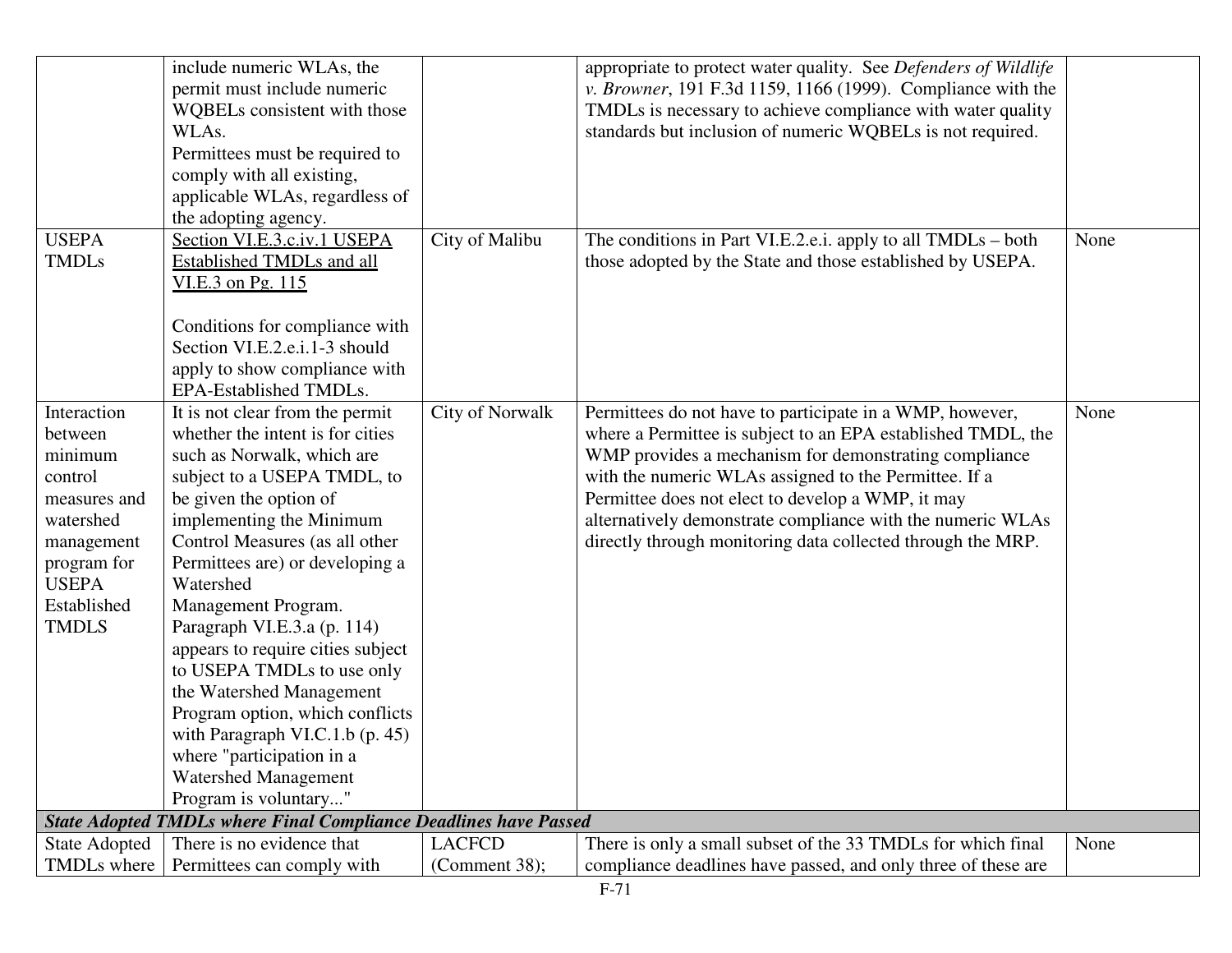| final                | final WLAs set forth in those     | County of Los | significant in terms of MS4 discharges. In all three cases, the        |      |
|----------------------|-----------------------------------|---------------|------------------------------------------------------------------------|------|
| compliance           | TMDLs whose final compliance      | Angeles       | final deadlines that have passed are related to non-storm water        |      |
| deadlines have       | dates have passed. Also, at the   | (Comment 125) | discharges from the MS4, not storm water discharges. The               |      |
| passed               | time the TMDLs were adopted,      |               | CWA requires that non-storm water discharges through the               |      |
|                      | there was no evidence             |               | MS4 are effectively prohibited to the extent that they are a           |      |
|                      | submitted that the TMDLs          |               | source of pollutants to receiving waters. Furthermore, these           |      |
|                      | could be reached on the           |               | final deadlines occurred between $3\frac{1}{2}$ to 6 years ago in most |      |
|                      | adopted, final compliance dates.  |               | cases. Additionally, Permittees have been on notice since 2006         |      |
|                      | If the Board is going to require  |               | regarding the manner in which these TMDL requirements                  |      |
|                      | compliance with state adopted     |               | would be incorporated into the permit. The LA County MS4               |      |
|                      | TMDLs where the final             |               | Permit was reopened in 2006 and again in 2007 to include               |      |
|                      | compliance deadline has           |               | these very requirements.                                               |      |
|                      | passed, then the Board should     |               |                                                                        |      |
|                      | require compliance through        |               | Further, a TSO would provide additional time to comply,                |      |
|                      | implementation of BMPs            |               | where justified, rather than requiring immediate compliance            |      |
|                      | whether than numeric effluent     |               | with the final WQBELs.                                                 |      |
|                      | limits. LACFCD recommended        |               |                                                                        |      |
|                      | new language.                     |               |                                                                        |      |
| <b>State Adopted</b> | Should the TSO option remain,     | County of Los | The time line for submittal of a TSO is 45 days after the              | None |
| <b>TMDLs</b> where   | allow Permittees at least 3       | Angeles       | adoption of the permit so that the requests for TSOs will be           |      |
| final                | months from the date of the       | (Comment 126) | received prior to the effective date of the permit.                    |      |
| compliance           | Permit adoption to request a      |               |                                                                        |      |
| deadlines have       | TSO.                              |               |                                                                        |      |
| passed               |                                   |               |                                                                        |      |
| <b>State Adopted</b> | The process to request a TSO      | County of Los | There is only a small subset of the 33 TMDLs for which final           | None |
| <b>TMDLs</b> where   | and its approval by the Board     | Angeles       | compliance deadlines have passed, and only three of these are          |      |
| final                | can potentially last a long time. | (Comment 127) | significant in terms of MS4 discharges. In all three cases, the        |      |
| compliance           | Should the TSO option remain,     |               | final deadlines that have passed are related to non-storm water        |      |
| deadlines have       | the Permittees should be          |               | discharges from the MS4, not storm water discharges. The               |      |
| passed               | considered in compliance with     |               | CWA requires that non-storm water discharges through the               |      |
|                      | the applicable RWLs and/or        |               | MS4 are effectively prohibited to the extent that they are a           |      |
|                      | WQBELs from the initiation of     |               | source of pollutants to receiving waters. Furthermore, these           |      |
|                      | the application process to its    |               | final deadlines occurred between $3\frac{1}{2}$ to 6 years ago in most |      |
|                      | final approval.                   |               | cases. Additionally, Permittees have been on notice since 2006         |      |
|                      |                                   |               | regarding the manner in which these TMDL requirements                  |      |
|                      |                                   |               | would be incorporated into the permit. The LA County MS4               |      |
|                      |                                   |               | Permit was reopened in 2006 and again in 2007 to include               |      |
|                      |                                   |               | these very requirements. The tentative permit provides a               |      |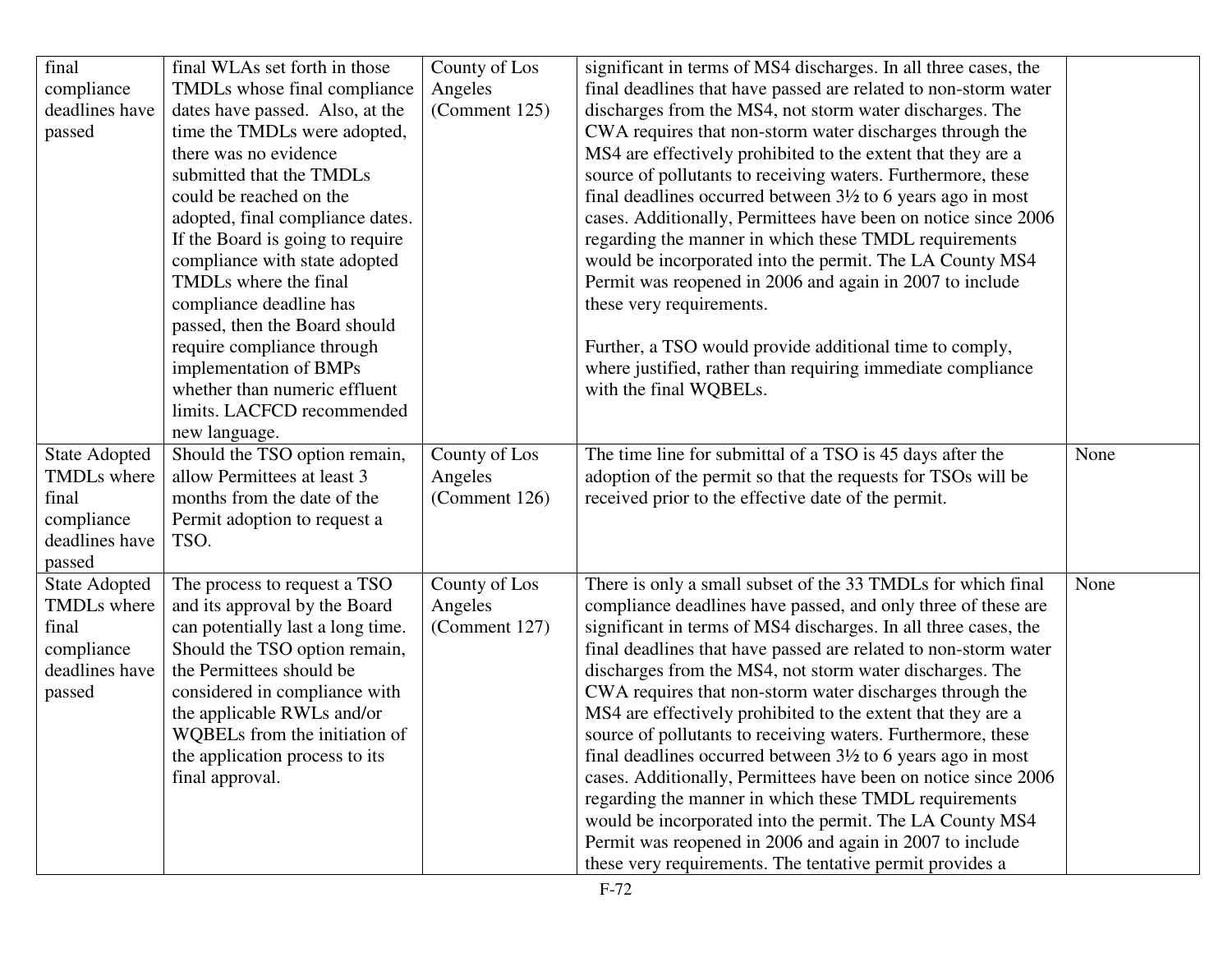|                                                                                        |                                                                                                                                                                                                                                                                                                                                                                                                                                                                                                                                                                                                                                                                                                                                                                                                                                   |                                                                                                  | reasonable time to make the requests.                                                                                                                                                                                                                                                                                                                                                                                                                                                                                                                                                                                                                                                                                                                                                                                                                                                                                                                                                                                                                                                                                                                                                                                                                                                                                                                                                                                                                                                                                                                     |      |
|----------------------------------------------------------------------------------------|-----------------------------------------------------------------------------------------------------------------------------------------------------------------------------------------------------------------------------------------------------------------------------------------------------------------------------------------------------------------------------------------------------------------------------------------------------------------------------------------------------------------------------------------------------------------------------------------------------------------------------------------------------------------------------------------------------------------------------------------------------------------------------------------------------------------------------------|--------------------------------------------------------------------------------------------------|-----------------------------------------------------------------------------------------------------------------------------------------------------------------------------------------------------------------------------------------------------------------------------------------------------------------------------------------------------------------------------------------------------------------------------------------------------------------------------------------------------------------------------------------------------------------------------------------------------------------------------------------------------------------------------------------------------------------------------------------------------------------------------------------------------------------------------------------------------------------------------------------------------------------------------------------------------------------------------------------------------------------------------------------------------------------------------------------------------------------------------------------------------------------------------------------------------------------------------------------------------------------------------------------------------------------------------------------------------------------------------------------------------------------------------------------------------------------------------------------------------------------------------------------------------------|------|
| <b>State Adopted</b><br>TMDLs where<br>final<br>compliance<br>deadlines have<br>passed | The draft Permit does not<br>include any provisions for once<br>TMDL limits are achieved.<br>Language should be added to<br>state that compliance<br>monitoring will be discontinued<br>when the subject waterbody is<br>delisted from the Clean Water<br>Act section 303(d) list.                                                                                                                                                                                                                                                                                                                                                                                                                                                                                                                                                | County of Los<br>Angeles<br>(Comment 129)                                                        | Monitoring of pollutants addressed by a TMDL must continue<br>to ensure that MS4 discharges continue to be controlled such<br>that the applicable WQBELs and RWLs continue to be<br>attained. However, the MRP allows for reductions in<br>monitoring frequency in some situations subject to Executive<br>Officer approval.                                                                                                                                                                                                                                                                                                                                                                                                                                                                                                                                                                                                                                                                                                                                                                                                                                                                                                                                                                                                                                                                                                                                                                                                                              | None |
| <b>TSOs</b>                                                                            | Rather than request a Time<br><b>Schedule Order for State</b><br>Adopted TMDLs where final<br>compliance deadlines have<br>passed, Permittees should have<br>the option of revising the<br>Watershed Management Plan to<br>include the elements listed in<br>VI.E.4.d. Some TMDL final<br>compliance deadlines will fall<br>near the end of the next permit<br>term or once it has expired<br>while the permit is still in effect<br>because the LARWQCB has<br>not adopted a new permit (as is<br>the case right now). The<br>Permittees would not have<br>requested a TSO within 45 days<br>of Permit adoption because at<br>the time the Permittees were in<br>compliance with the interim<br>objectives.<br>Strike the phrase "within 45"<br>days of Order adoption"<br>Add the additional language to<br>the end of VI.E.b.: | Peninsula Cities<br>(Comment 33);<br>South Bay Cities;<br>City of Los<br>Angeles<br>(Comment 65) | While the tentative order specifies a process for requesting a<br>TSO for WQBELs where the final deadlines have already<br>passed, according to Cal. Water Code section 13300, whenever<br>the Los Angeles Water Board finds that a discharge of waste is<br>taking place or threatening to take place that violates or will<br>violate requirements prescribed by the Board, including final<br>WQBELs, the Board may require the discharger to submit for<br>approval of the board, with such modifications as it may deem<br>necessary, a detailed time schedule of specific actions the<br>discharger shall take in order to correct or prevent a violation<br>of requirements. It is therefore not necessary to change the<br>tentative order.<br>For all types of NPDES permits, compliance schedules<br>included in permits must ensure that: (1) effluent limitations<br>are "consistent with the assumptions and requirements of any<br>available wasteload allocation" set forth in the TMDL; and (2)<br>compliance with effluent limitations is achieved as soon as<br>possible (40 CFR §§ 122.44(d)(1)(vii)(B) and 122.47(a)(1)).<br>The compliance schedule must also have an enforceable<br>endpoint and cannot be open-ended. In addition, Water Code<br>sections 13263 and 13377 require that permits be consistent<br>with water quality control plans. Therefore, the tentative order<br>cannot specify a timeframe for achieving compliance that is<br>longer than that provided for in the TMDLs adopted as basin<br>plan amendments. | None |